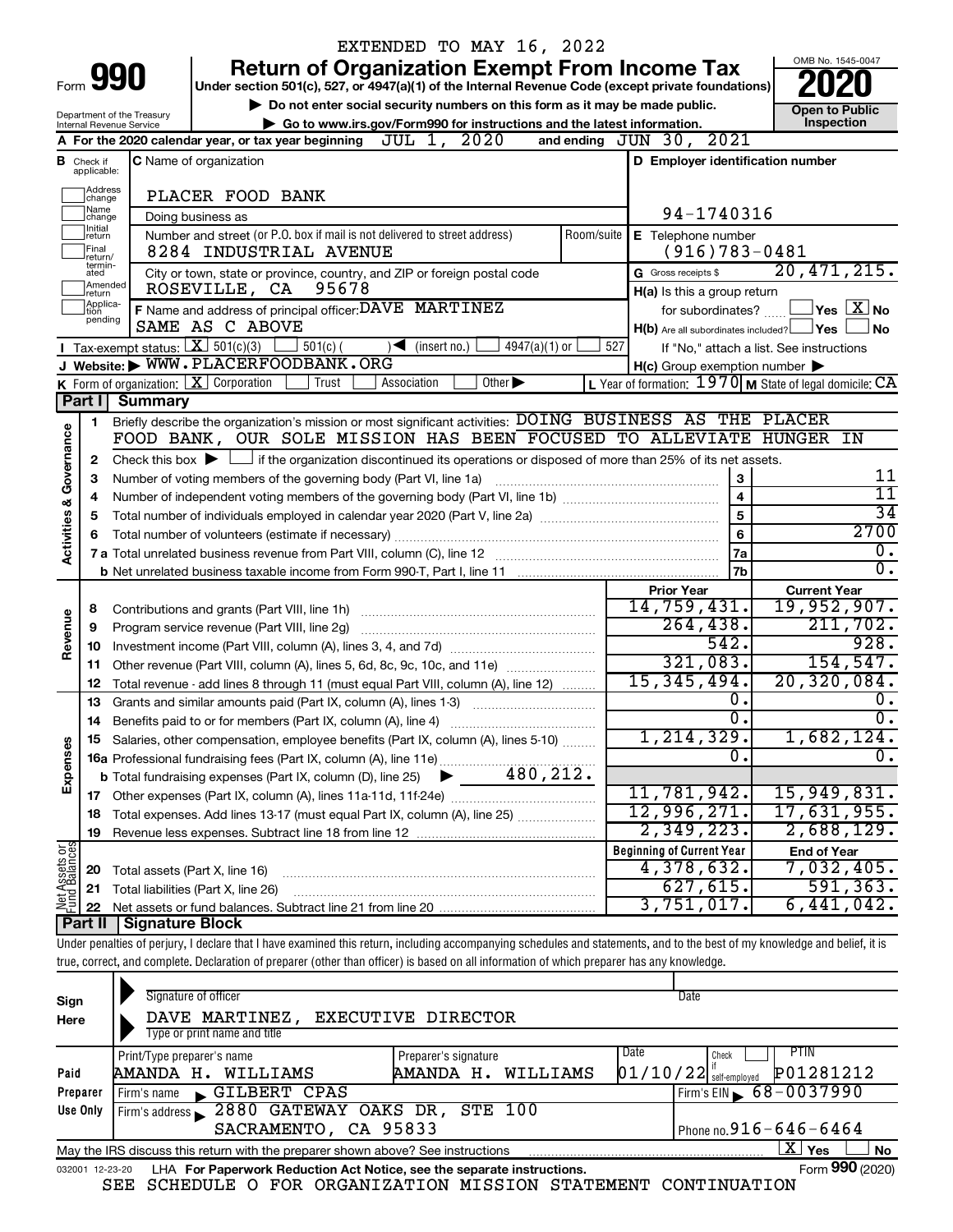|              | 94-1740316<br>PLACER FOOD BANK<br>Form 990 (2020)                                                                                                                                                                                                                                                                                                                                                                                                                              | Page 2                                  |
|--------------|--------------------------------------------------------------------------------------------------------------------------------------------------------------------------------------------------------------------------------------------------------------------------------------------------------------------------------------------------------------------------------------------------------------------------------------------------------------------------------|-----------------------------------------|
|              | <b>Part III   Statement of Program Service Accomplishments</b>                                                                                                                                                                                                                                                                                                                                                                                                                 |                                         |
|              |                                                                                                                                                                                                                                                                                                                                                                                                                                                                                |                                         |
| 1            | Briefly describe the organization's mission:<br>PLACER FOOD BANK'S MISSION IS TO SUSTAIN COMMUNITIES BY NOURISHING<br>FAMILIES EXPERIENCING FOOD INSECURITY, EDUCATING THE COMMUNITY ABOUT<br>HUNGER, WHILE ADVOCATING FOR HUNGER RELIEF.                                                                                                                                                                                                                                      |                                         |
|              |                                                                                                                                                                                                                                                                                                                                                                                                                                                                                |                                         |
| $\mathbf{2}$ | Did the organization undertake any significant program services during the year which were not listed on the<br>prior Form 990 or 990-EZ?<br>If "Yes," describe these new services on Schedule O.                                                                                                                                                                                                                                                                              | $\Box$ Yes $[\overline{\mathrm{X}}]$ No |
| 3            | Did the organization cease conducting, or make significant changes in how it conducts, any program services?<br>If "Yes," describe these changes on Schedule O.                                                                                                                                                                                                                                                                                                                | $\Box$ Yes $\Box$ No                    |
| 4            | Describe the organization's program service accomplishments for each of its three largest program services, as measured by expenses.<br>Section 501(c)(3) and 501(c)(4) organizations are required to report the amount of grants and allocations to others, the total expenses, and<br>revenue, if any, for each program service reported.                                                                                                                                    |                                         |
| 4a           | 16, 511, 849. including grants of \$<br>(Expenses \$<br>) (Revenue \$<br>(Code:<br>FOOD BANK AGENCY PROGRAM - PROVIDES FOOD TO NON PROFIT AGENCIES THAT<br>PROVIDE FOOD BASKETS AND HOT MEALS TO PEOPLE IN NEED IN PLACER, NEVADA,<br>AND EL DORADO COUNTIES. ADDITIONAL PROGRAMS INCLUDE EMERGENCY FOOD<br>ASSISTANCE PROGRAM - US DEPARTMENT OF AGRICULTURE PROGRAM FUNDS THE<br>DISTRIBUTION OF COMMODITIES TO PLACER COUNTY RESIDENTS THROUGH NON<br>PROFIT FOOD AGENCIES. | 335,676.                                |
|              |                                                                                                                                                                                                                                                                                                                                                                                                                                                                                |                                         |
|              |                                                                                                                                                                                                                                                                                                                                                                                                                                                                                |                                         |
|              |                                                                                                                                                                                                                                                                                                                                                                                                                                                                                |                                         |
|              |                                                                                                                                                                                                                                                                                                                                                                                                                                                                                |                                         |
| 4b           | (Code: (Compared to the second of the second of the second of the second of the second of the second of the second of the second of the second of the second of the second of the second of the second of the second of the se                                                                                                                                                                                                                                                 |                                         |
|              |                                                                                                                                                                                                                                                                                                                                                                                                                                                                                |                                         |
|              |                                                                                                                                                                                                                                                                                                                                                                                                                                                                                |                                         |
|              |                                                                                                                                                                                                                                                                                                                                                                                                                                                                                |                                         |
|              |                                                                                                                                                                                                                                                                                                                                                                                                                                                                                |                                         |
|              |                                                                                                                                                                                                                                                                                                                                                                                                                                                                                |                                         |
|              |                                                                                                                                                                                                                                                                                                                                                                                                                                                                                |                                         |
|              |                                                                                                                                                                                                                                                                                                                                                                                                                                                                                |                                         |
|              |                                                                                                                                                                                                                                                                                                                                                                                                                                                                                |                                         |
|              |                                                                                                                                                                                                                                                                                                                                                                                                                                                                                |                                         |
|              |                                                                                                                                                                                                                                                                                                                                                                                                                                                                                |                                         |
| 4c           | (Expenses \$<br>(Revenue \$<br>(Code:<br>including grants of \$                                                                                                                                                                                                                                                                                                                                                                                                                |                                         |
|              |                                                                                                                                                                                                                                                                                                                                                                                                                                                                                |                                         |
|              |                                                                                                                                                                                                                                                                                                                                                                                                                                                                                |                                         |
|              |                                                                                                                                                                                                                                                                                                                                                                                                                                                                                |                                         |
|              |                                                                                                                                                                                                                                                                                                                                                                                                                                                                                |                                         |
|              |                                                                                                                                                                                                                                                                                                                                                                                                                                                                                |                                         |
|              |                                                                                                                                                                                                                                                                                                                                                                                                                                                                                |                                         |
|              |                                                                                                                                                                                                                                                                                                                                                                                                                                                                                |                                         |
|              |                                                                                                                                                                                                                                                                                                                                                                                                                                                                                |                                         |
|              |                                                                                                                                                                                                                                                                                                                                                                                                                                                                                |                                         |
|              |                                                                                                                                                                                                                                                                                                                                                                                                                                                                                |                                         |
| 4d           | Other program services (Describe on Schedule O.)                                                                                                                                                                                                                                                                                                                                                                                                                               |                                         |
|              | (Expenses \$<br>Revenue \$<br>including grants of \$                                                                                                                                                                                                                                                                                                                                                                                                                           |                                         |
| 4е           | 16, 511, 849.<br>Total program service expenses                                                                                                                                                                                                                                                                                                                                                                                                                                |                                         |
|              |                                                                                                                                                                                                                                                                                                                                                                                                                                                                                | Eorm $990(2020)$                        |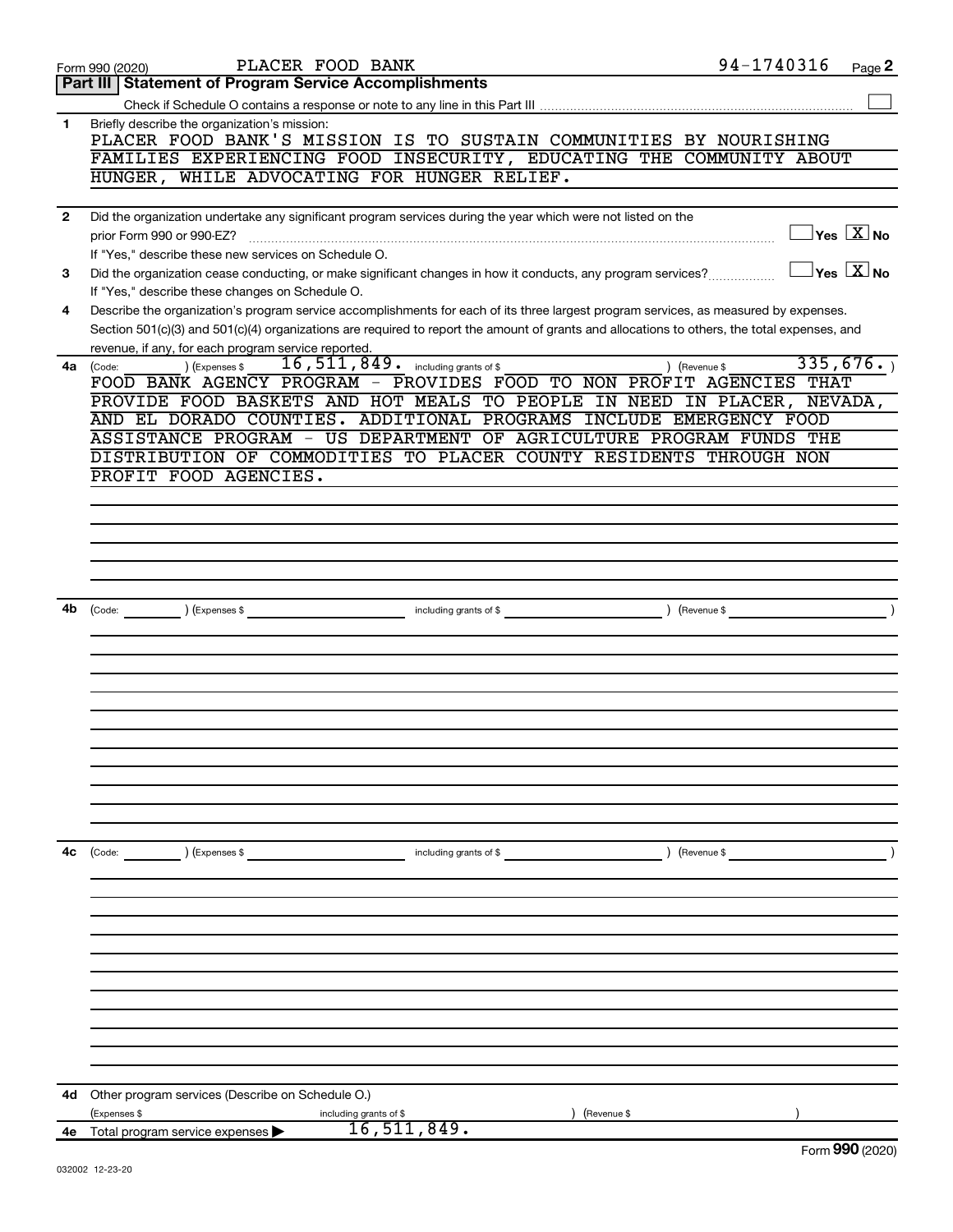|  | Form 990 (2020) |
|--|-----------------|

PLACER FOOD BANK 94-1740316

**Part IV Checklist of Required Schedules**

|    |                                                                                                                                       |                          | Yes | No                      |
|----|---------------------------------------------------------------------------------------------------------------------------------------|--------------------------|-----|-------------------------|
| 1  | Is the organization described in section 501(c)(3) or 4947(a)(1) (other than a private foundation)?                                   | 1                        | х   |                         |
| 2  |                                                                                                                                       | $\mathbf{2}$             | X   |                         |
| 3  | Did the organization engage in direct or indirect political campaign activities on behalf of or in opposition to candidates for       |                          |     |                         |
|    | public office? If "Yes," complete Schedule C, Part I                                                                                  | 3                        |     | x                       |
| 4  | Section 501(c)(3) organizations. Did the organization engage in lobbying activities, or have a section 501(h) election in effect      |                          |     |                         |
|    |                                                                                                                                       | 4                        |     | х                       |
| 5  | Is the organization a section 501(c)(4), 501(c)(5), or 501(c)(6) organization that receives membership dues, assessments, or          |                          |     |                         |
|    |                                                                                                                                       | 5                        |     | x                       |
| 6  | Did the organization maintain any donor advised funds or any similar funds or accounts for which donors have the right to             |                          |     |                         |
|    | provide advice on the distribution or investment of amounts in such funds or accounts? If "Yes," complete Schedule D, Part I          | 6                        |     | х                       |
| 7  | Did the organization receive or hold a conservation easement, including easements to preserve open space,                             |                          |     |                         |
|    |                                                                                                                                       | $\overline{\phantom{a}}$ |     | х                       |
| 8  | Did the organization maintain collections of works of art, historical treasures, or other similar assets? If "Yes," complete          |                          |     |                         |
|    | Schedule D, Part III <b>www.community.community.community.community.community.community.com</b>                                       | 8                        |     | x                       |
| 9  | Did the organization report an amount in Part X, line 21, for escrow or custodial account liability, serve as a custodian for         |                          |     |                         |
|    | amounts not listed in Part X; or provide credit counseling, debt management, credit repair, or debt negotiation services?             |                          |     |                         |
|    |                                                                                                                                       | 9                        |     | x                       |
| 10 | Did the organization, directly or through a related organization, hold assets in donor-restricted endowments                          |                          |     |                         |
|    |                                                                                                                                       | 10                       | х   |                         |
| 11 | If the organization's answer to any of the following questions is "Yes," then complete Schedule D, Parts VI, VII, VIII, IX, or X      |                          |     |                         |
|    | as applicable.                                                                                                                        |                          |     |                         |
|    | a Did the organization report an amount for land, buildings, and equipment in Part X, line 10? If "Yes," complete Schedule D,         |                          |     |                         |
|    | Part VI                                                                                                                               | 11a                      | X   |                         |
|    | <b>b</b> Did the organization report an amount for investments - other securities in Part X, line 12, that is 5% or more of its total |                          |     |                         |
|    |                                                                                                                                       | 11b                      |     | х                       |
|    | c Did the organization report an amount for investments - program related in Part X, line 13, that is 5% or more of its total         |                          |     |                         |
|    |                                                                                                                                       | 11c                      |     | x                       |
|    | d Did the organization report an amount for other assets in Part X, line 15, that is 5% or more of its total assets reported in       |                          |     |                         |
|    |                                                                                                                                       | 11d                      |     | х                       |
|    |                                                                                                                                       | 11e                      | х   |                         |
| f  | Did the organization's separate or consolidated financial statements for the tax year include a footnote that addresses               |                          |     |                         |
|    | the organization's liability for uncertain tax positions under FIN 48 (ASC 740)? If "Yes," complete Schedule D, Part X                | 11f                      | х   |                         |
|    | 12a Did the organization obtain separate, independent audited financial statements for the tax year? If "Yes," complete               |                          |     |                         |
|    |                                                                                                                                       | 12a                      | х   |                         |
|    | <b>b</b> Was the organization included in consolidated, independent audited financial statements for the tax year?                    |                          |     |                         |
|    | If "Yes," and if the organization answered "No" to line 12a, then completing Schedule D, Parts XI and XII is optional                 | 12 <sub>b</sub>          |     | х                       |
| 13 |                                                                                                                                       | 13                       |     | $\overline{\textbf{x}}$ |
|    |                                                                                                                                       | 14a                      |     | х                       |
|    | <b>b</b> Did the organization have aggregate revenues or expenses of more than \$10,000 from grantmaking, fundraising, business,      |                          |     |                         |
|    | investment, and program service activities outside the United States, or aggregate foreign investments valued at \$100,000            |                          |     |                         |
|    |                                                                                                                                       | 14b                      |     | х                       |
| 15 | Did the organization report on Part IX, column (A), line 3, more than \$5,000 of grants or other assistance to or for any             |                          |     |                         |
|    |                                                                                                                                       | 15                       |     | х                       |
| 16 | Did the organization report on Part IX, column (A), line 3, more than \$5,000 of aggregate grants or other assistance to              |                          |     |                         |
|    |                                                                                                                                       | 16                       |     | x                       |
| 17 | Did the organization report a total of more than \$15,000 of expenses for professional fundraising services on Part IX,               |                          |     |                         |
|    |                                                                                                                                       | 17                       | х   |                         |
| 18 | Did the organization report more than \$15,000 total of fundraising event gross income and contributions on Part VIII, lines          |                          |     |                         |
|    |                                                                                                                                       | 18                       |     | x                       |
| 19 | Did the organization report more than \$15,000 of gross income from gaming activities on Part VIII, line 9a? If "Yes,"                |                          |     |                         |
|    |                                                                                                                                       | 19                       | х   |                         |
|    |                                                                                                                                       | 20a                      |     | X                       |
|    |                                                                                                                                       | 20 <sub>b</sub>          |     |                         |
| 21 | Did the organization report more than \$5,000 of grants or other assistance to any domestic organization or                           |                          |     |                         |
|    |                                                                                                                                       | 21                       |     | x                       |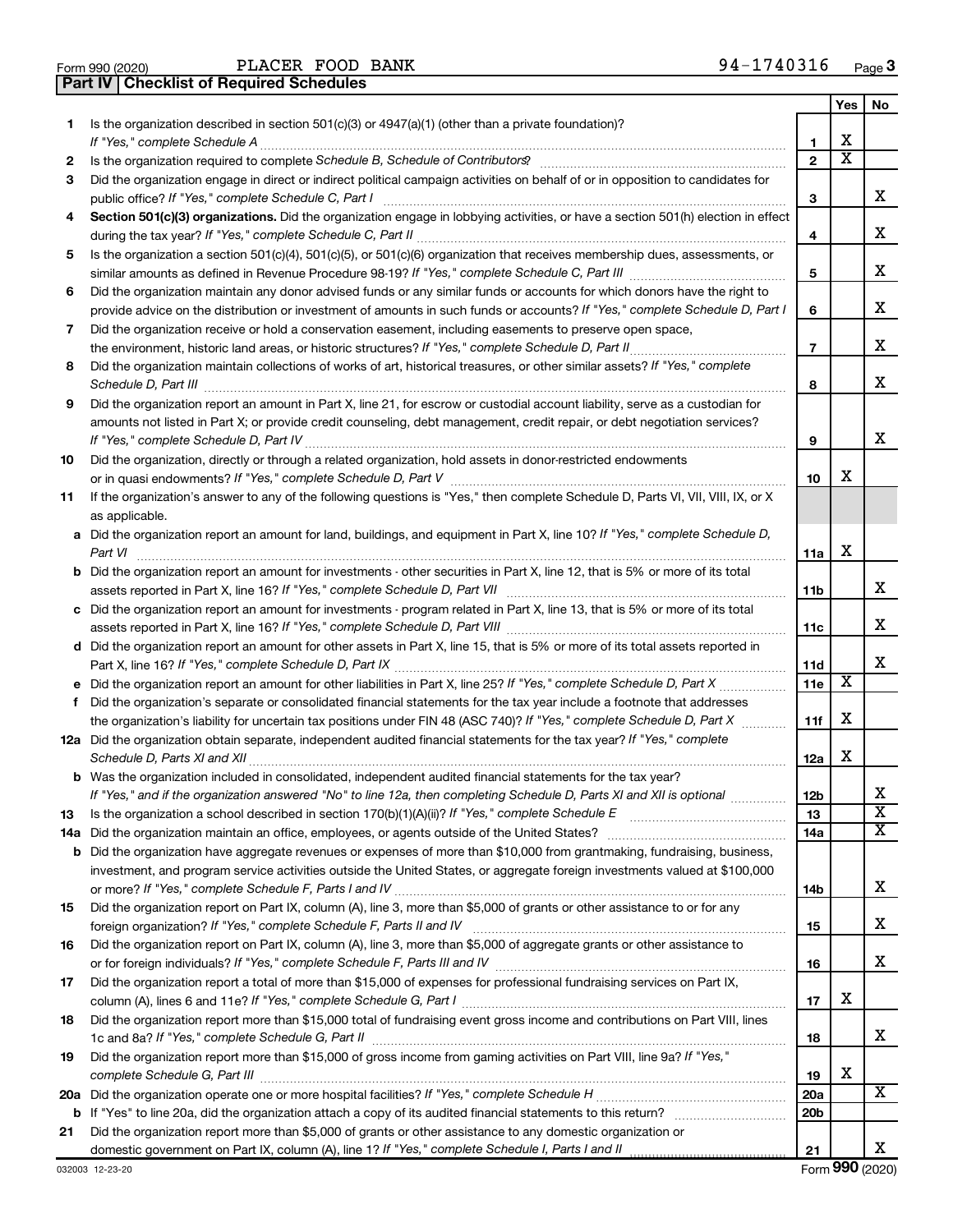|  | Form 990 (2020) |
|--|-----------------|
|  |                 |

*(continued)* **Part IV Checklist of Required Schedules**

|               |                                                                                                                                                                                                               |                 | Yes | No                      |
|---------------|---------------------------------------------------------------------------------------------------------------------------------------------------------------------------------------------------------------|-----------------|-----|-------------------------|
| 22            | Did the organization report more than \$5,000 of grants or other assistance to or for domestic individuals on                                                                                                 |                 |     |                         |
|               |                                                                                                                                                                                                               | 22              |     | x                       |
| 23            | Did the organization answer "Yes" to Part VII, Section A, line 3, 4, or 5 about compensation of the organization's current                                                                                    |                 |     |                         |
|               | and former officers, directors, trustees, key employees, and highest compensated employees? If "Yes," complete                                                                                                |                 |     |                         |
|               | Schedule J                                                                                                                                                                                                    | 23              | X   |                         |
|               | 24a Did the organization have a tax-exempt bond issue with an outstanding principal amount of more than \$100,000 as of the                                                                                   |                 |     |                         |
|               | last day of the year, that was issued after December 31, 2002? If "Yes," answer lines 24b through 24d and complete                                                                                            |                 |     |                         |
|               |                                                                                                                                                                                                               | 24a             |     | x                       |
|               | <b>b</b> Did the organization invest any proceeds of tax-exempt bonds beyond a temporary period exception?                                                                                                    | 24 <sub>b</sub> |     |                         |
|               | c Did the organization maintain an escrow account other than a refunding escrow at any time during the year to defease                                                                                        |                 |     |                         |
|               | any tax-exempt bonds?                                                                                                                                                                                         | 24c             |     |                         |
|               |                                                                                                                                                                                                               | 24d             |     |                         |
|               | 25a Section 501(c)(3), 501(c)(4), and 501(c)(29) organizations. Did the organization engage in an excess benefit                                                                                              |                 |     | x                       |
|               | transaction with a disqualified person during the year? If "Yes," complete Schedule L, Part I                                                                                                                 | 25a             |     |                         |
|               | <b>b</b> Is the organization aware that it engaged in an excess benefit transaction with a disqualified person in a prior year, and                                                                           |                 |     |                         |
|               | that the transaction has not been reported on any of the organization's prior Forms 990 or 990-EZ? If "Yes," complete                                                                                         |                 |     | х                       |
|               | Schedule L, Part I                                                                                                                                                                                            | 25 <sub>b</sub> |     |                         |
| 26            | Did the organization report any amount on Part X, line 5 or 22, for receivables from or payables to any current                                                                                               |                 |     |                         |
|               | or former officer, director, trustee, key employee, creator or founder, substantial contributor, or 35%<br>controlled entity or family member of any of these persons? If "Yes," complete Schedule L, Part II |                 |     | х                       |
|               | Did the organization provide a grant or other assistance to any current or former officer, director, trustee, key employee,                                                                                   | 26              |     |                         |
| 27            | creator or founder, substantial contributor or employee thereof, a grant selection committee member, or to a 35% controlled                                                                                   |                 |     |                         |
|               | entity (including an employee thereof) or family member of any of these persons? If "Yes," complete Schedule L, Part III                                                                                      | 27              |     | х                       |
| 28            | Was the organization a party to a business transaction with one of the following parties (see Schedule L, Part IV                                                                                             |                 |     |                         |
|               | instructions, for applicable filing thresholds, conditions, and exceptions):                                                                                                                                  |                 |     |                         |
|               | a A current or former officer, director, trustee, key employee, creator or founder, or substantial contributor? If                                                                                            |                 |     |                         |
|               |                                                                                                                                                                                                               | 28a             |     | х                       |
|               |                                                                                                                                                                                                               | 28 <sub>b</sub> |     | $\overline{\texttt{x}}$ |
|               | c A 35% controlled entity of one or more individuals and/or organizations described in lines 28a or 28b?If                                                                                                    |                 |     |                         |
|               |                                                                                                                                                                                                               | 28c             |     | х                       |
| 29            |                                                                                                                                                                                                               | 29              | х   |                         |
| 30            | Did the organization receive contributions of art, historical treasures, or other similar assets, or qualified conservation                                                                                   |                 |     |                         |
|               |                                                                                                                                                                                                               | 30              |     | х                       |
| 31            |                                                                                                                                                                                                               | 31              |     | $\overline{\textbf{X}}$ |
| 32            | Did the organization sell, exchange, dispose of, or transfer more than 25% of its net assets? If "Yes," complete                                                                                              |                 |     |                         |
|               | Schedule N, Part II                                                                                                                                                                                           | 32              |     | х                       |
| 33            | Did the organization own 100% of an entity disregarded as separate from the organization under Regulations                                                                                                    |                 |     |                         |
|               |                                                                                                                                                                                                               | 33              |     | х                       |
| 34            | Was the organization related to any tax-exempt or taxable entity? If "Yes," complete Schedule R, Part II, III, or IV, and                                                                                     |                 |     |                         |
|               | Part V, line 1                                                                                                                                                                                                | 34              |     | х                       |
|               |                                                                                                                                                                                                               | 35a             |     | $\overline{\text{X}}$   |
|               | b If "Yes" to line 35a, did the organization receive any payment from or engage in any transaction with a controlled entity                                                                                   |                 |     |                         |
|               |                                                                                                                                                                                                               | 35 <sub>b</sub> |     |                         |
| 36            | Section 501(c)(3) organizations. Did the organization make any transfers to an exempt non-charitable related organization?                                                                                    |                 |     |                         |
|               |                                                                                                                                                                                                               | 36              |     | х                       |
| 37            | Did the organization conduct more than 5% of its activities through an entity that is not a related organization                                                                                              |                 |     |                         |
|               |                                                                                                                                                                                                               | 37              |     | x                       |
| 38            | Did the organization complete Schedule O and provide explanations in Schedule O for Part VI, lines 11b and 19?                                                                                                |                 |     |                         |
| <b>Part V</b> |                                                                                                                                                                                                               | 38              | х   |                         |
|               | <b>Statements Regarding Other IRS Filings and Tax Compliance</b>                                                                                                                                              |                 |     |                         |
|               |                                                                                                                                                                                                               |                 |     |                         |
|               | 22                                                                                                                                                                                                            |                 | Yes | No                      |
|               | 1a<br>ŋ<br>Enter the number of Forms W-2G included in line 1a. Enter -0- if not applicable<br>1b                                                                                                              |                 |     |                         |
| b             | Did the organization comply with backup withholding rules for reportable payments to vendors and reportable gaming                                                                                            |                 |     |                         |
| с             |                                                                                                                                                                                                               | 1c              | х   |                         |
|               |                                                                                                                                                                                                               |                 |     |                         |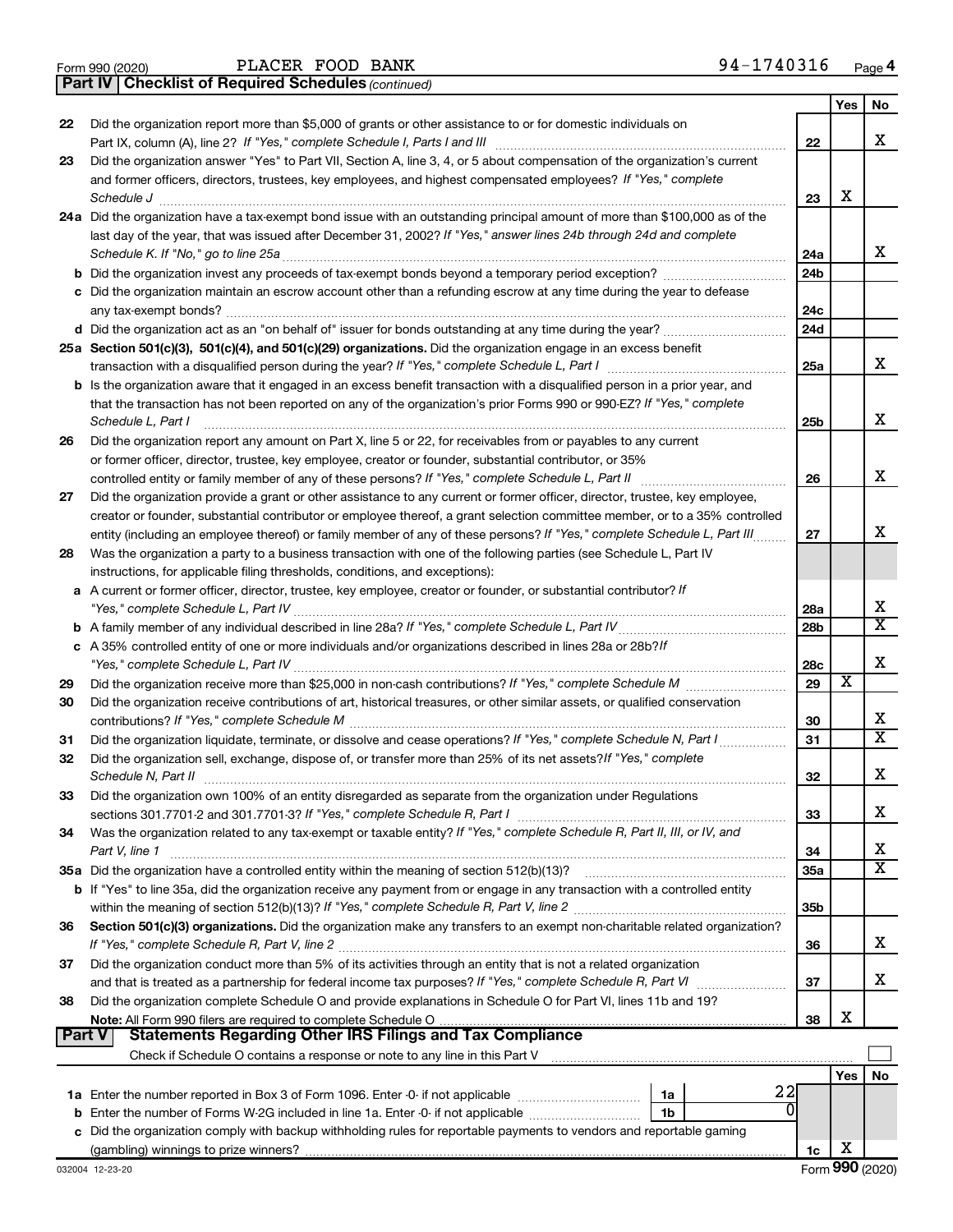| Form 990 (2020) | FOOD<br><b>BANK</b><br><b>PLACER</b> | 740316<br>$P$ age $\sim$ |
|-----------------|--------------------------------------|--------------------------|
|-----------------|--------------------------------------|--------------------------|

| orm 990 (2020) |                                                                              | PLACER FOOD BANK |  |  | 94-1740316 |  |
|----------------|------------------------------------------------------------------------------|------------------|--|--|------------|--|
|                | Part V Statements Regarding Other IRS Filings and Tax Compliance (continued) |                  |  |  |            |  |

|     |                                                                                                                                                 |                | Yes | No                      |
|-----|-------------------------------------------------------------------------------------------------------------------------------------------------|----------------|-----|-------------------------|
|     | 2a Enter the number of employees reported on Form W-3, Transmittal of Wage and Tax Statements,                                                  |                |     |                         |
|     | 34<br>filed for the calendar year ending with or within the year covered by this return<br>2a                                                   |                |     |                         |
|     | <b>b</b> If at least one is reported on line 2a, did the organization file all required federal employment tax returns?                         | 2 <sub>b</sub> | х   |                         |
|     |                                                                                                                                                 |                |     |                         |
|     | 3a Did the organization have unrelated business gross income of \$1,000 or more during the year?                                                | 3a             |     | х                       |
|     | <b>b</b> If "Yes," has it filed a Form 990-T for this year? If "No" to line 3b, provide an explanation on Schedule O                            | 3b             |     |                         |
|     | 4a At any time during the calendar year, did the organization have an interest in, or a signature or other authority over, a                    |                |     |                         |
|     |                                                                                                                                                 | 4a             |     | х                       |
|     | <b>b</b> If "Yes," enter the name of the foreign country $\blacktriangleright$                                                                  |                |     |                         |
|     | See instructions for filing requirements for FinCEN Form 114, Report of Foreign Bank and Financial Accounts (FBAR).                             |                |     |                         |
|     |                                                                                                                                                 | 5a             |     | х                       |
| b   |                                                                                                                                                 | 5b             |     | $\overline{\textbf{X}}$ |
| с   |                                                                                                                                                 | 5c             |     |                         |
|     | 6a Does the organization have annual gross receipts that are normally greater than \$100,000, and did the organization solicit                  |                |     |                         |
|     |                                                                                                                                                 | 6a             |     | x                       |
|     | <b>b</b> If "Yes," did the organization include with every solicitation an express statement that such contributions or gifts                   |                |     |                         |
|     | were not tax deductible?                                                                                                                        | 6b             |     |                         |
| 7   | Organizations that may receive deductible contributions under section 170(c).                                                                   |                |     |                         |
| a   | Did the organization receive a payment in excess of \$75 made partly as a contribution and partly for goods and services provided to the payor? | 7a             |     | х                       |
| b   |                                                                                                                                                 | 7b             |     |                         |
|     | c Did the organization sell, exchange, or otherwise dispose of tangible personal property for which it was required                             |                |     |                         |
|     |                                                                                                                                                 | 7c             |     | х                       |
|     | 7d                                                                                                                                              |                |     |                         |
| е   | Did the organization receive any funds, directly or indirectly, to pay premiums on a personal benefit contract?                                 | 7е             |     |                         |
| f.  | Did the organization, during the year, pay premiums, directly or indirectly, on a personal benefit contract?                                    | 7f             |     |                         |
| g   | If the organization received a contribution of qualified intellectual property, did the organization file Form 8899 as required?                | 7g             |     |                         |
| h   | If the organization received a contribution of cars, boats, airplanes, or other vehicles, did the organization file a Form 1098-C?              | 7h             |     |                         |
| 8   | Sponsoring organizations maintaining donor advised funds. Did a donor advised fund maintained by the                                            |                |     |                         |
|     |                                                                                                                                                 | 8              |     |                         |
| 9   | Sponsoring organizations maintaining donor advised funds.                                                                                       |                |     |                         |
| а   | Did the sponsoring organization make any taxable distributions under section 4966?                                                              | 9а             |     |                         |
| b   | Did the sponsoring organization make a distribution to a donor, donor advisor, or related person? [[[[[[[[[[[                                   | 9b             |     |                         |
| 10  | Section 501(c)(7) organizations. Enter:                                                                                                         |                |     |                         |
| а   | 10a                                                                                                                                             |                |     |                         |
| b   | 10 <sub>b</sub><br>Gross receipts, included on Form 990, Part VIII, line 12, for public use of club facilities                                  |                |     |                         |
| 11. | Section 501(c)(12) organizations. Enter:<br> 11a                                                                                                |                |     |                         |
|     |                                                                                                                                                 |                |     |                         |
|     | b Gross income from other sources (Do not net amounts due or paid to other sources against                                                      |                |     |                         |
|     | 11 <sub>b</sub><br>12a Section 4947(a)(1) non-exempt charitable trusts. Is the organization filing Form 990 in lieu of Form 1041?               | 12a            |     |                         |
|     | 12b <br>b If "Yes," enter the amount of tax-exempt interest received or accrued during the year                                                 |                |     |                         |
| 13  | Section 501(c)(29) qualified nonprofit health insurance issuers.                                                                                |                |     |                         |
|     |                                                                                                                                                 | <b>13a</b>     |     |                         |
|     | Note: See the instructions for additional information the organization must report on Schedule O.                                               |                |     |                         |
|     | <b>b</b> Enter the amount of reserves the organization is required to maintain by the states in which the                                       |                |     |                         |
|     | 13 <sub>b</sub>                                                                                                                                 |                |     |                         |
|     | 13 <sub>c</sub>                                                                                                                                 |                |     |                         |
|     | 14a Did the organization receive any payments for indoor tanning services during the tax year?                                                  | 14a            |     | х                       |
|     | <b>b</b> If "Yes," has it filed a Form 720 to report these payments? If "No," provide an explanation on Schedule O                              | 14b            |     |                         |
| 15  | Is the organization subject to the section 4960 tax on payment(s) of more than \$1,000,000 in remuneration or                                   |                |     |                         |
|     | excess parachute payment(s) during the year?                                                                                                    | 15             |     | х                       |
|     | If "Yes," see instructions and file Form 4720, Schedule N.                                                                                      |                |     |                         |
| 16  | Is the organization an educational institution subject to the section 4968 excise tax on net investment income?                                 | 16             |     | х                       |
|     | If "Yes," complete Form 4720, Schedule O.                                                                                                       |                |     |                         |
|     |                                                                                                                                                 |                |     |                         |

Form (2020) **990**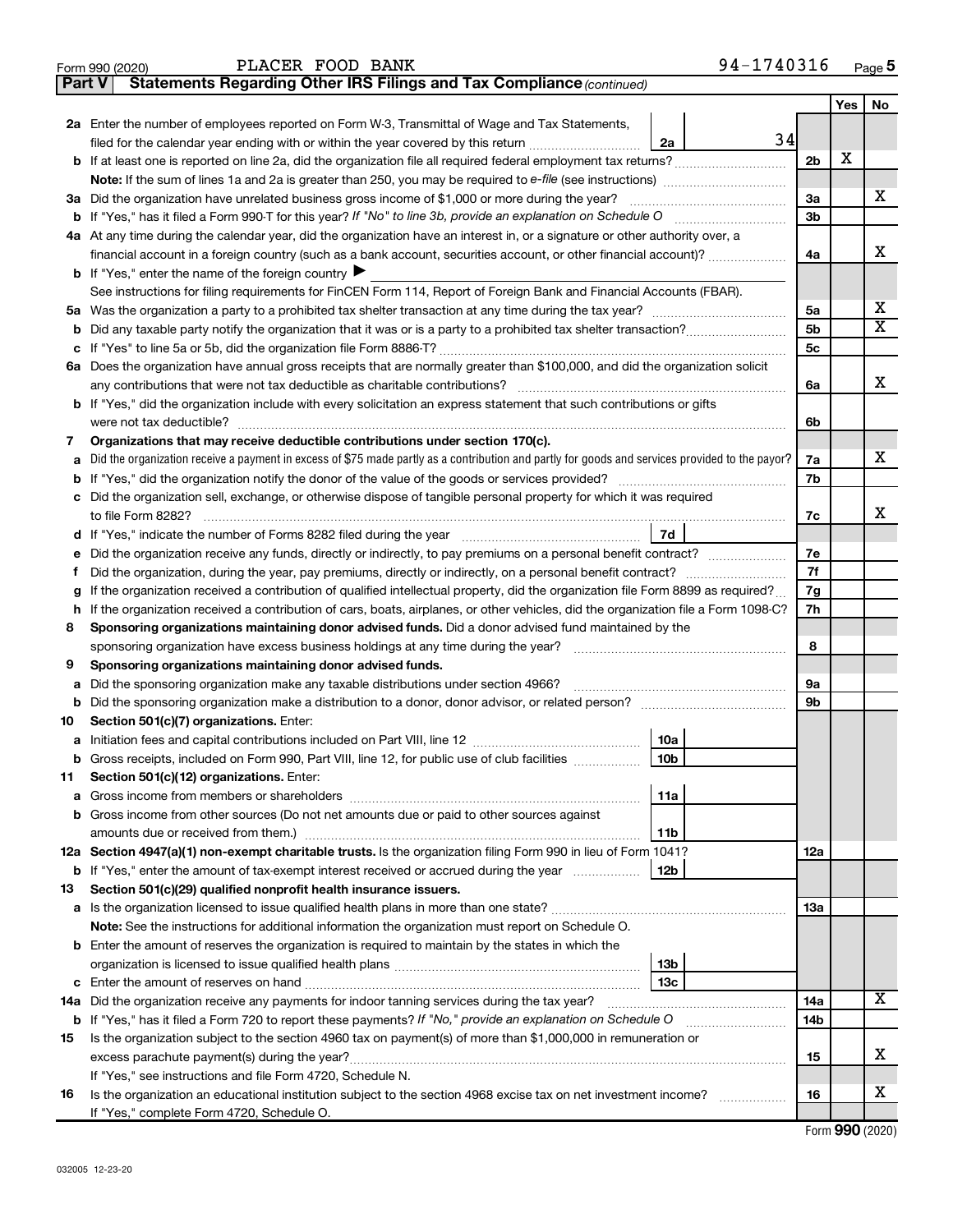| Form 990 (2020) |  |
|-----------------|--|
|-----------------|--|

**Part VI** Governance, Management, and Disclosure For each "Yes" response to lines 2 through 7b below, and for a "No" response *to line 8a, 8b, or 10b below, describe the circumstances, processes, or changes on Schedule O. See instructions.*

|     |                                                                                                                                                                                                                                |    |                 |                         | $\mathbf{X}$            |
|-----|--------------------------------------------------------------------------------------------------------------------------------------------------------------------------------------------------------------------------------|----|-----------------|-------------------------|-------------------------|
|     | Section A. Governing Body and Management                                                                                                                                                                                       |    |                 |                         |                         |
|     |                                                                                                                                                                                                                                |    |                 | Yes                     | No                      |
|     | <b>1a</b> Enter the number of voting members of the governing body at the end of the tax year<br>1a                                                                                                                            | 11 |                 |                         |                         |
|     | If there are material differences in voting rights among members of the governing body, or if the governing                                                                                                                    |    |                 |                         |                         |
|     | body delegated broad authority to an executive committee or similar committee, explain on Schedule O.                                                                                                                          |    |                 |                         |                         |
| b   | Enter the number of voting members included on line 1a, above, who are independent<br>1b                                                                                                                                       | 11 |                 |                         |                         |
| 2   | Did any officer, director, trustee, or key employee have a family relationship or a business relationship with any other                                                                                                       |    |                 |                         |                         |
|     | officer, director, trustee, or key employee?                                                                                                                                                                                   |    | $\mathbf{2}$    |                         | х                       |
| 3   | Did the organization delegate control over management duties customarily performed by or under the direct supervision                                                                                                          |    |                 |                         |                         |
|     |                                                                                                                                                                                                                                |    | 3               |                         | х                       |
| 4   | Did the organization make any significant changes to its governing documents since the prior Form 990 was filed?                                                                                                               |    | 4               |                         | $\overline{\textbf{x}}$ |
| 5   |                                                                                                                                                                                                                                |    | 5               |                         | $\overline{\textbf{X}}$ |
| 6   | Did the organization have members or stockholders?                                                                                                                                                                             |    | 6               |                         | $\overline{\textbf{X}}$ |
| 7a  | Did the organization have members, stockholders, or other persons who had the power to elect or appoint one or                                                                                                                 |    |                 |                         |                         |
|     |                                                                                                                                                                                                                                |    | 7a              |                         | х                       |
|     | <b>b</b> Are any governance decisions of the organization reserved to (or subject to approval by) members, stockholders, or                                                                                                    |    |                 |                         |                         |
|     | persons other than the governing body?                                                                                                                                                                                         |    | 7b              |                         | x                       |
| 8   | Did the organization contemporaneously document the meetings held or written actions undertaken during the year by the following:                                                                                              |    |                 |                         |                         |
| a   |                                                                                                                                                                                                                                |    | 8а              | х                       |                         |
| b   |                                                                                                                                                                                                                                |    | 8b              | $\overline{\textbf{x}}$ |                         |
| 9   | Is there any officer, director, trustee, or key employee listed in Part VII, Section A, who cannot be reached at the                                                                                                           |    |                 |                         |                         |
|     |                                                                                                                                                                                                                                |    | 9               |                         | x                       |
|     | Section B. Policies (This Section B requests information about policies not required by the Internal Revenue Code.)                                                                                                            |    |                 |                         |                         |
|     |                                                                                                                                                                                                                                |    |                 | Yes                     | No                      |
|     |                                                                                                                                                                                                                                |    | 10a             |                         | х                       |
|     | <b>b</b> If "Yes," did the organization have written policies and procedures governing the activities of such chapters, affiliates,                                                                                            |    |                 |                         |                         |
|     | and branches to ensure their operations are consistent with the organization's exempt purposes? www.www.www.www.                                                                                                               |    | 10 <sub>b</sub> |                         |                         |
|     | 11a Has the organization provided a complete copy of this Form 990 to all members of its governing body before filing the form?                                                                                                |    | 11a             | X                       |                         |
| b   | Describe in Schedule O the process, if any, used by the organization to review this Form 990.                                                                                                                                  |    |                 |                         |                         |
| 12a | Did the organization have a written conflict of interest policy? If "No," go to line 13                                                                                                                                        |    | 12a             | х                       |                         |
| b   | Were officers, directors, or trustees, and key employees required to disclose annually interests that could give rise to conflicts?                                                                                            |    | 12 <sub>b</sub> | х                       |                         |
| с   | Did the organization regularly and consistently monitor and enforce compliance with the policy? If "Yes," describe                                                                                                             |    |                 |                         |                         |
|     | in Schedule O how this was done                                                                                                                                                                                                |    | 12c             | х                       |                         |
| 13  | Did the organization have a written whistleblower policy?                                                                                                                                                                      |    | 13              | $\overline{\textbf{x}}$ |                         |
| 14  |                                                                                                                                                                                                                                |    | 14              | $\overline{\mathbf{X}}$ |                         |
| 15  | Did the process for determining compensation of the following persons include a review and approval by independent                                                                                                             |    |                 |                         |                         |
|     | persons, comparability data, and contemporaneous substantiation of the deliberation and decision?                                                                                                                              |    |                 |                         |                         |
| а   | The organization's CEO, Executive Director, or top management official manufactured content of the organization's CEO, Executive Director, or top management official manufactured content of the organization's CEO, Executiv |    | 15a             | х                       |                         |
|     |                                                                                                                                                                                                                                |    | 15b             | X                       |                         |
|     | If "Yes" to line 15a or 15b, describe the process in Schedule O (see instructions).                                                                                                                                            |    |                 |                         |                         |
|     | 16a Did the organization invest in, contribute assets to, or participate in a joint venture or similar arrangement with a                                                                                                      |    |                 |                         |                         |
|     | taxable entity during the year?                                                                                                                                                                                                |    | 16a             |                         | x                       |
|     | b If "Yes," did the organization follow a written policy or procedure requiring the organization to evaluate its participation                                                                                                 |    |                 |                         |                         |
|     | in joint venture arrangements under applicable federal tax law, and take steps to safeguard the organization's                                                                                                                 |    |                 |                         |                         |
|     | exempt status with respect to such arrangements?                                                                                                                                                                               |    | 16b             |                         |                         |
|     | <b>Section C. Disclosure</b>                                                                                                                                                                                                   |    |                 |                         |                         |
| 17  | List the states with which a copy of this Form 990 is required to be filed $\blacktriangleright$ CA                                                                                                                            |    |                 |                         |                         |
| 18  | Section 6104 requires an organization to make its Forms 1023 (1024 or 1024-A, if applicable), 990, and 990-T (Section 501(c)(3)s only) available                                                                               |    |                 |                         |                         |
|     | for public inspection. Indicate how you made these available. Check all that apply.                                                                                                                                            |    |                 |                         |                         |
|     | $X$ Own website<br>Another's website<br>Upon request<br>Other (explain on Schedule O)                                                                                                                                          |    |                 |                         |                         |
| 19  | Describe on Schedule O whether (and if so, how) the organization made its governing documents, conflict of interest policy, and financial                                                                                      |    |                 |                         |                         |
|     | statements available to the public during the tax year.                                                                                                                                                                        |    |                 |                         |                         |
| 20  | State the name, address, and telephone number of the person who possesses the organization's books and records                                                                                                                 |    |                 |                         |                         |
|     | DAVE MARTINEZ - (916)783-0481                                                                                                                                                                                                  |    |                 |                         |                         |
|     | 95678<br>8284 INDUSTRIAL AVENUE, ROSEVILLE, CA                                                                                                                                                                                 |    |                 |                         |                         |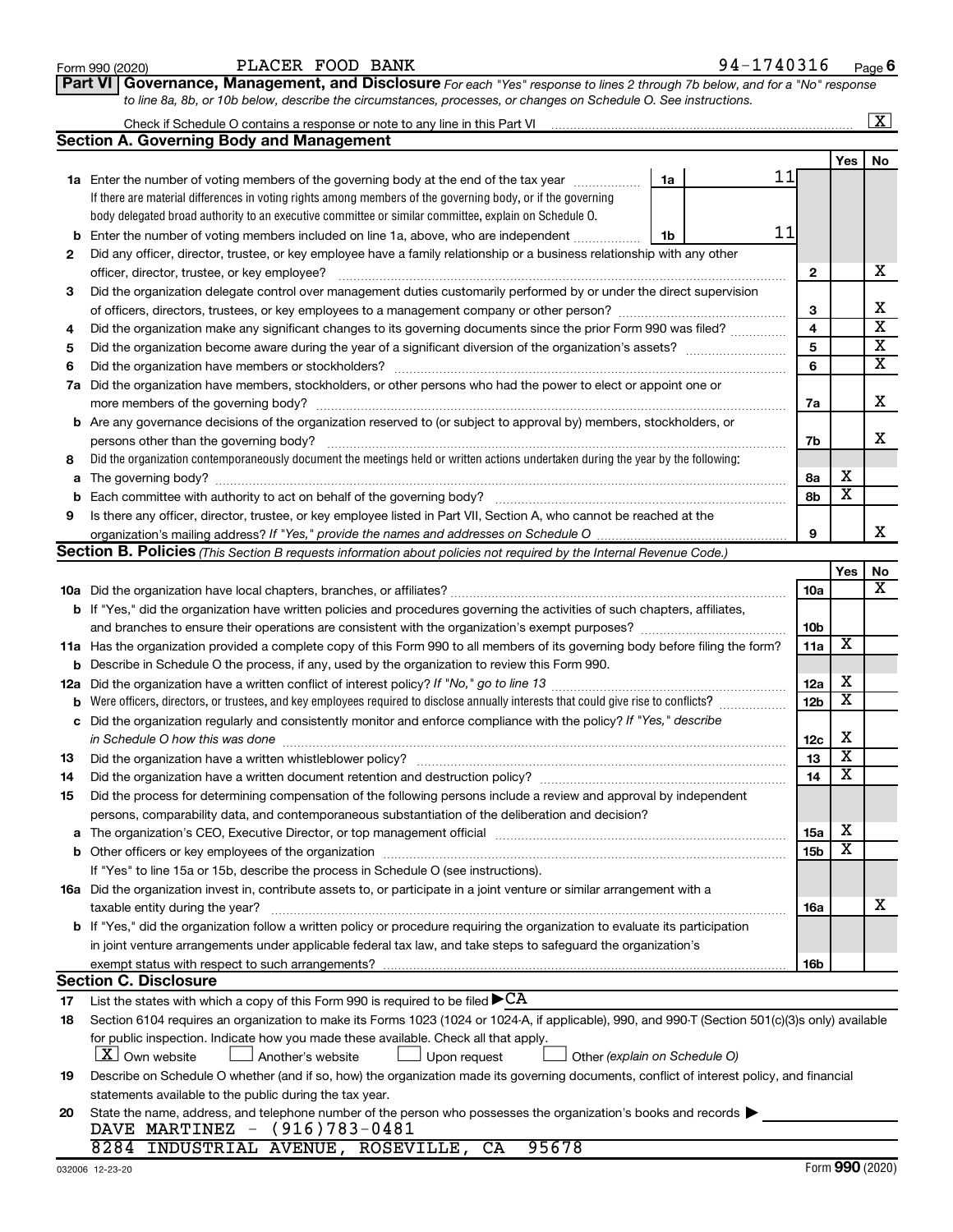$\Box$ 

| Part VII Compensation of Officers, Directors, Trustees, Key Employees, Highest Compensated |  |  |
|--------------------------------------------------------------------------------------------|--|--|
| <b>Employees, and Independent Contractors</b>                                              |  |  |

Check if Schedule O contains a response or note to any line in this Part VII

**Section A. Officers, Directors, Trustees, Key Employees, and Highest Compensated Employees**

**1a**  Complete this table for all persons required to be listed. Report compensation for the calendar year ending with or within the organization's tax year.  $\bullet$  List all of the organization's current officers, directors, trustees (whether individuals or organizations), regardless of amount of compensation.

Enter -0- in columns (D), (E), and (F) if no compensation was paid.

**•** List all of the organization's current key employees, if any. See instructions for definition of "key employee."

• List the organization's five *current* highest compensated employees (other than an officer, director, trustee, or key employee) who received reportable compensation (Box 5 of Form W-2 and/or Box 7 of Form 1099-MISC) of more than \$100,000 from the organization and any related organizations.

 $\bullet$  List all of the organization's former officers, key employees, and highest compensated employees who received more than \$100,000 of reportable compensation from the organization and any related organizations.

**•** List all of the organization's former directors or trustees that received, in the capacity as a former director or trustee of the organization, more than \$10,000 of reportable compensation from the organization and any related organizations.

See instructions for the order in which to list the persons above.

Check this box if neither the organization nor any related organization compensated any current officer, director, or trustee.  $\Box$ 

| (A)                        | (B)                    |                                         |                                                                  |             | (C)          |                                 |        | (D)             | (E)             | (F)                          |
|----------------------------|------------------------|-----------------------------------------|------------------------------------------------------------------|-------------|--------------|---------------------------------|--------|-----------------|-----------------|------------------------------|
| Name and title             | Average                | Position<br>(do not check more than one |                                                                  |             |              |                                 |        | Reportable      | Reportable      | Estimated                    |
|                            | hours per              |                                         | box, unless person is both an<br>officer and a director/trustee) |             |              |                                 |        | compensation    | compensation    | amount of                    |
|                            | week                   |                                         |                                                                  |             |              |                                 |        | from            | from related    | other                        |
|                            | (list any              |                                         |                                                                  |             |              |                                 |        | the             | organizations   | compensation                 |
|                            | hours for              |                                         |                                                                  |             |              |                                 |        | organization    | (W-2/1099-MISC) | from the                     |
|                            | related                |                                         |                                                                  |             |              |                                 |        | (W-2/1099-MISC) |                 | organization                 |
|                            | organizations<br>below |                                         |                                                                  |             |              |                                 |        |                 |                 | and related<br>organizations |
|                            | line)                  | Individual trustee or director          | Institutional trustee                                            | Officer     | Key employee | Highest compensated<br>employee | Former |                 |                 |                              |
| DAVE MARTINEZ<br>(1)       | 40.00                  |                                         |                                                                  |             |              |                                 |        |                 |                 |                              |
| EXECUTIVE DIRECTOR         |                        |                                         |                                                                  | $\mathbf X$ |              |                                 |        | 135,431.        | 0.              | 19,397.                      |
| (2)<br>DAVID LARSON        | 1.00                   |                                         |                                                                  |             |              |                                 |        |                 |                 |                              |
| <b>CHAIR</b>               |                        | $\mathbf X$                             |                                                                  | $\mathbf X$ |              |                                 |        | 0.              | 0.              | $\mathbf 0$ .                |
| REBECCA ENDRES<br>(3)      | 1.00                   |                                         |                                                                  |             |              |                                 |        |                 |                 |                              |
| VICE CHAIR                 |                        | $\mathbf X$                             |                                                                  | $\mathbf X$ |              |                                 |        | 0.              | 0.              | $\mathbf 0$ .                |
| SUE HAZEGHAZAM<br>(4)      | 1.00                   |                                         |                                                                  |             |              |                                 |        |                 |                 |                              |
| <b>SECRETARY</b>           |                        | $\mathbf X$                             |                                                                  | $\mathbf X$ |              |                                 |        | 0.              | $\mathbf 0$ .   | $\mathbf 0$ .                |
| <b>BRIAN ERNEST</b><br>(5) | 1.00                   |                                         |                                                                  |             |              |                                 |        |                 |                 |                              |
| TREASURER                  |                        | $\mathbf X$                             |                                                                  | $\mathbf X$ |              |                                 |        | 0.              | 0.              | $\mathbf 0$ .                |
| (6)<br>MARTIN A. JONES     | 1.00                   |                                         |                                                                  |             |              |                                 |        |                 |                 |                              |
| MEMBER AT LARGE            |                        | $\mathbf X$                             |                                                                  |             |              |                                 |        | $\mathbf 0$ .   | $\mathbf 0$ .   | $\mathbf 0$ .                |
| HAAVARD STERRI<br>(7)      | 1.00                   |                                         |                                                                  |             |              |                                 |        |                 |                 |                              |
| MEMBER AT LARGE            |                        | $\mathbf X$                             |                                                                  |             |              |                                 |        | $\mathbf{0}$ .  | 0.              | $\mathbf 0$ .                |
| DIDIER GIRON<br>(8)        | 1.00                   |                                         |                                                                  |             |              |                                 |        |                 |                 |                              |
| MEMBER AT LARGE            |                        | $\mathbf X$                             |                                                                  |             |              |                                 |        | 0.              | 0.              | $\mathbf 0$ .                |
| AMY BRESHEARS<br>(9)       | 1.00                   |                                         |                                                                  |             |              |                                 |        |                 |                 |                              |
| MEMBER AT LARGE            |                        | $\mathbf X$                             |                                                                  |             |              |                                 |        | 0.              | 0.              | $\mathbf 0$ .                |
| (10) JON NEXSEN            | 1.00                   |                                         |                                                                  |             |              |                                 |        |                 |                 |                              |
| MEMBER AT LARGE            |                        | $\mathbf X$                             |                                                                  |             |              |                                 |        | 0               | $\mathbf 0$ .   | $\mathbf 0$ .                |
| (11) LAMILLS GARRETT       | 1.00                   |                                         |                                                                  |             |              |                                 |        |                 |                 |                              |
| MEMBER AT LARGE            |                        | $\mathbf X$                             |                                                                  |             |              |                                 |        | $\mathbf 0$ .   | 0.              | $\mathbf 0$ .                |
| (12) SUSAN GUTOWSKY        | 1.00                   |                                         |                                                                  |             |              |                                 |        |                 |                 |                              |
| MEMBER AT LARGE            |                        | X                                       |                                                                  |             |              |                                 |        | $\mathbf 0$ .   | 0.              | $\mathbf 0$ .                |
|                            |                        |                                         |                                                                  |             |              |                                 |        |                 |                 |                              |
|                            |                        |                                         |                                                                  |             |              |                                 |        |                 |                 |                              |
|                            |                        |                                         |                                                                  |             |              |                                 |        |                 |                 |                              |
|                            |                        |                                         |                                                                  |             |              |                                 |        |                 |                 |                              |
|                            |                        |                                         |                                                                  |             |              |                                 |        |                 |                 |                              |
|                            |                        |                                         |                                                                  |             |              |                                 |        |                 |                 |                              |
|                            |                        |                                         |                                                                  |             |              |                                 |        |                 |                 |                              |
|                            |                        |                                         |                                                                  |             |              |                                 |        |                 |                 |                              |
|                            |                        |                                         |                                                                  |             |              |                                 |        |                 |                 |                              |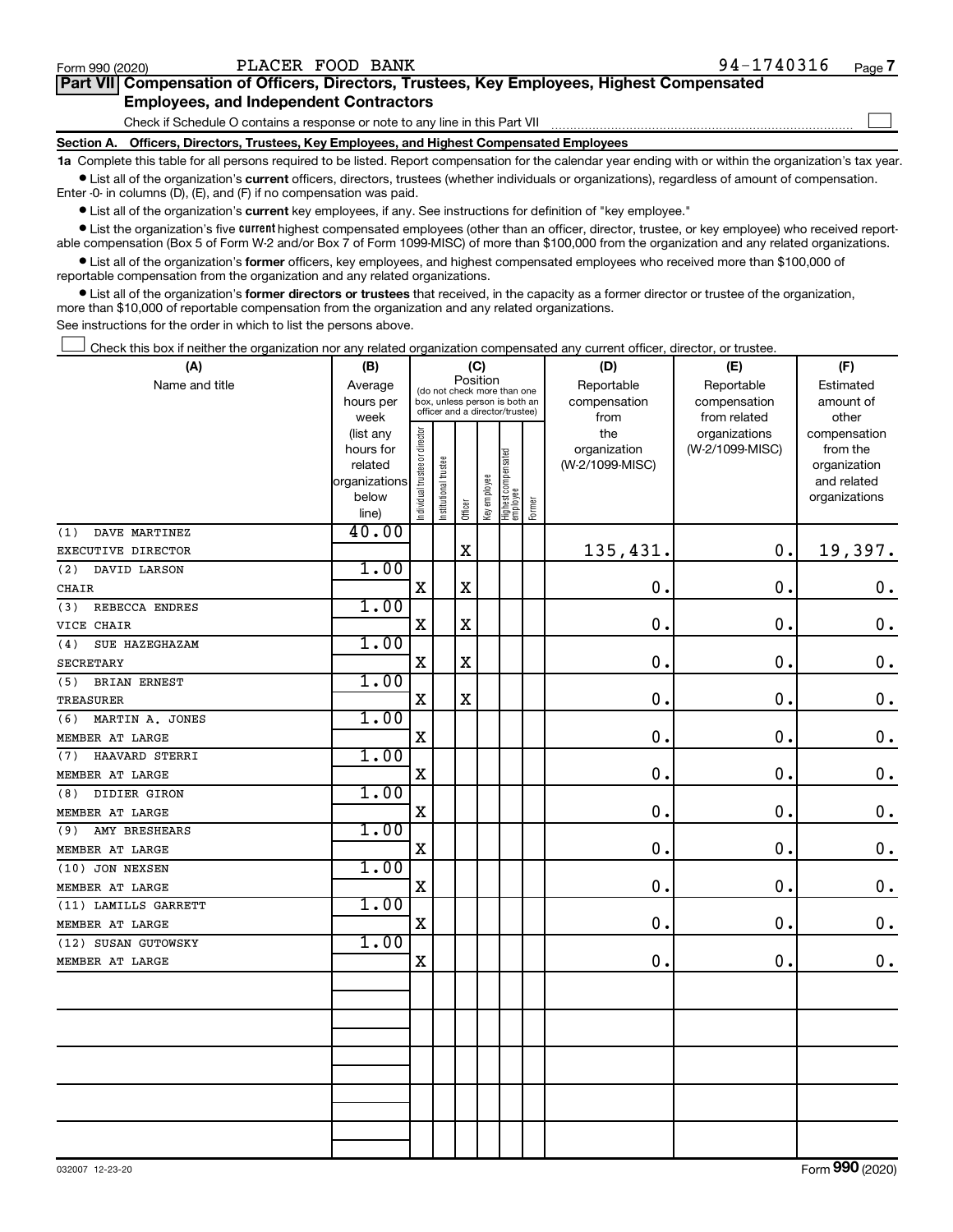|   | PLACER FOOD BANK<br>Form 990 (2020)                                                                                                                                                                                                        |                                                         |                                |                       |         |              |                                                                                                 |        |                                                  | 94-1740316                                                         |                                      |                             | Page 8                                                   |
|---|--------------------------------------------------------------------------------------------------------------------------------------------------------------------------------------------------------------------------------------------|---------------------------------------------------------|--------------------------------|-----------------------|---------|--------------|-------------------------------------------------------------------------------------------------|--------|--------------------------------------------------|--------------------------------------------------------------------|--------------------------------------|-----------------------------|----------------------------------------------------------|
|   | <b>Part VII</b><br>Section A. Officers, Directors, Trustees, Key Employees, and Highest Compensated Employees (continued)                                                                                                                  |                                                         |                                |                       |         |              |                                                                                                 |        |                                                  |                                                                    |                                      |                             |                                                          |
|   | (A)<br>Name and title                                                                                                                                                                                                                      | (B)<br>Average<br>hours per<br>week<br>(list any        |                                |                       | (C)     | Position     | (do not check more than one<br>box, unless person is both an<br>officer and a director/trustee) |        | (D)<br>Reportable<br>compensation<br>from<br>the | (E)<br>Reportable<br>compensation<br>from related<br>organizations |                                      |                             | (F)<br>Estimated<br>amount of<br>other<br>compensation   |
|   |                                                                                                                                                                                                                                            | hours for<br>related<br>organizations<br>below<br>line) | Individual trustee or director | Institutional trustee | Officer | Key employee | Highest compensated<br>  employee                                                               | Former | organization<br>(W-2/1099-MISC)                  | (W-2/1099-MISC)                                                    |                                      |                             | from the<br>organization<br>and related<br>organizations |
|   |                                                                                                                                                                                                                                            |                                                         |                                |                       |         |              |                                                                                                 |        |                                                  |                                                                    |                                      |                             |                                                          |
|   |                                                                                                                                                                                                                                            |                                                         |                                |                       |         |              |                                                                                                 |        |                                                  |                                                                    |                                      |                             |                                                          |
|   |                                                                                                                                                                                                                                            |                                                         |                                |                       |         |              |                                                                                                 |        |                                                  |                                                                    |                                      |                             |                                                          |
|   |                                                                                                                                                                                                                                            |                                                         |                                |                       |         |              |                                                                                                 |        |                                                  |                                                                    |                                      |                             |                                                          |
|   |                                                                                                                                                                                                                                            |                                                         |                                |                       |         |              |                                                                                                 |        |                                                  |                                                                    |                                      |                             |                                                          |
|   |                                                                                                                                                                                                                                            |                                                         |                                |                       |         |              |                                                                                                 |        |                                                  |                                                                    |                                      |                             |                                                          |
|   |                                                                                                                                                                                                                                            |                                                         |                                |                       |         |              |                                                                                                 |        |                                                  |                                                                    |                                      |                             |                                                          |
|   |                                                                                                                                                                                                                                            |                                                         |                                |                       |         |              |                                                                                                 |        |                                                  |                                                                    |                                      |                             |                                                          |
|   |                                                                                                                                                                                                                                            |                                                         |                                |                       |         |              |                                                                                                 |        | 135,431.<br>σ.                                   |                                                                    | $\overline{0}$ .<br>$\overline{0}$ . |                             | 19,397.                                                  |
|   |                                                                                                                                                                                                                                            |                                                         |                                |                       |         |              |                                                                                                 |        | 135,431.                                         |                                                                    | $\overline{0}$ .                     | $\overline{0}$ .<br>19,397. |                                                          |
| 2 | Total number of individuals (including but not limited to those listed above) who received more than \$100,000 of reportable                                                                                                               |                                                         |                                |                       |         |              |                                                                                                 |        |                                                  |                                                                    |                                      |                             |                                                          |
|   | compensation from the organization $\blacktriangleright$                                                                                                                                                                                   |                                                         |                                |                       |         |              |                                                                                                 |        |                                                  |                                                                    |                                      |                             |                                                          |
|   |                                                                                                                                                                                                                                            |                                                         |                                |                       |         |              |                                                                                                 |        |                                                  |                                                                    |                                      |                             | Yes<br>No                                                |
| 3 | Did the organization list any former officer, director, trustee, key employee, or highest compensated employee on                                                                                                                          |                                                         |                                |                       |         |              |                                                                                                 |        |                                                  |                                                                    |                                      | З                           | X                                                        |
|   | line 1a? If "Yes," complete Schedule J for such individual manufactured contains and the set of the schedule J<br>For any individual listed on line 1a, is the sum of reportable compensation and other compensation from the organization |                                                         |                                |                       |         |              |                                                                                                 |        |                                                  |                                                                    |                                      |                             |                                                          |
| 5 | and related organizations greater than \$150,000? If "Yes," complete Schedule J for such individual<br>Did any person listed on line 1a receive or accrue compensation from any unrelated organization or individual for services          |                                                         |                                |                       |         |              |                                                                                                 |        |                                                  |                                                                    |                                      | 4                           | х                                                        |
|   | <b>Section B. Independent Contractors</b>                                                                                                                                                                                                  |                                                         |                                |                       |         |              |                                                                                                 |        |                                                  |                                                                    |                                      | 5                           | x                                                        |
| 1 | Complete this table for your five highest compensated independent contractors that received more than \$100,000 of compensation from                                                                                                       |                                                         |                                |                       |         |              |                                                                                                 |        |                                                  |                                                                    |                                      |                             |                                                          |
|   | the organization. Report compensation for the calendar year ending with or within the organization's tax year.                                                                                                                             |                                                         |                                |                       |         |              |                                                                                                 |        |                                                  |                                                                    |                                      |                             |                                                          |
|   | (A)<br>Name and business address                                                                                                                                                                                                           |                                                         |                                | <b>NONE</b>           |         |              |                                                                                                 |        | (B)<br>Description of services                   |                                                                    |                                      | (C)<br>Compensation         |                                                          |
|   |                                                                                                                                                                                                                                            |                                                         |                                |                       |         |              |                                                                                                 |        |                                                  |                                                                    |                                      |                             |                                                          |
|   |                                                                                                                                                                                                                                            |                                                         |                                |                       |         |              |                                                                                                 |        |                                                  |                                                                    |                                      |                             |                                                          |
|   |                                                                                                                                                                                                                                            |                                                         |                                |                       |         |              |                                                                                                 |        |                                                  |                                                                    |                                      |                             |                                                          |
|   |                                                                                                                                                                                                                                            |                                                         |                                |                       |         |              |                                                                                                 |        |                                                  |                                                                    |                                      |                             |                                                          |
| 2 | Total number of independent contractors (including but not limited to those listed above) who received more than<br>\$100,000 of compensation from the organization                                                                        |                                                         |                                |                       |         |              | 0                                                                                               |        |                                                  |                                                                    |                                      |                             |                                                          |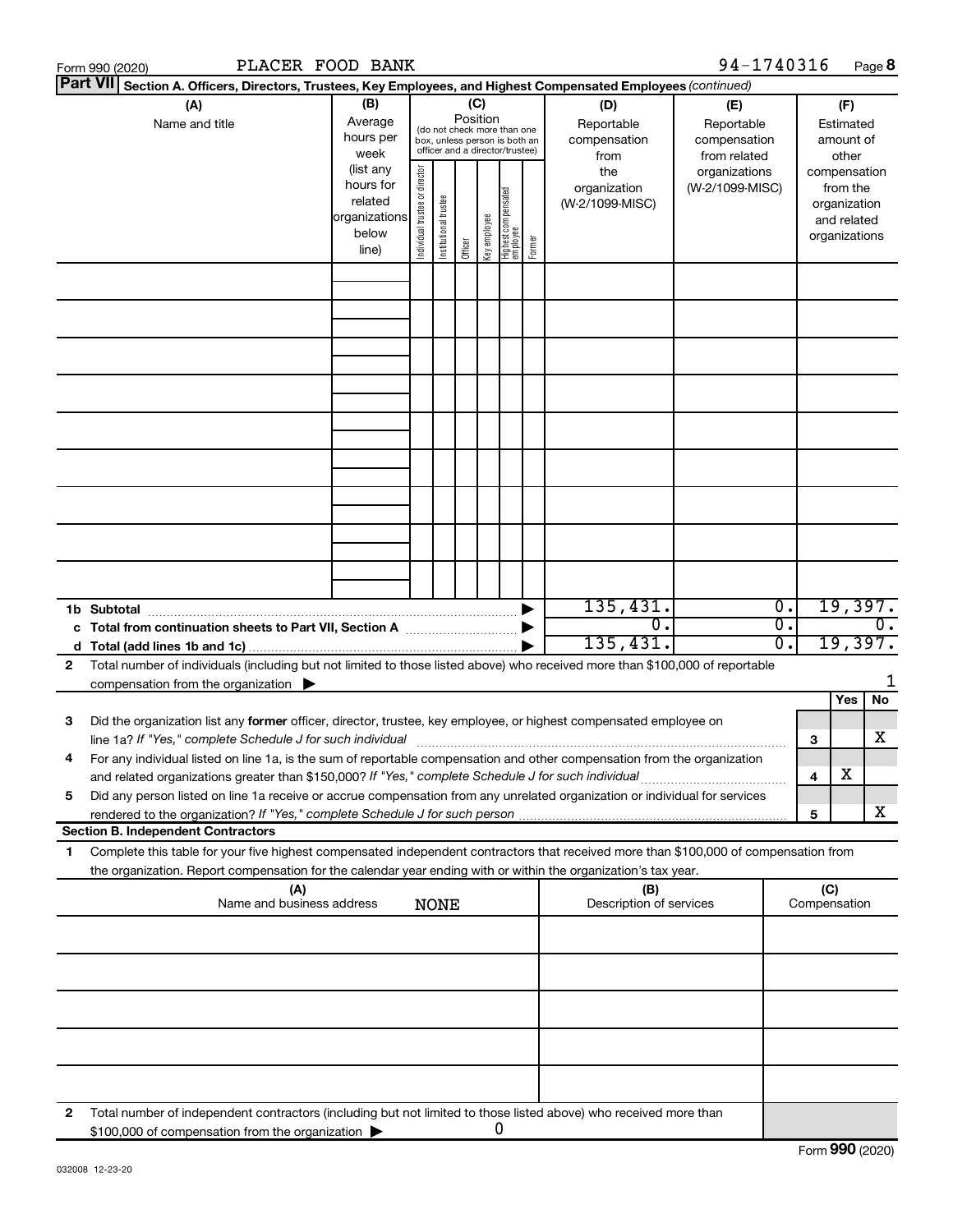|                                                           |    |    |                                                        |                |                |                |                      | Total revenue | Related or exempt  <br>function revenue business revenue | Unrelated    | (D)<br>Revenue excluded<br>from tax under<br>sections 512 - 514 |
|-----------------------------------------------------------|----|----|--------------------------------------------------------|----------------|----------------|----------------|----------------------|---------------|----------------------------------------------------------|--------------|-----------------------------------------------------------------|
| Contributions, Gifts, Grants<br>and Other Similar Amounts |    |    | 1 a Federated campaigns                                |                | 1a             |                |                      |               |                                                          |              |                                                                 |
|                                                           |    |    | <b>b</b> Membership dues                               |                | 1 <sub>b</sub> |                |                      |               |                                                          |              |                                                                 |
|                                                           |    |    | c Fundraising events                                   |                | 1 <sub>c</sub> |                |                      |               |                                                          |              |                                                                 |
|                                                           |    |    | d Related organizations                                |                | 1 <sub>d</sub> |                |                      |               |                                                          |              |                                                                 |
|                                                           |    |    | e Government grants (contributions)                    |                | 1e             |                | 882,406              |               |                                                          |              |                                                                 |
|                                                           |    |    | f All other contributions, gifts, grants, and          |                |                |                |                      |               |                                                          |              |                                                                 |
|                                                           |    |    | similar amounts not included above                     |                | 1f             |                | 19,070,501.          |               |                                                          |              |                                                                 |
|                                                           |    |    | <b>g</b> Noncash contributions included in lines 1a-1f |                | $1g$ \$        |                | 13,469,942.          |               |                                                          |              |                                                                 |
|                                                           |    |    |                                                        |                |                |                |                      | 19,952,907.   |                                                          |              |                                                                 |
|                                                           |    |    |                                                        |                |                |                | <b>Business Code</b> |               |                                                          |              |                                                                 |
|                                                           |    | 2а | PURCHASED PRODUCT INCOME                               |                |                |                | 900099               | 106,145.      | 106,145.                                                 |              |                                                                 |
|                                                           |    | b  | SHARED MAINTENANCE                                     |                |                |                | 900099               | 105,557.      | 105,557.                                                 |              |                                                                 |
|                                                           |    | с  |                                                        |                |                |                |                      |               |                                                          |              |                                                                 |
|                                                           |    | d  |                                                        |                |                |                |                      |               |                                                          |              |                                                                 |
| Program Service<br>Revenue                                |    | е  |                                                        |                |                |                |                      |               |                                                          |              |                                                                 |
|                                                           |    |    |                                                        |                |                |                |                      |               |                                                          |              |                                                                 |
|                                                           |    |    |                                                        |                |                |                |                      | 211,702.      |                                                          |              |                                                                 |
|                                                           | 3  |    | Investment income (including dividends, interest, and  |                |                |                |                      |               |                                                          |              |                                                                 |
|                                                           |    |    |                                                        |                |                |                | ▶                    | 928           |                                                          |              | 928.                                                            |
|                                                           | 4  |    | Income from investment of tax-exempt bond proceeds     |                |                |                |                      |               |                                                          |              |                                                                 |
|                                                           | 5  |    |                                                        |                |                |                |                      |               |                                                          |              |                                                                 |
|                                                           |    |    |                                                        |                | (i) Real       |                | (ii) Personal        |               |                                                          |              |                                                                 |
|                                                           |    |    | <b>6 a</b> Gross rents                                 | ∣6a            |                |                |                      |               |                                                          |              |                                                                 |
|                                                           |    |    | <b>b</b> Less: rental expenses                         | 6b             |                |                |                      |               |                                                          |              |                                                                 |
|                                                           |    |    | c Rental income or (loss)                              | 6с             |                |                |                      |               |                                                          |              |                                                                 |
|                                                           |    |    | d Net rental income or (loss)                          |                |                |                |                      |               |                                                          |              |                                                                 |
|                                                           |    |    | <b>7 a</b> Gross amount from sales of                  |                | (i) Securities |                | (ii) Other           |               |                                                          |              |                                                                 |
|                                                           |    |    | assets other than inventory                            | 7a             |                |                |                      |               |                                                          |              |                                                                 |
|                                                           |    |    | <b>b</b> Less: cost or other basis                     |                |                |                |                      |               |                                                          |              |                                                                 |
| er Revenue                                                |    |    | and sales expenses                                     | 7 <sub>b</sub> |                |                |                      |               |                                                          |              |                                                                 |
|                                                           |    |    | c Gain or (loss) $\begin{bmatrix} 7c \end{bmatrix}$    |                |                |                |                      |               |                                                          |              |                                                                 |
|                                                           |    |    |                                                        |                |                |                |                      |               |                                                          |              |                                                                 |
|                                                           |    |    | 8 a Gross income from fundraising events (not          |                |                |                |                      |               |                                                          |              |                                                                 |
| ᅗ                                                         |    |    | including \$                                           |                | οf             |                |                      |               |                                                          |              |                                                                 |
|                                                           |    |    | contributions reported on line 1c). See                |                |                |                |                      |               |                                                          |              |                                                                 |
|                                                           |    |    | Part IV, line 18                                       |                |                | 8a             |                      |               |                                                          |              |                                                                 |
|                                                           |    |    |                                                        |                |                | 8b             |                      |               |                                                          |              |                                                                 |
|                                                           |    |    | c Net income or (loss) from fundraising events         |                |                |                |                      |               |                                                          |              |                                                                 |
|                                                           |    |    | 9 a Gross income from gaming activities. See           |                |                |                |                      |               |                                                          |              |                                                                 |
|                                                           |    |    |                                                        |                |                | 9a             | 181,704.             |               |                                                          |              |                                                                 |
|                                                           |    |    | <b>b</b> Less: direct expenses <b>manually</b>         |                |                | 9 <sub>b</sub> | 151,131              |               |                                                          |              |                                                                 |
|                                                           |    |    | c Net income or (loss) from gaming activities          |                |                |                |                      | 30,573.       |                                                          |              | 30,573.                                                         |
|                                                           |    |    | 10 a Gross sales of inventory, less returns            |                |                |                |                      |               |                                                          |              |                                                                 |
|                                                           |    |    |                                                        |                |                | 10a            |                      |               |                                                          |              |                                                                 |
|                                                           |    |    | <b>b</b> Less: cost of goods sold                      |                |                | 10b            |                      |               |                                                          |              |                                                                 |
|                                                           |    |    | c Net income or (loss) from sales of inventory         |                |                |                |                      |               |                                                          |              |                                                                 |
|                                                           |    |    |                                                        |                |                |                | <b>Business Code</b> |               |                                                          |              |                                                                 |
|                                                           |    |    | 11 a MISCELLANEOUS REVENUE                             |                |                |                | 900099               | 123,974.      | 123,974.                                                 |              |                                                                 |
|                                                           |    | b  |                                                        |                |                |                |                      |               |                                                          |              |                                                                 |
| Miscellaneous<br>Revenue                                  |    | с  |                                                        |                |                |                |                      |               |                                                          |              |                                                                 |
|                                                           |    |    |                                                        |                |                |                |                      |               |                                                          |              |                                                                 |
|                                                           |    |    |                                                        |                |                |                |                      | 123,974.      |                                                          |              |                                                                 |
|                                                           | 12 |    |                                                        |                |                |                |                      | 20,320,084.   | 335,676.                                                 | $\mathbf{0}$ | 31,501.                                                         |

Form 990 (2020)  $\qquad PLACER$   $FOOD$   $BANK$   $94-1740316$   $Page$ 

**PLACER**<br>**Part VIII** Statement of Revenue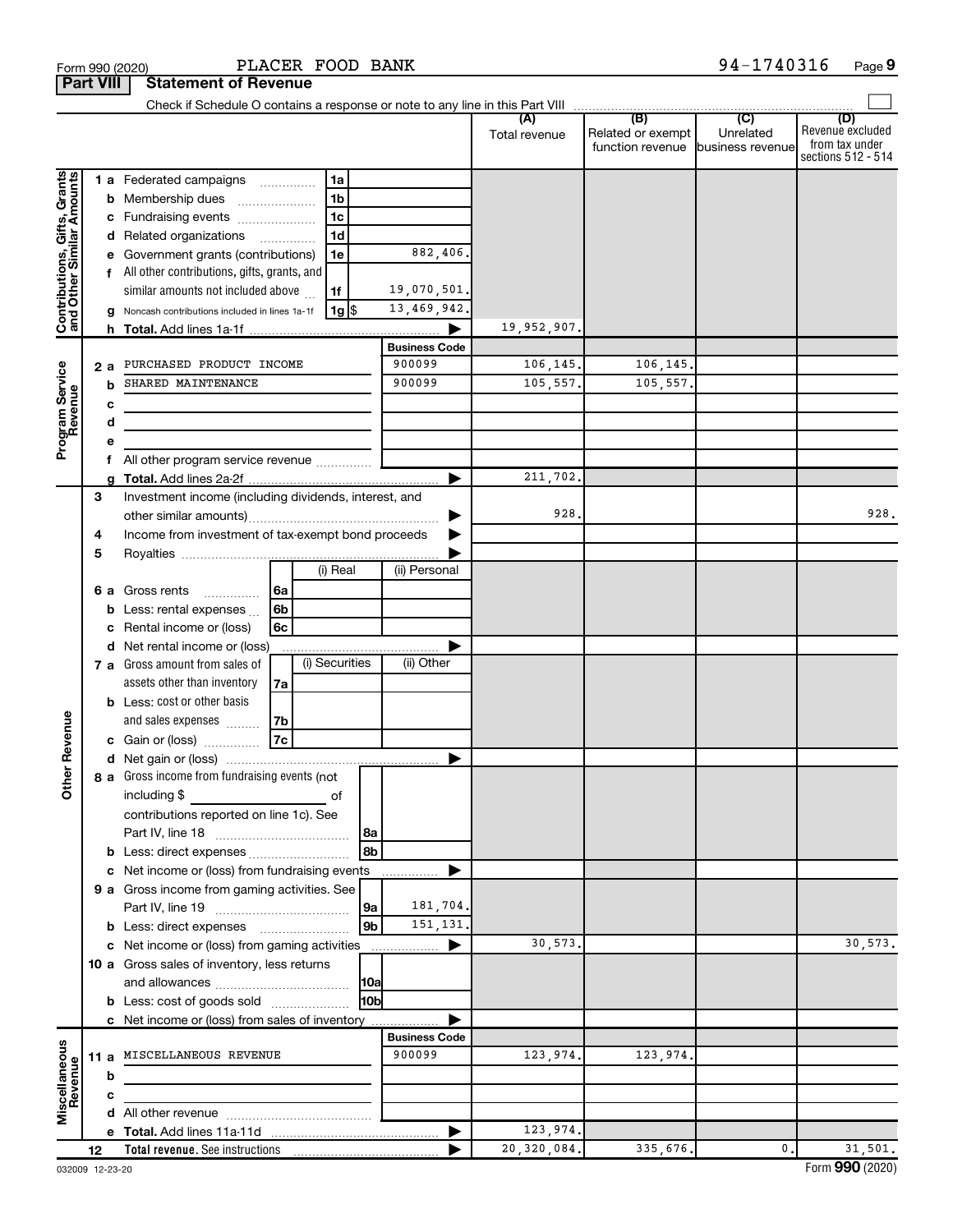Form 990 (2020)  $\qquad P LACER$   $FOOD$   $BANK$   $94-1740316$   $Page$ **Part IX Statement of Functional Expenses**

*Section 501(c)(3) and 501(c)(4) organizations must complete all columns. All other organizations must complete column (A).*

|              | Check if Schedule O contains a response or note to any line in this Part IX                                |                       |                                    |                                    |                                |  |  |  |  |  |  |  |  |
|--------------|------------------------------------------------------------------------------------------------------------|-----------------------|------------------------------------|------------------------------------|--------------------------------|--|--|--|--|--|--|--|--|
|              | Do not include amounts reported on lines 6b,<br>7b, 8b, 9b, and 10b of Part VIII.                          | (A)<br>Total expenses | (B)<br>Program service<br>expenses | Management and<br>general expenses | (D)<br>Fundraising<br>expenses |  |  |  |  |  |  |  |  |
| 1            | Grants and other assistance to domestic organizations                                                      |                       |                                    |                                    |                                |  |  |  |  |  |  |  |  |
|              | and domestic governments. See Part IV, line 21                                                             |                       |                                    |                                    |                                |  |  |  |  |  |  |  |  |
| $\mathbf{2}$ | Grants and other assistance to domestic                                                                    |                       |                                    |                                    |                                |  |  |  |  |  |  |  |  |
|              | individuals. See Part IV, line 22<br>$\mathcal{L} = \{1, 2, \ldots, n\}$                                   |                       |                                    |                                    |                                |  |  |  |  |  |  |  |  |
| 3            | Grants and other assistance to foreign                                                                     |                       |                                    |                                    |                                |  |  |  |  |  |  |  |  |
|              | organizations, foreign governments, and foreign                                                            |                       |                                    |                                    |                                |  |  |  |  |  |  |  |  |
|              | individuals. See Part IV, lines 15 and 16                                                                  |                       |                                    |                                    |                                |  |  |  |  |  |  |  |  |
| 4            | Benefits paid to or for members                                                                            |                       |                                    |                                    |                                |  |  |  |  |  |  |  |  |
| 5            | Compensation of current officers, directors,                                                               |                       |                                    |                                    |                                |  |  |  |  |  |  |  |  |
|              | trustees, and key employees                                                                                | 154,828.              | 93,952.                            | 40,671.                            | 20, 205.                       |  |  |  |  |  |  |  |  |
| 6            | Compensation not included above to disqualified                                                            |                       |                                    |                                    |                                |  |  |  |  |  |  |  |  |
|              | persons (as defined under section 4958(f)(1)) and                                                          |                       |                                    |                                    |                                |  |  |  |  |  |  |  |  |
|              | persons described in section 4958(c)(3)(B)                                                                 |                       |                                    |                                    |                                |  |  |  |  |  |  |  |  |
| 7            | Other salaries and wages                                                                                   | 1,187,618.            | 706, 231.                          | 317, 138.                          | 164, 249.                      |  |  |  |  |  |  |  |  |
| 8            | Pension plan accruals and contributions (include                                                           |                       |                                    |                                    |                                |  |  |  |  |  |  |  |  |
|              | section 401(k) and 403(b) employer contributions)                                                          | 30,195.               | 20,885.                            | 7,014.                             | $\frac{2,296}{15,970}$ .       |  |  |  |  |  |  |  |  |
| 9            |                                                                                                            | 209,993.              | 145,243.                           | 48,780.                            |                                |  |  |  |  |  |  |  |  |
| 10           |                                                                                                            | 99,490.               | 65,615.                            | 19, 162.                           | 14, 713.                       |  |  |  |  |  |  |  |  |
| 11           | Fees for services (nonemployees):                                                                          |                       |                                    |                                    |                                |  |  |  |  |  |  |  |  |
| а            |                                                                                                            |                       |                                    |                                    |                                |  |  |  |  |  |  |  |  |
| b            |                                                                                                            |                       |                                    |                                    |                                |  |  |  |  |  |  |  |  |
| с            |                                                                                                            |                       |                                    |                                    |                                |  |  |  |  |  |  |  |  |
| d            |                                                                                                            |                       |                                    |                                    |                                |  |  |  |  |  |  |  |  |
|              | Professional fundraising services. See Part IV, line 17                                                    |                       |                                    |                                    |                                |  |  |  |  |  |  |  |  |
|              | Investment management fees                                                                                 |                       |                                    |                                    |                                |  |  |  |  |  |  |  |  |
| g            | Other. (If line 11g amount exceeds 10% of line 25,<br>column (A) amount, list line 11g expenses on Sch O.) | 225,201.              | 37,898.                            | 56,888.                            | 130,415.                       |  |  |  |  |  |  |  |  |
|              |                                                                                                            | 16, 567.              | 14,658.                            | 1,909.                             |                                |  |  |  |  |  |  |  |  |
| 12           |                                                                                                            | 229,560.              | 151,900.                           | 24,765.                            | 52,895.                        |  |  |  |  |  |  |  |  |
| 13<br>14     |                                                                                                            |                       |                                    |                                    |                                |  |  |  |  |  |  |  |  |
| 15           |                                                                                                            |                       |                                    |                                    |                                |  |  |  |  |  |  |  |  |
| 16           |                                                                                                            | 272,554.              | 246,550.                           | 20, 116.                           | 5,888.                         |  |  |  |  |  |  |  |  |
| 17           | Travel                                                                                                     |                       |                                    |                                    |                                |  |  |  |  |  |  |  |  |
| 18           | Payments of travel or entertainment expenses                                                               |                       |                                    |                                    |                                |  |  |  |  |  |  |  |  |
|              | for any federal, state, or local public officials                                                          |                       |                                    |                                    |                                |  |  |  |  |  |  |  |  |
| 19           | Conferences, conventions, and meetings                                                                     | 5,269.                |                                    | 1,483.                             | 3,786.                         |  |  |  |  |  |  |  |  |
| 20           | Interest                                                                                                   | 4,578.                | 504.                               | 4,074.                             |                                |  |  |  |  |  |  |  |  |
| 21           |                                                                                                            |                       |                                    |                                    |                                |  |  |  |  |  |  |  |  |
| 22           | Depreciation, depletion, and amortization                                                                  | 180, 864.             | 135, 368.                          | 38,251.                            | 7,245.                         |  |  |  |  |  |  |  |  |
| 23           | Insurance                                                                                                  | 63, 295.              | 35,929.                            | 27, 366.                           |                                |  |  |  |  |  |  |  |  |
| 24           | Other expenses. Itemize expenses not covered                                                               |                       |                                    |                                    |                                |  |  |  |  |  |  |  |  |
|              | above (List miscellaneous expenses on line 24e. If<br>line 24e amount exceeds 10% of line 25, column (A)   |                       |                                    |                                    |                                |  |  |  |  |  |  |  |  |
|              | amount, list line 24e expenses on Schedule O.)                                                             |                       |                                    |                                    |                                |  |  |  |  |  |  |  |  |
| a            | IN-KIND FOOD DISTRIB'S                                                                                     | 13,570,160.           | 13,570,160.                        |                                    |                                |  |  |  |  |  |  |  |  |
| b            | PURCHASED FOOD DISTRIBU                                                                                    | 1,074,186.            | 1,074,186.                         |                                    |                                |  |  |  |  |  |  |  |  |
|              | GIFT CARDS FOR PROGRAMS                                                                                    | 121, 246.             | 121,246.                           |                                    |                                |  |  |  |  |  |  |  |  |
| d            | <b>AUTO AND TRUCK</b>                                                                                      | 90, 747.              | 86,625.                            | 2,844.                             | 1,278.                         |  |  |  |  |  |  |  |  |
| е            | All other expenses                                                                                         | 95,604.               | 4,899.                             | 29,433.                            | 61,272.                        |  |  |  |  |  |  |  |  |
| 25           | Total functional expenses. Add lines 1 through 24e                                                         | 17,631,955.           | 16, 511, 849.                      | 639,894.                           | 480, 212.                      |  |  |  |  |  |  |  |  |
| 26           | Joint costs. Complete this line only if the organization                                                   |                       |                                    |                                    |                                |  |  |  |  |  |  |  |  |
|              | reported in column (B) joint costs from a combined                                                         |                       |                                    |                                    |                                |  |  |  |  |  |  |  |  |
|              | educational campaign and fundraising solicitation.<br>Check here $\blacktriangleright$                     |                       |                                    |                                    |                                |  |  |  |  |  |  |  |  |
|              | if following SOP 98-2 (ASC 958-720)                                                                        |                       |                                    |                                    |                                |  |  |  |  |  |  |  |  |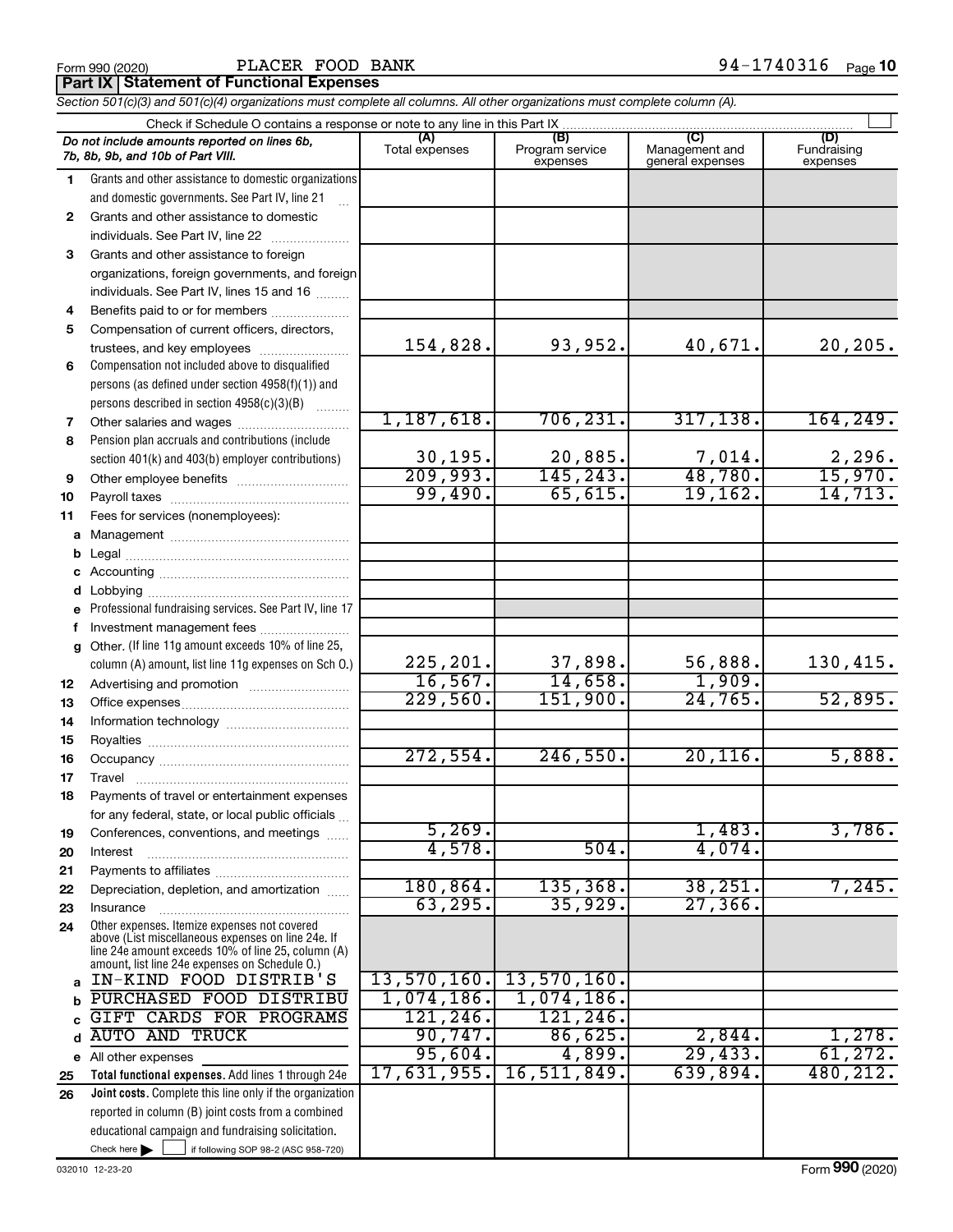| CER FOOD BANK) |  |
|----------------|--|
|                |  |

 $\frac{1}{2}$ Form 990 (2020) PLACER FOOD BANK Property and the set of  $\frac{1}{2}$  and  $\frac{1}{2}$  and  $\frac{1}{2}$  Page **PLACER FOOD BANK** 94-1740316 Page 11

|                             |          | Part X   Balance Sheet                                                                                                                                     |                 |                               |                          |                         |                    |
|-----------------------------|----------|------------------------------------------------------------------------------------------------------------------------------------------------------------|-----------------|-------------------------------|--------------------------|-------------------------|--------------------|
|                             |          |                                                                                                                                                            |                 |                               |                          |                         |                    |
|                             |          |                                                                                                                                                            |                 |                               | (A)<br>Beginning of year |                         | (B)<br>End of year |
|                             | 1        |                                                                                                                                                            |                 |                               | 1,817,203.               | $\mathbf{1}$            | 3,393,730.         |
|                             | 2        |                                                                                                                                                            |                 |                               |                          | $\mathbf{2}$            |                    |
|                             | З        |                                                                                                                                                            |                 |                               | 880, 215.                | $\overline{\mathbf{3}}$ | 1,484,082.         |
|                             | 4        |                                                                                                                                                            |                 |                               | 109,023.                 | $\overline{\mathbf{4}}$ | 160, 914.          |
|                             | 5        | Loans and other receivables from any current or former officer, director,                                                                                  |                 |                               |                          |                         |                    |
|                             |          | trustee, key employee, creator or founder, substantial contributor, or 35%                                                                                 |                 |                               |                          |                         |                    |
|                             |          | controlled entity or family member of any of these persons                                                                                                 |                 | .                             |                          | 5                       |                    |
|                             | 6        | Loans and other receivables from other disqualified persons (as defined                                                                                    |                 |                               |                          |                         |                    |
|                             |          | under section $4958(f)(1)$ , and persons described in section $4958(c)(3)(B)$                                                                              |                 | $\ldots$                      |                          | 6                       |                    |
|                             | 7        |                                                                                                                                                            |                 |                               |                          | $\overline{7}$          |                    |
| Assets                      | 8        |                                                                                                                                                            |                 |                               | 813,597.                 | 8                       | 650, 149.          |
|                             | 9        | Prepaid expenses and deferred charges                                                                                                                      |                 |                               | 61,088.                  | 9                       | 45, 243.           |
|                             |          | 10a Land, buildings, and equipment: cost or other                                                                                                          |                 |                               |                          |                         |                    |
|                             |          | basis. Complete Part VI of Schedule D  10a                                                                                                                 |                 | $\frac{2,105,483.}{869,953.}$ |                          |                         |                    |
|                             | b        | Less: accumulated depreciation<br>$\ldots \ldots \ldots \ldots$                                                                                            | 10 <sub>b</sub> |                               | 684,447.                 | 10 <sub>c</sub>         | 1,235,530.         |
|                             | 11       |                                                                                                                                                            |                 |                               |                          | 11                      |                    |
|                             | 12       |                                                                                                                                                            |                 |                               | $\overline{0}$ .         | 12                      | 33,569.            |
|                             | 13       |                                                                                                                                                            |                 |                               |                          | 13                      |                    |
|                             | 14       |                                                                                                                                                            |                 |                               | 506.                     | 14                      | 17,563.            |
|                             | 15       |                                                                                                                                                            |                 |                               | 12,553.                  | 15                      | 11,625.            |
|                             | 16       |                                                                                                                                                            |                 |                               | 4,378,632.               | 16                      | 7,032,405.         |
|                             | 17       |                                                                                                                                                            |                 |                               | 169,878.                 | 17                      | 186, 810.          |
|                             | 18       |                                                                                                                                                            |                 | 18                            |                          |                         |                    |
|                             | 19       |                                                                                                                                                            |                 |                               | 149,392.                 | 19                      | 125, 326.          |
|                             | 20       |                                                                                                                                                            |                 |                               |                          | 20                      |                    |
|                             | 21       | Escrow or custodial account liability. Complete Part IV of Schedule D                                                                                      |                 |                               |                          | 21                      |                    |
| Liabilities                 | 22       | Loans and other payables to any current or former officer, director,                                                                                       |                 |                               |                          |                         |                    |
|                             |          | trustee, key employee, creator or founder, substantial contributor, or 35%                                                                                 |                 |                               |                          |                         |                    |
|                             |          | controlled entity or family member of any of these persons [                                                                                               |                 |                               | 71,442.                  | 22                      | 42,324.            |
|                             | 23       | Secured mortgages and notes payable to unrelated third parties                                                                                             |                 |                               |                          | 23                      |                    |
|                             | 24<br>25 |                                                                                                                                                            |                 |                               |                          | 24                      |                    |
|                             |          | Other liabilities (including federal income tax, payables to related third<br>parties, and other liabilities not included on lines 17-24). Complete Part X |                 |                               |                          |                         |                    |
|                             |          | of Schedule D                                                                                                                                              |                 |                               | 236,903.                 | 25                      | 236,903.           |
|                             | 26       | Total liabilities. Add lines 17 through 25                                                                                                                 |                 |                               | 627,615.                 | 26                      | 591, 363.          |
|                             |          | Organizations that follow FASB ASC 958, check here $\blacktriangleright$ $\boxed{X}$                                                                       |                 |                               |                          |                         |                    |
|                             |          | and complete lines 27, 28, 32, and 33.                                                                                                                     |                 |                               |                          |                         |                    |
|                             | 27       |                                                                                                                                                            |                 |                               | 3,392,119.               | 27                      | 5,970,770.         |
|                             | 28       | Net assets with donor restrictions                                                                                                                         |                 |                               | 358,898.                 | 28                      | 470, 272.          |
|                             |          | Organizations that do not follow FASB ASC 958, check here $\blacktriangleright$                                                                            |                 |                               |                          |                         |                    |
|                             |          | and complete lines 29 through 33.                                                                                                                          |                 |                               |                          |                         |                    |
| Net Assets or Fund Balances | 29       |                                                                                                                                                            |                 |                               |                          | 29                      |                    |
|                             | 30       | Paid-in or capital surplus, or land, building, or equipment fund                                                                                           |                 |                               |                          | 30                      |                    |
|                             | 31       | Retained earnings, endowment, accumulated income, or other funds                                                                                           |                 |                               |                          | 31                      |                    |
|                             | 32       |                                                                                                                                                            |                 |                               | 3,751,017.               | 32                      | 6,441,042.         |
|                             | 33       |                                                                                                                                                            |                 |                               | 4,378,632.               | 33                      | 7,032,405.         |

Form (2020) **990**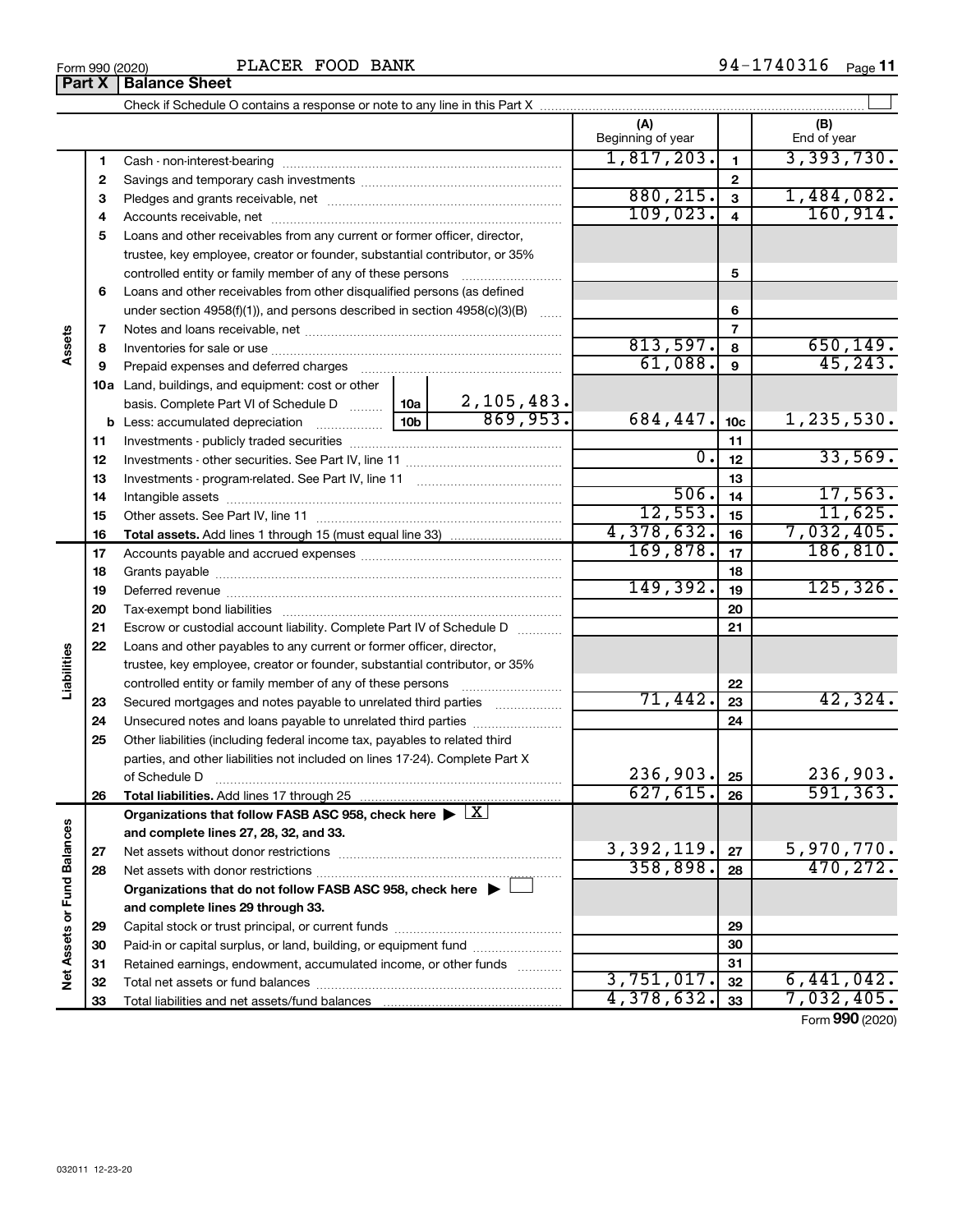|    | PLACER FOOD BANK<br>Form 990 (2020)                                                                                             |                         | 94-1740316     |      | Page 12           |
|----|---------------------------------------------------------------------------------------------------------------------------------|-------------------------|----------------|------|-------------------|
|    | Part XI<br><b>Reconciliation of Net Assets</b>                                                                                  |                         |                |      |                   |
|    |                                                                                                                                 |                         |                |      |                   |
|    |                                                                                                                                 |                         |                |      |                   |
| 1  |                                                                                                                                 | 1                       | 20,320,084.    |      |                   |
| 2  |                                                                                                                                 | $\overline{2}$          | 17,631,955.    |      |                   |
| 3  |                                                                                                                                 | 3                       | 2,688,129.     |      |                   |
| 4  |                                                                                                                                 | $\overline{\mathbf{4}}$ | 3,751,017.     |      |                   |
| 5  |                                                                                                                                 | 5                       |                |      | 1,896.            |
| 6  | Donated services and use of facilities [[111] matter contracts and all the services and use of facilities [[11                  | 6                       |                |      |                   |
| 7  |                                                                                                                                 | $\overline{7}$          |                |      |                   |
| 8  |                                                                                                                                 | 8                       |                |      |                   |
| 9  | Other changes in net assets or fund balances (explain on Schedule O)                                                            | 9                       |                |      | $\overline{0}$ .  |
| 10 | Net assets or fund balances at end of year. Combine lines 3 through 9 (must equal Part X, line 32,                              |                         |                |      |                   |
|    |                                                                                                                                 | 10                      | 6,441,042.     |      |                   |
|    | Part XII Financial Statements and Reporting                                                                                     |                         |                |      |                   |
|    |                                                                                                                                 |                         |                |      | $\vert$ X $\vert$ |
|    |                                                                                                                                 |                         |                | Yes  | No.               |
| 1  | $X$ Accrual $\Box$ Other<br>Accounting method used to prepare the Form 990: $\Box$ Cash                                         |                         |                |      |                   |
|    | If the organization changed its method of accounting from a prior year or checked "Other," explain in Schedule O.               |                         |                |      |                   |
|    |                                                                                                                                 |                         | 2a             |      | x                 |
|    | If "Yes," check a box below to indicate whether the financial statements for the year were compiled or reviewed on a            |                         |                |      |                   |
|    | separate basis, consolidated basis, or both:                                                                                    |                         |                |      |                   |
|    | Both consolidated and separate basis<br>Separate basis<br>Consolidated basis                                                    |                         |                |      |                   |
|    |                                                                                                                                 |                         | 2 <sub>b</sub> | x    |                   |
|    | If "Yes," check a box below to indicate whether the financial statements for the year were audited on a separate basis,         |                         |                |      |                   |
|    | consolidated basis, or both:                                                                                                    |                         |                |      |                   |
|    | $ \mathbf{X} $ Separate basis<br>Consolidated basis<br>Both consolidated and separate basis                                     |                         |                |      |                   |
|    | c If "Yes" to line 2a or 2b, does the organization have a committee that assumes responsibility for oversight of the audit,     |                         |                |      |                   |
|    |                                                                                                                                 |                         | 2 <sub>c</sub> | X    |                   |
|    | If the organization changed either its oversight process or selection process during the tax year, explain on Schedule O.       |                         |                |      |                   |
|    | 3a As a result of a federal award, was the organization required to undergo an audit or audits as set forth in the Single Audit |                         |                |      |                   |
|    |                                                                                                                                 |                         | За             | х    |                   |
|    | b If "Yes," did the organization undergo the required audit or audits? If the organization did not undergo the required audit   |                         |                |      |                   |
|    |                                                                                                                                 |                         | 3b             | х    |                   |
|    |                                                                                                                                 |                         |                | nn n |                   |

Form (2020) **990**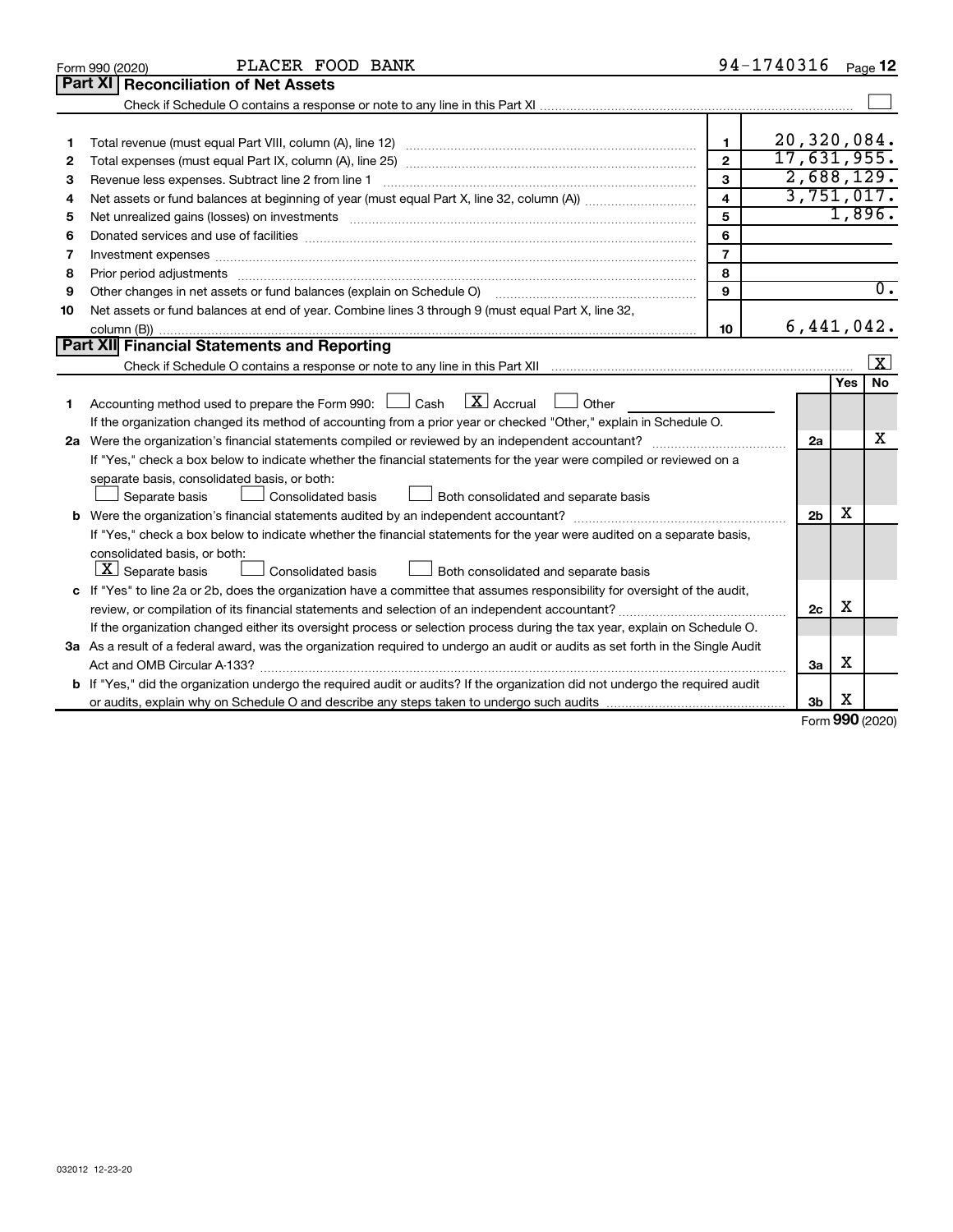**SCHEDULE A**

Department of the Treasury

# Form 990 or 990-EZ) **Public Charity Status and Public Support**<br>
Complete if the organization is a section 501(c)(3) organization or a section<br> **2020**

**4947(a)(1) nonexempt charitable trust. | Attach to Form 990 or Form 990-EZ.** 

|   | <b>Open to Public</b><br>Inspection |
|---|-------------------------------------|
| r | antification numl                   |

OMB No. 1545-0047

|                       | Internal Revenue Service                      | Go to www.irs.gov/Form990 for instructions and the latest information.                                    | Inspection                                                                                                                                                                                                                      |     |                                                                |                            |  |                                                     |  |  |  |
|-----------------------|-----------------------------------------------|-----------------------------------------------------------------------------------------------------------|---------------------------------------------------------------------------------------------------------------------------------------------------------------------------------------------------------------------------------|-----|----------------------------------------------------------------|----------------------------|--|-----------------------------------------------------|--|--|--|
|                       | Name of the organization                      | PLACER FOOD BANK                                                                                          |                                                                                                                                                                                                                                 |     |                                                                |                            |  | <b>Employer identification number</b><br>94-1740316 |  |  |  |
| Part I                |                                               |                                                                                                           | Reason for Public Charity Status. (All organizations must complete this part.) See instructions.                                                                                                                                |     |                                                                |                            |  |                                                     |  |  |  |
|                       |                                               | The organization is not a private foundation because it is: (For lines 1 through 12, check only one box.) |                                                                                                                                                                                                                                 |     |                                                                |                            |  |                                                     |  |  |  |
| 1                     |                                               |                                                                                                           | A church, convention of churches, or association of churches described in section 170(b)(1)(A)(i).                                                                                                                              |     |                                                                |                            |  |                                                     |  |  |  |
| 2                     |                                               |                                                                                                           | A school described in section 170(b)(1)(A)(ii). (Attach Schedule E (Form 990 or 990-EZ).)                                                                                                                                       |     |                                                                |                            |  |                                                     |  |  |  |
| 3                     |                                               |                                                                                                           | A hospital or a cooperative hospital service organization described in section 170(b)(1)(A)(iii).                                                                                                                               |     |                                                                |                            |  |                                                     |  |  |  |
| 4                     |                                               |                                                                                                           | A medical research organization operated in conjunction with a hospital described in section 170(b)(1)(A)(iii). Enter the hospital's name,                                                                                      |     |                                                                |                            |  |                                                     |  |  |  |
|                       | city, and state:                              |                                                                                                           |                                                                                                                                                                                                                                 |     |                                                                |                            |  |                                                     |  |  |  |
| 5                     |                                               |                                                                                                           | An organization operated for the benefit of a college or university owned or operated by a governmental unit described in                                                                                                       |     |                                                                |                            |  |                                                     |  |  |  |
|                       |                                               | section 170(b)(1)(A)(iv). (Complete Part II.)                                                             |                                                                                                                                                                                                                                 |     |                                                                |                            |  |                                                     |  |  |  |
| 6                     |                                               |                                                                                                           | A federal, state, or local government or governmental unit described in section 170(b)(1)(A)(v).                                                                                                                                |     |                                                                |                            |  |                                                     |  |  |  |
| 7                     |                                               |                                                                                                           | An organization that normally receives a substantial part of its support from a governmental unit or from the general public described in                                                                                       |     |                                                                |                            |  |                                                     |  |  |  |
|                       |                                               | section 170(b)(1)(A)(vi). (Complete Part II.)                                                             |                                                                                                                                                                                                                                 |     |                                                                |                            |  |                                                     |  |  |  |
| 8                     |                                               |                                                                                                           | A community trust described in section 170(b)(1)(A)(vi). (Complete Part II.)                                                                                                                                                    |     |                                                                |                            |  |                                                     |  |  |  |
| 9                     |                                               |                                                                                                           | An agricultural research organization described in section 170(b)(1)(A)(ix) operated in conjunction with a land-grant college                                                                                                   |     |                                                                |                            |  |                                                     |  |  |  |
|                       |                                               |                                                                                                           | or university or a non-land-grant college of agriculture (see instructions). Enter the name, city, and state of the college or                                                                                                  |     |                                                                |                            |  |                                                     |  |  |  |
|                       | university:                                   |                                                                                                           |                                                                                                                                                                                                                                 |     |                                                                |                            |  |                                                     |  |  |  |
| 10 $\boxed{\text{X}}$ |                                               |                                                                                                           | An organization that normally receives (1) more than 33 1/3% of its support from contributions, membership fees, and gross receipts from                                                                                        |     |                                                                |                            |  |                                                     |  |  |  |
|                       |                                               |                                                                                                           | activities related to its exempt functions, subject to certain exceptions; and (2) no more than 33 1/3% of its support from gross investment                                                                                    |     |                                                                |                            |  |                                                     |  |  |  |
|                       |                                               |                                                                                                           | income and unrelated business taxable income (less section 511 tax) from businesses acquired by the organization after June 30, 1975.                                                                                           |     |                                                                |                            |  |                                                     |  |  |  |
|                       |                                               | See section 509(a)(2). (Complete Part III.)                                                               |                                                                                                                                                                                                                                 |     |                                                                |                            |  |                                                     |  |  |  |
| 11                    |                                               |                                                                                                           | An organization organized and operated exclusively to test for public safety. See section 509(a)(4).                                                                                                                            |     |                                                                |                            |  |                                                     |  |  |  |
| 12                    |                                               |                                                                                                           | An organization organized and operated exclusively for the benefit of, to perform the functions of, or to carry out the purposes of one or                                                                                      |     |                                                                |                            |  |                                                     |  |  |  |
|                       |                                               |                                                                                                           | more publicly supported organizations described in section 509(a)(1) or section 509(a)(2). See section 509(a)(3). Check the box in                                                                                              |     |                                                                |                            |  |                                                     |  |  |  |
|                       |                                               |                                                                                                           | lines 12a through 12d that describes the type of supporting organization and complete lines 12e, 12f, and 12g.                                                                                                                  |     |                                                                |                            |  |                                                     |  |  |  |
| а                     |                                               |                                                                                                           | Type I. A supporting organization operated, supervised, or controlled by its supported organization(s), typically by giving                                                                                                     |     |                                                                |                            |  |                                                     |  |  |  |
|                       |                                               |                                                                                                           | the supported organization(s) the power to regularly appoint or elect a majority of the directors or trustees of the supporting                                                                                                 |     |                                                                |                            |  |                                                     |  |  |  |
|                       |                                               | organization. You must complete Part IV, Sections A and B.                                                |                                                                                                                                                                                                                                 |     |                                                                |                            |  |                                                     |  |  |  |
| b                     |                                               |                                                                                                           | Type II. A supporting organization supervised or controlled in connection with its supported organization(s), by having                                                                                                         |     |                                                                |                            |  |                                                     |  |  |  |
|                       |                                               |                                                                                                           | control or management of the supporting organization vested in the same persons that control or manage the supported                                                                                                            |     |                                                                |                            |  |                                                     |  |  |  |
|                       |                                               | organization(s). You must complete Part IV, Sections A and C.                                             |                                                                                                                                                                                                                                 |     |                                                                |                            |  |                                                     |  |  |  |
| с                     |                                               |                                                                                                           | Type III functionally integrated. A supporting organization operated in connection with, and functionally integrated with,                                                                                                      |     |                                                                |                            |  |                                                     |  |  |  |
|                       |                                               |                                                                                                           | its supported organization(s) (see instructions). You must complete Part IV, Sections A, D, and E.<br>Type III non-functionally integrated. A supporting organization operated in connection with its supported organization(s) |     |                                                                |                            |  |                                                     |  |  |  |
| d                     |                                               |                                                                                                           |                                                                                                                                                                                                                                 |     |                                                                |                            |  |                                                     |  |  |  |
|                       |                                               |                                                                                                           | that is not functionally integrated. The organization generally must satisfy a distribution requirement and an attentiveness<br>requirement (see instructions). You must complete Part IV, Sections A and D, and Part V.        |     |                                                                |                            |  |                                                     |  |  |  |
| е                     |                                               |                                                                                                           | Check this box if the organization received a written determination from the IRS that it is a Type I, Type II, Type III                                                                                                         |     |                                                                |                            |  |                                                     |  |  |  |
|                       |                                               |                                                                                                           | functionally integrated, or Type III non-functionally integrated supporting organization.                                                                                                                                       |     |                                                                |                            |  |                                                     |  |  |  |
|                       | f Enter the number of supported organizations |                                                                                                           |                                                                                                                                                                                                                                 |     |                                                                |                            |  |                                                     |  |  |  |
|                       |                                               | Provide the following information about the supported organization(s).                                    |                                                                                                                                                                                                                                 |     |                                                                |                            |  |                                                     |  |  |  |
|                       | (i) Name of supported                         | (ii) EIN                                                                                                  | (iii) Type of organization                                                                                                                                                                                                      |     | (iv) Is the organization listed<br>in your governing document? | (v) Amount of monetary     |  | (vi) Amount of other                                |  |  |  |
|                       | organization                                  |                                                                                                           | (described on lines 1-10<br>above (see instructions))                                                                                                                                                                           | Yes | No.                                                            | support (see instructions) |  | support (see instructions)                          |  |  |  |
|                       |                                               |                                                                                                           |                                                                                                                                                                                                                                 |     |                                                                |                            |  |                                                     |  |  |  |
|                       |                                               |                                                                                                           |                                                                                                                                                                                                                                 |     |                                                                |                            |  |                                                     |  |  |  |
|                       |                                               |                                                                                                           |                                                                                                                                                                                                                                 |     |                                                                |                            |  |                                                     |  |  |  |
|                       |                                               |                                                                                                           |                                                                                                                                                                                                                                 |     |                                                                |                            |  |                                                     |  |  |  |
|                       |                                               |                                                                                                           |                                                                                                                                                                                                                                 |     |                                                                |                            |  |                                                     |  |  |  |
|                       |                                               |                                                                                                           |                                                                                                                                                                                                                                 |     |                                                                |                            |  |                                                     |  |  |  |
|                       |                                               |                                                                                                           |                                                                                                                                                                                                                                 |     |                                                                |                            |  |                                                     |  |  |  |
|                       |                                               |                                                                                                           |                                                                                                                                                                                                                                 |     |                                                                |                            |  |                                                     |  |  |  |
|                       |                                               |                                                                                                           |                                                                                                                                                                                                                                 |     |                                                                |                            |  |                                                     |  |  |  |
|                       |                                               |                                                                                                           |                                                                                                                                                                                                                                 |     |                                                                |                            |  |                                                     |  |  |  |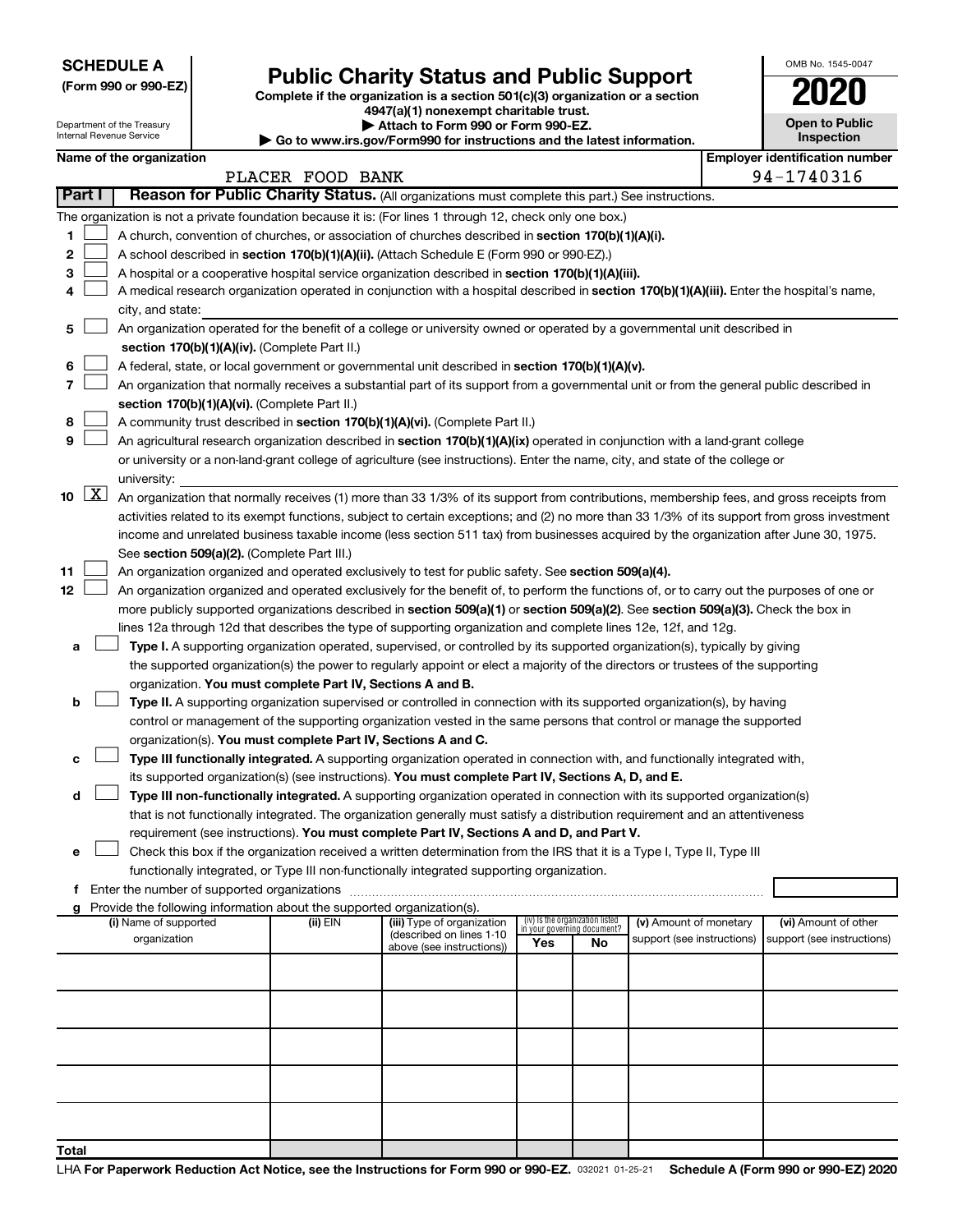#### Schedule A (Form 990 or 990-EZ) 2020 PLACER FOOD BANK  $94-1740316$  Page

94-1740316 Page 2

**Part II Support Schedule for Organizations Described in Sections 170(b)(1)(A)(iv) and 170(b)(1)(A)(vi)**

(Complete only if you checked the box on line 5, 7, or 8 of Part I or if the organization failed to qualify under Part III. If the organization fails to qualify under the tests listed below, please complete Part III.)

| Calendar year (or fiscal year beginning in)<br>(a) 2016<br>(b) 2017<br>$(d)$ 2019<br>(e) 2020<br>(f) Total<br>$(c)$ 2018<br>1 Gifts, grants, contributions, and<br>membership fees received. (Do not<br>include any "unusual grants.")<br>2 Tax revenues levied for the organ-<br>ization's benefit and either paid to<br>or expended on its behalf<br>3 The value of services or facilities<br>furnished by a governmental unit to<br>the organization without charge<br>4 Total. Add lines 1 through 3<br>5 The portion of total contributions<br>by each person (other than a<br>governmental unit or publicly<br>supported organization) included<br>on line 1 that exceeds 2% of the<br>amount shown on line 11,<br>column (f)<br>6 Public support. Subtract line 5 from line 4.<br><b>Section B. Total Support</b><br>Calendar year (or fiscal year beginning in)<br>(a) 2016<br>(b) 2017<br>$(c)$ 2018<br>$(d)$ 2019<br>(f) Total<br>(e) 2020<br>7 Amounts from line 4<br>8 Gross income from interest,<br>dividends, payments received on<br>securities loans, rents, royalties,<br>and income from similar sources<br>Net income from unrelated business<br>9<br>activities, whether or not the<br>business is regularly carried on<br>10 Other income. Do not include gain<br>or loss from the sale of capital<br>assets (Explain in Part VI.)<br><b>11 Total support.</b> Add lines 7 through 10<br>12<br><b>12</b> Gross receipts from related activities, etc. (see instructions)<br>13 First 5 years. If the Form 990 is for the organization's first, second, third, fourth, or fifth tax year as a section 501(c)(3)<br>organization, check this box and stop here material content to the content of the state of the content of the content of the content of the content of the content of the content of the content of the content of the content<br><b>Section C. Computation of Public Support Percentage</b><br>14<br>%<br>15<br>%<br>16a 33 1/3% support test - 2020. If the organization did not check the box on line 13, and line 14 is 33 1/3% or more, check this box and<br>b 33 1/3% support test - 2019. If the organization did not check a box on line 13 or 16a, and line 15 is 33 1/3% or more, check this box<br>17a 10% -facts-and-circumstances test - 2020. If the organization did not check a box on line 13, 16a, or 16b, and line 14 is 10% or more,<br>and if the organization meets the facts-and-circumstances test, check this box and stop here. Explain in Part VI how the organization<br>meets the facts-and-circumstances test. The organization qualifies as a publicly supported organization<br>b 10% -facts-and-circumstances test - 2019. If the organization did not check a box on line 13, 16a, 16b, or 17a, and line 15 is 10% or<br>more, and if the organization meets the facts-and-circumstances test, check this box and stop here. Explain in Part VI how the<br>organization meets the facts-and-circumstances test. The organization qualifies as a publicly supported organization<br>18 Private foundation. If the organization did not check a box on line 13, 16a, 16b, 17a, or 17b, check this box and see instructions | <b>Section A. Public Support</b> |  |  |  |
|-----------------------------------------------------------------------------------------------------------------------------------------------------------------------------------------------------------------------------------------------------------------------------------------------------------------------------------------------------------------------------------------------------------------------------------------------------------------------------------------------------------------------------------------------------------------------------------------------------------------------------------------------------------------------------------------------------------------------------------------------------------------------------------------------------------------------------------------------------------------------------------------------------------------------------------------------------------------------------------------------------------------------------------------------------------------------------------------------------------------------------------------------------------------------------------------------------------------------------------------------------------------------------------------------------------------------------------------------------------------------------------------------------------------------------------------------------------------------------------------------------------------------------------------------------------------------------------------------------------------------------------------------------------------------------------------------------------------------------------------------------------------------------------------------------------------------------------------------------------------------------------------------------------------------------------------------------------------------------------------------------------------------------------------------------------------------------------------------------------------------------------------------------------------------------------------------------------------------------------------------------------------------------------------------------------------------------------------------------------------------------------------------------------------------------------------------------------------------------------------------------------------------------------------------------------------------------------------------------------------------------------------------------------------------------------------------------------------------------------------------------------------------------------------------------------------------------------------------------------------------------------------------------------------------------------------------------------------------------------------------------------------------------------------------------------------------------------------------------------------------------------------------------------------------------------------------------|----------------------------------|--|--|--|
|                                                                                                                                                                                                                                                                                                                                                                                                                                                                                                                                                                                                                                                                                                                                                                                                                                                                                                                                                                                                                                                                                                                                                                                                                                                                                                                                                                                                                                                                                                                                                                                                                                                                                                                                                                                                                                                                                                                                                                                                                                                                                                                                                                                                                                                                                                                                                                                                                                                                                                                                                                                                                                                                                                                                                                                                                                                                                                                                                                                                                                                                                                                                                                                                     |                                  |  |  |  |
|                                                                                                                                                                                                                                                                                                                                                                                                                                                                                                                                                                                                                                                                                                                                                                                                                                                                                                                                                                                                                                                                                                                                                                                                                                                                                                                                                                                                                                                                                                                                                                                                                                                                                                                                                                                                                                                                                                                                                                                                                                                                                                                                                                                                                                                                                                                                                                                                                                                                                                                                                                                                                                                                                                                                                                                                                                                                                                                                                                                                                                                                                                                                                                                                     |                                  |  |  |  |
|                                                                                                                                                                                                                                                                                                                                                                                                                                                                                                                                                                                                                                                                                                                                                                                                                                                                                                                                                                                                                                                                                                                                                                                                                                                                                                                                                                                                                                                                                                                                                                                                                                                                                                                                                                                                                                                                                                                                                                                                                                                                                                                                                                                                                                                                                                                                                                                                                                                                                                                                                                                                                                                                                                                                                                                                                                                                                                                                                                                                                                                                                                                                                                                                     |                                  |  |  |  |
|                                                                                                                                                                                                                                                                                                                                                                                                                                                                                                                                                                                                                                                                                                                                                                                                                                                                                                                                                                                                                                                                                                                                                                                                                                                                                                                                                                                                                                                                                                                                                                                                                                                                                                                                                                                                                                                                                                                                                                                                                                                                                                                                                                                                                                                                                                                                                                                                                                                                                                                                                                                                                                                                                                                                                                                                                                                                                                                                                                                                                                                                                                                                                                                                     |                                  |  |  |  |
|                                                                                                                                                                                                                                                                                                                                                                                                                                                                                                                                                                                                                                                                                                                                                                                                                                                                                                                                                                                                                                                                                                                                                                                                                                                                                                                                                                                                                                                                                                                                                                                                                                                                                                                                                                                                                                                                                                                                                                                                                                                                                                                                                                                                                                                                                                                                                                                                                                                                                                                                                                                                                                                                                                                                                                                                                                                                                                                                                                                                                                                                                                                                                                                                     |                                  |  |  |  |
|                                                                                                                                                                                                                                                                                                                                                                                                                                                                                                                                                                                                                                                                                                                                                                                                                                                                                                                                                                                                                                                                                                                                                                                                                                                                                                                                                                                                                                                                                                                                                                                                                                                                                                                                                                                                                                                                                                                                                                                                                                                                                                                                                                                                                                                                                                                                                                                                                                                                                                                                                                                                                                                                                                                                                                                                                                                                                                                                                                                                                                                                                                                                                                                                     |                                  |  |  |  |
|                                                                                                                                                                                                                                                                                                                                                                                                                                                                                                                                                                                                                                                                                                                                                                                                                                                                                                                                                                                                                                                                                                                                                                                                                                                                                                                                                                                                                                                                                                                                                                                                                                                                                                                                                                                                                                                                                                                                                                                                                                                                                                                                                                                                                                                                                                                                                                                                                                                                                                                                                                                                                                                                                                                                                                                                                                                                                                                                                                                                                                                                                                                                                                                                     |                                  |  |  |  |
|                                                                                                                                                                                                                                                                                                                                                                                                                                                                                                                                                                                                                                                                                                                                                                                                                                                                                                                                                                                                                                                                                                                                                                                                                                                                                                                                                                                                                                                                                                                                                                                                                                                                                                                                                                                                                                                                                                                                                                                                                                                                                                                                                                                                                                                                                                                                                                                                                                                                                                                                                                                                                                                                                                                                                                                                                                                                                                                                                                                                                                                                                                                                                                                                     |                                  |  |  |  |
|                                                                                                                                                                                                                                                                                                                                                                                                                                                                                                                                                                                                                                                                                                                                                                                                                                                                                                                                                                                                                                                                                                                                                                                                                                                                                                                                                                                                                                                                                                                                                                                                                                                                                                                                                                                                                                                                                                                                                                                                                                                                                                                                                                                                                                                                                                                                                                                                                                                                                                                                                                                                                                                                                                                                                                                                                                                                                                                                                                                                                                                                                                                                                                                                     |                                  |  |  |  |
|                                                                                                                                                                                                                                                                                                                                                                                                                                                                                                                                                                                                                                                                                                                                                                                                                                                                                                                                                                                                                                                                                                                                                                                                                                                                                                                                                                                                                                                                                                                                                                                                                                                                                                                                                                                                                                                                                                                                                                                                                                                                                                                                                                                                                                                                                                                                                                                                                                                                                                                                                                                                                                                                                                                                                                                                                                                                                                                                                                                                                                                                                                                                                                                                     |                                  |  |  |  |
|                                                                                                                                                                                                                                                                                                                                                                                                                                                                                                                                                                                                                                                                                                                                                                                                                                                                                                                                                                                                                                                                                                                                                                                                                                                                                                                                                                                                                                                                                                                                                                                                                                                                                                                                                                                                                                                                                                                                                                                                                                                                                                                                                                                                                                                                                                                                                                                                                                                                                                                                                                                                                                                                                                                                                                                                                                                                                                                                                                                                                                                                                                                                                                                                     |                                  |  |  |  |
|                                                                                                                                                                                                                                                                                                                                                                                                                                                                                                                                                                                                                                                                                                                                                                                                                                                                                                                                                                                                                                                                                                                                                                                                                                                                                                                                                                                                                                                                                                                                                                                                                                                                                                                                                                                                                                                                                                                                                                                                                                                                                                                                                                                                                                                                                                                                                                                                                                                                                                                                                                                                                                                                                                                                                                                                                                                                                                                                                                                                                                                                                                                                                                                                     |                                  |  |  |  |
|                                                                                                                                                                                                                                                                                                                                                                                                                                                                                                                                                                                                                                                                                                                                                                                                                                                                                                                                                                                                                                                                                                                                                                                                                                                                                                                                                                                                                                                                                                                                                                                                                                                                                                                                                                                                                                                                                                                                                                                                                                                                                                                                                                                                                                                                                                                                                                                                                                                                                                                                                                                                                                                                                                                                                                                                                                                                                                                                                                                                                                                                                                                                                                                                     |                                  |  |  |  |
|                                                                                                                                                                                                                                                                                                                                                                                                                                                                                                                                                                                                                                                                                                                                                                                                                                                                                                                                                                                                                                                                                                                                                                                                                                                                                                                                                                                                                                                                                                                                                                                                                                                                                                                                                                                                                                                                                                                                                                                                                                                                                                                                                                                                                                                                                                                                                                                                                                                                                                                                                                                                                                                                                                                                                                                                                                                                                                                                                                                                                                                                                                                                                                                                     |                                  |  |  |  |
|                                                                                                                                                                                                                                                                                                                                                                                                                                                                                                                                                                                                                                                                                                                                                                                                                                                                                                                                                                                                                                                                                                                                                                                                                                                                                                                                                                                                                                                                                                                                                                                                                                                                                                                                                                                                                                                                                                                                                                                                                                                                                                                                                                                                                                                                                                                                                                                                                                                                                                                                                                                                                                                                                                                                                                                                                                                                                                                                                                                                                                                                                                                                                                                                     |                                  |  |  |  |
|                                                                                                                                                                                                                                                                                                                                                                                                                                                                                                                                                                                                                                                                                                                                                                                                                                                                                                                                                                                                                                                                                                                                                                                                                                                                                                                                                                                                                                                                                                                                                                                                                                                                                                                                                                                                                                                                                                                                                                                                                                                                                                                                                                                                                                                                                                                                                                                                                                                                                                                                                                                                                                                                                                                                                                                                                                                                                                                                                                                                                                                                                                                                                                                                     |                                  |  |  |  |
|                                                                                                                                                                                                                                                                                                                                                                                                                                                                                                                                                                                                                                                                                                                                                                                                                                                                                                                                                                                                                                                                                                                                                                                                                                                                                                                                                                                                                                                                                                                                                                                                                                                                                                                                                                                                                                                                                                                                                                                                                                                                                                                                                                                                                                                                                                                                                                                                                                                                                                                                                                                                                                                                                                                                                                                                                                                                                                                                                                                                                                                                                                                                                                                                     |                                  |  |  |  |
|                                                                                                                                                                                                                                                                                                                                                                                                                                                                                                                                                                                                                                                                                                                                                                                                                                                                                                                                                                                                                                                                                                                                                                                                                                                                                                                                                                                                                                                                                                                                                                                                                                                                                                                                                                                                                                                                                                                                                                                                                                                                                                                                                                                                                                                                                                                                                                                                                                                                                                                                                                                                                                                                                                                                                                                                                                                                                                                                                                                                                                                                                                                                                                                                     |                                  |  |  |  |
|                                                                                                                                                                                                                                                                                                                                                                                                                                                                                                                                                                                                                                                                                                                                                                                                                                                                                                                                                                                                                                                                                                                                                                                                                                                                                                                                                                                                                                                                                                                                                                                                                                                                                                                                                                                                                                                                                                                                                                                                                                                                                                                                                                                                                                                                                                                                                                                                                                                                                                                                                                                                                                                                                                                                                                                                                                                                                                                                                                                                                                                                                                                                                                                                     |                                  |  |  |  |
|                                                                                                                                                                                                                                                                                                                                                                                                                                                                                                                                                                                                                                                                                                                                                                                                                                                                                                                                                                                                                                                                                                                                                                                                                                                                                                                                                                                                                                                                                                                                                                                                                                                                                                                                                                                                                                                                                                                                                                                                                                                                                                                                                                                                                                                                                                                                                                                                                                                                                                                                                                                                                                                                                                                                                                                                                                                                                                                                                                                                                                                                                                                                                                                                     |                                  |  |  |  |
|                                                                                                                                                                                                                                                                                                                                                                                                                                                                                                                                                                                                                                                                                                                                                                                                                                                                                                                                                                                                                                                                                                                                                                                                                                                                                                                                                                                                                                                                                                                                                                                                                                                                                                                                                                                                                                                                                                                                                                                                                                                                                                                                                                                                                                                                                                                                                                                                                                                                                                                                                                                                                                                                                                                                                                                                                                                                                                                                                                                                                                                                                                                                                                                                     |                                  |  |  |  |
|                                                                                                                                                                                                                                                                                                                                                                                                                                                                                                                                                                                                                                                                                                                                                                                                                                                                                                                                                                                                                                                                                                                                                                                                                                                                                                                                                                                                                                                                                                                                                                                                                                                                                                                                                                                                                                                                                                                                                                                                                                                                                                                                                                                                                                                                                                                                                                                                                                                                                                                                                                                                                                                                                                                                                                                                                                                                                                                                                                                                                                                                                                                                                                                                     |                                  |  |  |  |
|                                                                                                                                                                                                                                                                                                                                                                                                                                                                                                                                                                                                                                                                                                                                                                                                                                                                                                                                                                                                                                                                                                                                                                                                                                                                                                                                                                                                                                                                                                                                                                                                                                                                                                                                                                                                                                                                                                                                                                                                                                                                                                                                                                                                                                                                                                                                                                                                                                                                                                                                                                                                                                                                                                                                                                                                                                                                                                                                                                                                                                                                                                                                                                                                     |                                  |  |  |  |
|                                                                                                                                                                                                                                                                                                                                                                                                                                                                                                                                                                                                                                                                                                                                                                                                                                                                                                                                                                                                                                                                                                                                                                                                                                                                                                                                                                                                                                                                                                                                                                                                                                                                                                                                                                                                                                                                                                                                                                                                                                                                                                                                                                                                                                                                                                                                                                                                                                                                                                                                                                                                                                                                                                                                                                                                                                                                                                                                                                                                                                                                                                                                                                                                     |                                  |  |  |  |
|                                                                                                                                                                                                                                                                                                                                                                                                                                                                                                                                                                                                                                                                                                                                                                                                                                                                                                                                                                                                                                                                                                                                                                                                                                                                                                                                                                                                                                                                                                                                                                                                                                                                                                                                                                                                                                                                                                                                                                                                                                                                                                                                                                                                                                                                                                                                                                                                                                                                                                                                                                                                                                                                                                                                                                                                                                                                                                                                                                                                                                                                                                                                                                                                     |                                  |  |  |  |
|                                                                                                                                                                                                                                                                                                                                                                                                                                                                                                                                                                                                                                                                                                                                                                                                                                                                                                                                                                                                                                                                                                                                                                                                                                                                                                                                                                                                                                                                                                                                                                                                                                                                                                                                                                                                                                                                                                                                                                                                                                                                                                                                                                                                                                                                                                                                                                                                                                                                                                                                                                                                                                                                                                                                                                                                                                                                                                                                                                                                                                                                                                                                                                                                     |                                  |  |  |  |
|                                                                                                                                                                                                                                                                                                                                                                                                                                                                                                                                                                                                                                                                                                                                                                                                                                                                                                                                                                                                                                                                                                                                                                                                                                                                                                                                                                                                                                                                                                                                                                                                                                                                                                                                                                                                                                                                                                                                                                                                                                                                                                                                                                                                                                                                                                                                                                                                                                                                                                                                                                                                                                                                                                                                                                                                                                                                                                                                                                                                                                                                                                                                                                                                     |                                  |  |  |  |
|                                                                                                                                                                                                                                                                                                                                                                                                                                                                                                                                                                                                                                                                                                                                                                                                                                                                                                                                                                                                                                                                                                                                                                                                                                                                                                                                                                                                                                                                                                                                                                                                                                                                                                                                                                                                                                                                                                                                                                                                                                                                                                                                                                                                                                                                                                                                                                                                                                                                                                                                                                                                                                                                                                                                                                                                                                                                                                                                                                                                                                                                                                                                                                                                     |                                  |  |  |  |
|                                                                                                                                                                                                                                                                                                                                                                                                                                                                                                                                                                                                                                                                                                                                                                                                                                                                                                                                                                                                                                                                                                                                                                                                                                                                                                                                                                                                                                                                                                                                                                                                                                                                                                                                                                                                                                                                                                                                                                                                                                                                                                                                                                                                                                                                                                                                                                                                                                                                                                                                                                                                                                                                                                                                                                                                                                                                                                                                                                                                                                                                                                                                                                                                     |                                  |  |  |  |
|                                                                                                                                                                                                                                                                                                                                                                                                                                                                                                                                                                                                                                                                                                                                                                                                                                                                                                                                                                                                                                                                                                                                                                                                                                                                                                                                                                                                                                                                                                                                                                                                                                                                                                                                                                                                                                                                                                                                                                                                                                                                                                                                                                                                                                                                                                                                                                                                                                                                                                                                                                                                                                                                                                                                                                                                                                                                                                                                                                                                                                                                                                                                                                                                     |                                  |  |  |  |
|                                                                                                                                                                                                                                                                                                                                                                                                                                                                                                                                                                                                                                                                                                                                                                                                                                                                                                                                                                                                                                                                                                                                                                                                                                                                                                                                                                                                                                                                                                                                                                                                                                                                                                                                                                                                                                                                                                                                                                                                                                                                                                                                                                                                                                                                                                                                                                                                                                                                                                                                                                                                                                                                                                                                                                                                                                                                                                                                                                                                                                                                                                                                                                                                     |                                  |  |  |  |
|                                                                                                                                                                                                                                                                                                                                                                                                                                                                                                                                                                                                                                                                                                                                                                                                                                                                                                                                                                                                                                                                                                                                                                                                                                                                                                                                                                                                                                                                                                                                                                                                                                                                                                                                                                                                                                                                                                                                                                                                                                                                                                                                                                                                                                                                                                                                                                                                                                                                                                                                                                                                                                                                                                                                                                                                                                                                                                                                                                                                                                                                                                                                                                                                     |                                  |  |  |  |
|                                                                                                                                                                                                                                                                                                                                                                                                                                                                                                                                                                                                                                                                                                                                                                                                                                                                                                                                                                                                                                                                                                                                                                                                                                                                                                                                                                                                                                                                                                                                                                                                                                                                                                                                                                                                                                                                                                                                                                                                                                                                                                                                                                                                                                                                                                                                                                                                                                                                                                                                                                                                                                                                                                                                                                                                                                                                                                                                                                                                                                                                                                                                                                                                     |                                  |  |  |  |
|                                                                                                                                                                                                                                                                                                                                                                                                                                                                                                                                                                                                                                                                                                                                                                                                                                                                                                                                                                                                                                                                                                                                                                                                                                                                                                                                                                                                                                                                                                                                                                                                                                                                                                                                                                                                                                                                                                                                                                                                                                                                                                                                                                                                                                                                                                                                                                                                                                                                                                                                                                                                                                                                                                                                                                                                                                                                                                                                                                                                                                                                                                                                                                                                     |                                  |  |  |  |
|                                                                                                                                                                                                                                                                                                                                                                                                                                                                                                                                                                                                                                                                                                                                                                                                                                                                                                                                                                                                                                                                                                                                                                                                                                                                                                                                                                                                                                                                                                                                                                                                                                                                                                                                                                                                                                                                                                                                                                                                                                                                                                                                                                                                                                                                                                                                                                                                                                                                                                                                                                                                                                                                                                                                                                                                                                                                                                                                                                                                                                                                                                                                                                                                     |                                  |  |  |  |
|                                                                                                                                                                                                                                                                                                                                                                                                                                                                                                                                                                                                                                                                                                                                                                                                                                                                                                                                                                                                                                                                                                                                                                                                                                                                                                                                                                                                                                                                                                                                                                                                                                                                                                                                                                                                                                                                                                                                                                                                                                                                                                                                                                                                                                                                                                                                                                                                                                                                                                                                                                                                                                                                                                                                                                                                                                                                                                                                                                                                                                                                                                                                                                                                     |                                  |  |  |  |
|                                                                                                                                                                                                                                                                                                                                                                                                                                                                                                                                                                                                                                                                                                                                                                                                                                                                                                                                                                                                                                                                                                                                                                                                                                                                                                                                                                                                                                                                                                                                                                                                                                                                                                                                                                                                                                                                                                                                                                                                                                                                                                                                                                                                                                                                                                                                                                                                                                                                                                                                                                                                                                                                                                                                                                                                                                                                                                                                                                                                                                                                                                                                                                                                     |                                  |  |  |  |
|                                                                                                                                                                                                                                                                                                                                                                                                                                                                                                                                                                                                                                                                                                                                                                                                                                                                                                                                                                                                                                                                                                                                                                                                                                                                                                                                                                                                                                                                                                                                                                                                                                                                                                                                                                                                                                                                                                                                                                                                                                                                                                                                                                                                                                                                                                                                                                                                                                                                                                                                                                                                                                                                                                                                                                                                                                                                                                                                                                                                                                                                                                                                                                                                     |                                  |  |  |  |
|                                                                                                                                                                                                                                                                                                                                                                                                                                                                                                                                                                                                                                                                                                                                                                                                                                                                                                                                                                                                                                                                                                                                                                                                                                                                                                                                                                                                                                                                                                                                                                                                                                                                                                                                                                                                                                                                                                                                                                                                                                                                                                                                                                                                                                                                                                                                                                                                                                                                                                                                                                                                                                                                                                                                                                                                                                                                                                                                                                                                                                                                                                                                                                                                     |                                  |  |  |  |
|                                                                                                                                                                                                                                                                                                                                                                                                                                                                                                                                                                                                                                                                                                                                                                                                                                                                                                                                                                                                                                                                                                                                                                                                                                                                                                                                                                                                                                                                                                                                                                                                                                                                                                                                                                                                                                                                                                                                                                                                                                                                                                                                                                                                                                                                                                                                                                                                                                                                                                                                                                                                                                                                                                                                                                                                                                                                                                                                                                                                                                                                                                                                                                                                     |                                  |  |  |  |
|                                                                                                                                                                                                                                                                                                                                                                                                                                                                                                                                                                                                                                                                                                                                                                                                                                                                                                                                                                                                                                                                                                                                                                                                                                                                                                                                                                                                                                                                                                                                                                                                                                                                                                                                                                                                                                                                                                                                                                                                                                                                                                                                                                                                                                                                                                                                                                                                                                                                                                                                                                                                                                                                                                                                                                                                                                                                                                                                                                                                                                                                                                                                                                                                     |                                  |  |  |  |
|                                                                                                                                                                                                                                                                                                                                                                                                                                                                                                                                                                                                                                                                                                                                                                                                                                                                                                                                                                                                                                                                                                                                                                                                                                                                                                                                                                                                                                                                                                                                                                                                                                                                                                                                                                                                                                                                                                                                                                                                                                                                                                                                                                                                                                                                                                                                                                                                                                                                                                                                                                                                                                                                                                                                                                                                                                                                                                                                                                                                                                                                                                                                                                                                     |                                  |  |  |  |
|                                                                                                                                                                                                                                                                                                                                                                                                                                                                                                                                                                                                                                                                                                                                                                                                                                                                                                                                                                                                                                                                                                                                                                                                                                                                                                                                                                                                                                                                                                                                                                                                                                                                                                                                                                                                                                                                                                                                                                                                                                                                                                                                                                                                                                                                                                                                                                                                                                                                                                                                                                                                                                                                                                                                                                                                                                                                                                                                                                                                                                                                                                                                                                                                     |                                  |  |  |  |
|                                                                                                                                                                                                                                                                                                                                                                                                                                                                                                                                                                                                                                                                                                                                                                                                                                                                                                                                                                                                                                                                                                                                                                                                                                                                                                                                                                                                                                                                                                                                                                                                                                                                                                                                                                                                                                                                                                                                                                                                                                                                                                                                                                                                                                                                                                                                                                                                                                                                                                                                                                                                                                                                                                                                                                                                                                                                                                                                                                                                                                                                                                                                                                                                     |                                  |  |  |  |
|                                                                                                                                                                                                                                                                                                                                                                                                                                                                                                                                                                                                                                                                                                                                                                                                                                                                                                                                                                                                                                                                                                                                                                                                                                                                                                                                                                                                                                                                                                                                                                                                                                                                                                                                                                                                                                                                                                                                                                                                                                                                                                                                                                                                                                                                                                                                                                                                                                                                                                                                                                                                                                                                                                                                                                                                                                                                                                                                                                                                                                                                                                                                                                                                     |                                  |  |  |  |
|                                                                                                                                                                                                                                                                                                                                                                                                                                                                                                                                                                                                                                                                                                                                                                                                                                                                                                                                                                                                                                                                                                                                                                                                                                                                                                                                                                                                                                                                                                                                                                                                                                                                                                                                                                                                                                                                                                                                                                                                                                                                                                                                                                                                                                                                                                                                                                                                                                                                                                                                                                                                                                                                                                                                                                                                                                                                                                                                                                                                                                                                                                                                                                                                     |                                  |  |  |  |
|                                                                                                                                                                                                                                                                                                                                                                                                                                                                                                                                                                                                                                                                                                                                                                                                                                                                                                                                                                                                                                                                                                                                                                                                                                                                                                                                                                                                                                                                                                                                                                                                                                                                                                                                                                                                                                                                                                                                                                                                                                                                                                                                                                                                                                                                                                                                                                                                                                                                                                                                                                                                                                                                                                                                                                                                                                                                                                                                                                                                                                                                                                                                                                                                     |                                  |  |  |  |
|                                                                                                                                                                                                                                                                                                                                                                                                                                                                                                                                                                                                                                                                                                                                                                                                                                                                                                                                                                                                                                                                                                                                                                                                                                                                                                                                                                                                                                                                                                                                                                                                                                                                                                                                                                                                                                                                                                                                                                                                                                                                                                                                                                                                                                                                                                                                                                                                                                                                                                                                                                                                                                                                                                                                                                                                                                                                                                                                                                                                                                                                                                                                                                                                     |                                  |  |  |  |
|                                                                                                                                                                                                                                                                                                                                                                                                                                                                                                                                                                                                                                                                                                                                                                                                                                                                                                                                                                                                                                                                                                                                                                                                                                                                                                                                                                                                                                                                                                                                                                                                                                                                                                                                                                                                                                                                                                                                                                                                                                                                                                                                                                                                                                                                                                                                                                                                                                                                                                                                                                                                                                                                                                                                                                                                                                                                                                                                                                                                                                                                                                                                                                                                     |                                  |  |  |  |
|                                                                                                                                                                                                                                                                                                                                                                                                                                                                                                                                                                                                                                                                                                                                                                                                                                                                                                                                                                                                                                                                                                                                                                                                                                                                                                                                                                                                                                                                                                                                                                                                                                                                                                                                                                                                                                                                                                                                                                                                                                                                                                                                                                                                                                                                                                                                                                                                                                                                                                                                                                                                                                                                                                                                                                                                                                                                                                                                                                                                                                                                                                                                                                                                     |                                  |  |  |  |

**Schedule A (Form 990 or 990-EZ) 2020**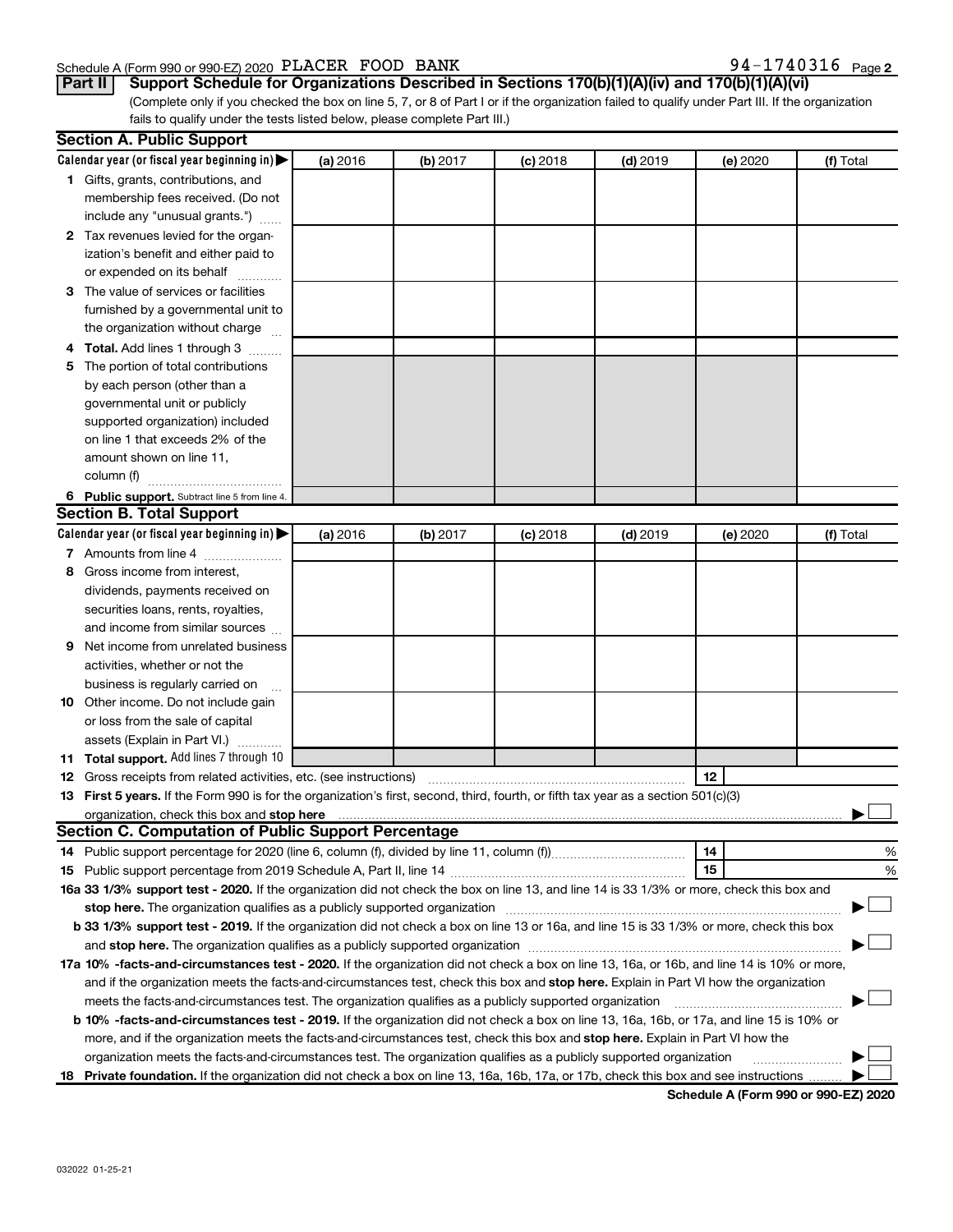#### Schedule A (Form 990 or 990-EZ) 2020 PLACER FOOD BANK  $94-1740316$  Page

# **Part III Support Schedule for Organizations Described in Section 509(a)(2)**

(Complete only if you checked the box on line 10 of Part I or if the organization failed to qualify under Part II. If the organization fails to qualify under the tests listed below, please complete Part II.)

| <b>Section A. Public Support</b>                                                                                                                                                                                                                          |             |               |               |                                  |               |                                    |
|-----------------------------------------------------------------------------------------------------------------------------------------------------------------------------------------------------------------------------------------------------------|-------------|---------------|---------------|----------------------------------|---------------|------------------------------------|
| Calendar year (or fiscal year beginning in)                                                                                                                                                                                                               | (a) 2016    | (b) 2017      | $(c)$ 2018    | $(d)$ 2019                       | (e) 2020      | (f) Total                          |
| 1 Gifts, grants, contributions, and                                                                                                                                                                                                                       |             |               |               |                                  |               |                                    |
| membership fees received. (Do not                                                                                                                                                                                                                         |             |               |               |                                  |               |                                    |
| include any "unusual grants.")                                                                                                                                                                                                                            | 11,648,734. | 11,403,007.   | 11,800,111.   | 14,759,431.                      | 19,952,907.   | 69,564,190.                        |
| 2 Gross receipts from admissions,<br>merchandise sold or services per-<br>formed, or facilities furnished in<br>any activity that is related to the<br>organization's tax-exempt purpose                                                                  | 278,856.    |               |               | $230, 267$ . 246, 257. 264, 438. | 211,702.      | 1,231,520.                         |
| 3 Gross receipts from activities that                                                                                                                                                                                                                     |             |               |               |                                  |               |                                    |
| are not an unrelated trade or bus-                                                                                                                                                                                                                        |             |               |               |                                  | 181,704.      |                                    |
| iness under section 513                                                                                                                                                                                                                                   | 3,772,373.  | 4,080,455.    | 4,396,366.    | 3, 133, 754.                     |               | 15, 564, 652.                      |
| 4 Tax revenues levied for the organ-<br>ization's benefit and either paid to                                                                                                                                                                              |             |               |               |                                  |               |                                    |
| or expended on its behalf                                                                                                                                                                                                                                 |             |               |               |                                  |               |                                    |
| 5 The value of services or facilities<br>furnished by a governmental unit to<br>the organization without charge                                                                                                                                           |             |               |               |                                  |               |                                    |
| 6 Total. Add lines 1 through 5                                                                                                                                                                                                                            | 15,699,963. | 15, 713, 729. | 16, 442, 734  | 18, 157, 623                     | 20, 346, 313. | 86, 360, 362.                      |
| 7a Amounts included on lines 1, 2, and                                                                                                                                                                                                                    |             |               |               |                                  |               |                                    |
| 3 received from disqualified persons                                                                                                                                                                                                                      |             |               |               |                                  |               | 0.                                 |
| <b>b</b> Amounts included on lines 2 and 3 received<br>from other than disqualified persons that<br>exceed the greater of \$5,000 or 1% of the<br>amount on line 13 for the year                                                                          |             |               |               |                                  |               | 0.                                 |
| c Add lines 7a and 7b                                                                                                                                                                                                                                     |             |               |               |                                  |               | σ.                                 |
| 8 Public support. (Subtract line 7c from line 6.)                                                                                                                                                                                                         |             |               |               |                                  |               | 86, 360, 362.                      |
| <b>Section B. Total Support</b>                                                                                                                                                                                                                           |             |               |               |                                  |               |                                    |
| Calendar year (or fiscal year beginning in)                                                                                                                                                                                                               | (a) 2016    | (b) 2017      | $(c)$ 2018    | $(d)$ 2019                       | (e) 2020      | (f) Total                          |
| 9 Amounts from line 6                                                                                                                                                                                                                                     | 15,699,963. | 15, 713, 729. | 16, 442, 734  | 18, 157, 623                     | 20, 346, 313  | 86, 360, 362.                      |
| <b>10a</b> Gross income from interest,<br>dividends, payments received on<br>securities loans, rents, royalties,<br>and income from similar sources                                                                                                       | 196.        | 221.          | 282.          | 542.                             | 928.          | 2,169.                             |
| <b>b</b> Unrelated business taxable income                                                                                                                                                                                                                |             |               |               |                                  |               |                                    |
| (less section 511 taxes) from businesses<br>acquired after June 30, 1975                                                                                                                                                                                  |             |               |               |                                  |               |                                    |
| c Add lines 10a and 10b                                                                                                                                                                                                                                   | 196.        | 221.          | 282.          | 542.                             | 928.          | 2,169.                             |
| 11 Net income from unrelated business<br>activities not included in line 10b,<br>whether or not the business is<br>regularly carried on                                                                                                                   |             |               |               |                                  |               |                                    |
| <b>12</b> Other income. Do not include gain<br>or loss from the sale of capital                                                                                                                                                                           | 4,921.      | 1,812.        | 2,012.        | 15,071.                          | 123,974.      | 147,790.                           |
| assets (Explain in Part VI.)<br>13 Total support. (Add lines 9, 10c, 11, and 12.)                                                                                                                                                                         | 15,705,080. | 15, 715, 762. | 16, 445, 028. | 18, 173, 236.                    | 20, 471, 215. | 86.510.321.                        |
| 14 First 5 years. If the Form 990 is for the organization's first, second, third, fourth, or fifth tax year as a section 501(c)(3) organization,                                                                                                          |             |               |               |                                  |               |                                    |
| check this box and stop here                                                                                                                                                                                                                              |             |               |               |                                  |               |                                    |
| <b>Section C. Computation of Public Support Percentage</b>                                                                                                                                                                                                |             |               |               |                                  |               |                                    |
| 15 Public support percentage for 2020 (line 8, column (f), divided by line 13, column (f))                                                                                                                                                                |             |               |               |                                  | 15            | 99.83<br>%                         |
| 16 Public support percentage from 2019 Schedule A, Part III, line 15                                                                                                                                                                                      |             |               |               |                                  | 16            | 99.97<br>$\%$                      |
| Section D. Computation of Investment Income Percentage                                                                                                                                                                                                    |             |               |               |                                  |               |                                    |
|                                                                                                                                                                                                                                                           |             |               |               |                                  | 17            | .00                                |
| 17 Investment income percentage for 2020 (line 10c, column (f), divided by line 13, column (f))                                                                                                                                                           |             |               |               |                                  | 18            | $\%$<br>%                          |
| 18 Investment income percentage from 2019 Schedule A, Part III, line 17                                                                                                                                                                                   |             |               |               |                                  |               |                                    |
| 19a 33 1/3% support tests - 2020. If the organization did not check the box on line 14, and line 15 is more than 33 1/3%, and line 17 is not                                                                                                              |             |               |               |                                  |               | $\blacktriangleright$ $\mathbf{X}$ |
| more than 33 1/3%, check this box and stop here. The organization qualifies as a publicly supported organization<br>b 33 1/3% support tests - 2019. If the organization did not check a box on line 14 or line 19a, and line 16 is more than 33 1/3%, and |             |               |               |                                  |               |                                    |
| line 18 is not more than 33 1/3%, check this box and stop here. The organization qualifies as a publicly supported organization                                                                                                                           |             |               |               |                                  |               |                                    |
|                                                                                                                                                                                                                                                           |             |               |               |                                  |               |                                    |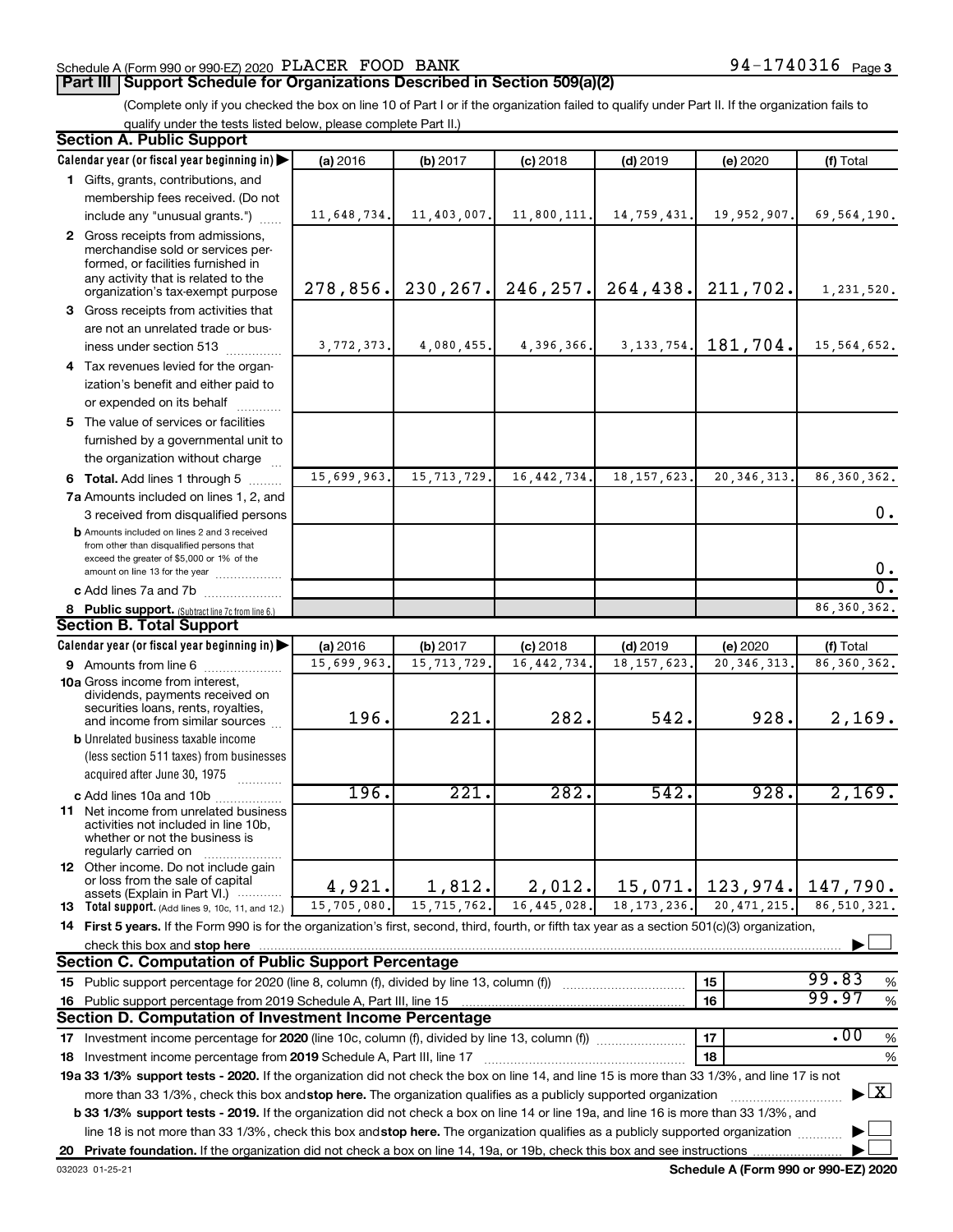**1**

**2**

**Yes No**

# **Part IV Supporting Organizations**

(Complete only if you checked a box in line 12 on Part I. If you checked box 12a, Part I, complete Sections A and B. If you checked box 12b, Part I, complete Sections A and C. If you checked box 12c, Part I, complete Sections A, D, and E. If you checked box 12d, Part I, complete Sections A and D, and complete Part V.)

# **Section A. All Supporting Organizations**

- **1** Are all of the organization's supported organizations listed by name in the organization's governing documents? If "No," describe in Part VI how the supported organizations are designated. If designated by *class or purpose, describe the designation. If historic and continuing relationship, explain.*
- **2** Did the organization have any supported organization that does not have an IRS determination of status under section 509(a)(1) or (2)? If "Yes," explain in Part **VI** how the organization determined that the supported *organization was described in section 509(a)(1) or (2).*
- **3a** Did the organization have a supported organization described in section 501(c)(4), (5), or (6)? If "Yes," answer *lines 3b and 3c below.*
- **b** Did the organization confirm that each supported organization qualified under section 501(c)(4), (5), or (6) and satisfied the public support tests under section 509(a)(2)? If "Yes," describe in Part VI when and how the *organization made the determination.*
- **c** Did the organization ensure that all support to such organizations was used exclusively for section 170(c)(2)(B) purposes? If "Yes," explain in Part VI what controls the organization put in place to ensure such use.
- **4 a** *If* Was any supported organization not organized in the United States ("foreign supported organization")? *"Yes," and if you checked box 12a or 12b in Part I, answer lines 4b and 4c below.*
- **b** Did the organization have ultimate control and discretion in deciding whether to make grants to the foreign supported organization? If "Yes," describe in Part VI how the organization had such control and discretion *despite being controlled or supervised by or in connection with its supported organizations.*
- **c** Did the organization support any foreign supported organization that does not have an IRS determination under sections 501(c)(3) and 509(a)(1) or (2)? If "Yes," explain in Part VI what controls the organization used *to ensure that all support to the foreign supported organization was used exclusively for section 170(c)(2)(B) purposes.*
- **5a** Did the organization add, substitute, or remove any supported organizations during the tax year? If "Yes," answer lines 5b and 5c below (if applicable). Also, provide detail in **Part VI,** including (i) the names and EIN *numbers of the supported organizations added, substituted, or removed; (ii) the reasons for each such action; (iii) the authority under the organization's organizing document authorizing such action; and (iv) how the action was accomplished (such as by amendment to the organizing document).*
- **b Type I or Type II only.** Was any added or substituted supported organization part of a class already designated in the organization's organizing document?
- **c Substitutions only.**  Was the substitution the result of an event beyond the organization's control?
- **6** Did the organization provide support (whether in the form of grants or the provision of services or facilities) to **Part VI.** support or benefit one or more of the filing organization's supported organizations? If "Yes," provide detail in anyone other than (i) its supported organizations, (ii) individuals that are part of the charitable class benefited by one or more of its supported organizations, or (iii) other supporting organizations that also
- **7** Did the organization provide a grant, loan, compensation, or other similar payment to a substantial contributor regard to a substantial contributor? If "Yes," complete Part I of Schedule L (Form 990 or 990-EZ). (as defined in section 4958(c)(3)(C)), a family member of a substantial contributor, or a 35% controlled entity with
- **8** Did the organization make a loan to a disqualified person (as defined in section 4958) not described in line 7? *If "Yes," complete Part I of Schedule L (Form 990 or 990-EZ).*
- **9 a** Was the organization controlled directly or indirectly at any time during the tax year by one or more in section 509(a)(1) or (2))? If "Yes," provide detail in **Part VI.** disqualified persons, as defined in section 4946 (other than foundation managers and organizations described
- **b** Did one or more disqualified persons (as defined in line 9a) hold a controlling interest in any entity in which the supporting organization had an interest? If "Yes," provide detail in Part VI.
- **c** Did a disqualified person (as defined in line 9a) have an ownership interest in, or derive any personal benefit from, assets in which the supporting organization also had an interest? If "Yes," provide detail in Part VI.
- **10 a** Was the organization subject to the excess business holdings rules of section 4943 because of section supporting organizations)? If "Yes," answer line 10b below. 4943(f) (regarding certain Type II supporting organizations, and all Type III non-functionally integrated
	- **b** Did the organization have any excess business holdings in the tax year? (Use Schedule C, Form 4720, to *determine whether the organization had excess business holdings.)*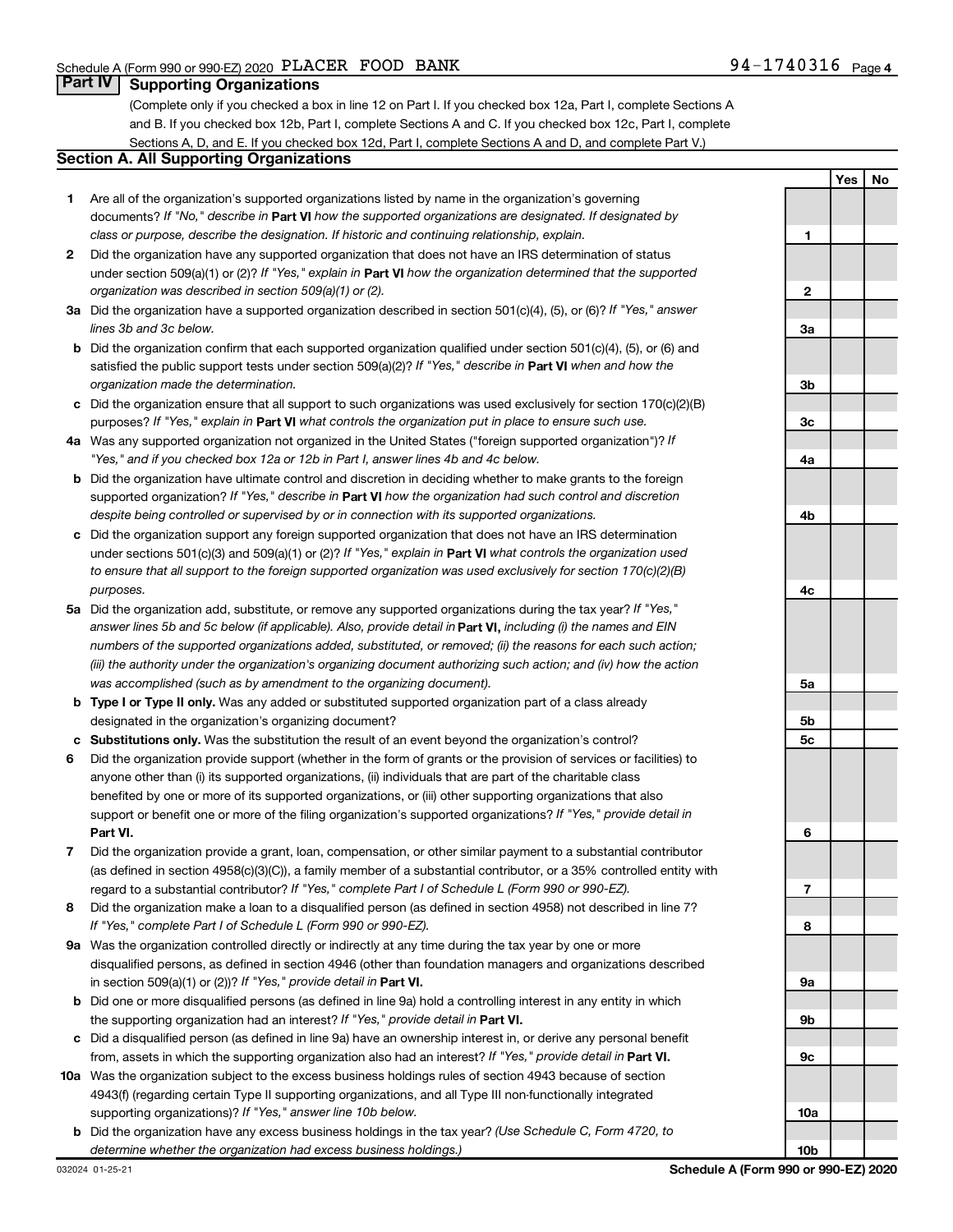|    |                                                                                                                                                                                                                                                           |                | Yes | No |
|----|-----------------------------------------------------------------------------------------------------------------------------------------------------------------------------------------------------------------------------------------------------------|----------------|-----|----|
| 11 | Has the organization accepted a gift or contribution from any of the following persons?                                                                                                                                                                   |                |     |    |
|    | a A person who directly or indirectly controls, either alone or together with persons described in lines 11b and                                                                                                                                          |                |     |    |
|    | 11c below, the governing body of a supported organization?                                                                                                                                                                                                | 11a            |     |    |
|    | <b>b</b> A family member of a person described in line 11a above?                                                                                                                                                                                         | 11b            |     |    |
|    | c A 35% controlled entity of a person described in line 11a or 11b above? If "Yes" to line 11a, 11b, or 11c, provide                                                                                                                                      |                |     |    |
|    | detail in <b>Part VI.</b>                                                                                                                                                                                                                                 | 11c            |     |    |
|    | <b>Section B. Type I Supporting Organizations</b>                                                                                                                                                                                                         |                |     |    |
|    |                                                                                                                                                                                                                                                           |                | Yes | No |
| 1  | Did the governing body, members of the governing body, officers acting in their official capacity, or membership of one or                                                                                                                                |                |     |    |
|    | more supported organizations have the power to regularly appoint or elect at least a majority of the organization's officers,                                                                                                                             |                |     |    |
|    | directors, or trustees at all times during the tax year? If "No," describe in Part VI how the supported organization(s)<br>effectively operated, supervised, or controlled the organization's activities. If the organization had more than one supported |                |     |    |
|    | organization, describe how the powers to appoint and/or remove officers, directors, or trustees were allocated among the                                                                                                                                  |                |     |    |
|    | supported organizations and what conditions or restrictions, if any, applied to such powers during the tax year.                                                                                                                                          | 1              |     |    |
| 2  | Did the organization operate for the benefit of any supported organization other than the supported                                                                                                                                                       |                |     |    |
|    | organization(s) that operated, supervised, or controlled the supporting organization? If "Yes," explain in                                                                                                                                                |                |     |    |
|    | Part VI how providing such benefit carried out the purposes of the supported organization(s) that operated,                                                                                                                                               |                |     |    |
|    | supervised, or controlled the supporting organization.                                                                                                                                                                                                    | $\mathbf{2}$   |     |    |
|    | <b>Section C. Type II Supporting Organizations</b>                                                                                                                                                                                                        |                |     |    |
|    |                                                                                                                                                                                                                                                           |                | Yes | No |
| 1. | Were a majority of the organization's directors or trustees during the tax year also a majority of the directors                                                                                                                                          |                |     |    |
|    | or trustees of each of the organization's supported organization(s)? If "No," describe in Part VI how control                                                                                                                                             |                |     |    |
|    | or management of the supporting organization was vested in the same persons that controlled or managed                                                                                                                                                    |                |     |    |
|    | the supported organization(s).                                                                                                                                                                                                                            | 1              |     |    |
|    | <b>Section D. All Type III Supporting Organizations</b>                                                                                                                                                                                                   |                |     |    |
|    |                                                                                                                                                                                                                                                           |                | Yes | No |
| 1  | Did the organization provide to each of its supported organizations, by the last day of the fifth month of the                                                                                                                                            |                |     |    |
|    | organization's tax year, (i) a written notice describing the type and amount of support provided during the prior tax                                                                                                                                     |                |     |    |
|    | year, (ii) a copy of the Form 990 that was most recently filed as of the date of notification, and (iii) copies of the                                                                                                                                    |                |     |    |
|    | organization's governing documents in effect on the date of notification, to the extent not previously provided?                                                                                                                                          | 1              |     |    |
| 2  | Were any of the organization's officers, directors, or trustees either (i) appointed or elected by the supported                                                                                                                                          |                |     |    |
|    | organization(s) or (ii) serving on the governing body of a supported organization? If "No," explain in Part VI how                                                                                                                                        |                |     |    |
|    | the organization maintained a close and continuous working relationship with the supported organization(s).                                                                                                                                               | $\mathbf{2}$   |     |    |
| 3  | By reason of the relationship described in line 2, above, did the organization's supported organizations have a                                                                                                                                           |                |     |    |
|    | significant voice in the organization's investment policies and in directing the use of the organization's                                                                                                                                                |                |     |    |
|    | income or assets at all times during the tax year? If "Yes," describe in Part VI the role the organization's                                                                                                                                              |                |     |    |
|    | supported organizations played in this regard.                                                                                                                                                                                                            | З              |     |    |
|    | Section E. Type III Functionally Integrated Supporting Organizations                                                                                                                                                                                      |                |     |    |
| 1  | Check the box next to the method that the organization used to satisfy the Integral Part Test during the yealsee instructions).                                                                                                                           |                |     |    |
| а  | The organization satisfied the Activities Test. Complete line 2 below.                                                                                                                                                                                    |                |     |    |
| b  | The organization is the parent of each of its supported organizations. Complete line 3 below.                                                                                                                                                             |                |     |    |
| с  | The organization supported a governmental entity. Describe in Part VI how you supported a governmental entity (see instructions).                                                                                                                         |                |     |    |
| 2  | Activities Test. Answer lines 2a and 2b below.                                                                                                                                                                                                            |                | Yes | No |
| а  | Did substantially all of the organization's activities during the tax year directly further the exempt purposes of                                                                                                                                        |                |     |    |
|    | the supported organization(s) to which the organization was responsive? If "Yes," then in Part VI identify                                                                                                                                                |                |     |    |
|    | those supported organizations and explain how these activities directly furthered their exempt purposes,                                                                                                                                                  |                |     |    |
|    | how the organization was responsive to those supported organizations, and how the organization determined                                                                                                                                                 |                |     |    |
|    | that these activities constituted substantially all of its activities.                                                                                                                                                                                    | 2a             |     |    |
| b  | Did the activities described in line 2a, above, constitute activities that, but for the organization's involvement,                                                                                                                                       |                |     |    |
|    | one or more of the organization's supported organization(s) would have been engaged in? If "Yes," explain in                                                                                                                                              |                |     |    |
|    | <b>Part VI</b> the reasons for the organization's position that its supported organization(s) would have engaged in                                                                                                                                       |                |     |    |
|    | these activities but for the organization's involvement.                                                                                                                                                                                                  | 2b             |     |    |
| з  | Parent of Supported Organizations. Answer lines 3a and 3b below.                                                                                                                                                                                          |                |     |    |
| а  | Did the organization have the power to regularly appoint or elect a majority of the officers, directors, or                                                                                                                                               |                |     |    |
|    | trustees of each of the supported organizations? If "Yes" or "No" provide details in Part VI.                                                                                                                                                             | За             |     |    |
| b  | Did the organization exercise a substantial degree of direction over the policies, programs, and activities of each<br>of its supported organizations? If "Yes." describe in <b>Part VI</b> the role played by the organization in this regard.           | 3 <sub>b</sub> |     |    |
|    |                                                                                                                                                                                                                                                           |                |     |    |

of its supported organizations? If "Yes," describe in Part VI the role played by the organization in this regard.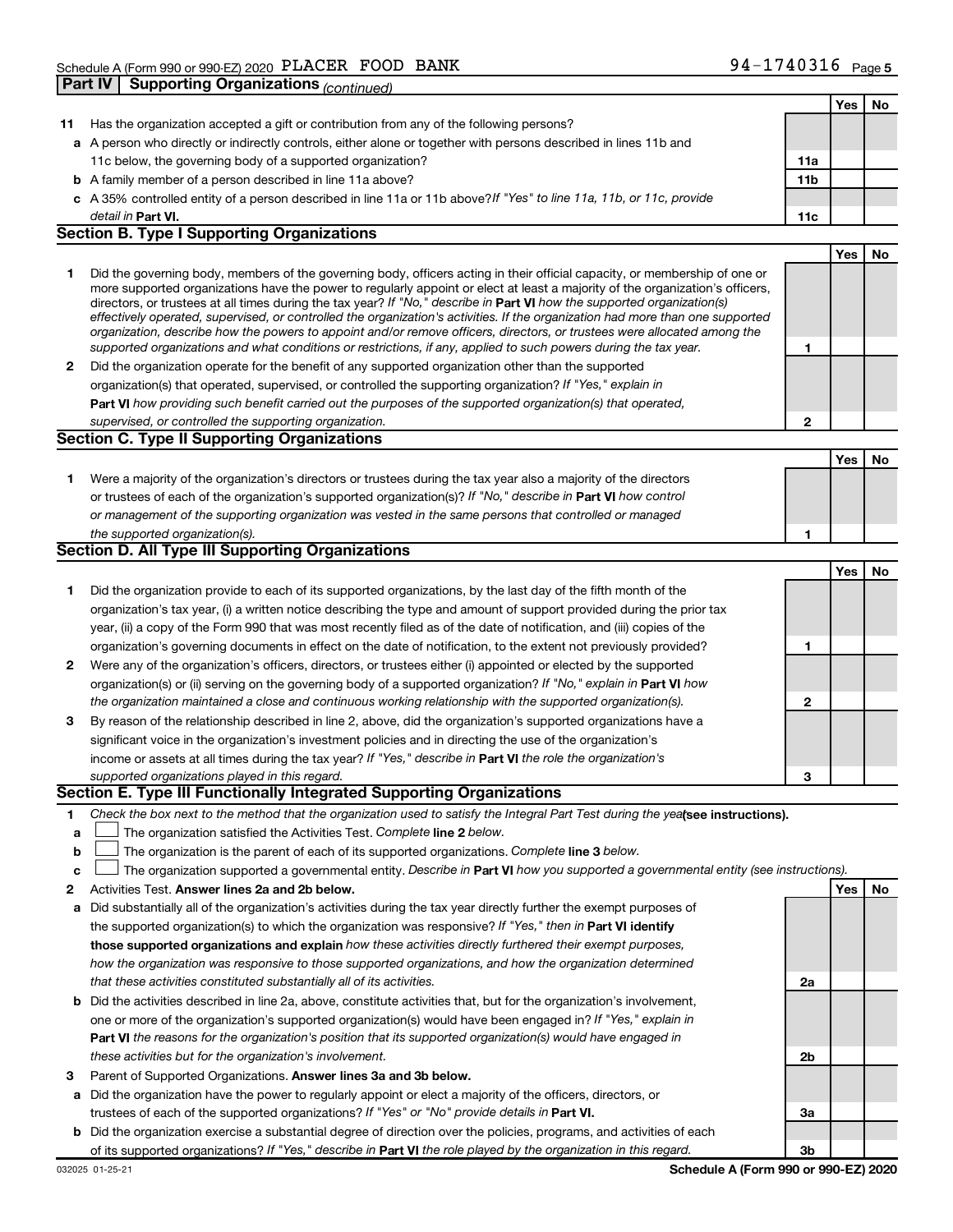032026 01-25-21

#### Schedule A (Form 990 or 990-EZ) 2020 PLACER FOOD BANK  $94-1740316$  Page **Part V Type III Non-Functionally Integrated 509(a)(3) Supporting Organizations**

1 **Letter See instructions.** Check here if the organization satisfied the Integral Part Test as a qualifying trust on Nov. 20, 1970 (*explain in* Part **VI**). See instructions. All other Type III non-functionally integrated supporting organizations must complete Sections A through E.

| Section A - Adjusted Net Income |                                                                             | (A) Prior Year | (B) Current Year<br>(optional) |                                |
|---------------------------------|-----------------------------------------------------------------------------|----------------|--------------------------------|--------------------------------|
| 1                               | Net short-term capital gain                                                 | 1              |                                |                                |
| $\mathbf{2}$                    | Recoveries of prior-year distributions                                      | $\mathbf{2}$   |                                |                                |
| 3                               | Other gross income (see instructions)                                       | 3              |                                |                                |
| 4                               | Add lines 1 through 3.                                                      | 4              |                                |                                |
| 5                               | Depreciation and depletion                                                  | 5              |                                |                                |
| 6                               | Portion of operating expenses paid or incurred for production or            |                |                                |                                |
|                                 | collection of gross income or for management, conservation, or              |                |                                |                                |
|                                 | maintenance of property held for production of income (see instructions)    | 6              |                                |                                |
| 7                               | Other expenses (see instructions)                                           | $\overline{7}$ |                                |                                |
| 8                               | Adjusted Net Income (subtract lines 5, 6, and 7 from line 4)                | 8              |                                |                                |
|                                 | <b>Section B - Minimum Asset Amount</b>                                     |                | (A) Prior Year                 | (B) Current Year<br>(optional) |
| 1                               | Aggregate fair market value of all non-exempt-use assets (see               |                |                                |                                |
|                                 | instructions for short tax year or assets held for part of year):           |                |                                |                                |
|                                 | a Average monthly value of securities                                       | 1a             |                                |                                |
|                                 | <b>b</b> Average monthly cash balances                                      | 1b             |                                |                                |
|                                 | c Fair market value of other non-exempt-use assets                          | 1c             |                                |                                |
|                                 | d Total (add lines 1a, 1b, and 1c)                                          | 1d             |                                |                                |
|                                 | e Discount claimed for blockage or other factors                            |                |                                |                                |
|                                 | (explain in detail in <b>Part VI</b> ):                                     |                |                                |                                |
| $\mathbf{2}$                    | Acquisition indebtedness applicable to non-exempt-use assets                | $\mathbf{2}$   |                                |                                |
| 3                               | Subtract line 2 from line 1d.                                               | 3              |                                |                                |
| 4                               | Cash deemed held for exempt use. Enter 0.015 of line 3 (for greater amount, |                |                                |                                |
|                                 | see instructions).                                                          | 4              |                                |                                |
| 5                               | Net value of non-exempt-use assets (subtract line 4 from line 3)            | 5              |                                |                                |
| 6                               | Multiply line 5 by 0.035.                                                   | 6              |                                |                                |
| $\overline{7}$                  | Recoveries of prior-year distributions                                      | $\overline{7}$ |                                |                                |
| 8                               | Minimum Asset Amount (add line 7 to line 6)                                 | 8              |                                |                                |
|                                 | <b>Section C - Distributable Amount</b>                                     |                |                                | <b>Current Year</b>            |
| 1                               | Adjusted net income for prior year (from Section A, line 8, column A)       | 1              |                                |                                |
| $\mathbf{2}$                    | Enter 0.85 of line 1.                                                       | $\mathbf{2}$   |                                |                                |
| 3                               | Minimum asset amount for prior year (from Section B, line 8, column A)      | 3              |                                |                                |
| 4                               | Enter greater of line 2 or line 3.                                          | 4              |                                |                                |
| 5                               | Income tax imposed in prior year                                            | 5              |                                |                                |
| 6                               | <b>Distributable Amount.</b> Subtract line 5 from line 4, unless subject to |                |                                |                                |
|                                 | emergency temporary reduction (see instructions).                           | 6              |                                |                                |
|                                 |                                                                             |                |                                |                                |

**7** Check here if the current year is the organization's first as a non-functionally integrated Type III supporting organization (see † instructions).

**Schedule A (Form 990 or 990-EZ) 2020**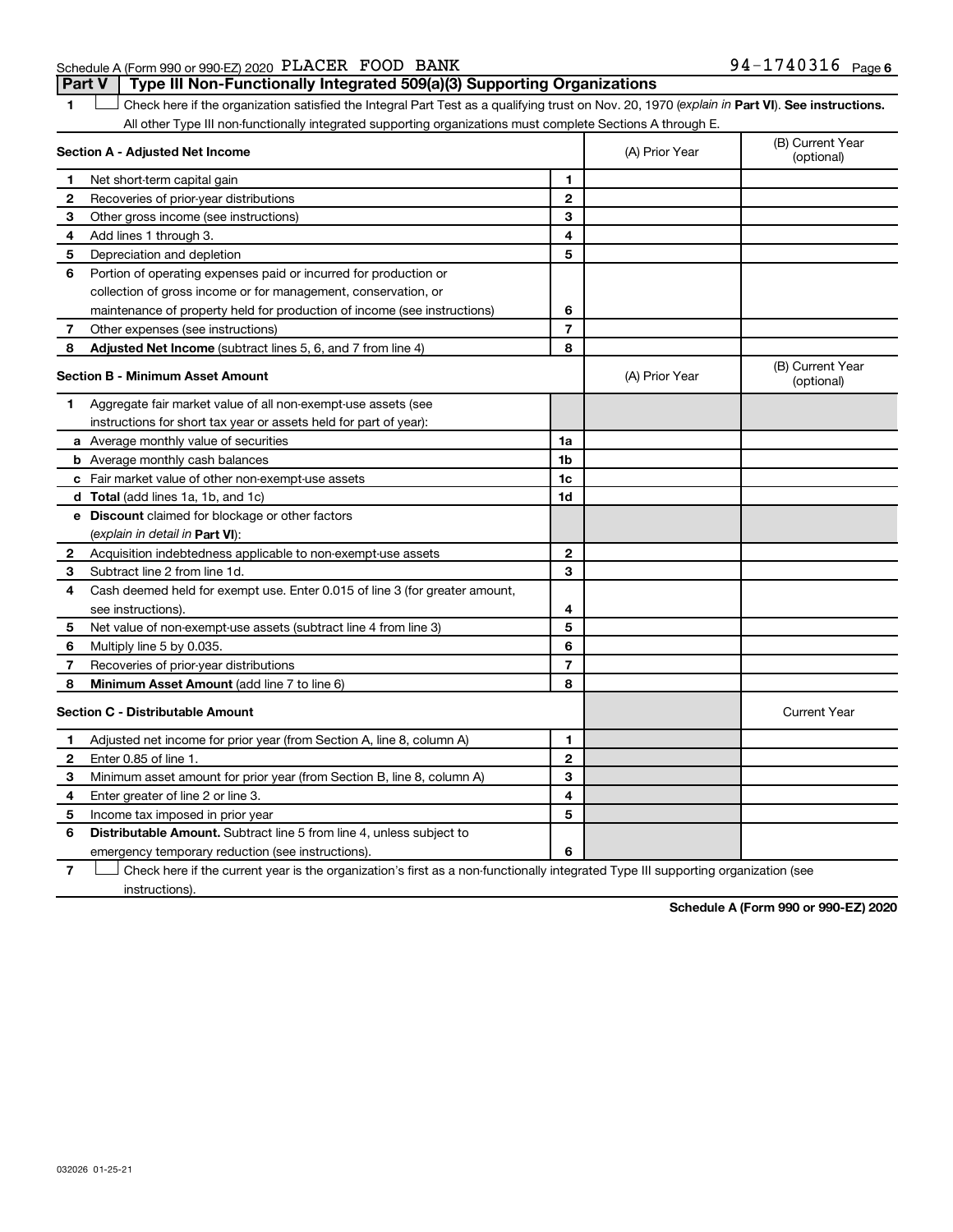| <b>Part V</b> | Type III Non-Functionally Integrated 509(a)(3) Supporting Organizations (continued)        |                             |                                       |              |                                                |
|---------------|--------------------------------------------------------------------------------------------|-----------------------------|---------------------------------------|--------------|------------------------------------------------|
|               | <b>Section D - Distributions</b>                                                           |                             |                                       |              | <b>Current Year</b>                            |
| 1             | Amounts paid to supported organizations to accomplish exempt purposes                      |                             |                                       | $\mathbf{1}$ |                                                |
| 2             | Amounts paid to perform activity that directly furthers exempt purposes of supported       |                             |                                       |              |                                                |
|               | organizations, in excess of income from activity                                           | $\mathbf{2}$                |                                       |              |                                                |
| 3             | Administrative expenses paid to accomplish exempt purposes of supported organizations      |                             |                                       | 3            |                                                |
| 4             | Amounts paid to acquire exempt-use assets                                                  |                             |                                       | 4            |                                                |
| 5             | Qualified set-aside amounts (prior IRS approval required - provide details in Part VI)     |                             |                                       | 5            |                                                |
| 6             | Other distributions ( <i>describe in Part VI</i> ). See instructions.                      |                             |                                       | 6            |                                                |
| 7             | Total annual distributions. Add lines 1 through 6.                                         |                             |                                       | 7            |                                                |
| 8             | Distributions to attentive supported organizations to which the organization is responsive |                             |                                       |              |                                                |
|               | (provide details in Part VI). See instructions.                                            |                             |                                       | 8            |                                                |
| 9             | Distributable amount for 2020 from Section C, line 6                                       |                             |                                       | 9            |                                                |
| 10            | Line 8 amount divided by line 9 amount                                                     |                             |                                       | 10           |                                                |
|               |                                                                                            | (i)                         | (ii)                                  |              | (iii)                                          |
|               | <b>Section E - Distribution Allocations (see instructions)</b>                             | <b>Excess Distributions</b> | <b>Underdistributions</b><br>Pre-2020 |              | <b>Distributable</b><br><b>Amount for 2020</b> |
| 1             | Distributable amount for 2020 from Section C, line 6                                       |                             |                                       |              |                                                |
| 2             | Underdistributions, if any, for years prior to 2020 (reason-                               |                             |                                       |              |                                                |
|               | able cause required - explain in Part VI). See instructions.                               |                             |                                       |              |                                                |
| 3             | Excess distributions carryover, if any, to 2020                                            |                             |                                       |              |                                                |
|               | a From 2015                                                                                |                             |                                       |              |                                                |
|               | <b>b</b> From 2016                                                                         |                             |                                       |              |                                                |
|               | c From 2017                                                                                |                             |                                       |              |                                                |
|               | d From 2018                                                                                |                             |                                       |              |                                                |
|               | e From 2019                                                                                |                             |                                       |              |                                                |
|               | f Total of lines 3a through 3e                                                             |                             |                                       |              |                                                |
|               | g Applied to underdistributions of prior years                                             |                             |                                       |              |                                                |
|               | h Applied to 2020 distributable amount                                                     |                             |                                       |              |                                                |
| Ť.            | Carryover from 2015 not applied (see instructions)                                         |                             |                                       |              |                                                |
|               | Remainder. Subtract lines 3g, 3h, and 3i from line 3f.                                     |                             |                                       |              |                                                |
| 4             | Distributions for 2020 from Section D,                                                     |                             |                                       |              |                                                |
|               | line $7:$                                                                                  |                             |                                       |              |                                                |
|               | a Applied to underdistributions of prior years                                             |                             |                                       |              |                                                |
|               | <b>b</b> Applied to 2020 distributable amount                                              |                             |                                       |              |                                                |
|               | c Remainder. Subtract lines 4a and 4b from line 4.                                         |                             |                                       |              |                                                |
| 5             | Remaining underdistributions for years prior to 2020, if                                   |                             |                                       |              |                                                |
|               | any. Subtract lines 3g and 4a from line 2. For result greater                              |                             |                                       |              |                                                |
|               | than zero, explain in Part VI. See instructions.                                           |                             |                                       |              |                                                |
| 6             | Remaining underdistributions for 2020. Subtract lines 3h                                   |                             |                                       |              |                                                |
|               | and 4b from line 1. For result greater than zero, explain in                               |                             |                                       |              |                                                |
|               | <b>Part VI.</b> See instructions.                                                          |                             |                                       |              |                                                |
| 7             | Excess distributions carryover to 2021. Add lines 3j                                       |                             |                                       |              |                                                |
|               | and 4c.                                                                                    |                             |                                       |              |                                                |
| 8             | Breakdown of line 7:                                                                       |                             |                                       |              |                                                |
|               | a Excess from 2016                                                                         |                             |                                       |              |                                                |
|               | <b>b</b> Excess from 2017                                                                  |                             |                                       |              |                                                |
|               | c Excess from 2018                                                                         |                             |                                       |              |                                                |
|               | d Excess from 2019                                                                         |                             |                                       |              |                                                |
|               | e Excess from 2020                                                                         |                             |                                       |              |                                                |

**Schedule A (Form 990 or 990-EZ) 2020**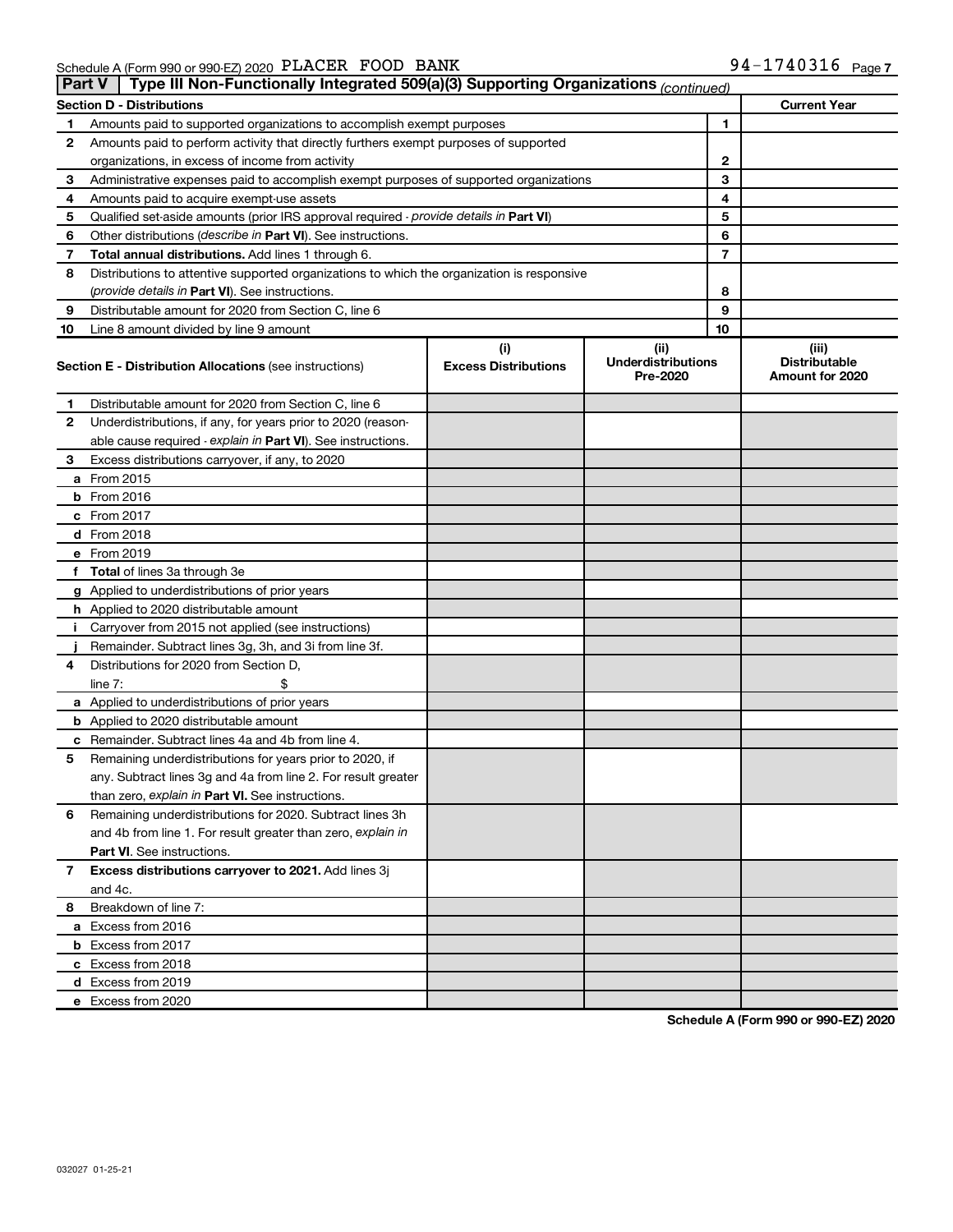| <b>Part VI</b> | Supplemental Information. Provide the explanations required by Part II, line 10; Part II, line 17a or 17b; Part III, line 12;                                                                                                                                                                    |  |  |
|----------------|--------------------------------------------------------------------------------------------------------------------------------------------------------------------------------------------------------------------------------------------------------------------------------------------------|--|--|
|                | Part IV, Section A, lines 1, 2, 3b, 3c, 4b, 4c, 5a, 6, 9a, 9b, 9c, 11a, 11b, and 11c; Part IV, Section B, lines 1 and 2; Part IV, Section C,<br>line 1; Part IV, Section D, lines 2 and 3; Part IV, Section E, lines 1c, 2a, 2b, 3a, and 3b; Part V, line 1; Part V, Section B, line 1e; Part V, |  |  |
|                | Section D, lines 5, 6, and 8; and Part V, Section E, lines 2, 5, and 6. Also complete this part for any additional information.<br>(See instructions.)                                                                                                                                           |  |  |
|                |                                                                                                                                                                                                                                                                                                  |  |  |
|                |                                                                                                                                                                                                                                                                                                  |  |  |
|                |                                                                                                                                                                                                                                                                                                  |  |  |
|                |                                                                                                                                                                                                                                                                                                  |  |  |
|                |                                                                                                                                                                                                                                                                                                  |  |  |
|                |                                                                                                                                                                                                                                                                                                  |  |  |
|                |                                                                                                                                                                                                                                                                                                  |  |  |
|                |                                                                                                                                                                                                                                                                                                  |  |  |
|                |                                                                                                                                                                                                                                                                                                  |  |  |
|                |                                                                                                                                                                                                                                                                                                  |  |  |
|                |                                                                                                                                                                                                                                                                                                  |  |  |
|                |                                                                                                                                                                                                                                                                                                  |  |  |
|                |                                                                                                                                                                                                                                                                                                  |  |  |
|                |                                                                                                                                                                                                                                                                                                  |  |  |
|                |                                                                                                                                                                                                                                                                                                  |  |  |
|                |                                                                                                                                                                                                                                                                                                  |  |  |
|                |                                                                                                                                                                                                                                                                                                  |  |  |
|                |                                                                                                                                                                                                                                                                                                  |  |  |
|                |                                                                                                                                                                                                                                                                                                  |  |  |
|                |                                                                                                                                                                                                                                                                                                  |  |  |
|                |                                                                                                                                                                                                                                                                                                  |  |  |
|                |                                                                                                                                                                                                                                                                                                  |  |  |
|                |                                                                                                                                                                                                                                                                                                  |  |  |
|                |                                                                                                                                                                                                                                                                                                  |  |  |
|                |                                                                                                                                                                                                                                                                                                  |  |  |
|                |                                                                                                                                                                                                                                                                                                  |  |  |
|                |                                                                                                                                                                                                                                                                                                  |  |  |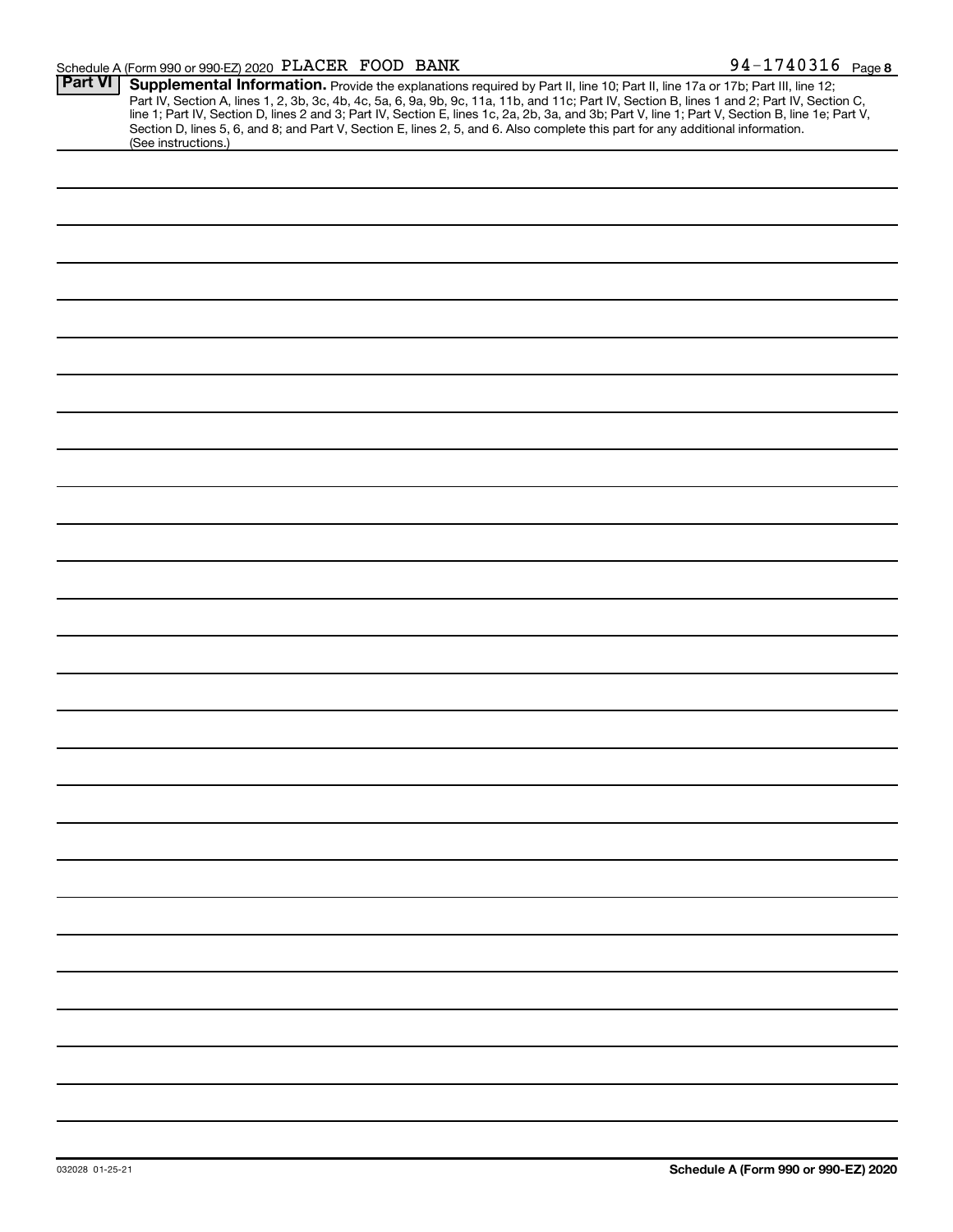Department of the Treasury Internal Revenue Service **(Form 990, 990-EZ,**

Name of the organization

# \*\* PUBLIC DISCLOSURE COPY \*\*

# **Schedule B Schedule of Contributors**

**or 990-PF) | Attach to Form 990, Form 990-EZ, or Form 990-PF. | Go to www.irs.gov/Form990 for the latest information.** OMB No. 1545-0047

**2020**

**Employer identification number**

|--|

| PLACER FOOD BANK | 94-1740316 |
|------------------|------------|
|                  |            |

| <b>Organization type (check one):</b> |                                                                           |  |  |  |
|---------------------------------------|---------------------------------------------------------------------------|--|--|--|
| Filers of:                            | Section:                                                                  |  |  |  |
| Form 990 or 990-EZ                    | $\underline{\mathbf{X}}$ 501(c)( 3) (enter number) organization           |  |  |  |
|                                       | 4947(a)(1) nonexempt charitable trust not treated as a private foundation |  |  |  |
|                                       | 527 political organization                                                |  |  |  |
| Form 990-PF                           | 501(c)(3) exempt private foundation                                       |  |  |  |
|                                       | 4947(a)(1) nonexempt charitable trust treated as a private foundation     |  |  |  |
|                                       | 501(c)(3) taxable private foundation                                      |  |  |  |

Check if your organization is covered by the General Rule or a Special Rule.

**Note:**  Only a section 501(c)(7), (8), or (10) organization can check boxes for both the General Rule and a Special Rule. See instructions.

#### **General Rule**

**K** For an organization filing Form 990, 990-EZ, or 990-PF that received, during the year, contributions totaling \$5,000 or more (in money or property) from any one contributor. Complete Parts I and II. See instructions for determining a contributor's total contributions.

#### **Special Rules**

 $\Box$ 

any one contributor, during the year, total contributions of the greater of (1) \$5,000; or (2) 2% of the amount on (i) Form 990, Part VIII, line 1h; For an organization described in section 501(c)(3) filing Form 990 or 990-EZ that met the 33 1/3% support test of the regulations under sections 509(a)(1) and 170(b)(1)(A)(vi), that checked Schedule A (Form 990 or 990-EZ), Part II, line 13, 16a, or 16b, and that received from or (ii) Form 990-EZ, line 1. Complete Parts I and II.  $\Box$ 

For an organization described in section 501(c)(7), (8), or (10) filing Form 990 or 990-EZ that received from any one contributor, during the year, total contributions of more than \$1,000 exclusively for religious, charitable, scientific, literary, or educational purposes, or for the prevention of cruelty to children or animals. Complete Parts I (entering "N/A" in column (b) instead of the contributor name and address), II, and III.  $\Box$ 

purpose. Don't complete any of the parts unless the General Rule applies to this organization because it received nonexclusively year, contributions exclusively for religious, charitable, etc., purposes, but no such contributions totaled more than \$1,000. If this box is checked, enter here the total contributions that were received during the year for an exclusively religious, charitable, etc., For an organization described in section 501(c)(7), (8), or (10) filing Form 990 or 990-EZ that received from any one contributor, during the religious, charitable, etc., contributions totaling \$5,000 or more during the year  $~\ldots\ldots\ldots\ldots\ldots\ldots\ldots\ldots\blacktriangleright~$ \$

**Caution:**  An organization that isn't covered by the General Rule and/or the Special Rules doesn't file Schedule B (Form 990, 990-EZ, or 990-PF),  **must** but it answer "No" on Part IV, line 2, of its Form 990; or check the box on line H of its Form 990-EZ or on its Form 990-PF, Part I, line 2, to certify that it doesn't meet the filing requirements of Schedule B (Form 990, 990-EZ, or 990-PF).

**For Paperwork Reduction Act Notice, see the instructions for Form 990, 990-EZ, or 990-PF. Schedule B (Form 990, 990-EZ, or 990-PF) (2020)** LHA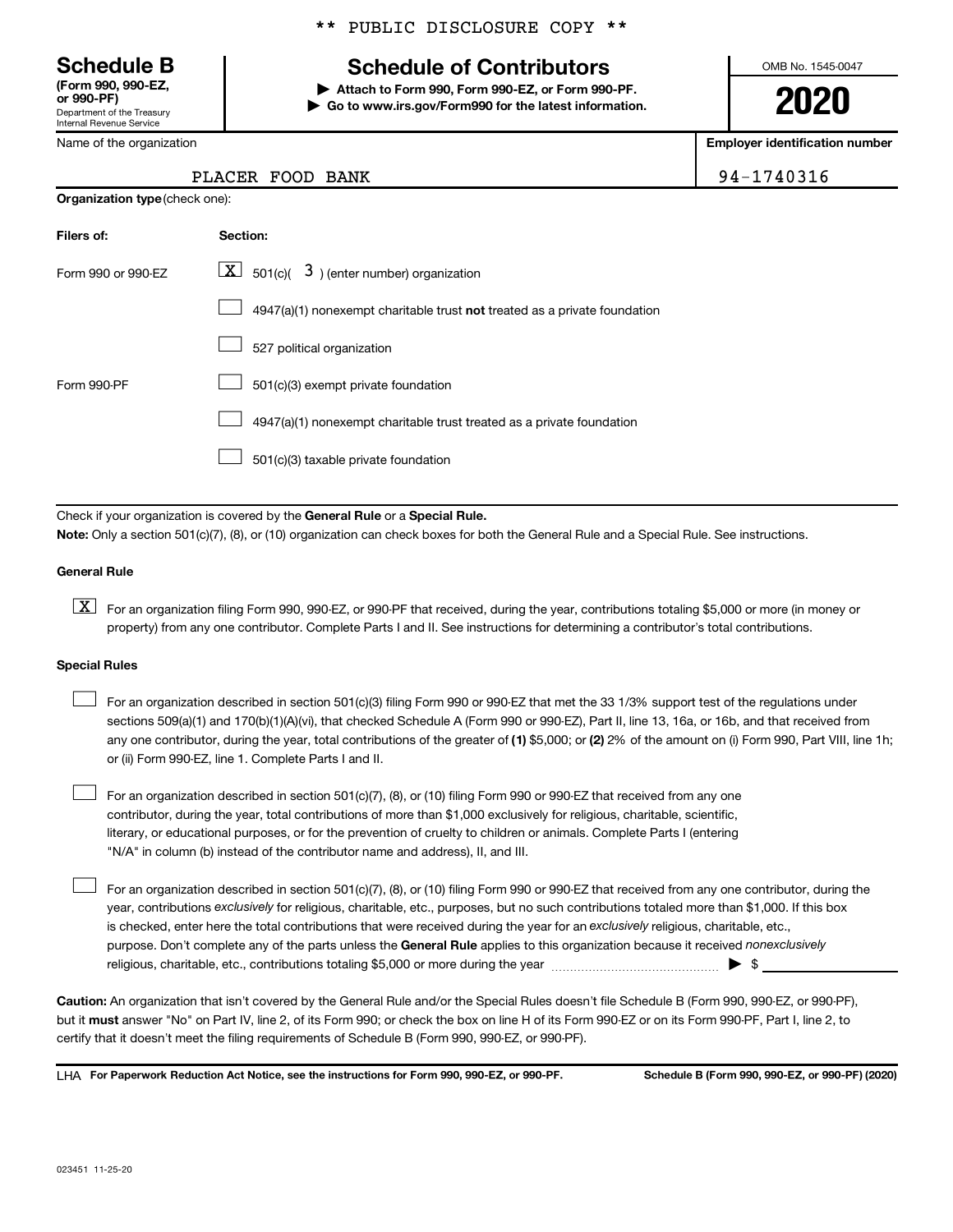Name of organization

| Part I           | <b>Contributors</b> (see instructions). Use duplicate copies of Part I if additional space is needed. |                                                                                                                                                                                          |
|------------------|-------------------------------------------------------------------------------------------------------|------------------------------------------------------------------------------------------------------------------------------------------------------------------------------------------|
| (a)<br>No.       | (b)<br>Name, address, and ZIP + 4                                                                     | (d)<br>(c)<br><b>Total contributions</b><br>Type of contribution                                                                                                                         |
| $\mathbf{1}$     |                                                                                                       | $\overline{\mathbf{X}}$<br>Person<br>Payroll<br>1, 183, 732.<br><b>Noncash</b><br>\$<br>(Complete Part II for<br>noncash contributions.)                                                 |
| (a)<br>No.       | (b)<br>Name, address, and ZIP + 4                                                                     | (c)<br>(d)<br><b>Total contributions</b><br>Type of contribution                                                                                                                         |
| $\boldsymbol{2}$ |                                                                                                       | $\overline{\text{X}}$<br>Person<br>Payroll<br>645, 275.<br><b>Noncash</b><br>\$<br>(Complete Part II for<br>noncash contributions.)                                                      |
| (a)<br>No.       | (b)<br>Name, address, and ZIP + 4                                                                     | (c)<br>(d)<br><b>Total contributions</b><br>Type of contribution                                                                                                                         |
| 3                |                                                                                                       | $\overline{\text{X}}$<br>Person<br>Payroll<br>337,985.<br><b>Noncash</b><br>\$<br>(Complete Part II for<br>noncash contributions.)                                                       |
| (a)              | (b)                                                                                                   | (c)<br>(d)                                                                                                                                                                               |
| No.<br>4         | Name, address, and ZIP + 4                                                                            | <b>Total contributions</b><br>Type of contribution<br>$\overline{\text{X}}$<br>Person<br>Payroll<br>150,000.<br><b>Noncash</b><br>\$<br>(Complete Part II for<br>noncash contributions.) |
| (a)<br>No.       | (b)<br>Name, address, and ZIP + 4                                                                     | (d)<br>(c)<br>Type of contribution<br><b>Total contributions</b>                                                                                                                         |
| 5                |                                                                                                       | $\mathbf{X}$<br>Person<br>Payroll<br>120,000.<br><b>Noncash</b><br>$\$$<br>(Complete Part II for<br>noncash contributions.)                                                              |
| (a)<br>No.       | (b)<br>Name, address, and ZIP + 4                                                                     | (c)<br>(d)<br><b>Total contributions</b><br>Type of contribution                                                                                                                         |
| 6                |                                                                                                       | $\mathbf{X}$<br>Person<br>Payroll<br>100,000.<br><b>Noncash</b><br>$\, \, \raisebox{-1.5pt}{\text{\circle*{1.5}}}\,$<br>(Complete Part II for<br>noncash contributions.)                 |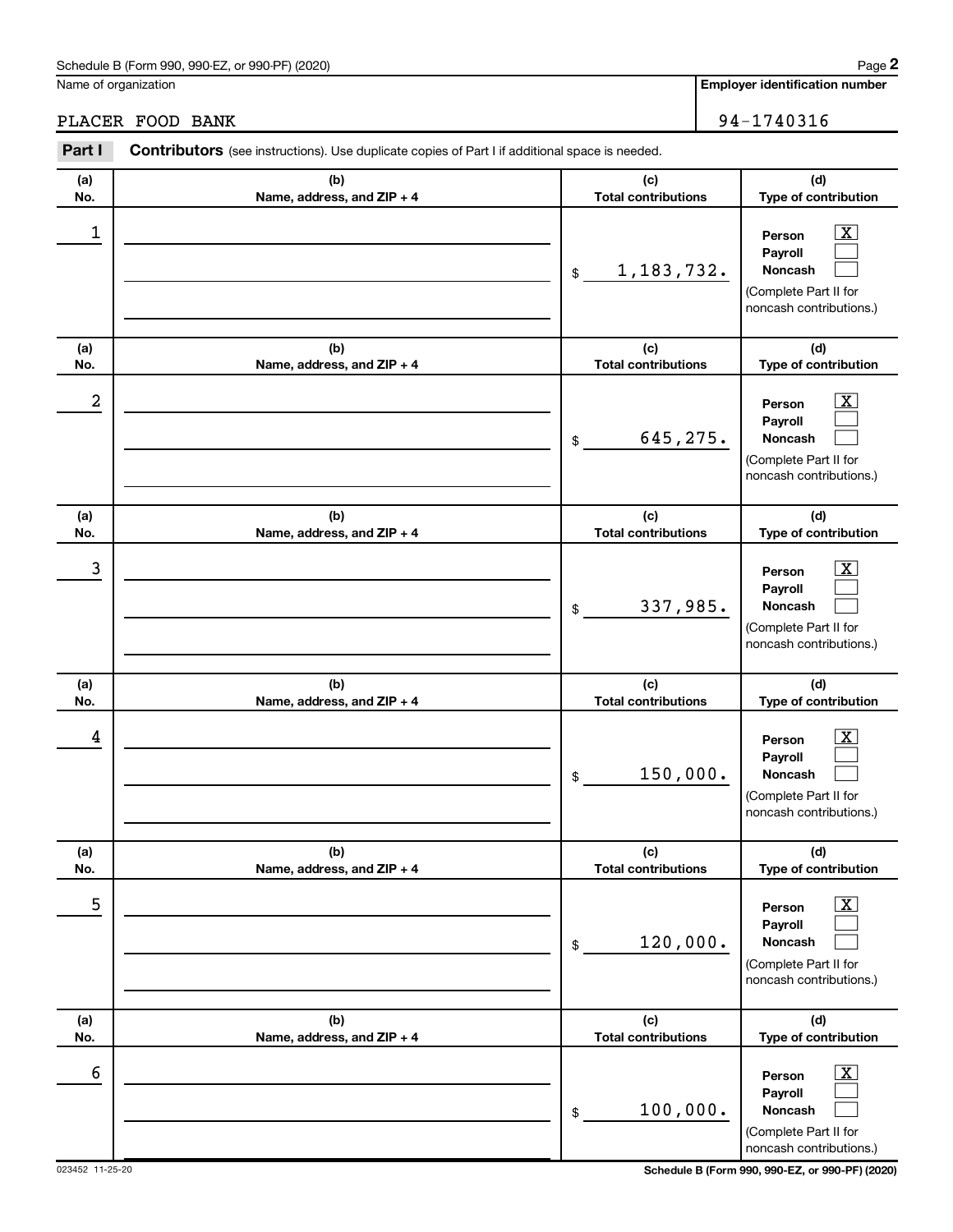Name of organization

| Part I     | <b>Contributors</b> (see instructions). Use duplicate copies of Part I if additional space is needed. |                                             |                                                                                                                                  |
|------------|-------------------------------------------------------------------------------------------------------|---------------------------------------------|----------------------------------------------------------------------------------------------------------------------------------|
| (a)        | (b)                                                                                                   | (c)                                         | (d)                                                                                                                              |
| No.        | Name, address, and ZIP + 4                                                                            | <b>Total contributions</b>                  | Type of contribution                                                                                                             |
| 7          |                                                                                                       | 72,215.<br>\$                               | $\boxed{\textbf{X}}$<br>Person<br>Payroll<br>Noncash<br>(Complete Part II for<br>noncash contributions.)                         |
| (a)<br>No. | (b)<br>Name, address, and ZIP + 4                                                                     | (c)<br><b>Total contributions</b>           | (d)<br>Type of contribution                                                                                                      |
| 8          |                                                                                                       | 52,754.<br>\$                               | $\boxed{\textbf{X}}$<br>Person<br>Payroll<br>Noncash<br>(Complete Part II for<br>noncash contributions.)                         |
| (a)<br>No. | (b)<br>Name, address, and ZIP + 4                                                                     | (c)<br><b>Total contributions</b>           | (d)<br>Type of contribution                                                                                                      |
| 9          |                                                                                                       | 61,850.<br>\$                               | Person<br>Payroll<br>$\boxed{\textbf{X}}$<br>Noncash<br>(Complete Part II for<br>noncash contributions.)                         |
| (a)        | (b)                                                                                                   | (c)                                         | (d)                                                                                                                              |
| No.<br>10  | Name, address, and ZIP + 4                                                                            | <b>Total contributions</b><br>50,000.<br>\$ | Type of contribution<br>$\boxed{\textbf{X}}$<br>Person<br>Payroll<br>Noncash<br>(Complete Part II for<br>noncash contributions.) |
| (a)<br>No. | (b)<br>Name, address, and ZIP + 4                                                                     | (c)<br><b>Total contributions</b>           | (d)<br>Type of contribution                                                                                                      |
| 11         |                                                                                                       | 37,954.<br>\$                               | $\boxed{\textbf{X}}$<br>Person<br>Payroll<br>Noncash<br>(Complete Part II for<br>noncash contributions.)                         |
| (a)<br>No. | (b)<br>Name, address, and ZIP + 4                                                                     | (c)<br><b>Total contributions</b>           | (d)<br>Type of contribution                                                                                                      |
| 12         |                                                                                                       | 37,500.<br>\$                               | $\boxed{\textbf{X}}$<br>Person<br>Payroll<br>Noncash<br>(Complete Part II for<br>noncash contributions.)                         |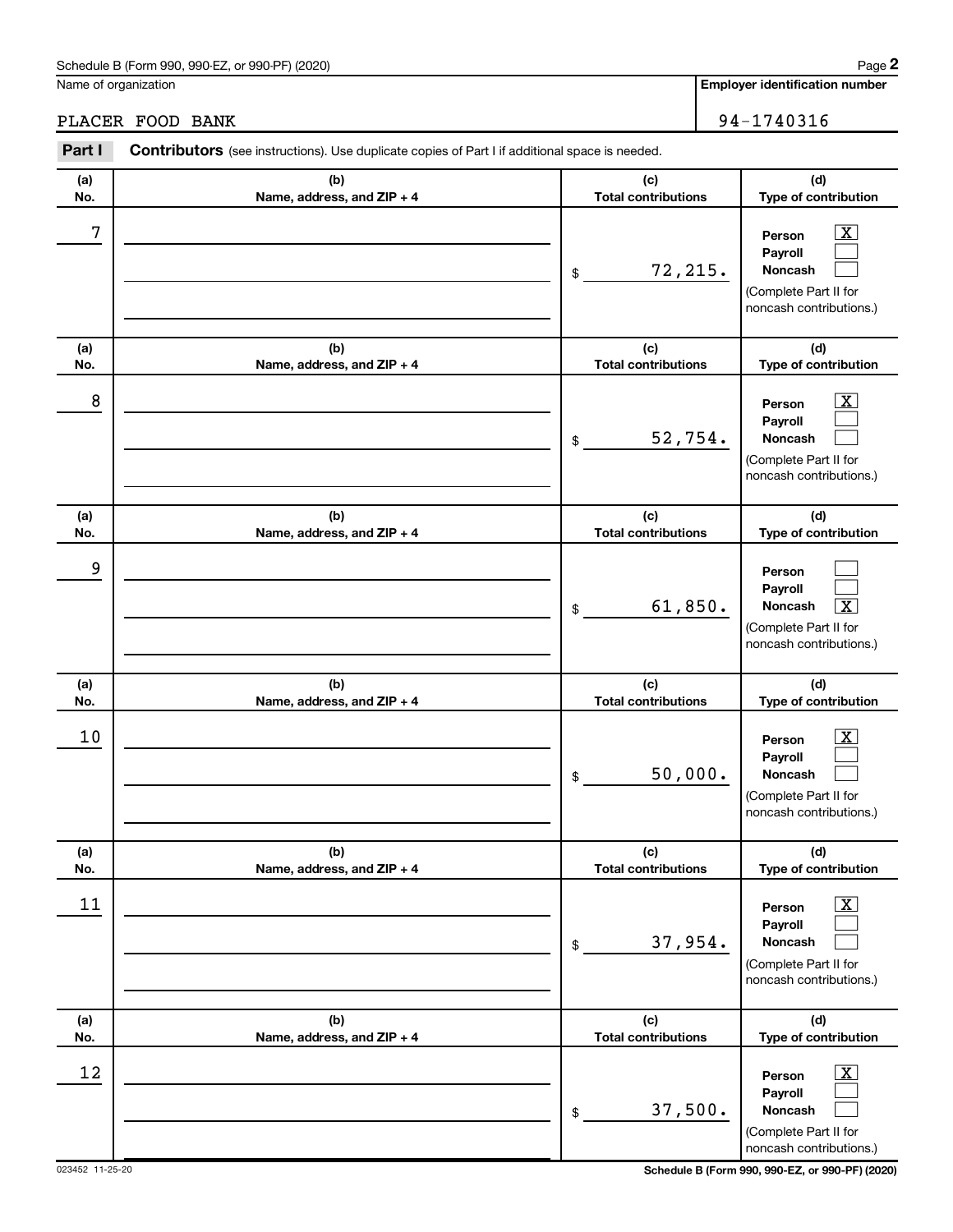Name of organization

| Part I     | <b>Contributors</b> (see instructions). Use duplicate copies of Part I if additional space is needed. |                                   |                                                                                                             |
|------------|-------------------------------------------------------------------------------------------------------|-----------------------------------|-------------------------------------------------------------------------------------------------------------|
| (a)<br>No. | (b)<br>Name, address, and ZIP + 4                                                                     | (c)<br><b>Total contributions</b> | (d)<br>Type of contribution                                                                                 |
| 13         |                                                                                                       | 26,400.<br>\$                     | $\overline{\text{X}}$<br>Person<br>Payroll<br>Noncash<br>(Complete Part II for<br>noncash contributions.)   |
| (a)<br>No. | (b)<br>Name, address, and ZIP + 4                                                                     | (c)<br><b>Total contributions</b> | (d)<br>Type of contribution                                                                                 |
| 14         |                                                                                                       | 25,000.<br>\$                     | $\overline{\text{X}}$<br>Person<br>Payroll<br>Noncash<br>(Complete Part II for<br>noncash contributions.)   |
| (a)<br>No. | (b)<br>Name, address, and ZIP + 4                                                                     | (c)<br><b>Total contributions</b> | (d)<br>Type of contribution                                                                                 |
| 15         |                                                                                                       | 24,914.<br>\$                     | $\overline{\text{X}}$<br>Person<br>Payroll<br>Noncash<br>(Complete Part II for<br>noncash contributions.)   |
| (a)<br>No. | (b)<br>Name, address, and ZIP + 4                                                                     | (c)<br><b>Total contributions</b> | (d)<br>Type of contribution                                                                                 |
| 16         |                                                                                                       | 23,000.<br>\$                     | $\overline{\text{X}}$<br>Person<br>Payroll<br>Noncash<br>(Complete Part II for<br>noncash contributions.)   |
| (a)<br>No. | (b)<br>Name, address, and ZIP + 4                                                                     | (c)<br><b>Total contributions</b> | (d)<br>Type of contribution                                                                                 |
| 17         |                                                                                                       | 21,500.<br>\$                     | $\overline{\textbf{X}}$<br>Person<br>Payroll<br>Noncash<br>(Complete Part II for<br>noncash contributions.) |
| (a)<br>No. | (b)<br>Name, address, and ZIP + 4                                                                     | (c)<br><b>Total contributions</b> | (d)<br>Type of contribution                                                                                 |
| 18         |                                                                                                       | 20,000.<br>\$                     | $\overline{\textbf{X}}$<br>Person<br>Payroll<br>Noncash<br>(Complete Part II for<br>noncash contributions.) |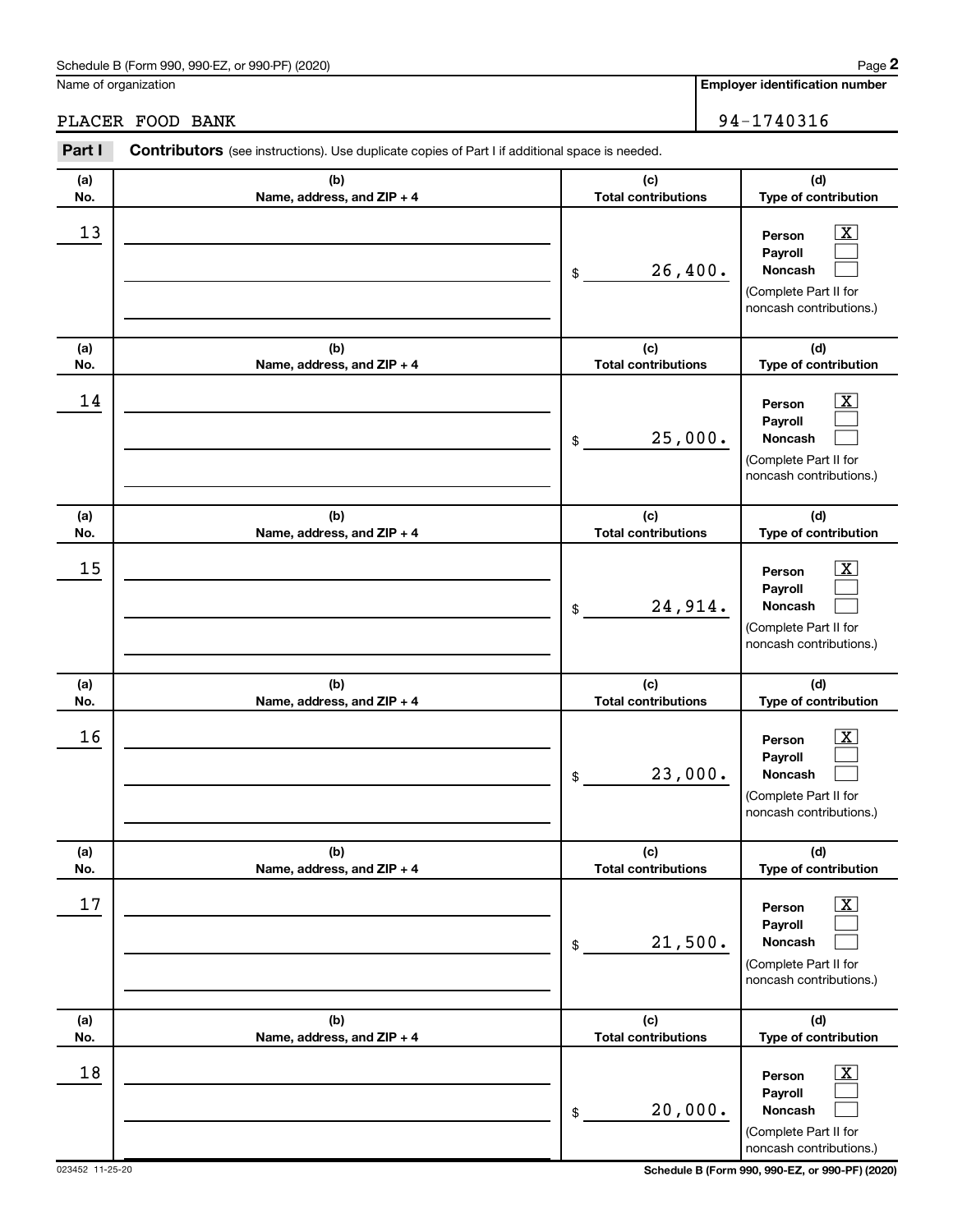Name of organization

| Part I     | <b>Contributors</b> (see instructions). Use duplicate copies of Part I if additional space is needed. |                                   |                                                                                                                    |
|------------|-------------------------------------------------------------------------------------------------------|-----------------------------------|--------------------------------------------------------------------------------------------------------------------|
| (a)<br>No. | (b)<br>Name, address, and ZIP + 4                                                                     | (c)<br><b>Total contributions</b> | (d)<br>Type of contribution                                                                                        |
| 19         |                                                                                                       | 20,000.<br>\$                     | $\overline{\text{X}}$<br>Person<br>Payroll<br>Noncash<br>(Complete Part II for<br>noncash contributions.)          |
| (a)<br>No. | (b)<br>Name, address, and ZIP + 4                                                                     | (c)<br><b>Total contributions</b> | (d)<br>Type of contribution                                                                                        |
| 20         |                                                                                                       | 20,000.<br>\$                     | $\overline{\text{X}}$<br>Person<br>Payroll<br>Noncash<br>(Complete Part II for<br>noncash contributions.)          |
| (a)<br>No. | (b)<br>Name, address, and ZIP + 4                                                                     | (c)<br><b>Total contributions</b> | (d)<br>Type of contribution                                                                                        |
| 21         |                                                                                                       | 16,000.<br>\$                     | $\overline{\mathbf{X}}$<br>Person<br>Payroll<br>Noncash<br>(Complete Part II for<br>noncash contributions.)        |
| (a)<br>No. | (b)<br>Name, address, and ZIP + 4                                                                     | (c)<br><b>Total contributions</b> | (d)<br>Type of contribution                                                                                        |
| 22         |                                                                                                       | 15,000.<br>\$                     | $\overline{\mathbf{X}}$<br>Person<br>Payroll<br><b>Noncash</b><br>(Complete Part II for<br>noncash contributions.) |
| (a)<br>No. | (b)<br>Name, address, and ZIP + 4                                                                     | (c)<br><b>Total contributions</b> | (d)<br>Type of contribution                                                                                        |
| 23         |                                                                                                       | 15,000.<br>\$                     | $\overline{\mathbf{X}}$<br>Person<br>Payroll<br>Noncash<br>(Complete Part II for<br>noncash contributions.)        |
| (a)<br>No. | (b)<br>Name, address, and ZIP + 4                                                                     | (c)<br><b>Total contributions</b> | (d)<br>Type of contribution                                                                                        |
| 24         |                                                                                                       | 14,100.<br>\$                     | $\overline{\mathbf{X}}$<br>Person<br>Payroll<br>Noncash<br>(Complete Part II for<br>noncash contributions.)        |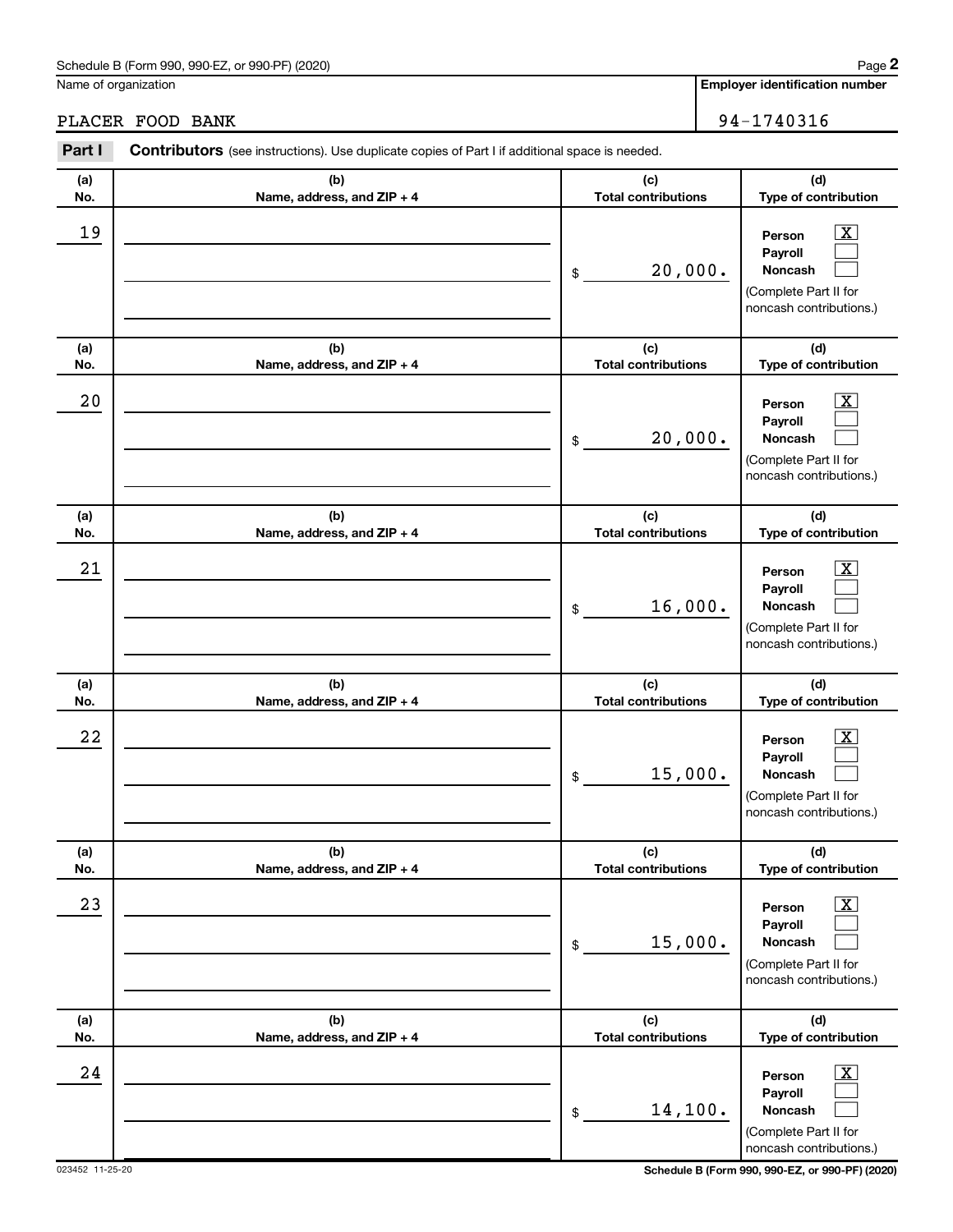Name of organization

**(d) Type of contribution**

> $\boxed{\text{X}}$  $\Box$  $\Box$

> $\boxed{\text{X}}$  $\Box$  $\Box$

> $\boxed{\text{X}}$  $\Box$  $\Box$

(Complete Part II for noncash contributions.)

**(d) Type of contribution**

(Complete Part II for noncash contributions.)

**(d) Type of contribution**

(Complete Part II for noncash contributions.)

**Person Payroll Noncash**

**Person Payroll Noncash**

|            | 94-1740316<br>PLACER FOOD BANK                                                                        |                                   |                                                                                                                         |
|------------|-------------------------------------------------------------------------------------------------------|-----------------------------------|-------------------------------------------------------------------------------------------------------------------------|
| Part I     | <b>Contributors</b> (see instructions). Use duplicate copies of Part I if additional space is needed. |                                   |                                                                                                                         |
| (a)<br>No. | (b)<br>Name, address, and ZIP + 4                                                                     | (c)<br><b>Total contributions</b> | (d)<br>Type of contribution                                                                                             |
| 25         |                                                                                                       | 13,870.<br>\$                     | $\overline{\text{X}}$<br>Person<br><b>Payroll</b><br><b>Noncash</b><br>(Complete Part II for<br>noncash contributions.) |
| (a)<br>No. | (b)<br>Name, address, and ZIP + 4                                                                     | (c)<br><b>Total contributions</b> | (d)<br><b>Type of contribution</b>                                                                                      |
| 26         |                                                                                                       | 12,500.<br>\$                     | х<br>Person<br>Payroll<br><b>Noncash</b><br>(Complete Part II for<br>noncash contributions.)                            |
| (a)<br>No. | (b)<br>Name, address, and ZIP + 4                                                                     | (c)<br><b>Total contributions</b> | (d)<br>Type of contribution                                                                                             |
| 27         |                                                                                                       | 12,000.<br>\$                     | $\overline{\textbf{X}}$<br>Person<br><b>Payroll</b><br><b>Noncash</b>                                                   |

 $28$  Person  $\overline{\text{X}}$ 

 $29$  Person  $\overline{\text{X}}$ 

 $\overline{30}$  Person  $\overline{\text{X}}$ 

**(b) Name, address, and ZIP + 4**

**(b) Name, address, and ZIP + 4**

**(b) Name, address, and ZIP + 4**

**Person Payroll Noncash**

(Complete Part II for noncash contributions.)

**(c) Total contributions**

\$

\$

\$

**(c) Total contributions**

11,000.

11,000.

10,250.

**(c) Total contributions**

**(a) No.**

**(a) No.**

**(a) No.** **2**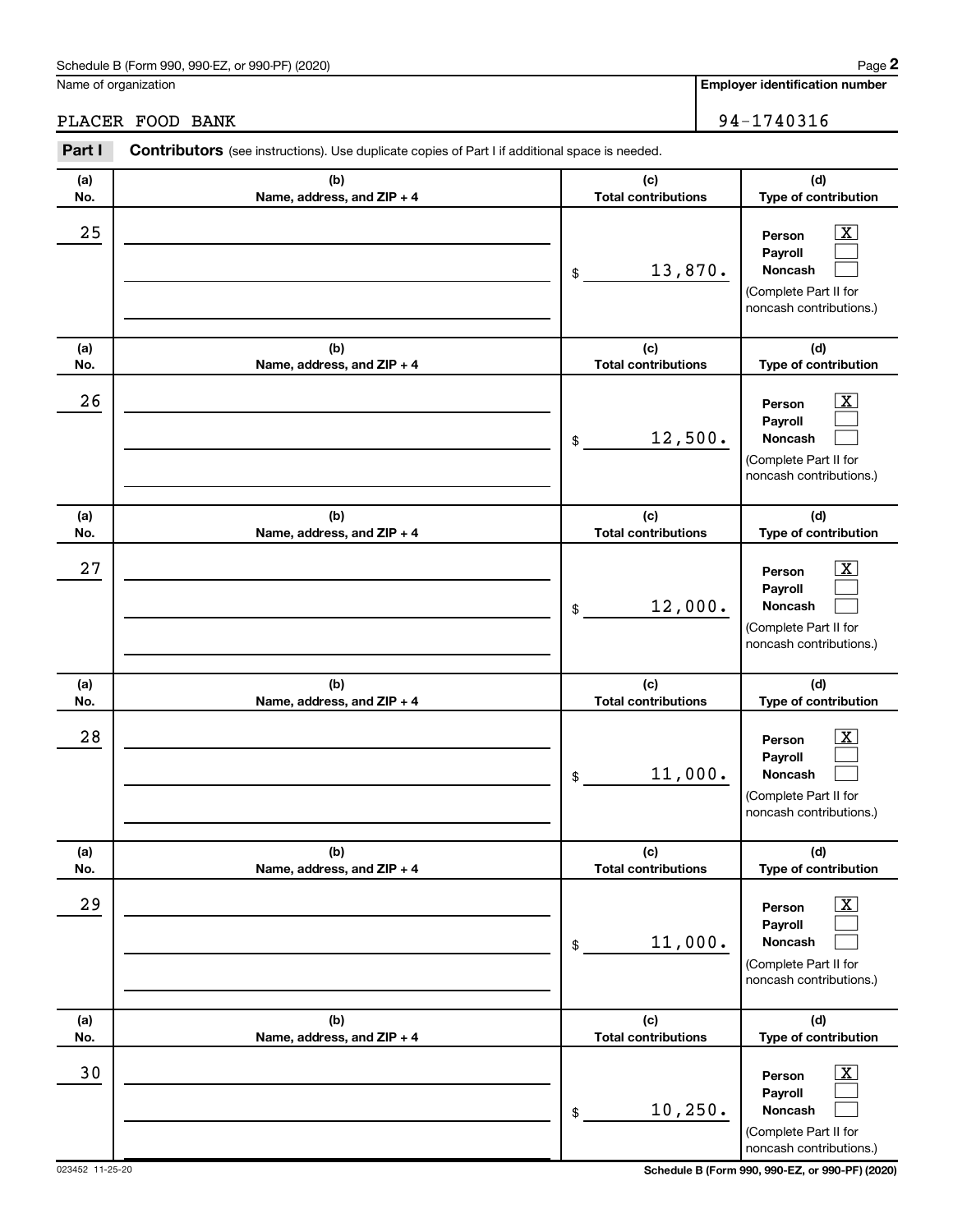Name of organization

# PLACER FOOD BANK 94-1740316

| Part I     | Contributors (see instructions). Use duplicate copies of Part I if additional space is needed. |                                   |                                                                                                             |
|------------|------------------------------------------------------------------------------------------------|-----------------------------------|-------------------------------------------------------------------------------------------------------------|
| (a)<br>No. | (b)<br>Name, address, and ZIP + 4                                                              | (c)<br><b>Total contributions</b> | (d)<br>Type of contribution                                                                                 |
| 31         |                                                                                                | 10,000.<br>\$                     | $\overline{\text{X}}$<br>Person<br>Payroll<br>Noncash<br>(Complete Part II for<br>noncash contributions.)   |
| (a)<br>No. | (b)<br>Name, address, and ZIP + 4                                                              | (c)<br><b>Total contributions</b> | (d)<br>Type of contribution                                                                                 |
| 32         |                                                                                                | 10,000.<br>\$                     | $\overline{\text{X}}$<br>Person<br>Payroll<br>Noncash<br>(Complete Part II for<br>noncash contributions.)   |
| (a)<br>No. | (b)<br>Name, address, and ZIP + 4                                                              | (c)<br><b>Total contributions</b> | (d)<br>Type of contribution                                                                                 |
| 33         |                                                                                                | 10,000.<br>\$                     | $\overline{\text{X}}$<br>Person<br>Payroll<br>Noncash<br>(Complete Part II for<br>noncash contributions.)   |
| (a)<br>No. | (b)<br>Name, address, and ZIP + 4                                                              | (c)<br><b>Total contributions</b> | (d)<br>Type of contribution                                                                                 |
| 34         |                                                                                                | 10,000.<br>\$                     | $\overline{\text{X}}$<br>Person<br>Payroll<br>Noncash<br>(Complete Part II for<br>noncash contributions.)   |
| (a)<br>No. | (b)<br>Name, address, and ZIP + 4                                                              | (c)<br><b>Total contributions</b> | (d)<br>Type of contribution                                                                                 |
| 35         |                                                                                                | 10,000.<br>\$                     | $\overline{\textbf{X}}$<br>Person<br>Payroll<br>Noncash<br>(Complete Part II for<br>noncash contributions.) |
| (a)<br>No. | (b)<br>Name, address, and ZIP + 4                                                              | (c)<br><b>Total contributions</b> | (d)<br>Type of contribution                                                                                 |
| 36         |                                                                                                | 10,000.<br>\$                     | $\overline{\textbf{X}}$<br>Person<br>Payroll<br>Noncash<br>(Complete Part II for<br>noncash contributions.) |

023452 11-25-20 **Schedule B (Form 990, 990-EZ, or 990-PF) (2020)**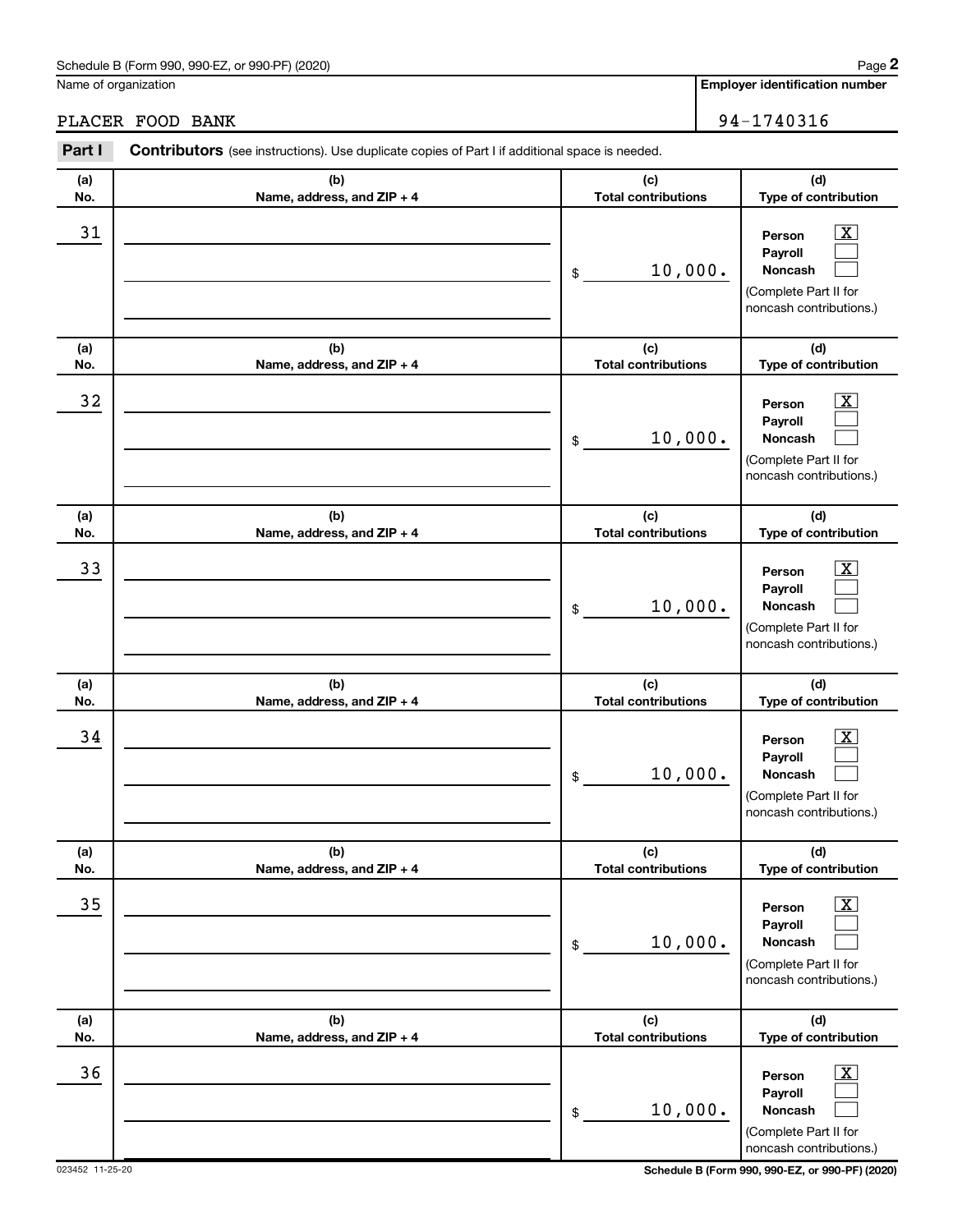Name of organization

| Part I     | <b>Contributors</b> (see instructions). Use duplicate copies of Part I if additional space is needed. |                                   |                                                                                                                    |
|------------|-------------------------------------------------------------------------------------------------------|-----------------------------------|--------------------------------------------------------------------------------------------------------------------|
| (a)<br>No. | (b)<br>Name, address, and ZIP + 4                                                                     | (c)<br><b>Total contributions</b> | (d)<br>Type of contribution                                                                                        |
| 37         |                                                                                                       | 10,000.<br>\$                     | $\overline{\mathbf{x}}$<br>Person<br>Payroll<br>Noncash<br>(Complete Part II for<br>noncash contributions.)        |
| (a)<br>No. | (b)<br>Name, address, and ZIP + 4                                                                     | (c)<br><b>Total contributions</b> | (d)<br>Type of contribution                                                                                        |
| 38         |                                                                                                       | 10,000.<br>\$                     | $\boxed{\mathbf{X}}$<br>Person<br>Payroll<br>Noncash<br>(Complete Part II for<br>noncash contributions.)           |
| (a)<br>No. | (b)<br>Name, address, and ZIP + 4                                                                     | (c)<br><b>Total contributions</b> | (d)<br>Type of contribution                                                                                        |
| 39         |                                                                                                       | 10,000.<br>\$                     | $\overline{\mathbf{x}}$<br>Person<br>Payroll<br>Noncash<br>(Complete Part II for<br>noncash contributions.)        |
| (a)<br>No. | (b)<br>Name, address, and ZIP + 4                                                                     | (c)<br><b>Total contributions</b> | (d)<br>Type of contribution                                                                                        |
| 40         |                                                                                                       | 10,000.<br>\$                     | $\overline{\text{X}}$<br>Person<br>Payroll<br>Noncash<br>(Complete Part II for<br>noncash contributions.)          |
| (a)<br>No. | (b)<br>Name, address, and ZIP + 4                                                                     | (c)<br><b>Total contributions</b> | (d)<br>Type of contribution                                                                                        |
| 41         |                                                                                                       | 9,000.<br>\$                      | $\overline{\mathbf{X}}$<br>Person<br>Payroll<br><b>Noncash</b><br>(Complete Part II for<br>noncash contributions.) |
| (a)<br>No. | (b)<br>Name, address, and ZIP + 4                                                                     | (c)<br><b>Total contributions</b> | (d)<br>Type of contribution                                                                                        |
| 42         |                                                                                                       | 6, 220.<br>\$                     | $\overline{\text{X}}$<br>Person<br>Payroll<br>Noncash<br>(Complete Part II for<br>noncash contributions.)          |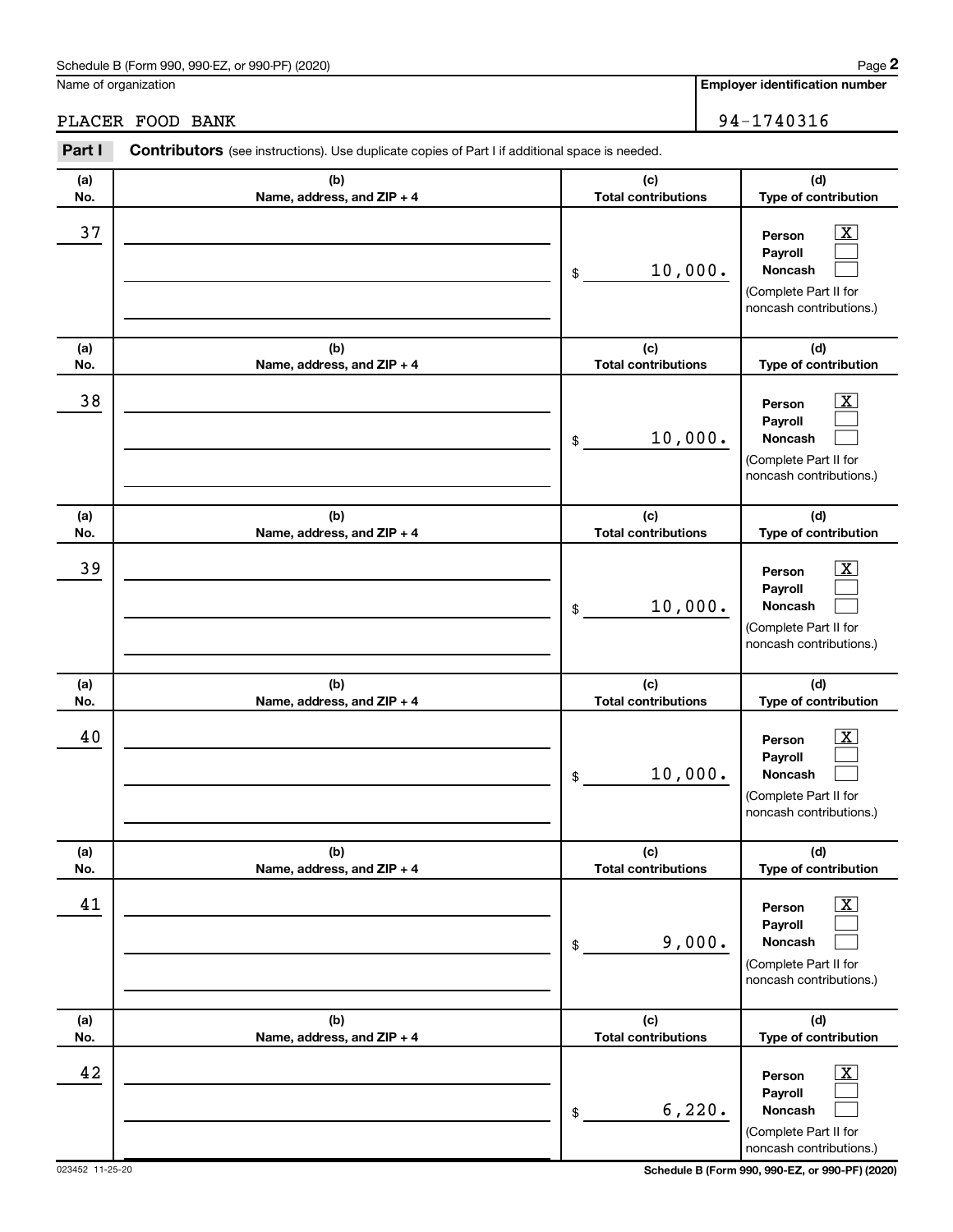**Part I** Contributors (see instructions). Use duplicate copies of Part I if additional space is needed.

Name of organization

 $\overline{\phantom{0}}$ 

# PLACER FOOD BANK 94-1740316

| (a)<br>No. | (b)<br>Name, address, and ZIP + 4 | (c)<br><b>Total contributions</b> | (d)<br>Type of contribution                                                                                        |
|------------|-----------------------------------|-----------------------------------|--------------------------------------------------------------------------------------------------------------------|
| 43         |                                   | 6,000.<br>\$                      | $\overline{\mathbf{X}}$<br>Person<br>Payroll<br>Noncash<br>(Complete Part II for<br>noncash contributions.)        |
| (a)<br>No. | (b)<br>Name, address, and ZIP + 4 | (c)<br><b>Total contributions</b> | (d)<br>Type of contribution                                                                                        |
| 44         |                                   | 6,000.<br>\$                      | $\overline{\mathbf{X}}$<br>Person<br>Payroll<br>Noncash<br>(Complete Part II for<br>noncash contributions.)        |
| (a)<br>No. | (b)<br>Name, address, and ZIP + 4 | (c)<br><b>Total contributions</b> | (d)<br>Type of contribution                                                                                        |
| 45         |                                   | 5,300.<br>\$                      | $\overline{\mathbf{X}}$<br>Person<br>Payroll<br><b>Noncash</b><br>(Complete Part II for<br>noncash contributions.) |
| (a)<br>No. | (b)<br>Name, address, and ZIP + 4 | (c)<br><b>Total contributions</b> | (d)<br>Type of contribution                                                                                        |
| 46         |                                   | 5,198.<br>\$                      | $\overline{\mathbf{X}}$<br>Person<br>Payroll<br><b>Noncash</b><br>(Complete Part II for<br>noncash contributions.) |
| (a)<br>No. | (b)<br>Name, address, and ZIP + 4 | (c)<br><b>Total contributions</b> | (d)<br>Type of contribution                                                                                        |
| 47         |                                   | 5,198.<br>\$                      | $\overline{\textbf{x}}$<br>Person<br>Payroll<br>Noncash<br>(Complete Part II for<br>noncash contributions.)        |
| (a)<br>No. | (b)<br>Name, address, and ZIP + 4 | (c)<br><b>Total contributions</b> | (d)<br>Type of contribution                                                                                        |
| 48         |                                   | 5,000.<br>\$                      | $\overline{\text{X}}$<br>Person<br>Payroll<br>Noncash<br>(Complete Part II for                                     |

023452 11-25-20 **Schedule B (Form 990, 990-EZ, or 990-PF) (2020)**

noncash contributions.)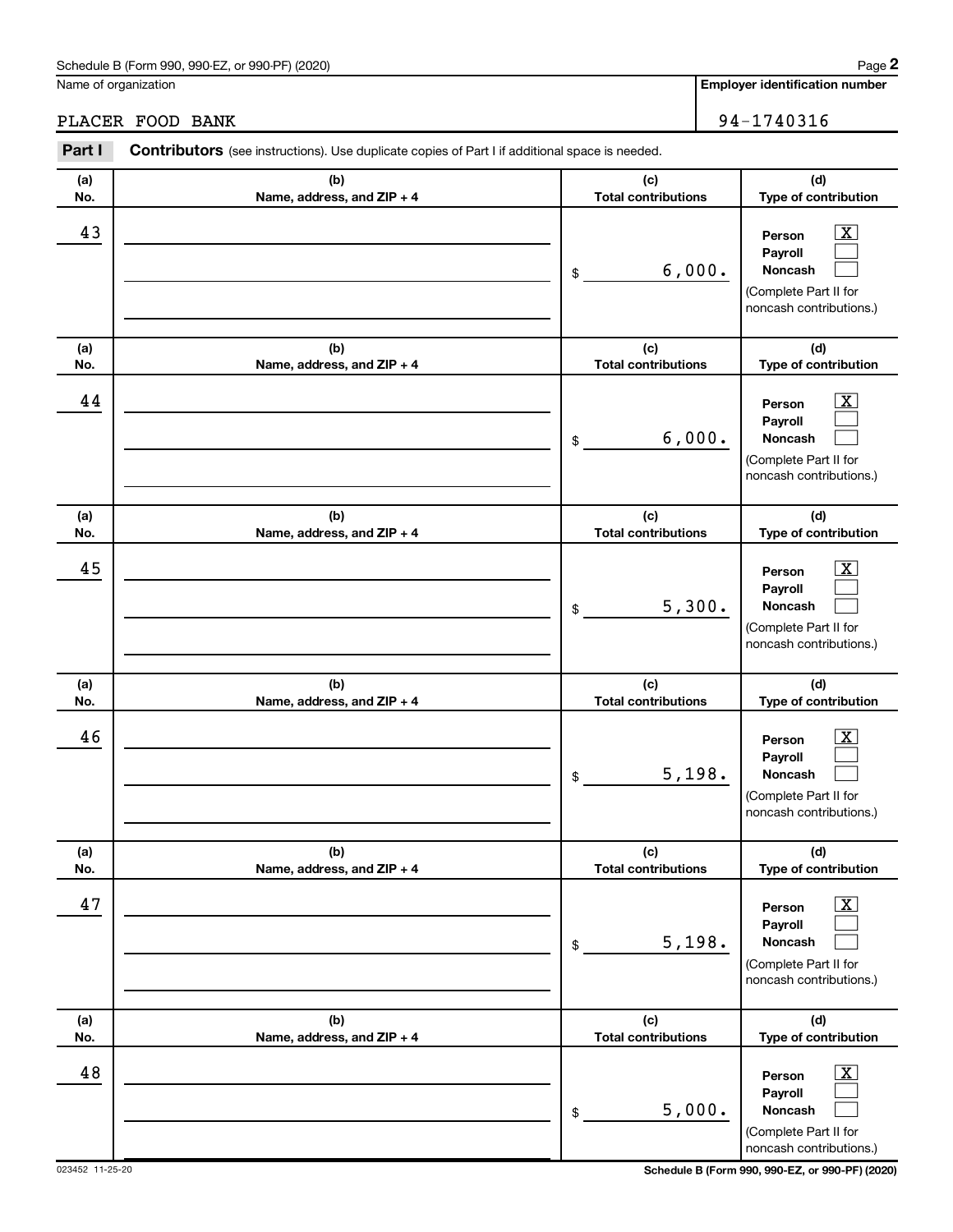Name of organization

| Part I     | <b>Contributors</b> (see instructions). Use duplicate copies of Part I if additional space is needed. |                                            |                                                                                                                                     |
|------------|-------------------------------------------------------------------------------------------------------|--------------------------------------------|-------------------------------------------------------------------------------------------------------------------------------------|
| (a)        | (b)                                                                                                   | (c)                                        | (d)                                                                                                                                 |
| No.<br>49  | Name, address, and ZIP + 4                                                                            | <b>Total contributions</b><br>5,000.<br>\$ | Type of contribution<br>$\overline{\mathbf{X}}$<br>Person<br>Payroll<br>Noncash<br>(Complete Part II for<br>noncash contributions.) |
| (a)<br>No. | (b)<br>Name, address, and ZIP + 4                                                                     | (c)<br><b>Total contributions</b>          | (d)<br>Type of contribution                                                                                                         |
| 50         |                                                                                                       | 5,000.<br>\$                               | $\overline{\mathbf{X}}$<br>Person<br>Payroll<br>Noncash<br>(Complete Part II for<br>noncash contributions.)                         |
| (a)<br>No. | (b)<br>Name, address, and ZIP + 4                                                                     | (c)<br><b>Total contributions</b>          | (d)<br>Type of contribution                                                                                                         |
| 51         |                                                                                                       | 5,000.<br>\$                               | $\overline{\mathbf{X}}$<br>Person<br>Payroll<br>Noncash<br>(Complete Part II for<br>noncash contributions.)                         |
| (a)<br>No. | (b)<br>Name, address, and ZIP + 4                                                                     | (c)<br><b>Total contributions</b>          | (d)<br>Type of contribution                                                                                                         |
| 52         |                                                                                                       | 5,000.<br>\$                               | $\overline{\mathbf{X}}$<br>Person<br>Payroll<br>Noncash<br>(Complete Part II for<br>noncash contributions.)                         |
| (a)<br>No. | (b)<br>Name, address, and ZIP + 4                                                                     | (c)<br><b>Total contributions</b>          | (d)<br>Type of contribution                                                                                                         |
| 53         |                                                                                                       | 5,000.<br>\$                               | $\overline{\text{X}}$<br>Person<br>Payroll<br>Noncash<br>(Complete Part II for<br>noncash contributions.)                           |
| (a)<br>No. | (b)<br>Name, address, and ZIP + 4                                                                     | (c)<br><b>Total contributions</b>          | (d)<br>Type of contribution                                                                                                         |
| 54         |                                                                                                       | 5,000.<br>\$                               | $\overline{\text{X}}$<br>Person<br>Payroll<br>Noncash<br>(Complete Part II for<br>noncash contributions.)                           |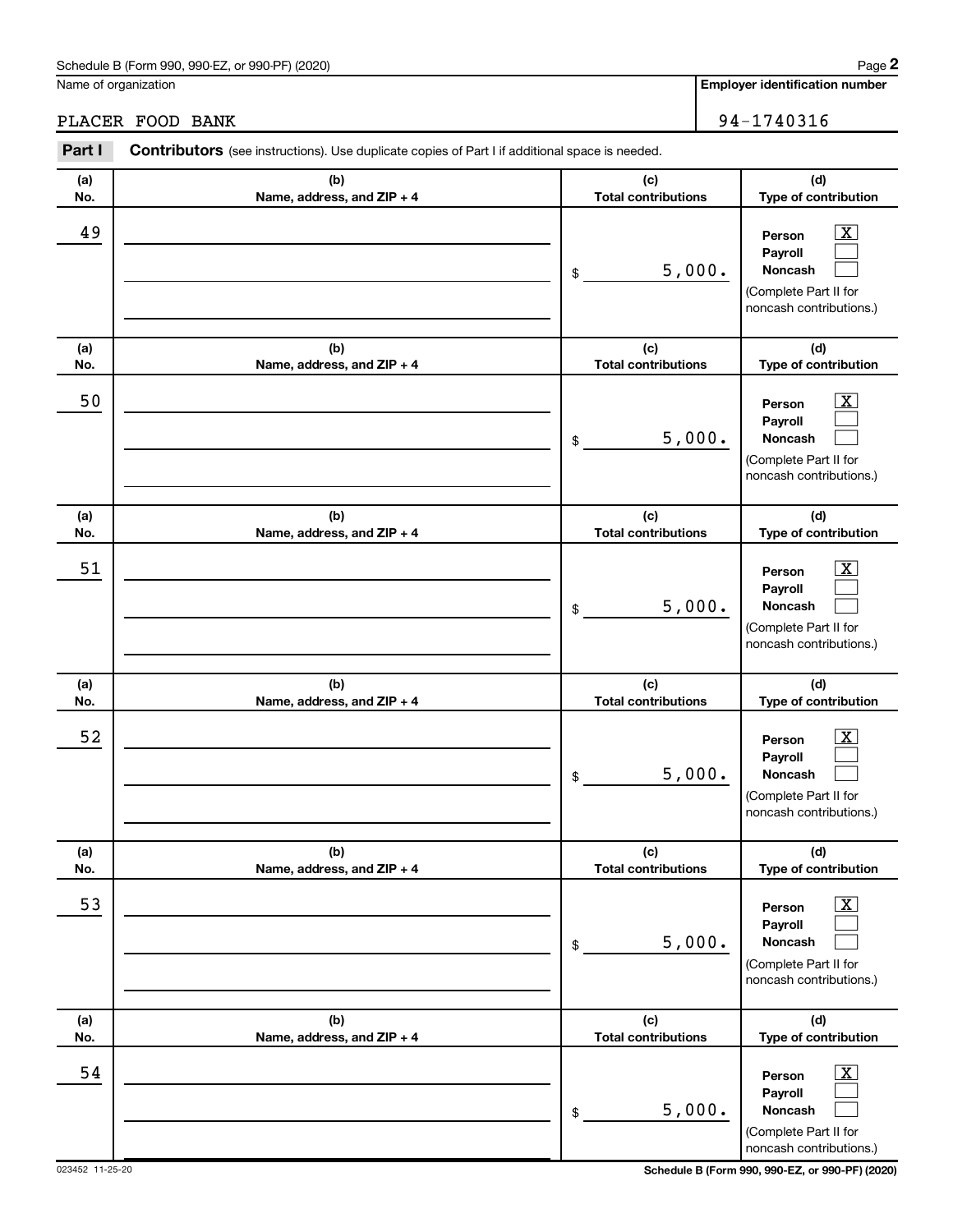Name of organization

| Part I     | <b>Contributors</b> (see instructions). Use duplicate copies of Part I if additional space is needed. |                                   |                                                                                                                  |
|------------|-------------------------------------------------------------------------------------------------------|-----------------------------------|------------------------------------------------------------------------------------------------------------------|
| (a)<br>No. | (b)<br>Name, address, and ZIP + 4                                                                     | (c)<br><b>Total contributions</b> | (d)<br>Type of contribution                                                                                      |
| 55         |                                                                                                       | 5,000.<br>\$                      | $\overline{\text{X}}$<br>Person<br>Payroll<br><b>Noncash</b><br>(Complete Part II for<br>noncash contributions.) |
| (a)<br>No. | (b)<br>Name, address, and ZIP + 4                                                                     | (c)<br><b>Total contributions</b> | (d)<br>Type of contribution                                                                                      |
| 56         |                                                                                                       | 5,000.<br>\$                      | $\overline{\text{X}}$<br>Person<br>Payroll<br>Noncash<br>(Complete Part II for<br>noncash contributions.)        |
| (a)<br>No. | (b)<br>Name, address, and ZIP + 4                                                                     | (c)<br><b>Total contributions</b> | (d)<br>Type of contribution                                                                                      |
| 57         |                                                                                                       | 5,000.<br>\$                      | $\overline{\text{X}}$<br>Person<br>Payroll<br>Noncash<br>(Complete Part II for<br>noncash contributions.)        |
| (a)<br>No. | (b)<br>Name, address, and ZIP + 4                                                                     | (c)<br><b>Total contributions</b> | (d)<br>Type of contribution                                                                                      |
| 58         |                                                                                                       | 5,000.<br>\$                      | <u>x</u><br>Person<br>Payroll<br>Noncash<br>(Complete Part II for<br>noncash contributions.)                     |
| (a)<br>No. | (b)<br>Name, address, and ZIP + 4                                                                     | (c)<br><b>Total contributions</b> | (d)<br>Type of contribution                                                                                      |
| 59         |                                                                                                       | 5,000.<br>\$                      | x<br>Person<br>Payroll<br><b>Noncash</b><br>(Complete Part II for<br>noncash contributions.)                     |
| (a)<br>No. | (b)<br>Name, address, and ZIP + 4                                                                     | (c)<br><b>Total contributions</b> | (d)<br>Type of contribution                                                                                      |
| 60         |                                                                                                       | 5,000.<br>\$                      | x<br>Person<br>Payroll<br>Noncash<br>(Complete Part II for<br>noncash contributions.)                            |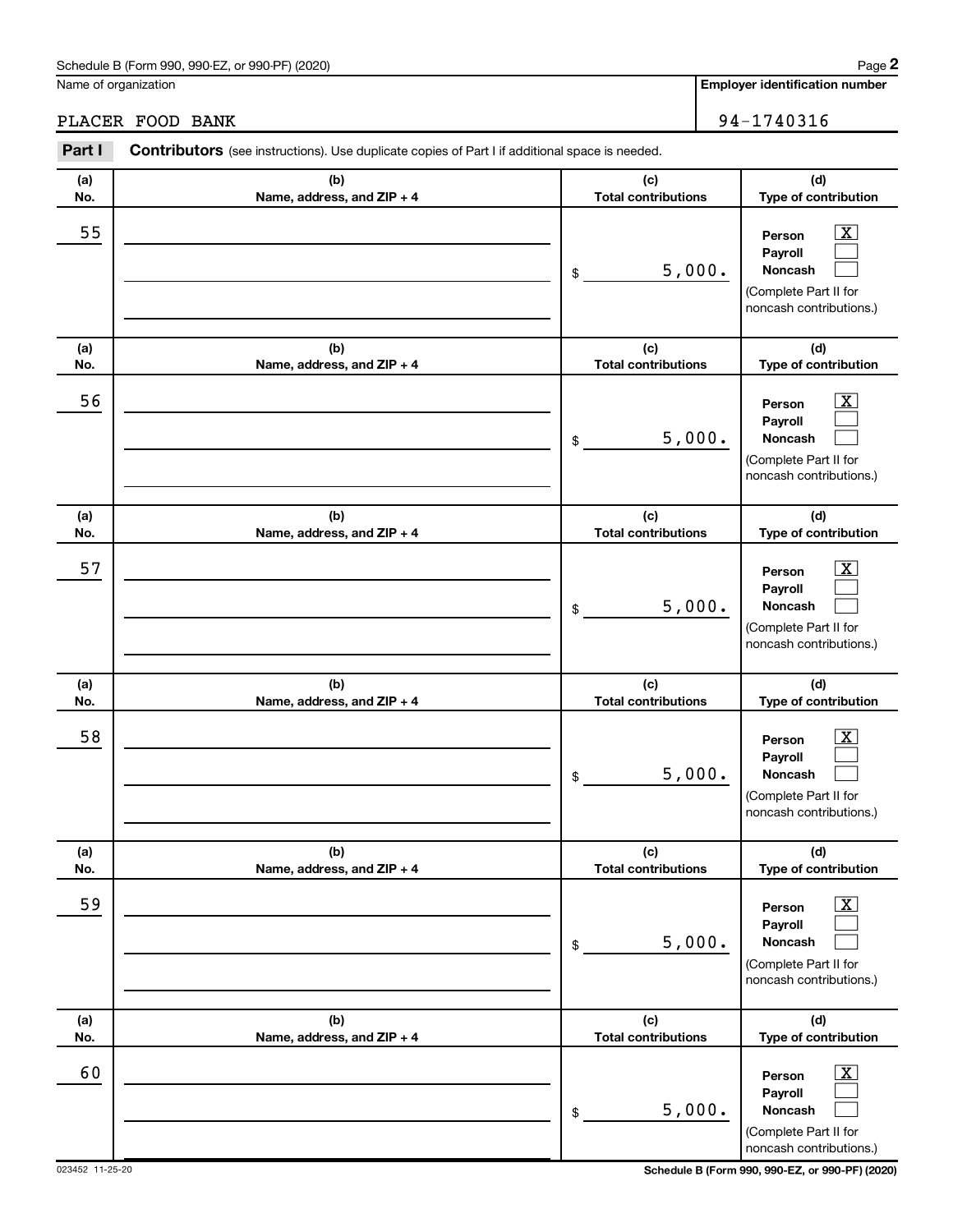Name of organization

| Part I     | <b>Contributors</b> (see instructions). Use duplicate copies of Part I if additional space is needed. |                                            |                                                                                                                                     |
|------------|-------------------------------------------------------------------------------------------------------|--------------------------------------------|-------------------------------------------------------------------------------------------------------------------------------------|
| (a)<br>No. | (b)<br>Name, address, and ZIP + 4                                                                     | (c)<br><b>Total contributions</b>          | (d)<br>Type of contribution                                                                                                         |
| 61         |                                                                                                       | 5,000.<br>\$                               | $\overline{\mathbf{X}}$<br>Person<br>Payroll<br>Noncash<br>(Complete Part II for<br>noncash contributions.)                         |
| (a)<br>No. | (b)<br>Name, address, and ZIP + 4                                                                     | (c)<br><b>Total contributions</b>          | (d)<br>Type of contribution                                                                                                         |
| 62         |                                                                                                       | 5,000.<br>\$                               | $\overline{\mathbf{X}}$<br>Person<br>Payroll<br>Noncash<br>(Complete Part II for<br>noncash contributions.)                         |
| (a)<br>No. | (b)<br>Name, address, and ZIP + 4                                                                     | (c)<br><b>Total contributions</b>          | (d)<br>Type of contribution                                                                                                         |
| 63         |                                                                                                       | 5,000.<br>\$                               | $\overline{\mathbf{X}}$<br>Person<br>Payroll<br>Noncash<br>(Complete Part II for<br>noncash contributions.)                         |
| (a)        | (b)                                                                                                   | (c)                                        | (d)                                                                                                                                 |
| No.<br>64  | Name, address, and ZIP + 4                                                                            | <b>Total contributions</b><br>5,000.<br>\$ | Type of contribution<br>$\overline{\mathbf{X}}$<br>Person<br>Payroll<br>Noncash<br>(Complete Part II for<br>noncash contributions.) |
| (a)<br>No. | (b)<br>Name, address, and ZIP + 4                                                                     | (c)<br><b>Total contributions</b>          | (d)<br>Type of contribution                                                                                                         |
| 65         |                                                                                                       | 5,000.<br>\$                               | $\overline{\mathbf{X}}$<br>Person<br>Payroll<br><b>Noncash</b><br>(Complete Part II for<br>noncash contributions.)                  |
| (a)<br>No. | (b)<br>Name, address, and ZIP + 4                                                                     | (c)<br><b>Total contributions</b>          | (d)<br>Type of contribution                                                                                                         |
| 66         |                                                                                                       | 5,000.<br>\$                               | $\overline{\mathbf{X}}$<br>Person<br>Payroll<br>Noncash<br>(Complete Part II for<br>noncash contributions.)                         |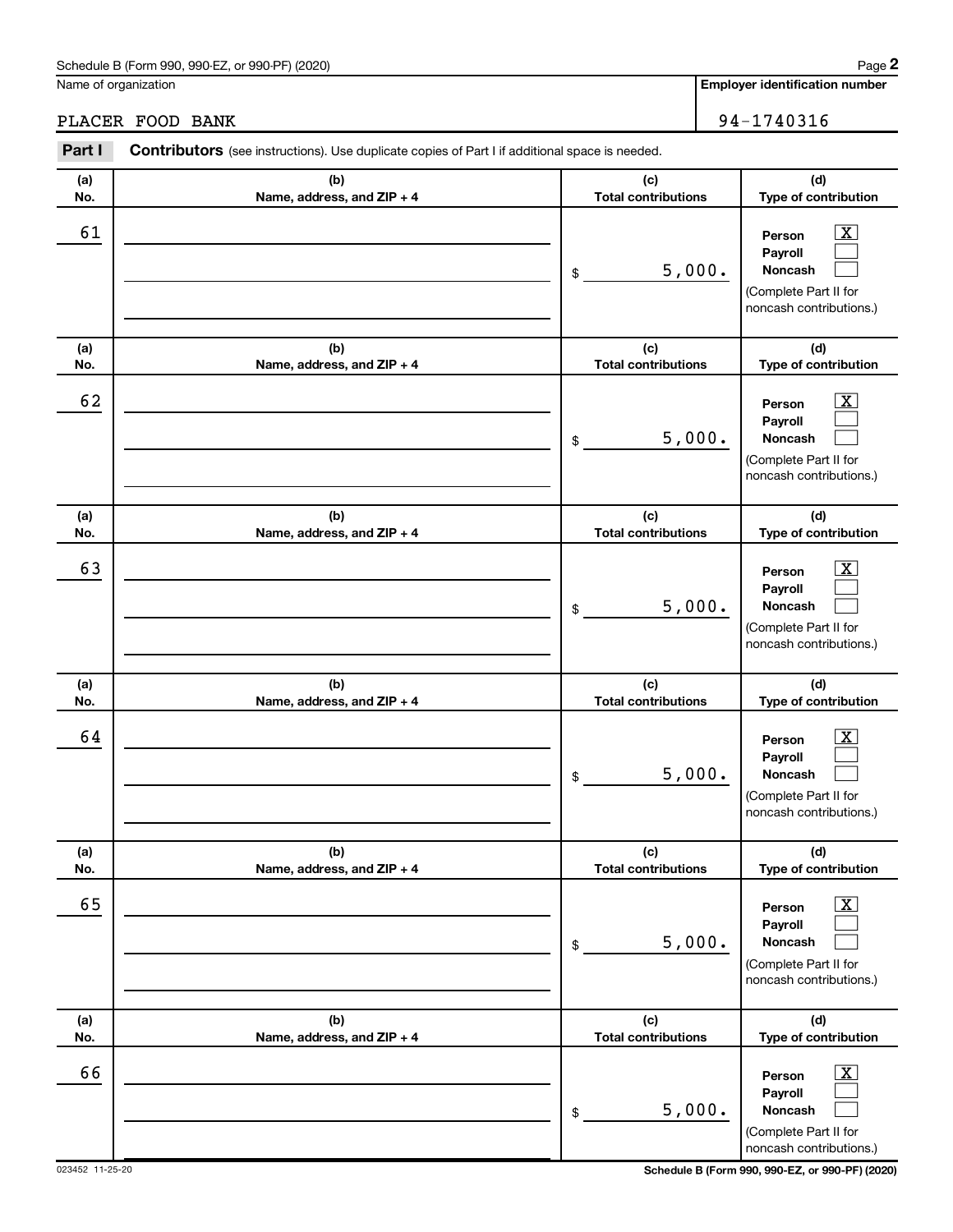Name of organization

# PLACER FOOD BANK

| $-1740316$ |
|------------|
|            |

| Part I     | <b>Contributors</b> (see instructions). Use duplicate copies of Part I if additional space is needed. |                                                                                                                                      |
|------------|-------------------------------------------------------------------------------------------------------|--------------------------------------------------------------------------------------------------------------------------------------|
| (a)<br>No. | (b)<br>Name, address, and ZIP + 4                                                                     | (d)<br>(c)<br><b>Total contributions</b><br>Type of contribution                                                                     |
| 67         |                                                                                                       | $\overline{\text{X}}$<br>Person<br>Pavroll<br>5,000.<br>Noncash<br>\$<br>(Complete Part II for<br>noncash contributions.)            |
| (a)<br>No. | (b)<br>Name, address, and ZIP + 4                                                                     | (c)<br>(d)<br><b>Total contributions</b><br>Type of contribution                                                                     |
| 68         |                                                                                                       | $\overline{\text{X}}$<br>Person<br>Payroll<br>5,000.<br>Noncash<br>\$<br>(Complete Part II for<br>noncash contributions.)            |
| (a)<br>No. | (b)<br>Name, address, and ZIP + 4                                                                     | (c)<br>(d)<br><b>Total contributions</b><br>Type of contribution                                                                     |
| 69         |                                                                                                       | $\overline{\text{X}}$<br>Person<br>Payroll<br>5,000.<br>Noncash<br>\$<br>(Complete Part II for<br>noncash contributions.)            |
| (a)<br>No. | (b)<br>Name, address, and ZIP + 4                                                                     | (c)<br>(d)<br><b>Total contributions</b><br>Type of contribution                                                                     |
| 70         |                                                                                                       | $\overline{\text{X}}$<br>Person<br>Payroll<br>5,000.<br>Noncash<br>\$<br>(Complete Part II for<br>noncash contributions.)            |
| (a)<br>No. | (b)<br>Name, address, and ZIP + 4                                                                     | (c)<br>(d)<br>Type of contribution<br><b>Total contributions</b>                                                                     |
| 71         |                                                                                                       | $\overline{\mathbf{X}}$<br>Person<br>Payroll<br>5,000.<br><b>Noncash</b><br>$\,$<br>(Complete Part II for<br>noncash contributions.) |
| (a)<br>No. | (b)<br>Name, address, and ZIP + 4                                                                     | (c)<br>(d)<br><b>Total contributions</b><br>Type of contribution                                                                     |
| 72         |                                                                                                       | Person<br>Payroll<br>2,300,141.<br>$\overline{\textbf{x}}$<br>Noncash<br>\$<br>(Complete Part II for<br>noncash contributions.)      |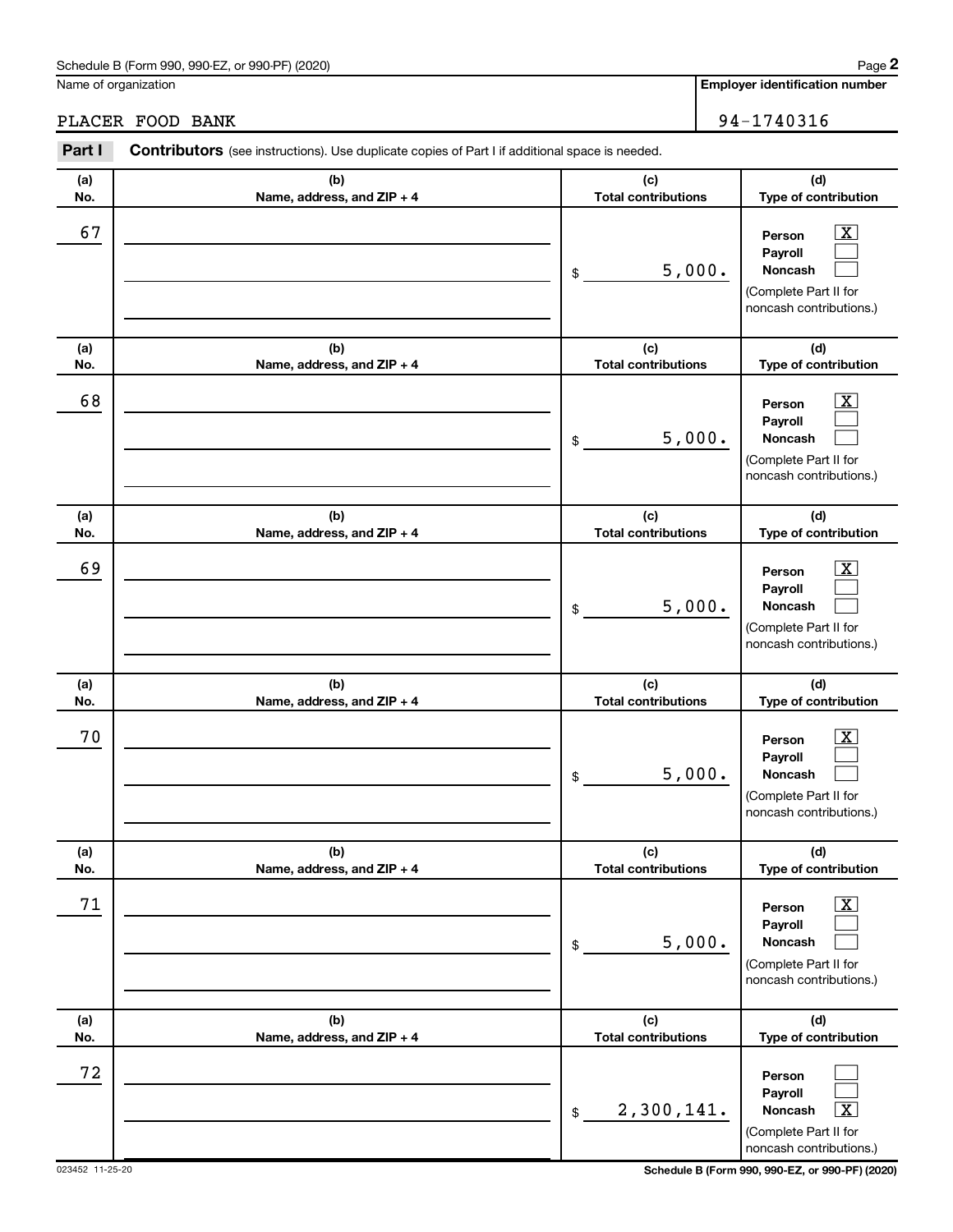Name of organization

**Part I** Contributors (see instructions). Use duplicate copies of Part I if additional space is needed. PLACER FOOD BANK 94-1740316

| (a)<br>No. | (b)<br>Name, address, and ZIP + 4 | (c)<br><b>Total contributions</b> | (d)<br>Type of contribution                                                                                 |
|------------|-----------------------------------|-----------------------------------|-------------------------------------------------------------------------------------------------------------|
| 73         |                                   | 777,770.<br>\$                    | Person<br>Payroll<br>Noncash<br>х<br>(Complete Part II for<br>noncash contributions.)                       |
| (a)<br>No. | (b)<br>Name, address, and ZIP + 4 | (c)<br><b>Total contributions</b> | (d)<br>Type of contribution                                                                                 |
| 74         |                                   | 742,629.<br>\$                    | Person<br>Payroll<br>Noncash<br>х<br>(Complete Part II for<br>noncash contributions.)                       |
| (a)<br>No. | (b)<br>Name, address, and ZIP + 4 | (c)<br><b>Total contributions</b> | (d)<br>Type of contribution                                                                                 |
| 75         |                                   | 727,572.<br>\$                    | Person<br>Payroll<br>Noncash<br>х<br>(Complete Part II for<br>noncash contributions.)                       |
| (a)<br>No. | (b)<br>Name, address, and ZIP + 4 | (c)<br><b>Total contributions</b> | (d)<br>Type of contribution                                                                                 |
| 76         |                                   | 610,949.<br>\$                    | Person<br>Payroll<br>$\overline{\text{x}}$<br>Noncash<br>(Complete Part II for<br>noncash contributions.)   |
| (a)<br>No. | (b)<br>Name, address, and ZIP + 4 | (c)<br><b>Total contributions</b> | (d)<br>Type of contribution                                                                                 |
| 77         |                                   | 553,764.<br>\$                    | Person<br>Payroll<br>$\overline{\textbf{X}}$<br>Noncash<br>(Complete Part II for<br>noncash contributions.) |
| (a)<br>No. | (b)<br>Name, address, and ZIP + 4 | (c)<br><b>Total contributions</b> | (d)<br>Type of contribution                                                                                 |
| 78         |                                   | 533,249.<br>\$                    | Person<br>Payroll<br>$\overline{\textbf{X}}$<br>Noncash<br>(Complete Part II for<br>noncash contributions.) |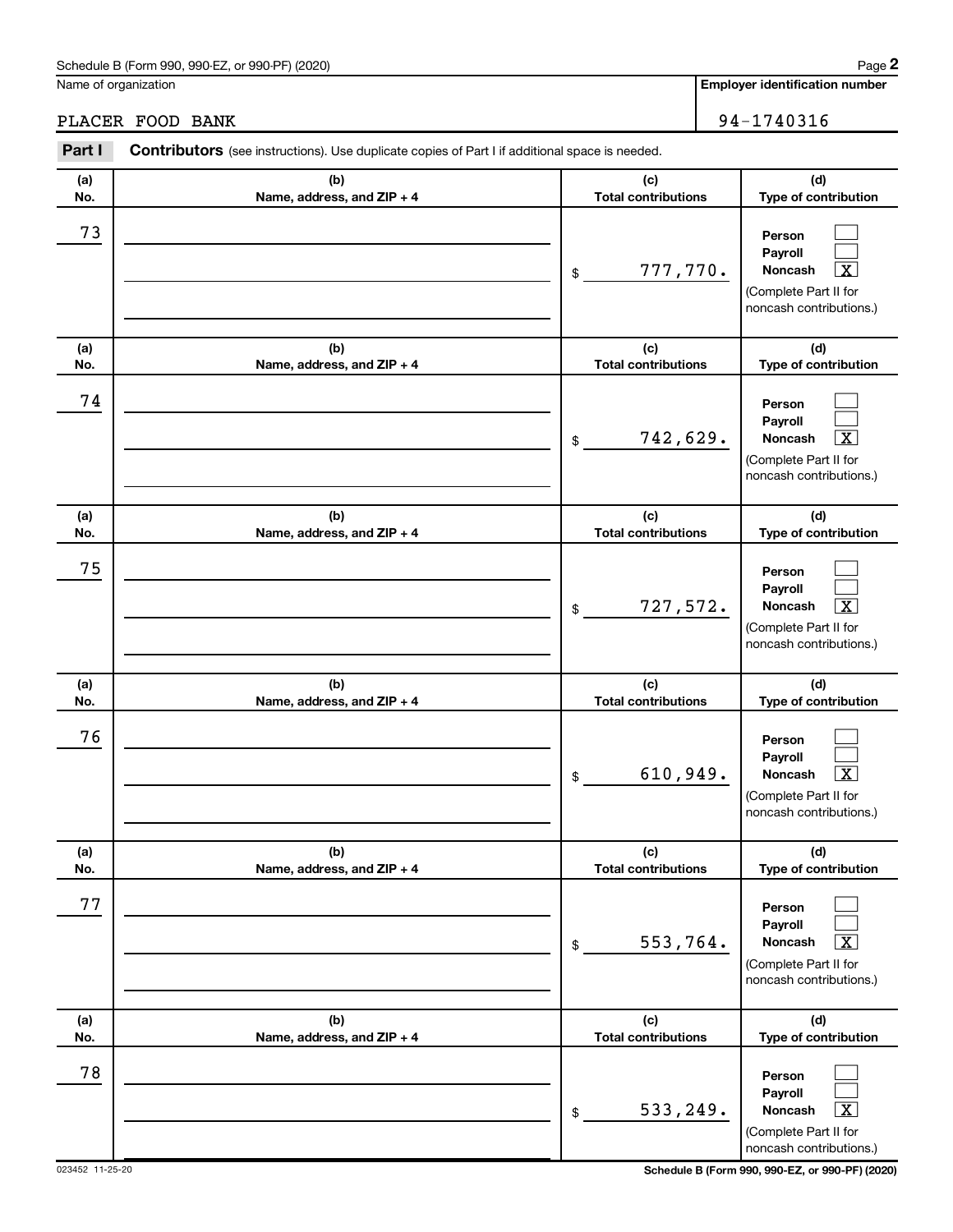Name of organization

| PLACER FOOD BANK |                                                                                                       | 94-1740316                        |                                                                                                                    |
|------------------|-------------------------------------------------------------------------------------------------------|-----------------------------------|--------------------------------------------------------------------------------------------------------------------|
| Part I           | <b>Contributors</b> (see instructions). Use duplicate copies of Part I if additional space is needed. |                                   |                                                                                                                    |
| (a)<br>No.       | (b)<br>Name, address, and $ZIP + 4$                                                                   | (c)<br><b>Total contributions</b> | (d)<br><b>Type of contribution</b>                                                                                 |
| 79               |                                                                                                       | 532,986.<br>\$.                   | Person<br>Payroll<br>$\overline{\mathbf{x}}$<br><b>Noncash</b><br>(Complete Part II for<br>noncash contributions.) |
| (a)              | (b)                                                                                                   | (c)                               | (d)                                                                                                                |
| No.              | Name, address, and $ZIP + 4$                                                                          | <b>Total contributions</b>        | Type of contribution                                                                                               |

| (a) | (b)                        | (c)                        | (d)                                                                                                         |
|-----|----------------------------|----------------------------|-------------------------------------------------------------------------------------------------------------|
| No. | Name, address, and ZIP + 4 | <b>Total contributions</b> | Type of contribution                                                                                        |
| 80  |                            | 390,224.<br>\$             | Person<br>Payroll<br>Noncash<br>(Complete Part II for<br>noncash contributions.)                            |
| (a) | (b)                        | (c)                        | (d)                                                                                                         |
| No. | Name, address, and ZIP + 4 | <b>Total contributions</b> | Type of contribution                                                                                        |
| 81  |                            | 334,752.<br>\$             | Person<br>Payroll<br>Noncash<br>х<br>(Complete Part II for<br>noncash contributions.)                       |
| (a) | (b)                        | (c)                        | (d)                                                                                                         |
| No. | Name, address, and ZIP + 4 | <b>Total contributions</b> | Type of contribution                                                                                        |
| 82  |                            | 327,038.<br>\$             | Person<br>Payroll<br>Noncash<br>х<br>(Complete Part II for<br>noncash contributions.)                       |
| (a) | (b)                        | (c)                        | (d)                                                                                                         |
| No. | Name, address, and ZIP + 4 | <b>Total contributions</b> | Type of contribution                                                                                        |
| 83  |                            | 302,849.<br>\$             | Person<br>Payroll<br>$\overline{\textbf{x}}$<br>Noncash<br>(Complete Part II for<br>noncash contributions.) |
| (a) | (b)                        | (c)                        | (d)                                                                                                         |
| No. | Name, address, and ZIP + 4 | <b>Total contributions</b> | Type of contribution                                                                                        |
| 84  |                            | 292,010.<br>\$             | Person<br>Payroll<br>$\overline{\textbf{x}}$<br>Noncash<br>(Complete Part II for<br>noncash contributions.) |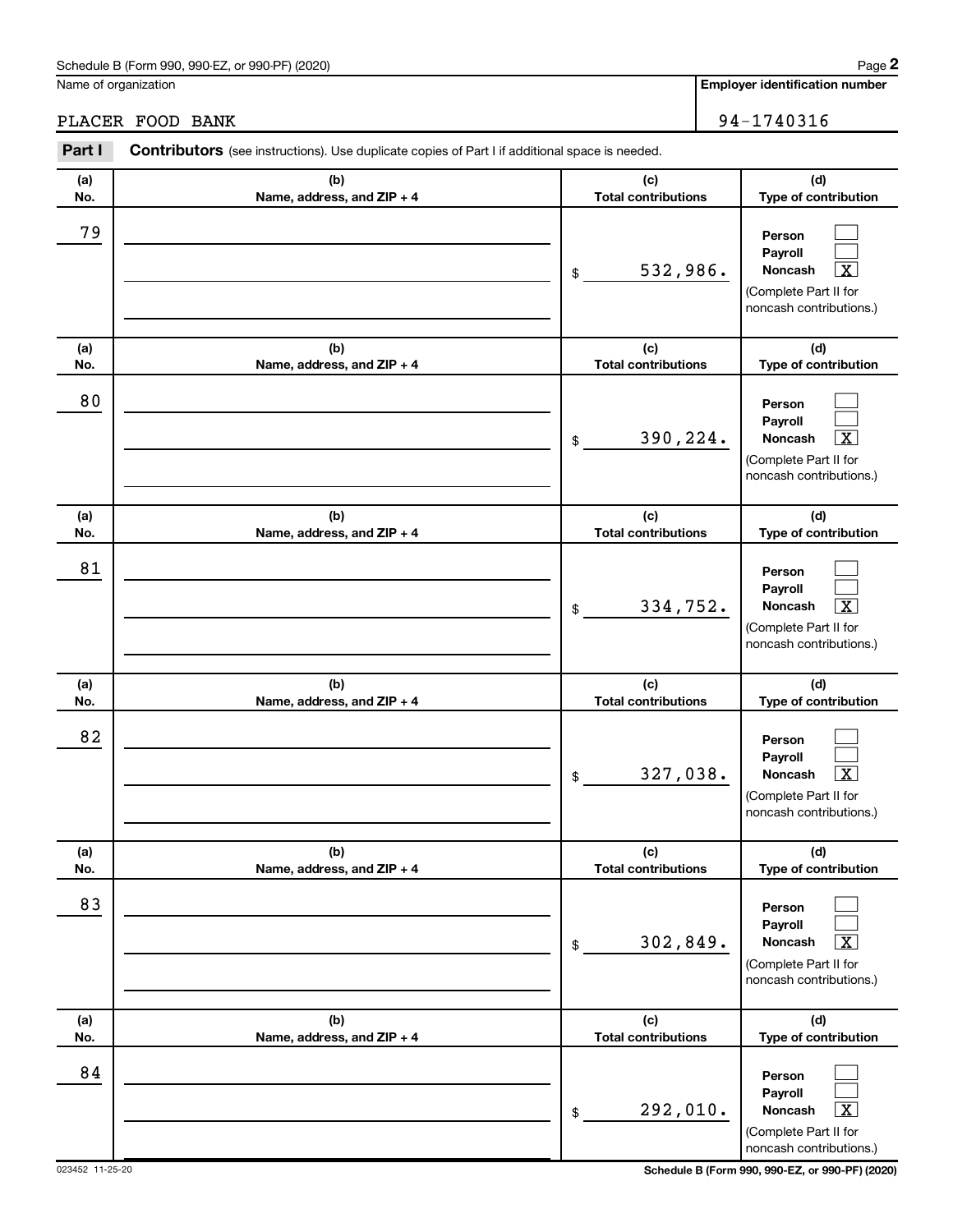Name of organization

**(c) (d) Part I** Contributors (see instructions). Use duplicate copies of Part I if additional space is needed. PLACER FOOD BANK 94-1740316

| (a) | (b)                        | (c)                        | (d)                                                                                                         |
|-----|----------------------------|----------------------------|-------------------------------------------------------------------------------------------------------------|
| No. | Name, address, and ZIP + 4 | <b>Total contributions</b> | Type of contribution                                                                                        |
| 85  |                            | 243,847.<br>\$             | Person<br>Payroll<br>Noncash<br>$\overline{\textbf{x}}$<br>(Complete Part II for<br>noncash contributions.) |
| (a) | (b)                        | (c)                        | (d)                                                                                                         |
| No. | Name, address, and ZIP + 4 | <b>Total contributions</b> | Type of contribution                                                                                        |
| 86  |                            | 237,922.<br>\$             | Person<br>Payroll<br>Noncash<br>$\overline{\textbf{x}}$<br>(Complete Part II for<br>noncash contributions.) |
| (a) | (b)                        | (c)                        | (d)                                                                                                         |
| No. | Name, address, and ZIP + 4 | <b>Total contributions</b> | Type of contribution                                                                                        |
| 87  |                            | 231,321.<br>\$             | Person<br>Payroll<br>$\overline{\textbf{x}}$<br>Noncash<br>(Complete Part II for<br>noncash contributions.) |
| (a) | (b)                        | (c)                        | (d)                                                                                                         |
| No. | Name, address, and ZIP + 4 | <b>Total contributions</b> | Type of contribution                                                                                        |
| 88  |                            | 230,345.<br>$\$$           | Person<br>Payroll<br>$\overline{\textbf{X}}$<br>Noncash<br>(Complete Part II for<br>noncash contributions.) |
| (a) | (b)                        | (c)                        | (d)                                                                                                         |
| No. | Name, address, and ZIP + 4 | <b>Total contributions</b> | Type of contribution                                                                                        |
| 89  |                            | 224,451.<br>\$             | Person<br>Payroll<br>Noncash<br>х<br>(Complete Part II for<br>noncash contributions.)                       |
| (a) | (b)                        | (c)                        | (d)                                                                                                         |
| No. | Name, address, and ZIP + 4 | <b>Total contributions</b> | Type of contribution                                                                                        |
| 90  |                            | 223,910.<br>$\,$           | Person<br>Payroll<br>Noncash<br>х<br>(Complete Part II for<br>noncash contributions.)                       |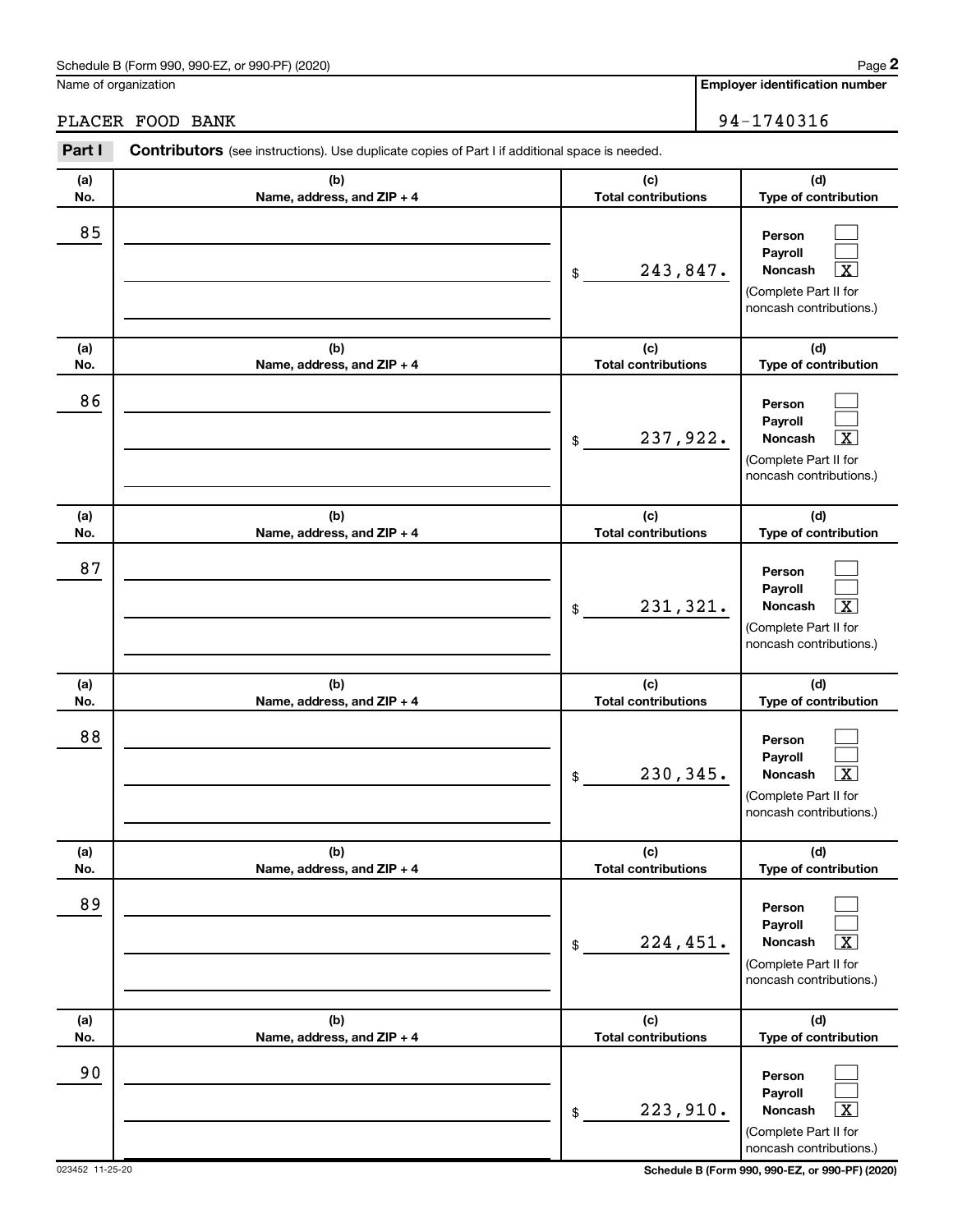Name of organization

|            | PLACER FOOD BANK                                                                                      |                                   | 94-1740316                                                                                                         |
|------------|-------------------------------------------------------------------------------------------------------|-----------------------------------|--------------------------------------------------------------------------------------------------------------------|
| Part I     | <b>Contributors</b> (see instructions). Use duplicate copies of Part I if additional space is needed. |                                   |                                                                                                                    |
| (a)<br>No. | (b)<br>Name, address, and ZIP + 4                                                                     | (c)<br><b>Total contributions</b> | (d)<br>Type of contribution                                                                                        |
| 91         |                                                                                                       | 209,595.<br>\$                    | Person<br>Payroll<br>$\overline{\mathbf{x}}$<br><b>Noncash</b><br>(Complete Part II for<br>noncash contributions.) |
| (a)<br>No. | (b)<br>Name, address, and $ZIP + 4$                                                                   | (c)<br><b>Total contributions</b> | (d)<br>Type of contribution                                                                                        |
| 92         |                                                                                                       | 181,740.<br>\$                    | Person<br><b>Payroll</b><br>$\overline{\mathbf{X}}$<br><b>Noncash</b><br>Complete Part II for                      |

|            |                                   | Φ<br>⊥∪⊥, , <del>⊥</del> ∪∙       | <b>ITURICANI</b><br>$\sqrt{2}$<br>(Complete Part II for<br>noncash contributions.)                                 |
|------------|-----------------------------------|-----------------------------------|--------------------------------------------------------------------------------------------------------------------|
| (a)<br>No. | (b)<br>Name, address, and ZIP + 4 | (c)<br><b>Total contributions</b> | (d)<br>Type of contribution                                                                                        |
| 93         |                                   | 177,181.<br>$$\mathbb{S}$$        | Person<br>Payroll<br>Noncash<br>$\overline{\textbf{x}}$<br>(Complete Part II for<br>noncash contributions.)        |
| (a)<br>No. | (b)<br>Name, address, and ZIP + 4 | (c)<br><b>Total contributions</b> | (d)<br>Type of contribution                                                                                        |
| 94         |                                   | 171,888.<br>$$\mathbb{S}$$        | Person<br>Payroll<br>$\overline{\textbf{X}}$<br><b>Noncash</b><br>(Complete Part II for<br>noncash contributions.) |
| (a)<br>No. | (b)<br>Name, address, and ZIP + 4 | (c)<br><b>Total contributions</b> | (d)<br>Type of contribution                                                                                        |
| 95         |                                   | 154,338.<br>$$\mathbb{S}$$        | Person<br>Payroll<br>$\overline{\textbf{X}}$<br>Noncash<br>(Complete Part II for<br>noncash contributions.)        |
| (a)<br>No. | (b)<br>Name, address, and ZIP + 4 | (c)<br><b>Total contributions</b> | (d)<br>Type of contribution                                                                                        |
| 96         |                                   | 148,666.<br>\$                    | Person<br>Payroll<br>$\overline{\textbf{x}}$<br>Noncash<br>(Complete Part II for<br>noncash contributions.)        |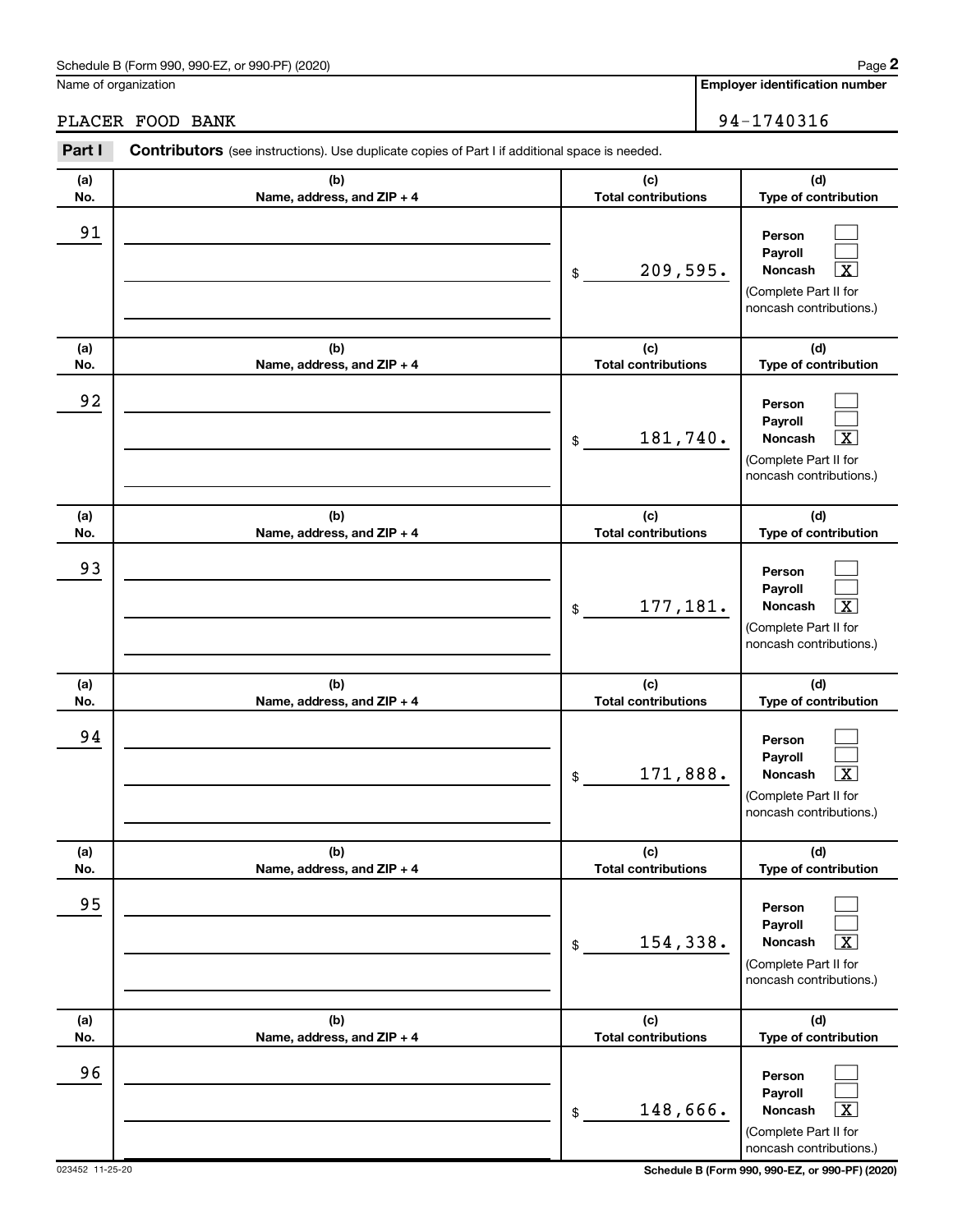Name of organization

**(a) No.**

### PLACER FOOD BANK 94-1740316

**(b) Name, address, and ZIP + 4 (c) Total contributions (d) Type of contribution Person Payroll Part I** Contributors (see instructions). Use duplicate copies of Part I if additional space is needed.  $\Box$  $\Box$ 

| 97         |                                   | 139,181.<br>\$                    | Person<br>Payroll<br>$\overline{\textbf{x}}$<br>Noncash<br>(Complete Part II for<br>noncash contributions.) |
|------------|-----------------------------------|-----------------------------------|-------------------------------------------------------------------------------------------------------------|
| (a)<br>No. | (b)<br>Name, address, and ZIP + 4 | (c)<br><b>Total contributions</b> | (d)<br>Type of contribution                                                                                 |
| 98         |                                   | 133,632.<br>\$                    | Person<br>Payroll<br>$\overline{\texttt{x}}$<br>Noncash<br>(Complete Part II for<br>noncash contributions.) |
| (a)<br>No. | (b)<br>Name, address, and ZIP + 4 | (c)<br><b>Total contributions</b> | (d)<br>Type of contribution                                                                                 |
| 99         |                                   | 119,421.<br>\$                    | Person<br>Payroll<br>$\overline{\texttt{x}}$<br>Noncash<br>(Complete Part II for<br>noncash contributions.) |
| (a)<br>No. | (b)<br>Name, address, and ZIP + 4 | (c)<br><b>Total contributions</b> | (d)<br>Type of contribution                                                                                 |
| 100        |                                   | 110,401.<br>\$                    | Person<br>Payroll<br>$\overline{\textbf{x}}$<br>Noncash<br>(Complete Part II for<br>noncash contributions.) |
| (a)<br>No. | (b)<br>Name, address, and ZIP + 4 | (c)<br><b>Total contributions</b> | (d)<br>Type of contribution                                                                                 |
| 101        |                                   | 107,153.<br>\$                    | Person<br>Payroll<br>$\overline{\mathbf{X}}$<br>Noncash<br>(Complete Part II for<br>noncash contributions.) |
| (a)<br>No. | (b)<br>Name, address, and ZIP + 4 | (c)<br><b>Total contributions</b> | (d)<br>Type of contribution                                                                                 |
| 102        |                                   | 103,185.<br>\$                    | Person<br>Payroll<br>$\overline{\textbf{x}}$<br>Noncash<br>(Complete Part II for<br>noncash contributions.) |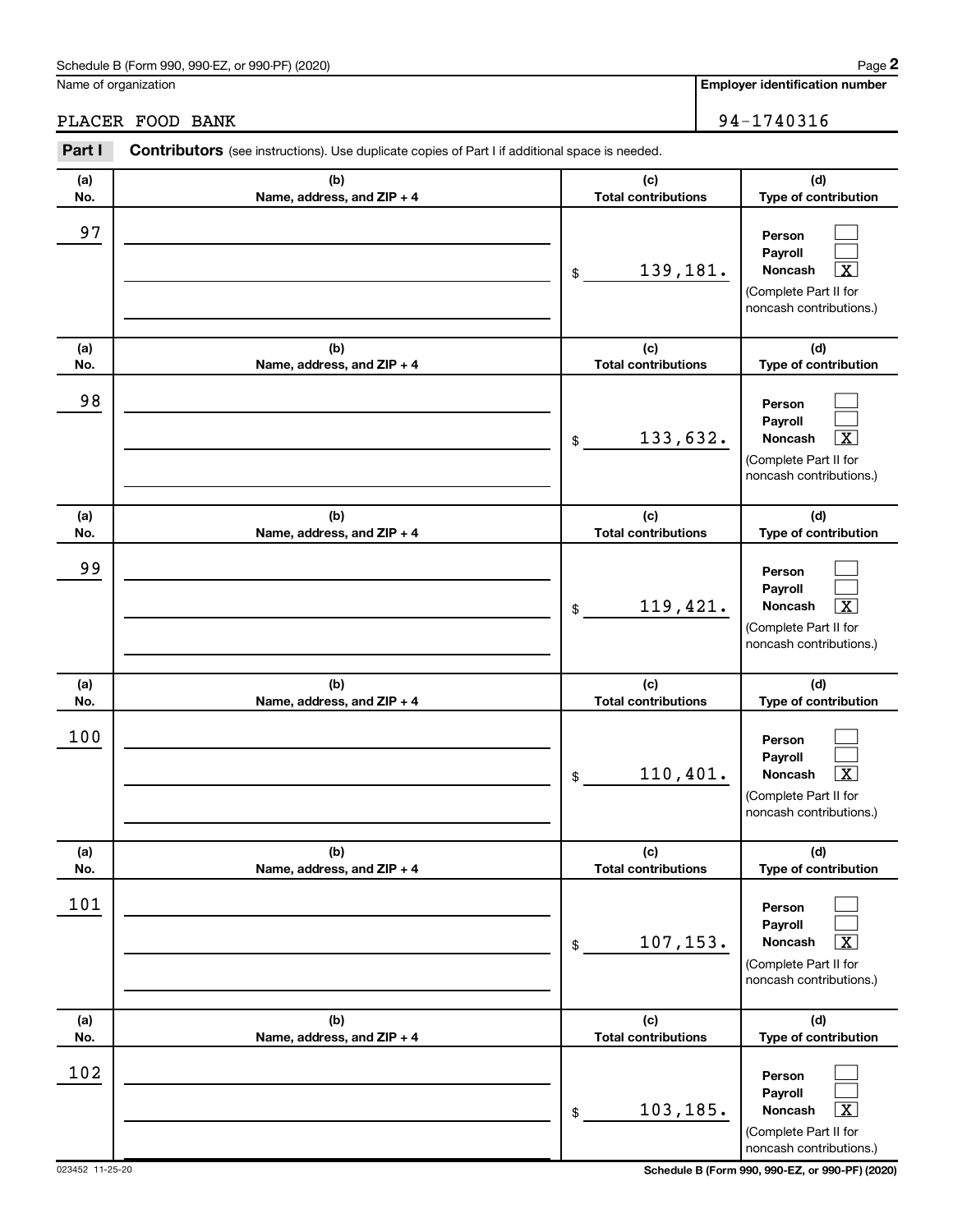Name of organization

| Part I     | <b>Contributors</b> (see instructions). Use duplicate copies of Part I if additional space is needed. |                                             |                                                                                                                                     |
|------------|-------------------------------------------------------------------------------------------------------|---------------------------------------------|-------------------------------------------------------------------------------------------------------------------------------------|
| (a)<br>No. | (b)<br>Name, address, and ZIP + 4                                                                     | (c)<br><b>Total contributions</b>           | (d)<br>Type of contribution                                                                                                         |
| 103        |                                                                                                       | 100,922.<br>\$                              | Person<br>Payroll<br>$\overline{\mathbf{X}}$<br>Noncash<br>(Complete Part II for<br>noncash contributions.)                         |
| (a)<br>No. | (b)<br>Name, address, and ZIP + 4                                                                     | (c)<br><b>Total contributions</b>           | (d)<br>Type of contribution                                                                                                         |
| 104        |                                                                                                       | 94,139.<br>\$                               | Person<br>Payroll<br>$\overline{\mathbf{X}}$<br>Noncash<br>(Complete Part II for<br>noncash contributions.)                         |
| (a)<br>No. | (b)<br>Name, address, and ZIP + 4                                                                     | (c)<br><b>Total contributions</b>           | (d)<br>Type of contribution                                                                                                         |
| 105        |                                                                                                       | 68,867.<br>\$                               | Person<br>Payroll<br>$\overline{\mathbf{X}}$<br>Noncash<br>(Complete Part II for<br>noncash contributions.)                         |
| (a)        | (b)                                                                                                   | (c)                                         | (d)                                                                                                                                 |
| No.<br>106 | Name, address, and ZIP + 4                                                                            | <b>Total contributions</b><br>62,967.<br>\$ | Type of contribution<br>Person<br>Payroll<br>$\overline{\mathbf{X}}$<br>Noncash<br>(Complete Part II for<br>noncash contributions.) |
| (a)<br>No. | (b)<br>Name, address, and ZIP + 4                                                                     | (c)<br><b>Total contributions</b>           | (d)<br>Type of contribution                                                                                                         |
| 107        |                                                                                                       | 62,777.<br>\$                               | Person<br>Payroll<br>$\overline{\textbf{X}}$<br>Noncash<br>(Complete Part II for<br>noncash contributions.)                         |
| (a)<br>No. | (b)<br>Name, address, and ZIP + 4                                                                     | (c)<br><b>Total contributions</b>           | (d)<br>Type of contribution                                                                                                         |
| 108        |                                                                                                       | 61,203.<br>\$                               | Person<br>Payroll<br>$\overline{\textbf{X}}$<br>Noncash<br>(Complete Part II for<br>noncash contributions.)                         |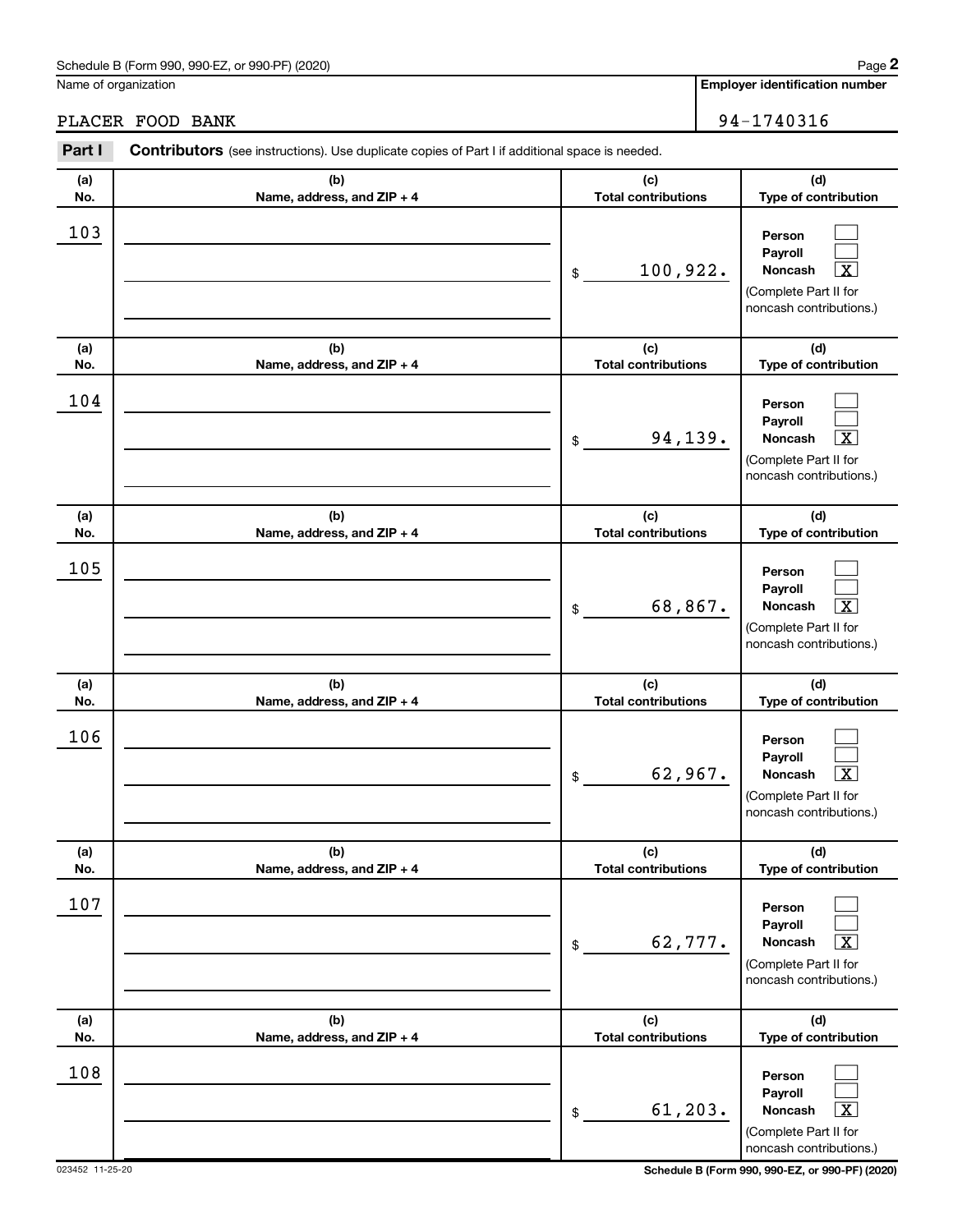Name of organization

| Part I     | <b>Contributors</b> (see instructions). Use duplicate copies of Part I if additional space is needed. |                                                                                                                              |
|------------|-------------------------------------------------------------------------------------------------------|------------------------------------------------------------------------------------------------------------------------------|
| (a)<br>No. | (b)<br>Name, address, and ZIP + 4                                                                     | (d)<br>(c)<br><b>Total contributions</b><br>Type of contribution                                                             |
| 109        |                                                                                                       | Person<br>Payroll<br>60,616.<br>$\overline{\textbf{x}}$<br>Noncash<br>\$<br>(Complete Part II for<br>noncash contributions.) |
| (a)<br>No. | (b)<br>Name, address, and ZIP + 4                                                                     | (c)<br>(d)<br><b>Total contributions</b><br>Type of contribution                                                             |
| 110        |                                                                                                       | Person<br>Payroll<br>55,001.<br>$\overline{\mathbf{X}}$<br>Noncash<br>\$<br>(Complete Part II for<br>noncash contributions.) |
| (a)<br>No. | (b)<br>Name, address, and ZIP + 4                                                                     | (c)<br>(d)<br><b>Total contributions</b><br>Type of contribution                                                             |
| 111        |                                                                                                       | Person<br>Payroll<br>49,110.<br>$\overline{\mathbf{X}}$<br>Noncash<br>\$<br>(Complete Part II for<br>noncash contributions.) |
| (a)<br>No. | (b)<br>Name, address, and ZIP + 4                                                                     | (c)<br>(d)<br><b>Total contributions</b><br>Type of contribution                                                             |
| 112        |                                                                                                       | Person<br>Payroll<br>48,570.<br>$\overline{\mathbf{X}}$<br>Noncash<br>\$<br>(Complete Part II for<br>noncash contributions.) |
| (a)<br>No. | (b)<br>Name, address, and ZIP + 4                                                                     | (c)<br>(d)<br>Type of contribution<br><b>Total contributions</b>                                                             |
| 113        |                                                                                                       | Person<br>Payroll<br>47,335.<br>$\overline{\textbf{x}}$<br>Noncash<br>\$<br>(Complete Part II for<br>noncash contributions.) |
| (a)<br>No. | (b)<br>Name, address, and ZIP + 4                                                                     | (c)<br>(d)<br><b>Total contributions</b><br>Type of contribution                                                             |
| 114        |                                                                                                       | Person<br>Payroll<br>47,316.<br>$\overline{\textbf{x}}$<br>Noncash<br>\$<br>(Complete Part II for<br>noncash contributions.) |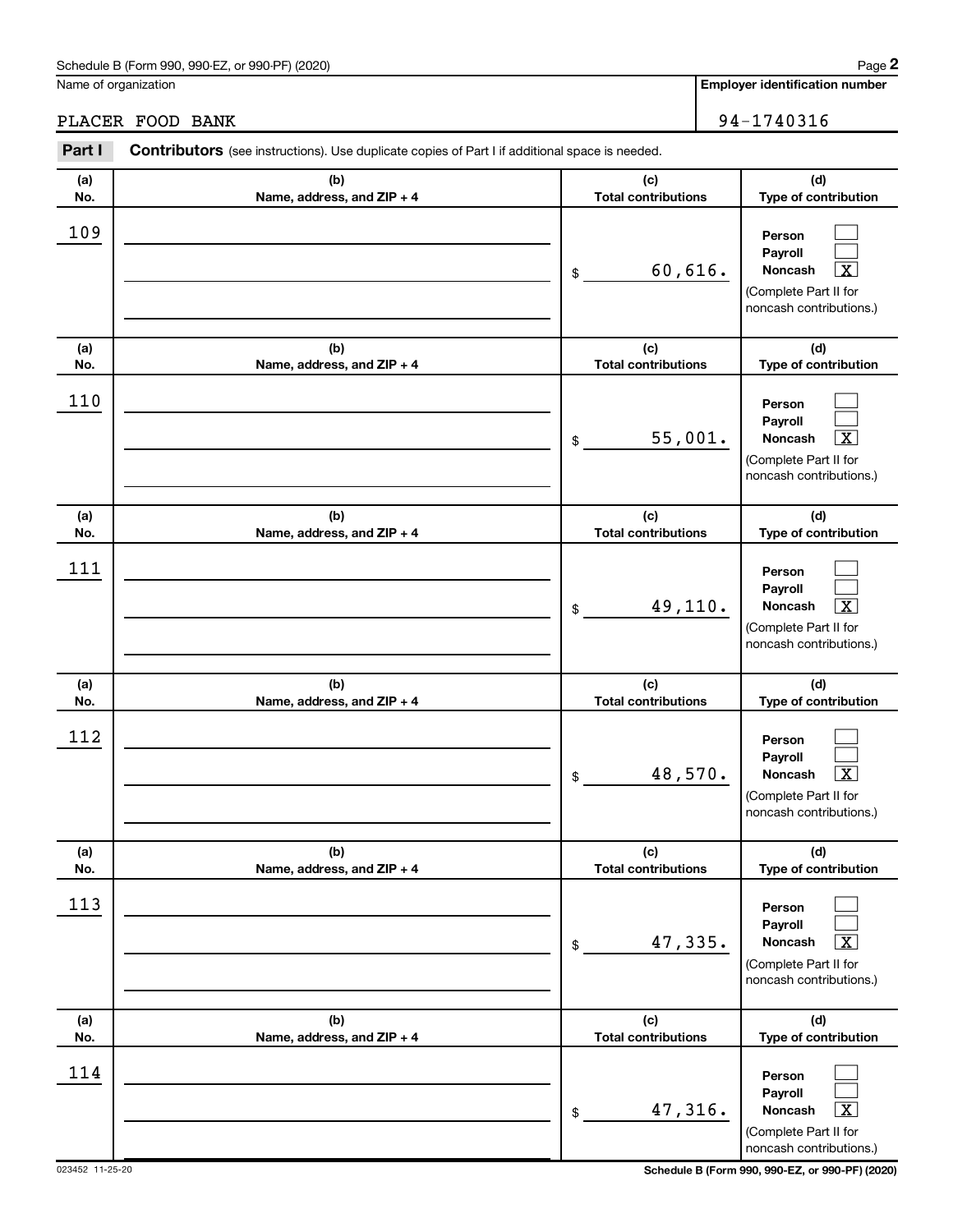Name of organization

| Part I     | <b>Contributors</b> (see instructions). Use duplicate copies of Part I if additional space is needed. |                                   |                                                                                                             |
|------------|-------------------------------------------------------------------------------------------------------|-----------------------------------|-------------------------------------------------------------------------------------------------------------|
| (a)<br>No. | (b)<br>Name, address, and ZIP + 4                                                                     | (c)<br><b>Total contributions</b> | (d)<br>Type of contribution                                                                                 |
| 115        |                                                                                                       | 45,595.<br>\$                     | Person<br>Payroll<br>$\overline{\mathbf{X}}$<br>Noncash<br>(Complete Part II for<br>noncash contributions.) |
| (a)<br>No. | (b)<br>Name, address, and ZIP + 4                                                                     | (c)<br><b>Total contributions</b> | (d)<br>Type of contribution                                                                                 |
| 116        |                                                                                                       | 43,932.<br>\$                     | Person<br>Payroll<br>$\overline{\mathbf{X}}$<br>Noncash<br>(Complete Part II for<br>noncash contributions.) |
| (a)<br>No. | (b)<br>Name, address, and ZIP + 4                                                                     | (c)<br><b>Total contributions</b> | (d)<br>Type of contribution                                                                                 |
| 117        |                                                                                                       | 42,635.<br>\$                     | Person<br>Payroll<br>$\overline{\mathbf{X}}$<br>Noncash<br>(Complete Part II for<br>noncash contributions.) |
| (a)<br>No. | (b)<br>Name, address, and ZIP + 4                                                                     | (c)<br><b>Total contributions</b> | (d)<br>Type of contribution                                                                                 |
| 118        |                                                                                                       | 41,181.<br>\$                     | Person<br>Payroll<br>$\overline{\mathbf{X}}$<br>Noncash<br>(Complete Part II for<br>noncash contributions.) |
| (a)<br>No. | (b)<br>Name, address, and ZIP + 4                                                                     | (c)<br><b>Total contributions</b> | (d)<br>Type of contribution                                                                                 |
| 119        |                                                                                                       | 39,073.<br>\$                     | Person<br>Payroll<br>$\overline{\textbf{X}}$<br>Noncash<br>(Complete Part II for<br>noncash contributions.) |
| (a)<br>No. | (b)<br>Name, address, and ZIP + 4                                                                     | (c)<br><b>Total contributions</b> | (d)<br>Type of contribution                                                                                 |
| 120        |                                                                                                       | 37,045.<br>\$                     | Person<br>Payroll<br>$\overline{\textbf{X}}$<br>Noncash<br>(Complete Part II for<br>noncash contributions.) |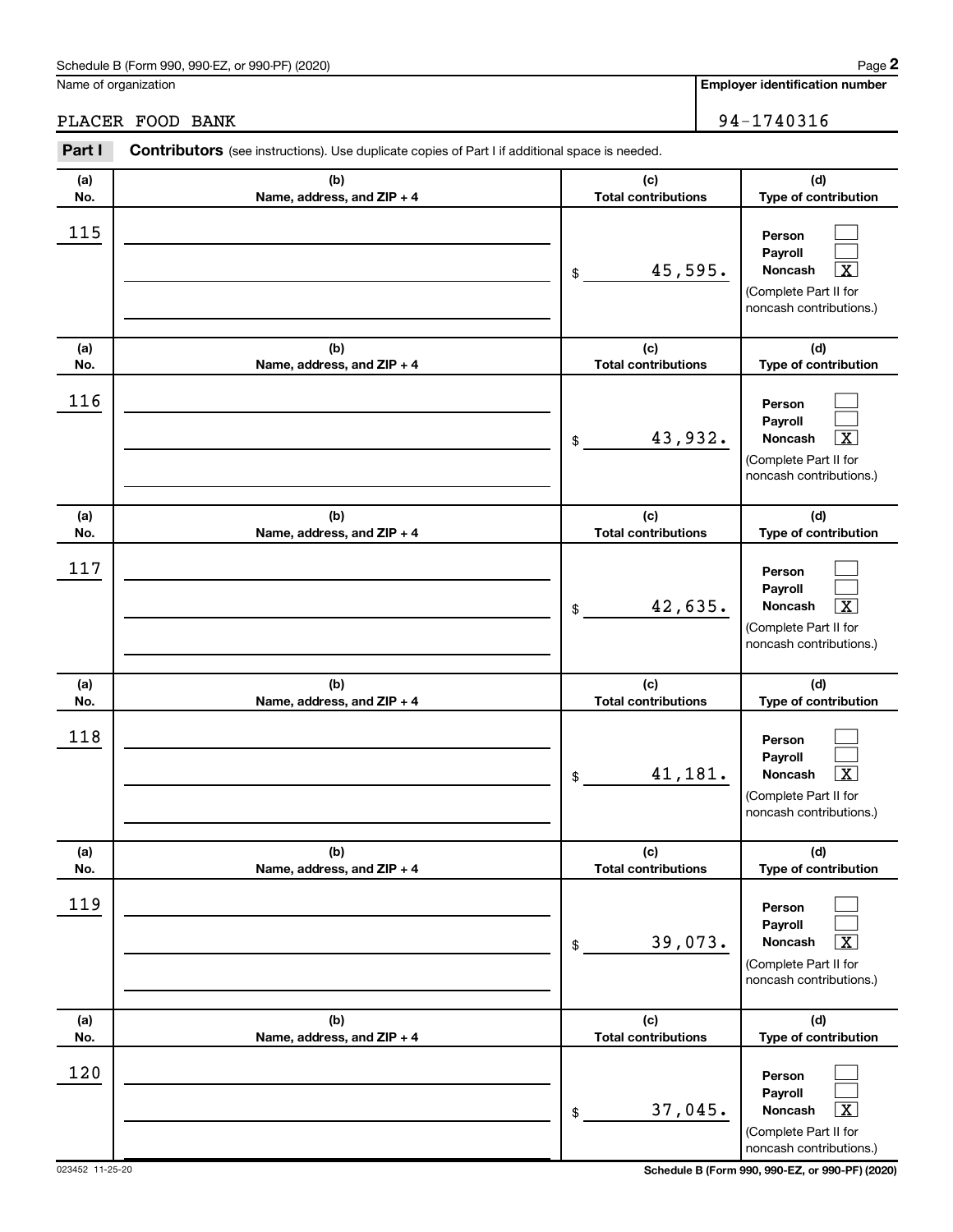Name of organization

| Part I     | <b>Contributors</b> (see instructions). Use duplicate copies of Part I if additional space is needed. |                                             |                                                                                                                                     |
|------------|-------------------------------------------------------------------------------------------------------|---------------------------------------------|-------------------------------------------------------------------------------------------------------------------------------------|
| (a)        | (b)                                                                                                   | (c)                                         | (d)                                                                                                                                 |
| No.        | Name, address, and ZIP + 4                                                                            | <b>Total contributions</b>                  | Type of contribution                                                                                                                |
| 121        |                                                                                                       | 36,879.<br>\$                               | Person<br>Payroll<br>Noncash<br>$\overline{\text{X}}$<br>(Complete Part II for<br>noncash contributions.)                           |
| (a)<br>No. | (b)<br>Name, address, and ZIP + 4                                                                     | (c)<br><b>Total contributions</b>           | (d)<br>Type of contribution                                                                                                         |
| 122        |                                                                                                       | 33,862.<br>\$                               | Person<br>Payroll<br>$\overline{\textbf{x}}$<br>Noncash<br>(Complete Part II for<br>noncash contributions.)                         |
| (a)<br>No. | (b)<br>Name, address, and ZIP + 4                                                                     | (c)<br><b>Total contributions</b>           | (d)<br>Type of contribution                                                                                                         |
| 123        |                                                                                                       | 28,493.<br>\$                               | Person<br>Payroll<br>$\overline{\textbf{X}}$<br>Noncash<br>(Complete Part II for<br>noncash contributions.)                         |
| (a)        | (b)                                                                                                   | (c)                                         | (d)                                                                                                                                 |
| No.<br>124 | Name, address, and ZIP + 4                                                                            | <b>Total contributions</b><br>19,445.<br>\$ | Type of contribution<br>Person<br>Payroll<br>$\overline{\textbf{X}}$<br>Noncash<br>(Complete Part II for<br>noncash contributions.) |
| (a)<br>No. | (b)<br>Name, address, and ZIP + 4                                                                     | (c)<br><b>Total contributions</b>           | (d)<br>Type of contribution                                                                                                         |
| 125        |                                                                                                       | 17,696.<br>\$                               | Person<br>Payroll<br>Noncash<br>$\overline{\text{X}}$<br>(Complete Part II for<br>noncash contributions.)                           |
| (a)<br>No. | (b)<br>Name, address, and ZIP + 4                                                                     | (c)<br><b>Total contributions</b>           | (d)<br>Type of contribution                                                                                                         |
| 126        |                                                                                                       | 12,403.<br>\$                               | Person<br>Payroll<br>Noncash<br>$\overline{\textbf{x}}$<br>(Complete Part II for<br>noncash contributions.)                         |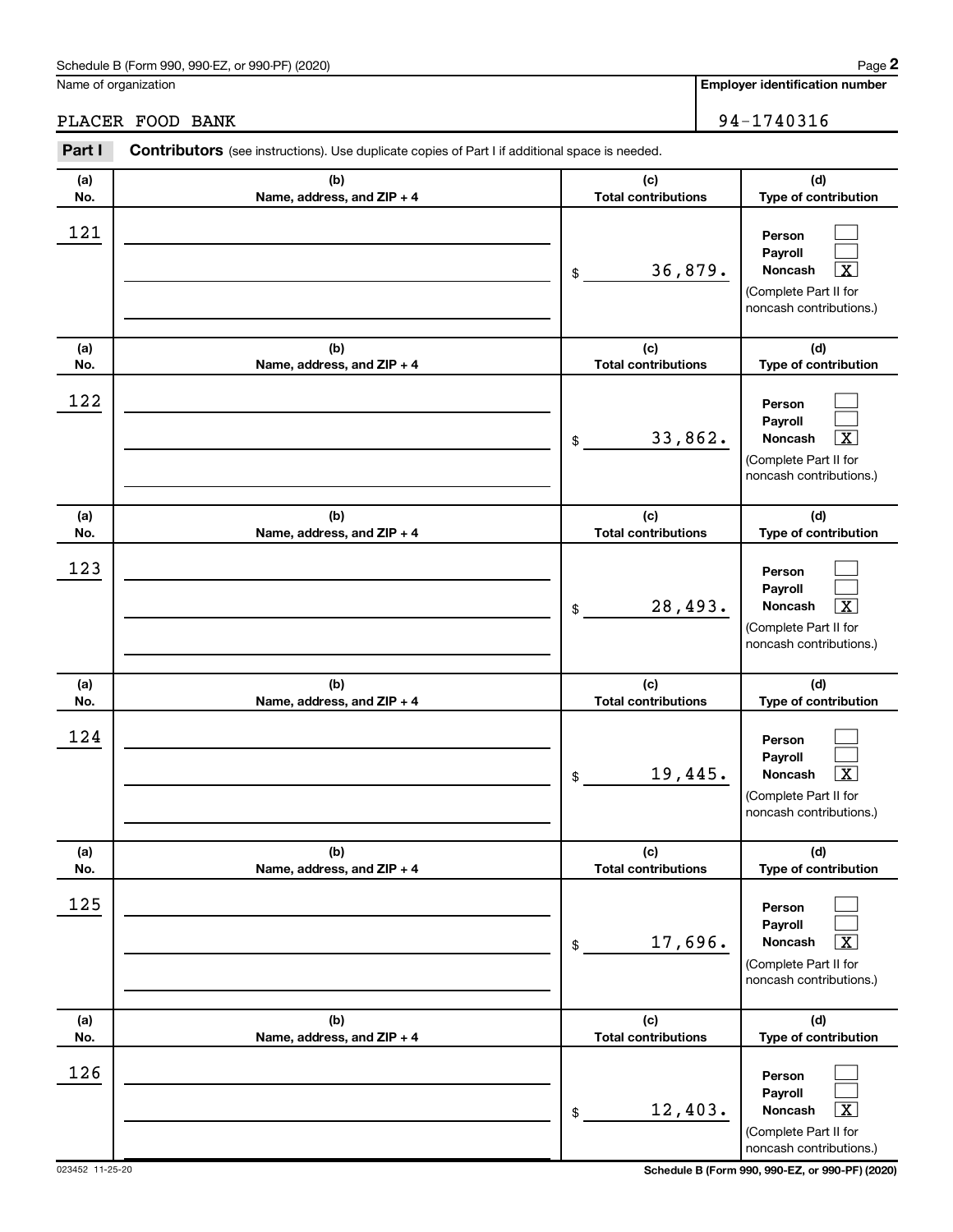Name of organization

| Part I     | Contributors (see instructions). Use duplicate copies of Part I if additional space is needed. |                                             |                                                                                                                                     |
|------------|------------------------------------------------------------------------------------------------|---------------------------------------------|-------------------------------------------------------------------------------------------------------------------------------------|
| (a)        | (b)                                                                                            | (c)                                         | (d)                                                                                                                                 |
| No.<br>127 | Name, address, and ZIP + 4                                                                     | <b>Total contributions</b><br>10,617.<br>\$ | Type of contribution<br>Person<br>Payroll<br>Noncash<br>$\overline{\textbf{x}}$<br>(Complete Part II for<br>noncash contributions.) |
| (a)<br>No. | (b)<br>Name, address, and ZIP + 4                                                              | (c)<br><b>Total contributions</b>           | (d)<br>Type of contribution                                                                                                         |
| 128        |                                                                                                | 9,814.<br>\$                                | Person<br>Payroll<br>Noncash<br>$\overline{\textbf{x}}$<br>(Complete Part II for<br>noncash contributions.)                         |
| (a)<br>No. | (b)<br>Name, address, and ZIP + 4                                                              | (c)<br><b>Total contributions</b>           | (d)<br>Type of contribution                                                                                                         |
| 129        |                                                                                                | 7,668.<br>\$                                | Person<br>Payroll<br>$\overline{\textbf{x}}$<br>Noncash<br>(Complete Part II for<br>noncash contributions.)                         |
| (a)<br>No. | (b)<br>Name, address, and ZIP + 4                                                              | (c)<br><b>Total contributions</b>           | (d)<br>Type of contribution                                                                                                         |
| 130        |                                                                                                | 5,509.<br>\$                                | Person<br>Payroll<br>$\overline{\textbf{x}}$<br>Noncash<br>(Complete Part II for<br>noncash contributions.)                         |
| (a)<br>No. | (b)<br>Name, address, and ZIP + 4                                                              | (c)<br><b>Total contributions</b>           | (d)<br>Type of contribution                                                                                                         |
| 131        |                                                                                                | 781,443.<br>\$                              | $\overline{\text{X}}$<br>Person<br>Payroll<br>Noncash<br>(Complete Part II for<br>noncash contributions.)                           |
| (a)<br>No. | (b)<br>Name, address, and ZIP + 4                                                              | (c)<br><b>Total contributions</b>           | (d)<br>Type of contribution                                                                                                         |
| 132        |                                                                                                | 80,489.<br>\$                               | $\overline{\text{X}}$<br>Person<br>Payroll<br>Noncash<br>(Complete Part II for<br>noncash contributions.)                           |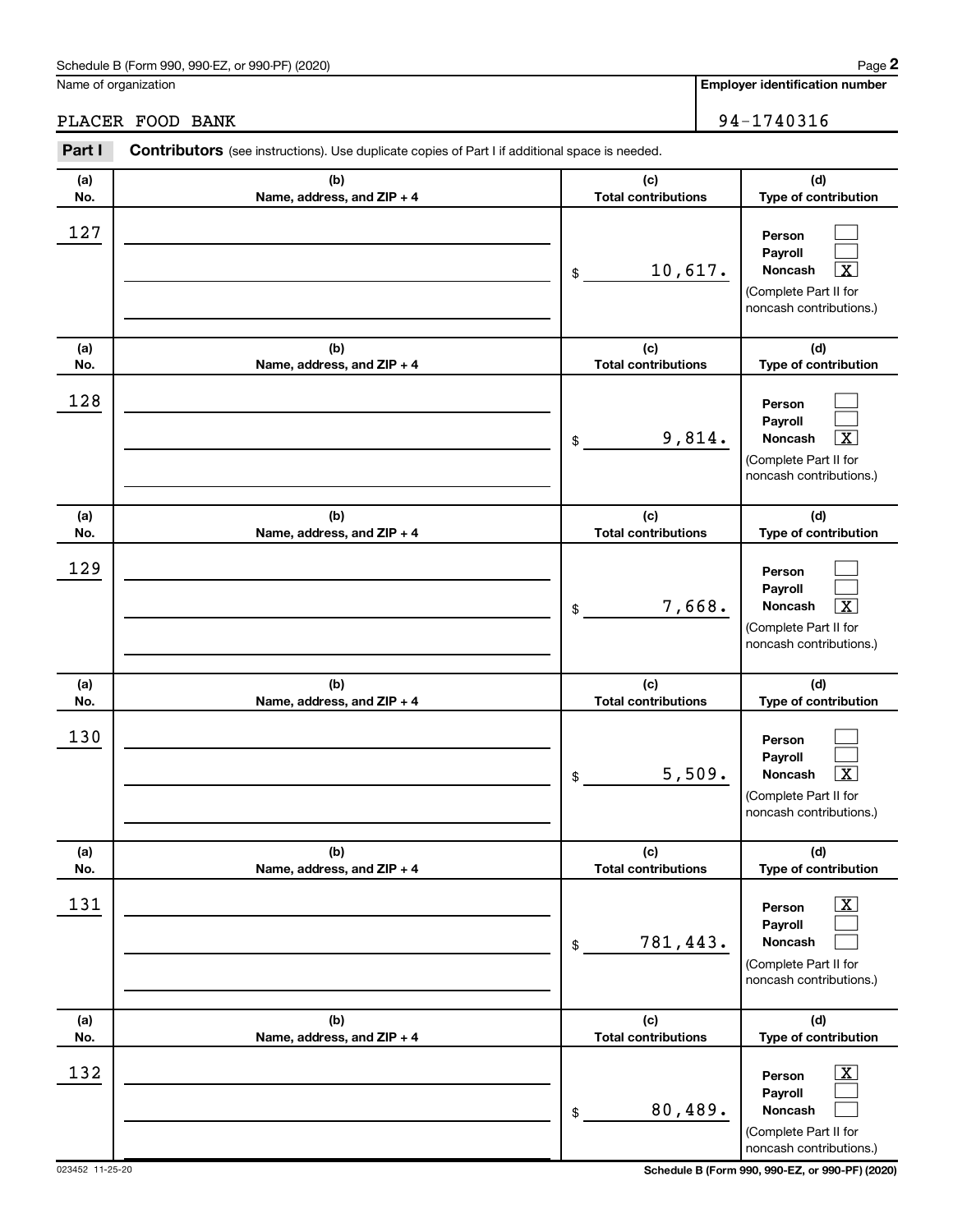Name of organization

| Part I     | <b>Contributors</b> (see instructions). Use duplicate copies of Part I if additional space is needed. |                                             |                                                                                                                                          |
|------------|-------------------------------------------------------------------------------------------------------|---------------------------------------------|------------------------------------------------------------------------------------------------------------------------------------------|
| (a)<br>No. | (b)<br>Name, address, and ZIP + 4                                                                     | (c)<br><b>Total contributions</b>           | (d)<br>Type of contribution                                                                                                              |
| 133        |                                                                                                       | 340,574.<br>\$                              | $\overline{\mathbf{X}}$<br>Person<br>Payroll<br>Noncash<br>(Complete Part II for<br>noncash contributions.)                              |
| (a)<br>No. | (b)<br>Name, address, and ZIP + 4                                                                     | (c)<br><b>Total contributions</b>           | (d)<br>Type of contribution                                                                                                              |
| 134        |                                                                                                       | 10,524.<br>\$                               | $\boxed{\mathbf{X}}$<br>Person<br>Payroll<br>Noncash<br>(Complete Part II for<br>noncash contributions.)                                 |
| (a)<br>No. | (b)<br>Name, address, and ZIP + 4                                                                     | (c)<br><b>Total contributions</b>           | (d)<br>Type of contribution                                                                                                              |
| 135        |                                                                                                       | 116,829.<br>\$                              | $\mathbf{X}$<br>Person<br>Payroll<br>Noncash<br>(Complete Part II for<br>noncash contributions.)                                         |
| (a)        | (b)                                                                                                   | (c)                                         | (d)                                                                                                                                      |
| No.<br>136 | Name, address, and ZIP + 4                                                                            | <b>Total contributions</b><br>17,151.<br>\$ | Type of contribution<br>$\overline{\text{X}}$<br>Person<br>Payroll<br><b>Noncash</b><br>(Complete Part II for<br>noncash contributions.) |
| (a)<br>No. | (b)<br>Name, address, and ZIP + 4                                                                     | (c)<br><b>Total contributions</b>           | (d)<br>Type of contribution                                                                                                              |
| 137        |                                                                                                       | 44,451.<br>$\,$                             | $\boxed{\textbf{X}}$<br>Person<br>Payroll<br>Noncash<br>(Complete Part II for<br>noncash contributions.)                                 |
| (a)<br>No. | (b)<br>Name, address, and ZIP + 4                                                                     | (c)<br><b>Total contributions</b>           | (d)<br>Type of contribution                                                                                                              |
| 138        |                                                                                                       | 15,000.<br>\$                               | $\boxed{\mathbf{X}}$<br>Person<br>Payroll<br>Noncash<br>(Complete Part II for<br>noncash contributions.)                                 |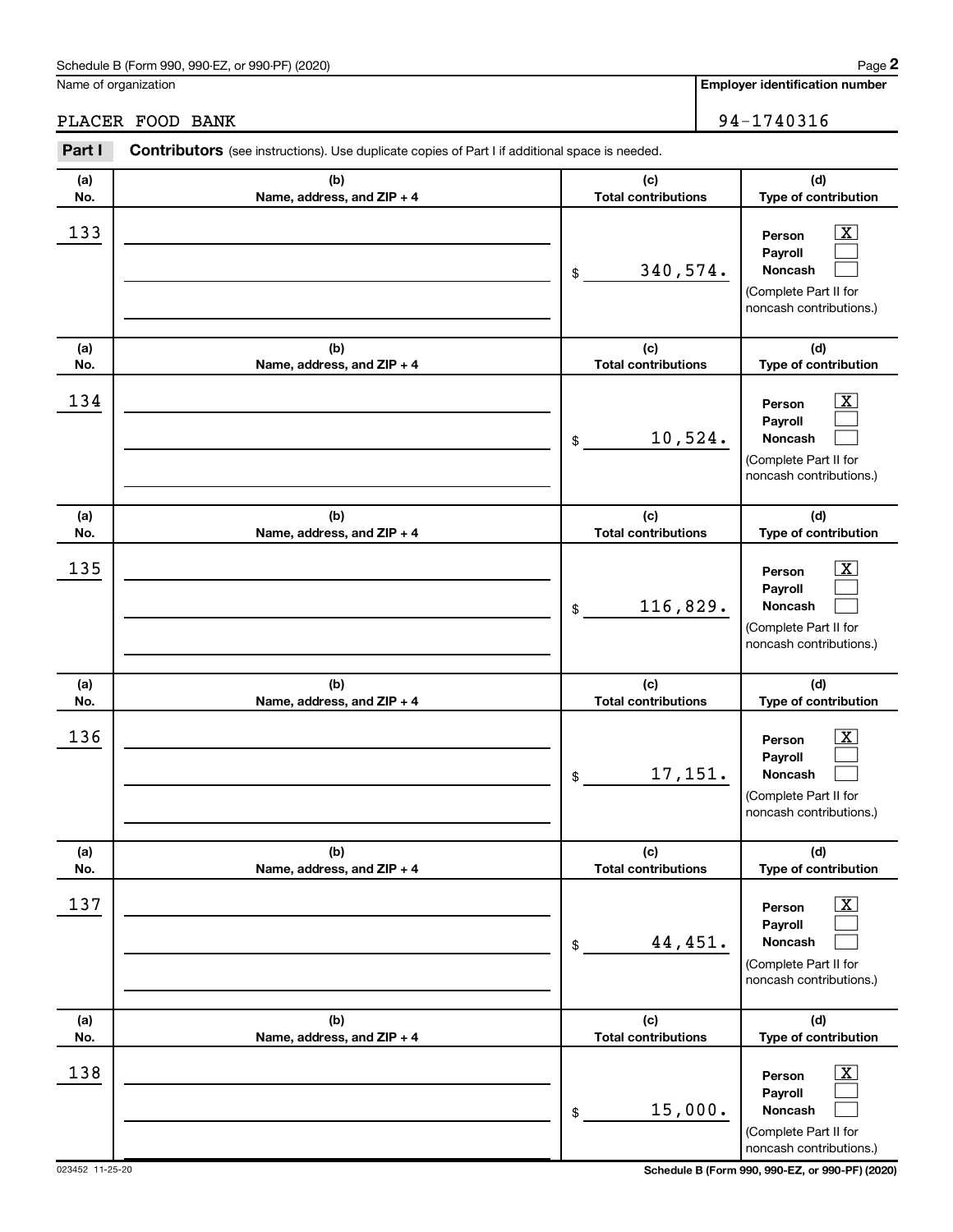Name of organization

**Employer identification number**

**(d)**

 $\boxed{\textbf{X}}$  $\Box$  $\Box$ 

 $\boxed{\textbf{X}}$  $\Box$  $\Box$ 

 $\boxed{\textbf{X}}$  $\Box$  $\Box$ 

 $\boxed{\textbf{X}}$  $\Box$  $\Box$ 

 $\Box$  $\Box$  $\Box$ 

 $\Box$  $\Box$  $\Box$ 

**(d)**

**(d)**

**(d)**

**(d)**

**(d)**

noncash contributions.)

### **(a) No. (b) Name, address, and ZIP + 4 (c) Total contributions Type of contribution Person Payroll Noncash (a) No. (b) Name, address, and ZIP + 4 (c) Total contributions Type of contribution Person Payroll Noncash (a) No. (b) Name, address, and ZIP + 4 (c) Total contributions Type of contribution Person Payroll Noncash (a) No. (b) Name, address, and ZIP + 4 (c) Total contributions Type of contribution Person Payroll Noncash (a) No. (b) Name, address, and ZIP + 4 (c) Total contributions Type of contribution Person Payroll Noncash (a) No. (b) Name, address, and ZIP + 4 (c) Total contributions Type of contribution Person Payroll Noncash Part I** Contributors (see instructions). Use duplicate copies of Part I if additional space is needed. \$ (Complete Part II for noncash contributions.) \$ (Complete Part II for noncash contributions.) \$ (Complete Part II for noncash contributions.) \$ (Complete Part II for noncash contributions.) \$ (Complete Part II for noncash contributions.) \$ (Complete Part II for 139 X 28,980. 140 X 72,259.  $141$  Person  $\overline{\text{X}}$ 6,362.  $142$  Person  $\overline{\text{X}}$ 106,875.

**2**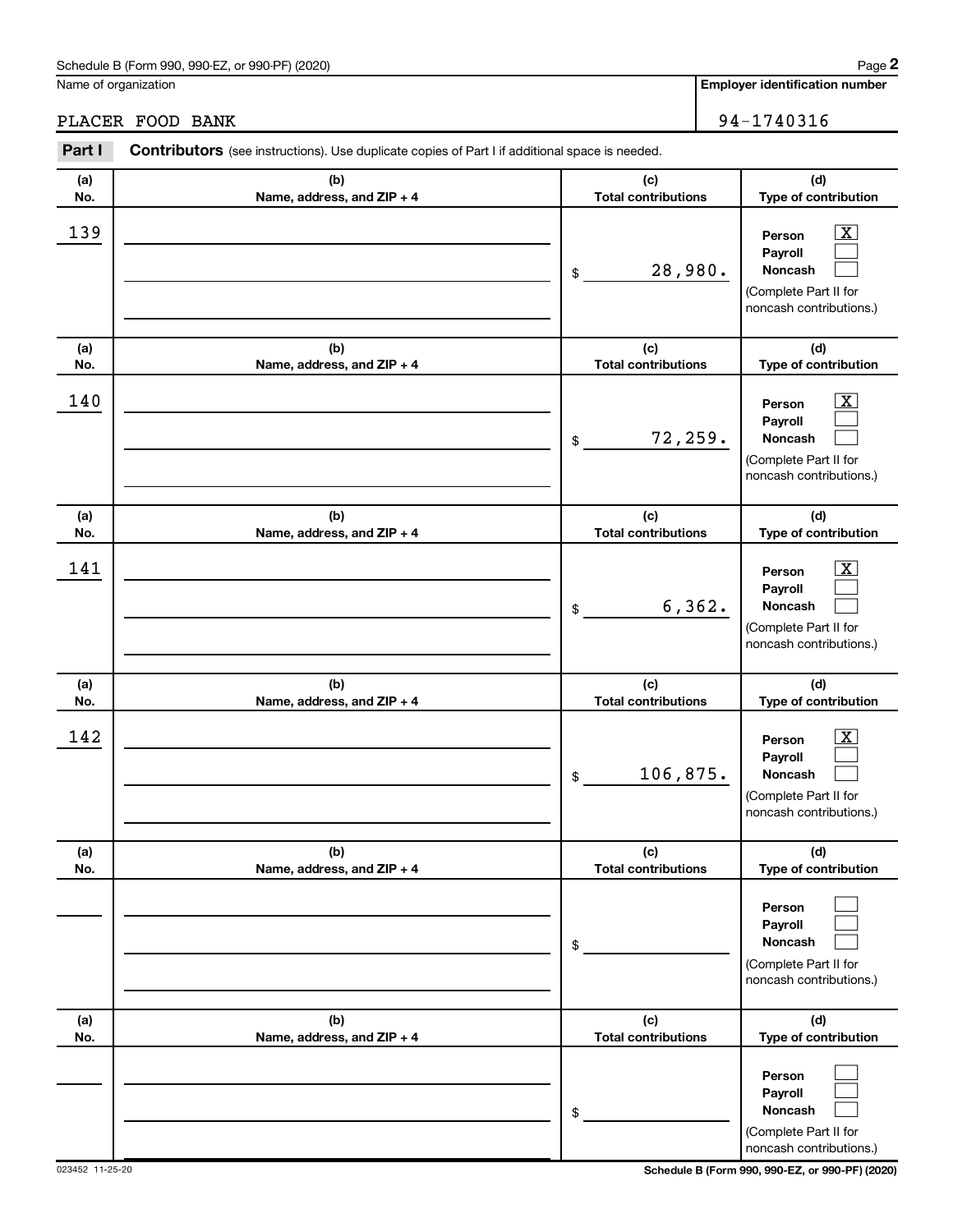|                              | PLACER FOOD BANK                                                                                    |                                                 | 94-1740316           |
|------------------------------|-----------------------------------------------------------------------------------------------------|-------------------------------------------------|----------------------|
| Part II                      | Noncash Property (see instructions). Use duplicate copies of Part II if additional space is needed. |                                                 |                      |
| (a)<br>No.<br>from<br>Part I | (b)<br>Description of noncash property given                                                        | (c)<br>FMV (or estimate)<br>(See instructions.) | (d)<br>Date received |
| 9                            | <b>GIFT CARDS</b>                                                                                   |                                                 |                      |
|                              |                                                                                                     | 61,850.<br>\$                                   | 06/30/21             |
| (a)<br>No.<br>from<br>Part I | (b)<br>Description of noncash property given                                                        | (c)<br>FMV (or estimate)<br>(See instructions.) | (d)<br>Date received |
| 72                           | <b>FOOD INVENTORY</b>                                                                               |                                                 |                      |
|                              |                                                                                                     | 2,300,141.<br>$\$\$                             | 06/30/21             |
| (a)<br>No.<br>from<br>Part I | (b)<br>Description of noncash property given                                                        | (c)<br>FMV (or estimate)<br>(See instructions.) | (d)<br>Date received |
| 73                           | <b>FOOD INVENTORY</b>                                                                               |                                                 |                      |
|                              |                                                                                                     | 777,770.<br>\$                                  | 06/30/21             |
| (a)<br>No.<br>from<br>Part I | (b)<br>Description of noncash property given                                                        | (c)<br>FMV (or estimate)<br>(See instructions.) | (d)<br>Date received |
| 74                           | <b>INVENTORY</b><br>FOOD                                                                            |                                                 |                      |
|                              |                                                                                                     | 742,629.<br>\$                                  | 06/30/21             |
| (a)<br>No.<br>from<br>Part I | (b)<br>Description of noncash property given                                                        | (c)<br>FMV (or estimate)<br>(See instructions.) | (d)<br>Date received |
| 75                           | FOOD<br><b>INVENTORY</b>                                                                            |                                                 |                      |
|                              |                                                                                                     | 727,572.<br>\$                                  | 06/30/21             |
| (a)<br>No.<br>from<br>Part I | (b)<br>Description of noncash property given                                                        | (c)<br>FMV (or estimate)<br>(See instructions.) | (d)<br>Date received |
| 76                           | <b>INVENTORY</b><br>FOOD                                                                            |                                                 |                      |
|                              |                                                                                                     | 610,949.<br>\$                                  | 06/30/21             |

**Employer identification number**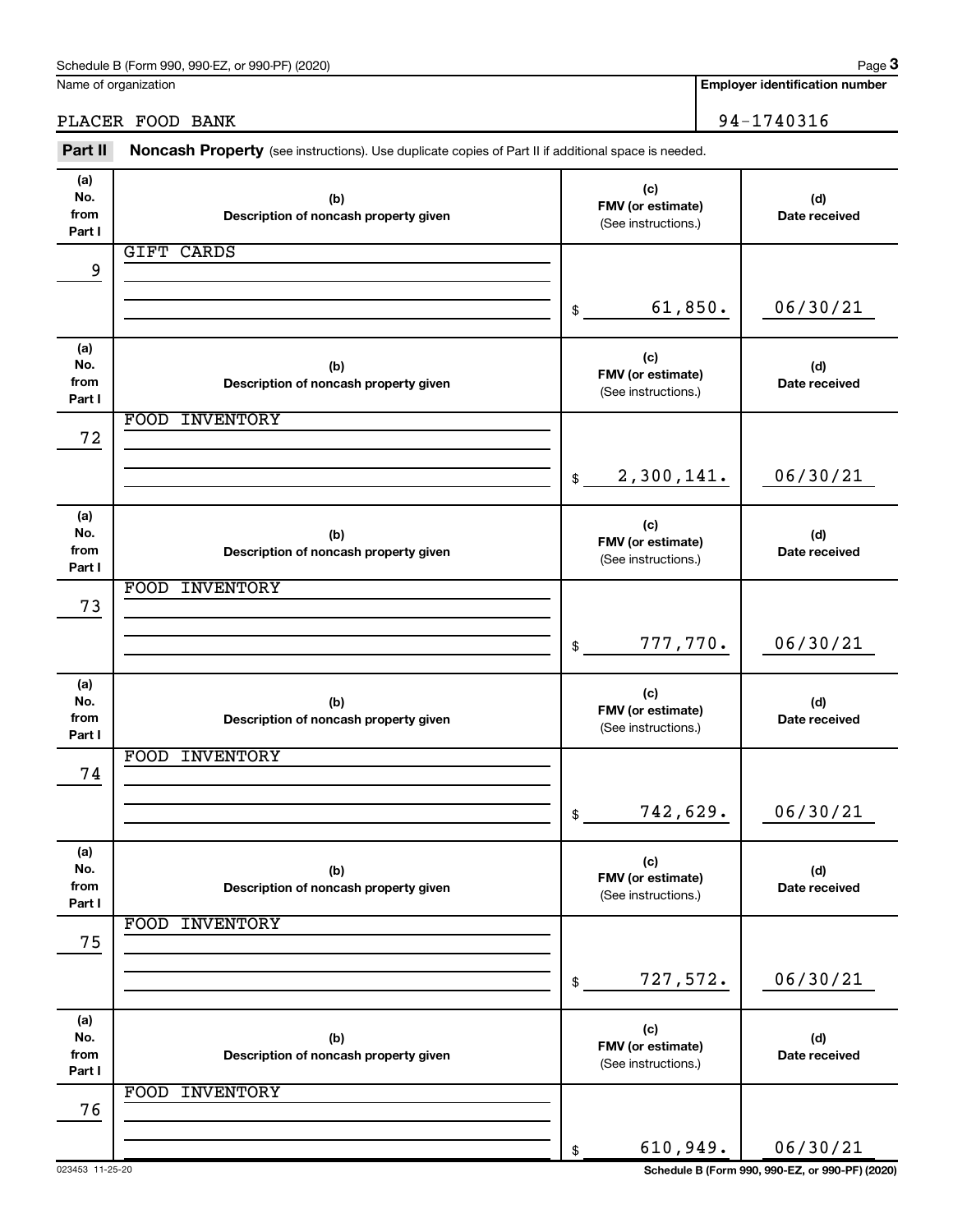| (2020)<br>990-EZ<br>Schedule<br>. or 990-PF)<br>B (Form 990. | Paɑe |
|--------------------------------------------------------------|------|
|                                                              |      |

**Employer identification number**

PLACER FOOD BANK 94-1740316

Part II Noncash Property (see instructions). Use duplicate copies of Part II if additional space is needed.

| (a)            |                                              | (c)                      |                      |
|----------------|----------------------------------------------|--------------------------|----------------------|
| No.            | (b)                                          | FMV (or estimate)        | (d)                  |
| from           | Description of noncash property given        | (See instructions.)      | Date received        |
| Part I         |                                              |                          |                      |
|                | <b>INVENTORY</b><br>FOOD                     |                          |                      |
| 77             |                                              |                          |                      |
|                |                                              |                          |                      |
|                |                                              | 553,764.<br>\$           | 06/30/21             |
|                |                                              |                          |                      |
| (a)            |                                              | (c)                      |                      |
| No.            | (b)                                          | FMV (or estimate)        | (d)                  |
| from<br>Part I | Description of noncash property given        | (See instructions.)      | Date received        |
|                | FOOD<br><b>INVENTORY</b>                     |                          |                      |
| 78             |                                              |                          |                      |
|                |                                              |                          |                      |
|                |                                              | 533,249.                 | 06/30/21             |
|                |                                              | \$                       |                      |
|                |                                              |                          |                      |
| (a)<br>No.     |                                              | (c)                      |                      |
| from           | (b)<br>Description of noncash property given | FMV (or estimate)        | (d)<br>Date received |
| Part I         |                                              | (See instructions.)      |                      |
|                | <b>INVENTORY</b><br>FOOD                     |                          |                      |
| 79             |                                              |                          |                      |
|                |                                              |                          |                      |
|                |                                              | 532,986.<br>\$           | 06/30/21             |
|                |                                              |                          |                      |
| (a)            |                                              |                          |                      |
| No.            | (b)                                          | (c)                      | (d)                  |
| from           | Description of noncash property given        | FMV (or estimate)        | Date received        |
| Part I         |                                              | (See instructions.)      |                      |
|                | <b>INVENTORY</b><br>FOOD                     |                          |                      |
| 80             |                                              |                          |                      |
|                |                                              |                          |                      |
|                |                                              | 390,224.<br>\$           | 06/30/21             |
|                |                                              |                          |                      |
| (a)            |                                              |                          |                      |
| No.            | (b)                                          | (c)<br>FMV (or estimate) | (d)                  |
| from           | Description of noncash property given        | (See instructions.)      | Date received        |
| Part I         |                                              |                          |                      |
|                | <b>FOOD INVENTORY</b>                        |                          |                      |
| 81             |                                              |                          |                      |
|                |                                              |                          |                      |
|                |                                              | 334,752.<br>\$           | 06/30/21             |
|                |                                              |                          |                      |
| (a)            |                                              | (c)                      |                      |
| No.            | (b)                                          | FMV (or estimate)        | (d)                  |
| from<br>Part I | Description of noncash property given        | (See instructions.)      | Date received        |
|                | <b>INVENTORY</b><br>FOOD                     |                          |                      |
| 82             |                                              |                          |                      |
|                |                                              |                          |                      |
|                |                                              | 327,038.                 | 06/30/21             |
|                |                                              | \$                       |                      |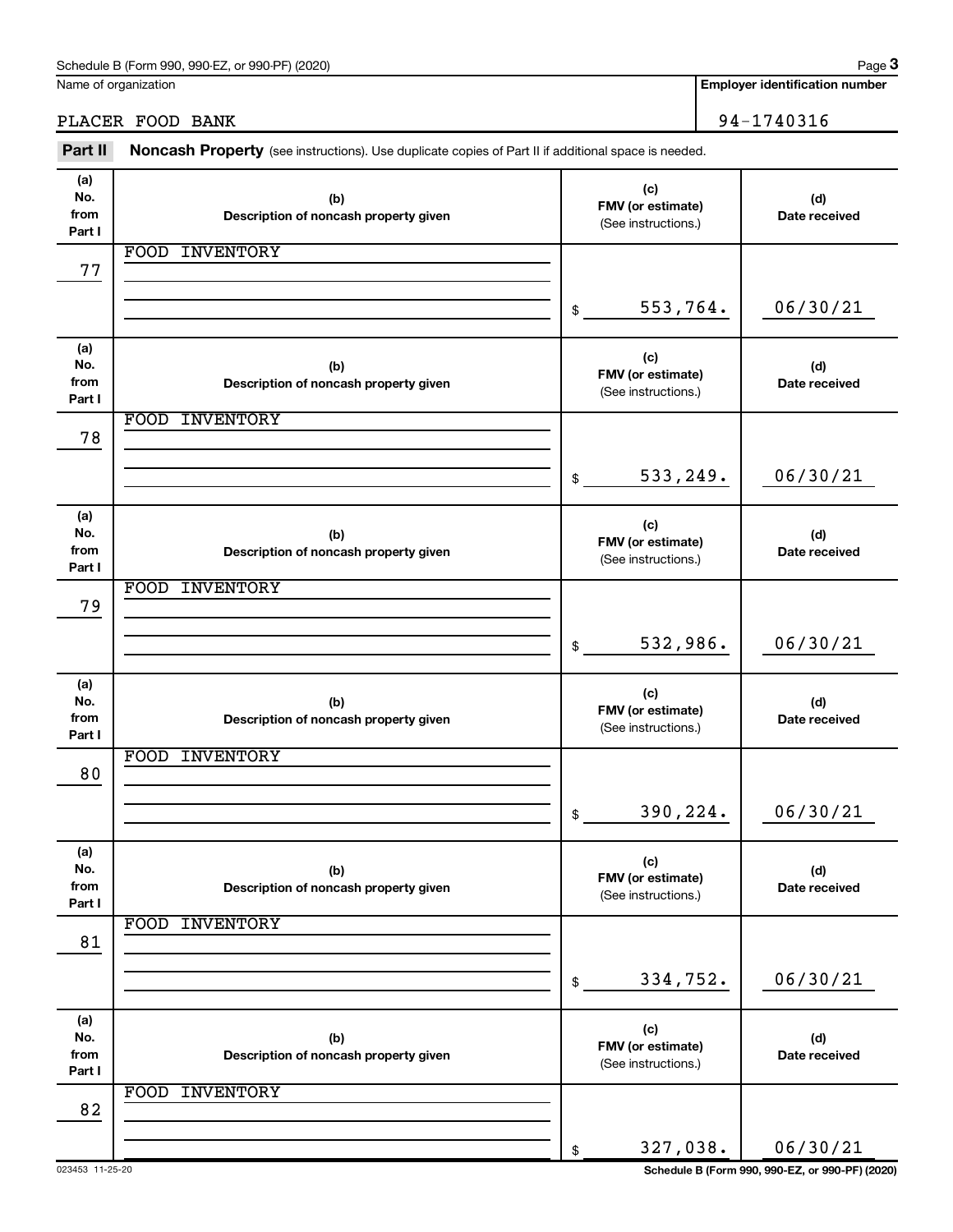| (2020)<br>990-EZ.<br>Schedule<br>. or 990-PF)<br>: B (Form 990. | Paɑe |
|-----------------------------------------------------------------|------|
|                                                                 |      |

**Employer identification number**

### PLACER FOOD BANK 94-1740316

Part II Noncash Property (see instructions). Use duplicate copies of Part II if additional space is needed.

| (a)        |                                       | (c)                        |               |
|------------|---------------------------------------|----------------------------|---------------|
| No.        | (b)                                   | FMV (or estimate)          | (d)           |
| from       | Description of noncash property given | (See instructions.)        | Date received |
| Part I     |                                       |                            |               |
|            | <b>INVENTORY</b><br>FOOD              |                            |               |
| 83         |                                       |                            |               |
|            |                                       |                            |               |
|            |                                       | 302,849.<br>$\mathfrak{S}$ | 06/30/21      |
|            |                                       |                            |               |
| (a)        |                                       |                            |               |
| No.        | (b)                                   | (c)                        | (d)           |
| from       | Description of noncash property given | FMV (or estimate)          | Date received |
| Part I     |                                       | (See instructions.)        |               |
|            | FOOD<br><b>INVENTORY</b>              |                            |               |
| 84         |                                       |                            |               |
|            |                                       |                            |               |
|            |                                       | 292,010.<br>$\mathfrak{S}$ | 06/30/21      |
|            |                                       |                            |               |
| (a)        |                                       |                            |               |
| No.        | (b)                                   | (c)                        | (d)           |
| from       | Description of noncash property given | FMV (or estimate)          | Date received |
| Part I     |                                       | (See instructions.)        |               |
|            | <b>INVENTORY</b><br>FOOD              |                            |               |
| 85         |                                       |                            |               |
|            |                                       |                            |               |
|            |                                       | 243,847.<br>$$\mathbb{S}$$ | 06/30/21      |
|            |                                       |                            |               |
|            |                                       |                            |               |
| (a)<br>No. |                                       | (c)                        |               |
| from       | (b)                                   | FMV (or estimate)          | (d)           |
| Part I     | Description of noncash property given | (See instructions.)        | Date received |
|            | <b>INVENTORY</b><br>FOOD              |                            |               |
|            |                                       |                            |               |
| 86         |                                       |                            |               |
|            |                                       |                            |               |
|            |                                       | 237,922.<br>\$             | 06/30/21      |
|            |                                       |                            |               |
| (a)        |                                       | (c)                        |               |
| No.        | (b)                                   | FMV (or estimate)          | (d)           |
| from       | Description of noncash property given | (See instructions.)        | Date received |
| Part I     |                                       |                            |               |
|            | <b>INVENTORY</b><br>FOOD              |                            |               |
| 87         |                                       |                            |               |
|            |                                       |                            |               |
|            |                                       | 231,321.<br>\$             | 06/30/21      |
|            |                                       |                            |               |
| (a)        |                                       | (c)                        |               |
| No.        | (b)                                   | FMV (or estimate)          | (d)           |
| from       | Description of noncash property given | (See instructions.)        | Date received |
| Part I     |                                       |                            |               |
|            | <b>INVENTORY</b><br>FOOD              |                            |               |
| 88         |                                       |                            |               |
|            |                                       |                            |               |
|            |                                       | 230, 345.<br>\$            | 06/30/21      |
|            |                                       |                            |               |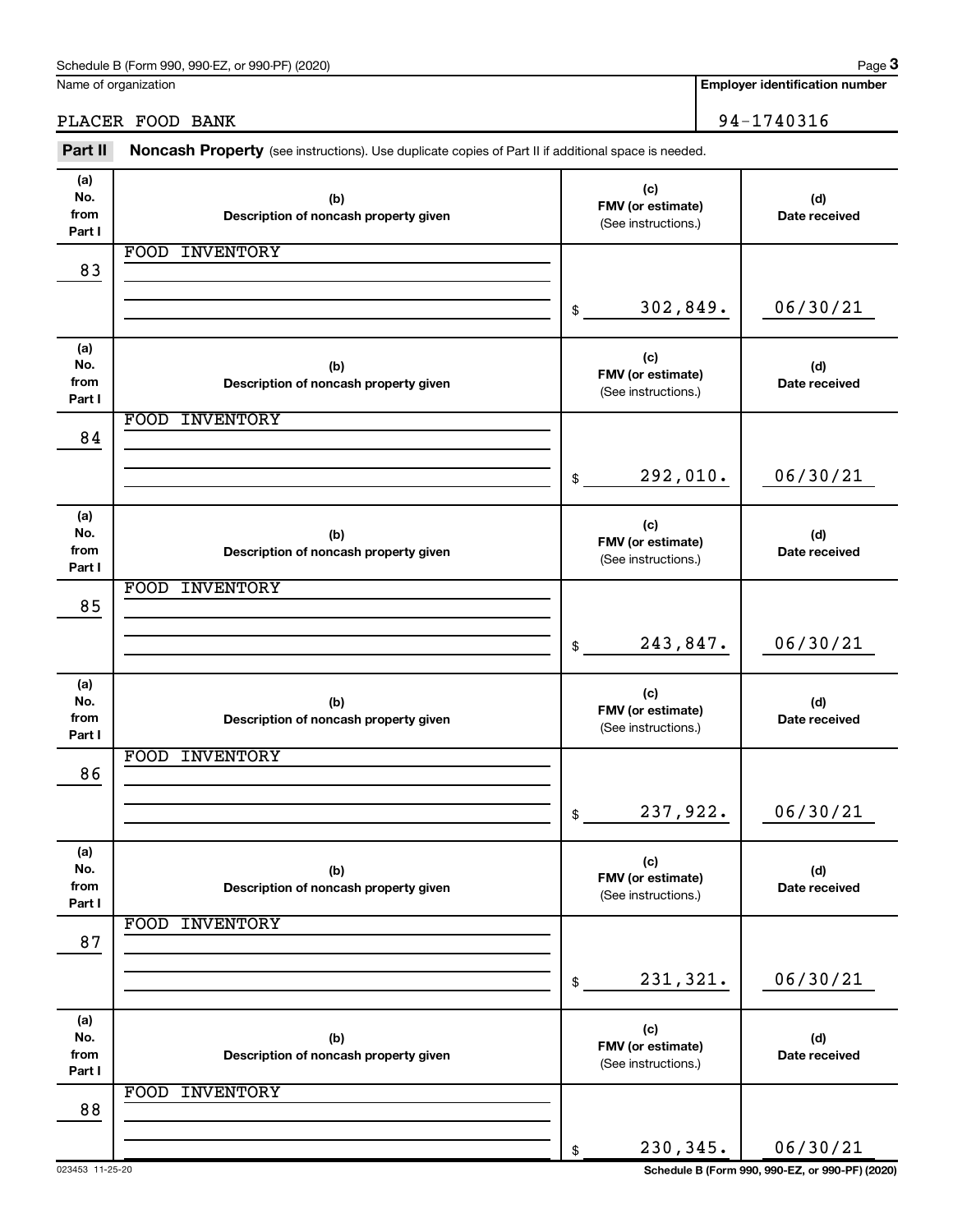| (2020)<br>990-EZ<br>Schedule<br>. or 990-PF)<br>B (Form 990. | Paɑe |
|--------------------------------------------------------------|------|
|                                                              |      |

**Employer identification number**

### PLACER FOOD BANK 94-1740316

Part II Noncash Property (see instructions). Use duplicate copies of Part II if additional space is needed.

| (a)    |                                              | (c)                        |                      |
|--------|----------------------------------------------|----------------------------|----------------------|
| No.    | (b)                                          | FMV (or estimate)          | (d)                  |
| from   | Description of noncash property given        | (See instructions.)        | Date received        |
| Part I |                                              |                            |                      |
|        | <b>INVENTORY</b><br>FOOD                     |                            |                      |
| 89     |                                              |                            |                      |
|        |                                              |                            |                      |
|        |                                              | 224,451.<br>$$\mathbb{S}$$ | 06/30/21             |
|        |                                              |                            |                      |
| (a)    |                                              |                            |                      |
| No.    | (b)                                          | (c)                        | (d)                  |
| from   | Description of noncash property given        | FMV (or estimate)          | Date received        |
| Part I |                                              | (See instructions.)        |                      |
|        | FOOD<br><b>INVENTORY</b>                     |                            |                      |
| 90     |                                              |                            |                      |
|        |                                              |                            |                      |
|        |                                              | 223,910.<br>$\mathfrak{S}$ | 06/30/21             |
|        |                                              |                            |                      |
| (a)    |                                              |                            |                      |
| No.    |                                              | (c)                        |                      |
| from   | (b)<br>Description of noncash property given | FMV (or estimate)          | (d)<br>Date received |
| Part I |                                              | (See instructions.)        |                      |
|        | <b>INVENTORY</b><br>FOOD                     |                            |                      |
| 91     |                                              |                            |                      |
|        |                                              |                            |                      |
|        |                                              |                            |                      |
|        |                                              | 209,595.<br>$$\mathbb{S}$$ | 06/30/21             |
|        |                                              |                            |                      |
| (a)    |                                              | (c)                        |                      |
| No.    | (b)                                          | FMV (or estimate)          | (d)                  |
| from   | Description of noncash property given        | (See instructions.)        | Date received        |
| Part I |                                              |                            |                      |
|        | <b>INVENTORY</b><br>FOOD                     |                            |                      |
| 92     |                                              |                            |                      |
|        |                                              |                            |                      |
|        |                                              | 181,740.<br>\$             | 06/30/21             |
|        |                                              |                            |                      |
| (a)    |                                              | (c)                        |                      |
| No.    | (b)                                          | FMV (or estimate)          | (d)                  |
| from   | Description of noncash property given        | (See instructions.)        | Date received        |
| Part I |                                              |                            |                      |
|        | <b>INVENTORY</b><br>FOOD                     |                            |                      |
| 93     |                                              |                            |                      |
|        |                                              |                            |                      |
|        |                                              | 177,181.<br>\$             | 06/30/21             |
|        |                                              |                            |                      |
| (a)    |                                              |                            |                      |
| No.    | (b)                                          | (c)<br>FMV (or estimate)   | (d)                  |
| from   | Description of noncash property given        | (See instructions.)        | Date received        |
| Part I |                                              |                            |                      |
|        | <b>INVENTORY</b><br>FOOD                     |                            |                      |
| 94     |                                              |                            |                      |
|        |                                              |                            |                      |
|        |                                              | 171,888.<br>\$             | 06/30/21             |
|        |                                              |                            |                      |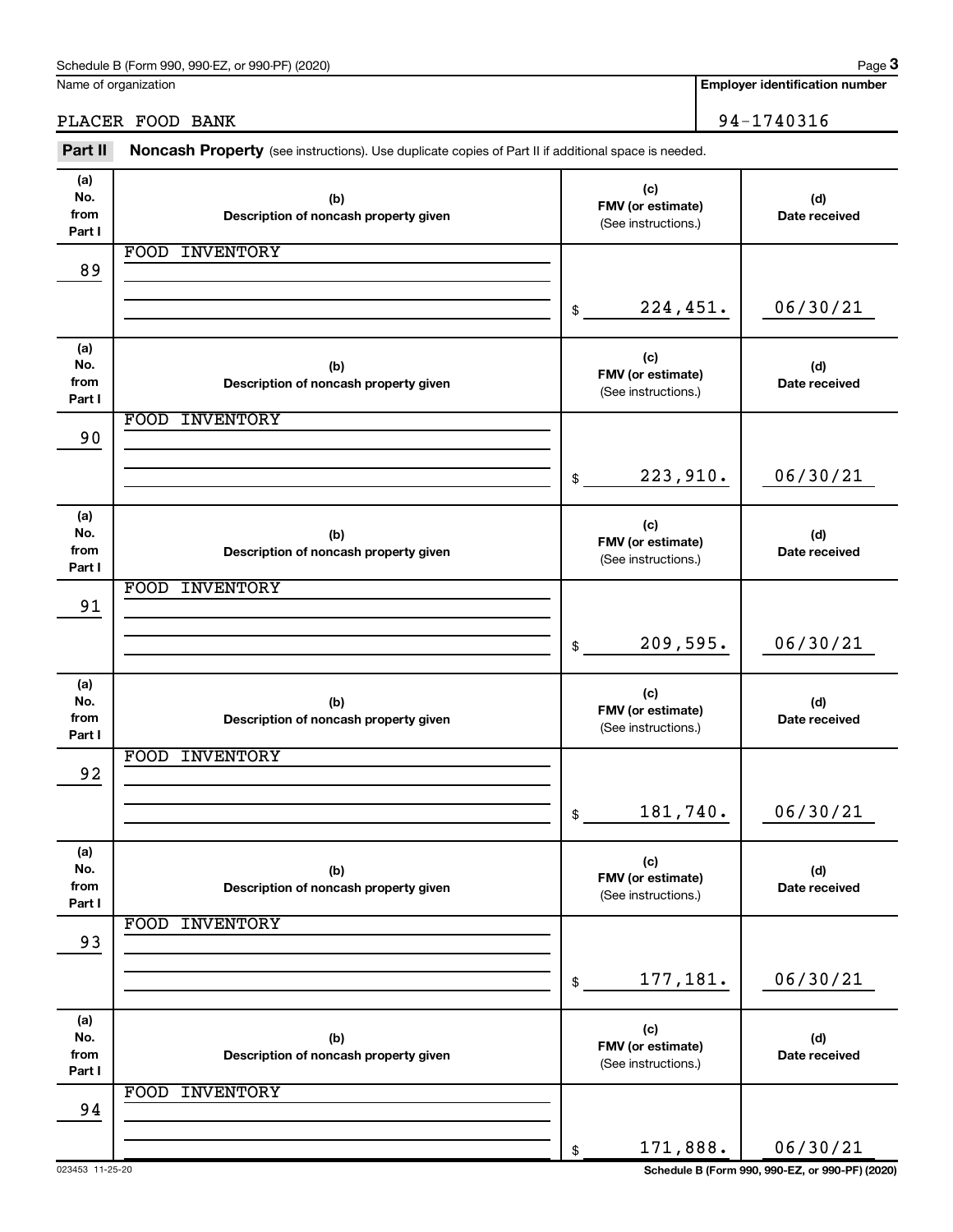| Part II              | <b>Noncash Property</b> (see instructions). Use duplicate c |
|----------------------|-------------------------------------------------------------|
|                      | PLACER FOOD BANK                                            |
| Name of organization |                                                             |

| Part II                      | Noncash Property (see instructions). Use duplicate copies of Part II if additional space is needed. |                                                 |                      |
|------------------------------|-----------------------------------------------------------------------------------------------------|-------------------------------------------------|----------------------|
| (a)<br>No.<br>from<br>Part I | (b)<br>Description of noncash property given                                                        | (c)<br>FMV (or estimate)<br>(See instructions.) | (d)<br>Date received |
|                              | <b>FOOD INVENTORY</b>                                                                               |                                                 |                      |
| 95                           |                                                                                                     |                                                 |                      |
|                              |                                                                                                     | 154,338.<br>\$                                  | 06/30/21             |
| (a)<br>No.<br>from<br>Part I | (b)<br>Description of noncash property given                                                        | (c)<br>FMV (or estimate)<br>(See instructions.) | (d)<br>Date received |
| 96                           | <b>FOOD INVENTORY</b>                                                                               |                                                 |                      |
|                              |                                                                                                     | 148,666.<br>\$                                  | 06/30/21             |
| (a)<br>No.<br>from<br>Part I | (b)<br>Description of noncash property given                                                        | (c)<br>FMV (or estimate)<br>(See instructions.) | (d)<br>Date received |
| 97                           | FOOD INVENTORY                                                                                      |                                                 |                      |
|                              |                                                                                                     |                                                 |                      |
|                              |                                                                                                     | 139,181.<br>\$                                  | 06/30/21             |
| (a)<br>No.<br>from<br>Part I | (b)<br>Description of noncash property given                                                        | (c)<br>FMV (or estimate)<br>(See instructions.) | (d)<br>Date received |
| 98                           | <b>FOOD INVENTORY</b>                                                                               |                                                 |                      |
|                              |                                                                                                     | 133,632.<br>\$                                  | 06/30/21             |
| (a)<br>No.<br>from<br>Part I | (b)<br>Description of noncash property given                                                        | (c)<br>FMV (or estimate)<br>(See instructions.) | (d)<br>Date received |
| 99                           | FOOD INVENTORY                                                                                      |                                                 |                      |
|                              |                                                                                                     |                                                 |                      |
|                              |                                                                                                     | 119,421.<br>\$                                  | 06/30/21             |
| (a)<br>No.<br>from<br>Part I | (b)<br>Description of noncash property given                                                        | (c)<br>FMV (or estimate)<br>(See instructions.) | (d)<br>Date received |
| 100                          | FOOD INVENTORY                                                                                      |                                                 |                      |
|                              |                                                                                                     | 110,401.<br>\$                                  | 06/30/21             |

**Employer identification number**

94-1740316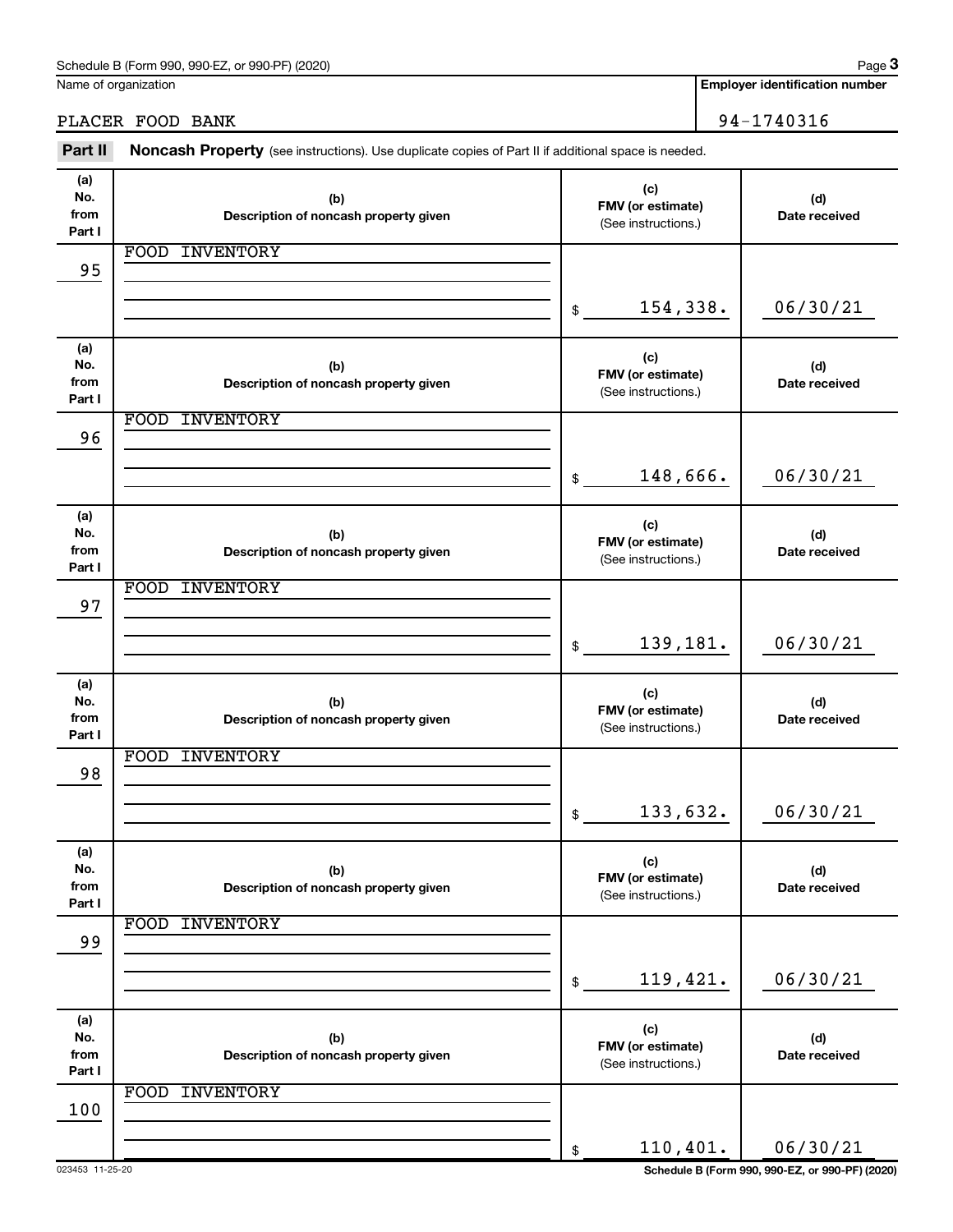| (2020)<br>990-EZ.<br>Schedule<br>. or 990-PF)<br>: B (Form 990. | Paɑe |
|-----------------------------------------------------------------|------|
|                                                                 |      |

**Employer identification number**

### PLACER FOOD BANK 94-1740316

Part II Noncash Property (see instructions). Use duplicate copies of Part II if additional space is needed.

| (a)<br>(c)<br>No.<br>(b)<br>FMV (or estimate)<br>from<br>Description of noncash property given<br>(See instructions.)<br>Part I<br><b>INVENTORY</b><br>FOOD<br>101 | (d)<br>Date received<br>06/30/21 |
|--------------------------------------------------------------------------------------------------------------------------------------------------------------------|----------------------------------|
|                                                                                                                                                                    |                                  |
|                                                                                                                                                                    |                                  |
|                                                                                                                                                                    |                                  |
| 107,153.<br>$$\mathbb{S}$$                                                                                                                                         |                                  |
|                                                                                                                                                                    |                                  |
| (a)<br>(c)                                                                                                                                                         |                                  |
| No.<br>(b)<br>FMV (or estimate)<br>from                                                                                                                            | (d)<br>Date received             |
| Description of noncash property given<br>(See instructions.)<br>Part I                                                                                             |                                  |
| <b>INVENTORY</b><br>FOOD                                                                                                                                           |                                  |
| 102                                                                                                                                                                |                                  |
|                                                                                                                                                                    |                                  |
| 103,185.<br>\$                                                                                                                                                     | 06/30/21                         |
|                                                                                                                                                                    |                                  |
| (a)                                                                                                                                                                |                                  |
| (c)<br>No.<br>(b)                                                                                                                                                  | (d)                              |
| FMV (or estimate)<br>from<br>Description of noncash property given                                                                                                 | Date received                    |
| (See instructions.)<br>Part I                                                                                                                                      |                                  |
| <b>INVENTORY</b><br>FOOD                                                                                                                                           |                                  |
| 103                                                                                                                                                                |                                  |
|                                                                                                                                                                    |                                  |
| 100,922.<br>\$                                                                                                                                                     | 06/30/21                         |
|                                                                                                                                                                    |                                  |
| (a)<br>(c)                                                                                                                                                         |                                  |
| No.<br>(b)<br>FMV (or estimate)                                                                                                                                    | (d)                              |
| from<br>Description of noncash property given<br>(See instructions.)                                                                                               | Date received                    |
| Part I                                                                                                                                                             |                                  |
| <b>INVENTORY</b><br>FOOD                                                                                                                                           |                                  |
| 104                                                                                                                                                                |                                  |
| 94,139.                                                                                                                                                            | 06/30/21                         |
| \$                                                                                                                                                                 |                                  |
|                                                                                                                                                                    |                                  |
| (a)<br>(c)<br>No.<br>(b)                                                                                                                                           | (d)                              |
| FMV (or estimate)<br>from<br>Description of noncash property given                                                                                                 | Date received                    |
| (See instructions.)<br>Part I                                                                                                                                      |                                  |
| <b>INVENTORY</b><br>FOOD                                                                                                                                           |                                  |
| 105                                                                                                                                                                |                                  |
|                                                                                                                                                                    |                                  |
| 68,867.<br>$\$$                                                                                                                                                    | 06/30/21                         |
|                                                                                                                                                                    |                                  |
| (a)                                                                                                                                                                |                                  |
| (c)<br>No.<br>(b)                                                                                                                                                  | (d)                              |
| FMV (or estimate)<br>from<br>Description of noncash property given<br>(See instructions.)                                                                          | Date received                    |
| Part I                                                                                                                                                             |                                  |
| <b>INVENTORY</b><br>FOOD                                                                                                                                           |                                  |
| 106                                                                                                                                                                |                                  |
|                                                                                                                                                                    |                                  |
| 62,967.<br>\$                                                                                                                                                      | 06/30/21                         |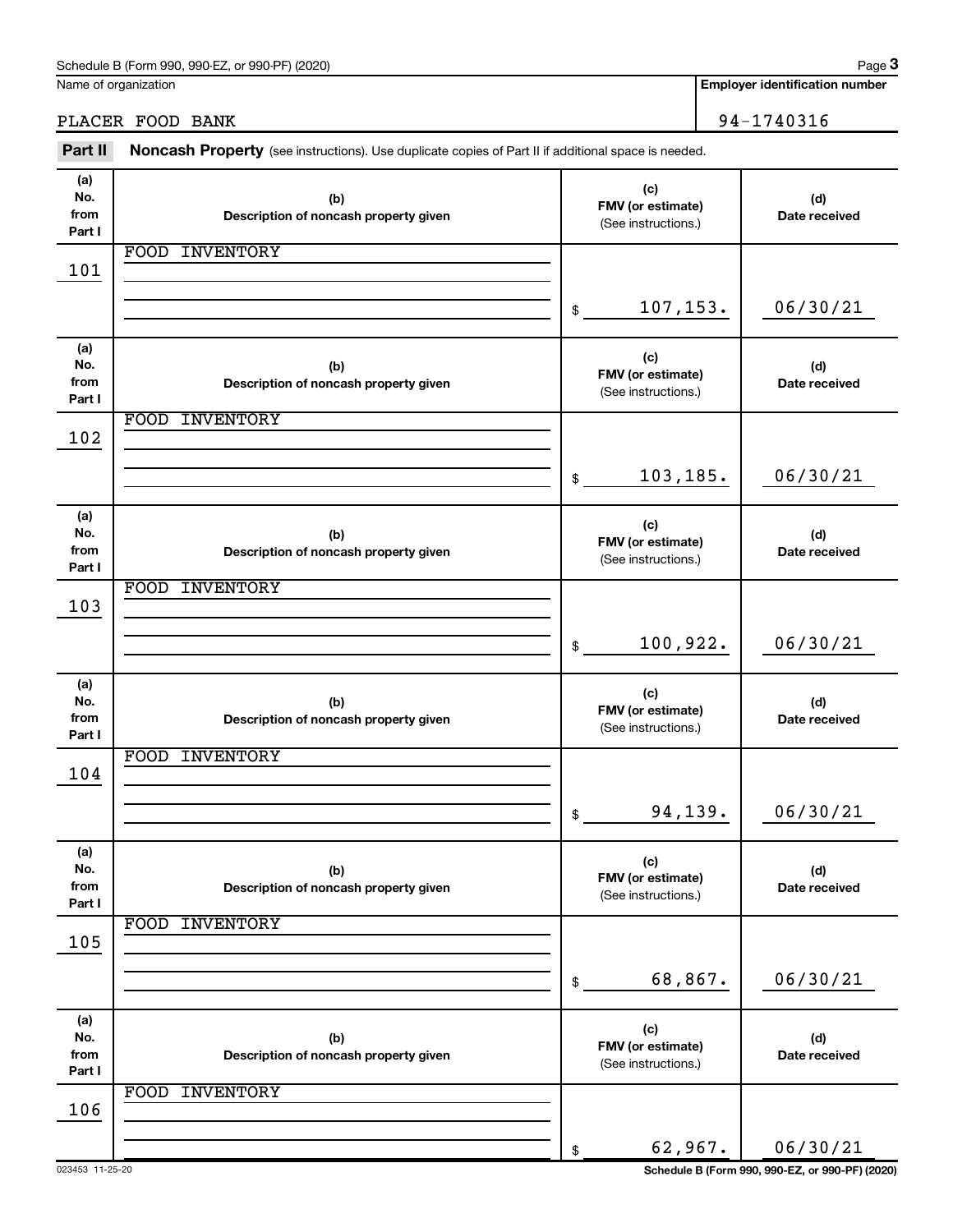| (2020)<br>990-EZ<br>Schedule<br>. or 990-PF)<br>B (Form 990. | Paɑe |
|--------------------------------------------------------------|------|
|                                                              |      |

**Employer identification number**

PLACER FOOD BANK 94-1740316

Part II Noncash Property (see instructions). Use duplicate copies of Part II if additional space is needed.

| (a)    |                                       |                           |               |
|--------|---------------------------------------|---------------------------|---------------|
| No.    | (b)                                   | (c)                       | (d)           |
| from   |                                       | FMV (or estimate)         |               |
|        | Description of noncash property given | (See instructions.)       | Date received |
| Part I |                                       |                           |               |
|        | <b>FOOD INVENTORY</b>                 |                           |               |
| 107    |                                       |                           |               |
|        |                                       |                           |               |
|        |                                       |                           |               |
|        |                                       | 62,777.<br>\$             | 06/30/21      |
|        |                                       |                           |               |
| (a)    |                                       |                           |               |
| No.    | (b)                                   | (c)                       |               |
| from   |                                       | FMV (or estimate)         | (d)           |
|        | Description of noncash property given | (See instructions.)       | Date received |
| Part I |                                       |                           |               |
|        | <b>FOOD INVENTORY</b>                 |                           |               |
| 108    |                                       |                           |               |
|        |                                       |                           |               |
|        |                                       |                           |               |
|        |                                       | 61,203.<br>$$\mathbb{S}$$ | 06/30/21      |
|        |                                       |                           |               |
| (a)    |                                       |                           |               |
| No.    |                                       | (c)                       |               |
|        | (b)                                   | FMV (or estimate)         | (d)           |
| from   | Description of noncash property given | (See instructions.)       | Date received |
| Part I |                                       |                           |               |
|        | <b>FOOD INVENTORY</b>                 |                           |               |
| 109    |                                       |                           |               |
|        |                                       |                           |               |
|        |                                       |                           |               |
|        |                                       | 60,616.<br>\$             | 06/30/21      |
|        |                                       |                           |               |
| (a)    |                                       |                           |               |
|        |                                       | (c)                       |               |
| No.    | (b)                                   | FMV (or estimate)         | (d)           |
| from   | Description of noncash property given | (See instructions.)       | Date received |
| Part I |                                       |                           |               |
|        | <b>FOOD INVENTORY</b>                 |                           |               |
| 110    |                                       |                           |               |
|        |                                       |                           |               |
|        |                                       |                           |               |
|        |                                       | 55,001.<br>\$             | 06/30/21      |
|        |                                       |                           |               |
| (a)    |                                       |                           |               |
| No.    |                                       | (c)                       |               |
|        | (b)                                   | FMV (or estimate)         | (d)           |
| from   | Description of noncash property given | (See instructions.)       | Date received |
| Part I |                                       |                           |               |
|        | <b>INVENTORY</b><br>FOOD              |                           |               |
| 111    |                                       |                           |               |
|        |                                       |                           |               |
|        |                                       |                           |               |
|        |                                       | 49,110.<br>$\$$           | 06/30/21      |
|        |                                       |                           |               |
| (a)    |                                       |                           |               |
| No.    |                                       | (c)                       |               |
|        | (b)                                   | FMV (or estimate)         | (d)           |
| from   | Description of noncash property given | (See instructions.)       | Date received |
| Part I |                                       |                           |               |
|        | <b>INVENTORY</b><br>FOOD              |                           |               |
| 112    |                                       |                           |               |
|        |                                       |                           |               |
|        |                                       |                           |               |
|        |                                       | 48,570.<br>\$             | 06/30/21      |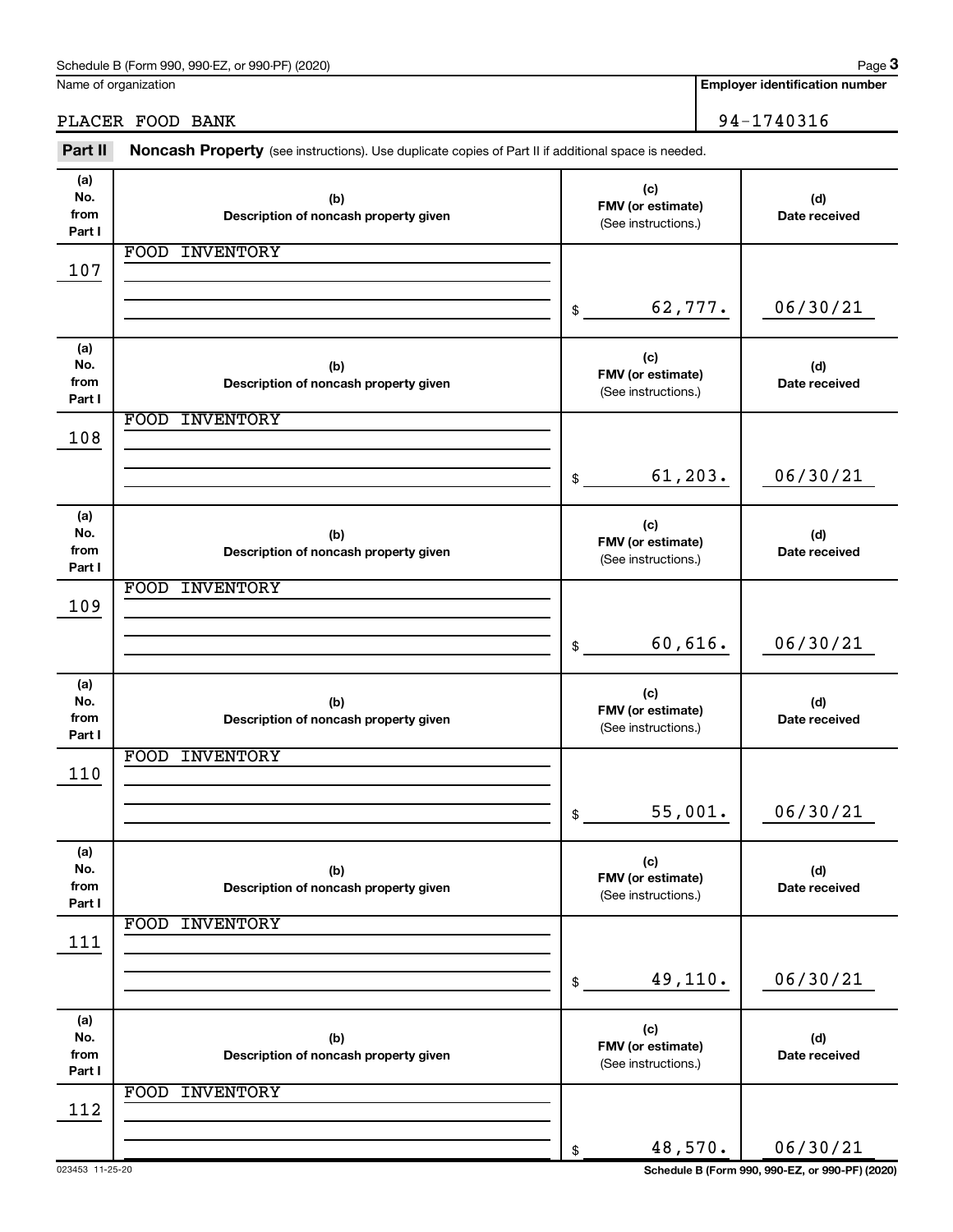| (2020)<br>990-EZ<br>Schedule<br>. or 990-PF)<br>B (Form 990. | Paɑe |
|--------------------------------------------------------------|------|
|                                                              |      |

**Employer identification number**

### PLACER FOOD BANK 94-1740316

Part II Noncash Property (see instructions). Use duplicate copies of Part II if additional space is needed.

| (a)<br>No.<br>from<br>Part I | (b)<br>Description of noncash property given | (c)<br>FMV (or estimate)<br>(See instructions.) | (d)<br>Date received |
|------------------------------|----------------------------------------------|-------------------------------------------------|----------------------|
| 113                          | <b>INVENTORY</b><br>FOOD                     |                                                 |                      |
|                              |                                              | 47,335.<br>\$                                   | 06/30/21             |
| (a)<br>No.<br>from<br>Part I | (b)<br>Description of noncash property given | (c)<br>FMV (or estimate)<br>(See instructions.) | (d)<br>Date received |
| 114                          | <b>INVENTORY</b><br>FOOD                     |                                                 |                      |
|                              |                                              | 47,316.<br>\$                                   | 06/30/21             |
| (a)<br>No.<br>from<br>Part I | (b)<br>Description of noncash property given | (c)<br>FMV (or estimate)<br>(See instructions.) | (d)<br>Date received |
| 115                          | <b>INVENTORY</b><br>FOOD                     |                                                 |                      |
|                              |                                              | 45,595.<br>\$                                   | 06/30/21             |
| (a)<br>No.<br>from<br>Part I | (b)<br>Description of noncash property given | (c)<br>FMV (or estimate)<br>(See instructions.) | (d)<br>Date received |
| 116                          | <b>FOOD INVENTORY</b>                        |                                                 |                      |
|                              |                                              | 43,932.<br>$\$$                                 | 06/30/21             |
| (a)<br>No.<br>from<br>Part I | (b)<br>Description of noncash property given | (c)<br>FMV (or estimate)<br>(See instructions.) | (d)<br>Date received |
| 117                          | <b>INVENTORY</b><br>FOOD                     |                                                 |                      |
|                              |                                              | 42,635.<br>$\,$                                 | 06/30/21             |
| (a)<br>No.<br>from<br>Part I | (b)<br>Description of noncash property given | (c)<br>FMV (or estimate)<br>(See instructions.) | (d)<br>Date received |
| 118                          | <b>INVENTORY</b><br>FOOD                     |                                                 |                      |
|                              |                                              | 41,181.<br>\$                                   | 06/30/21             |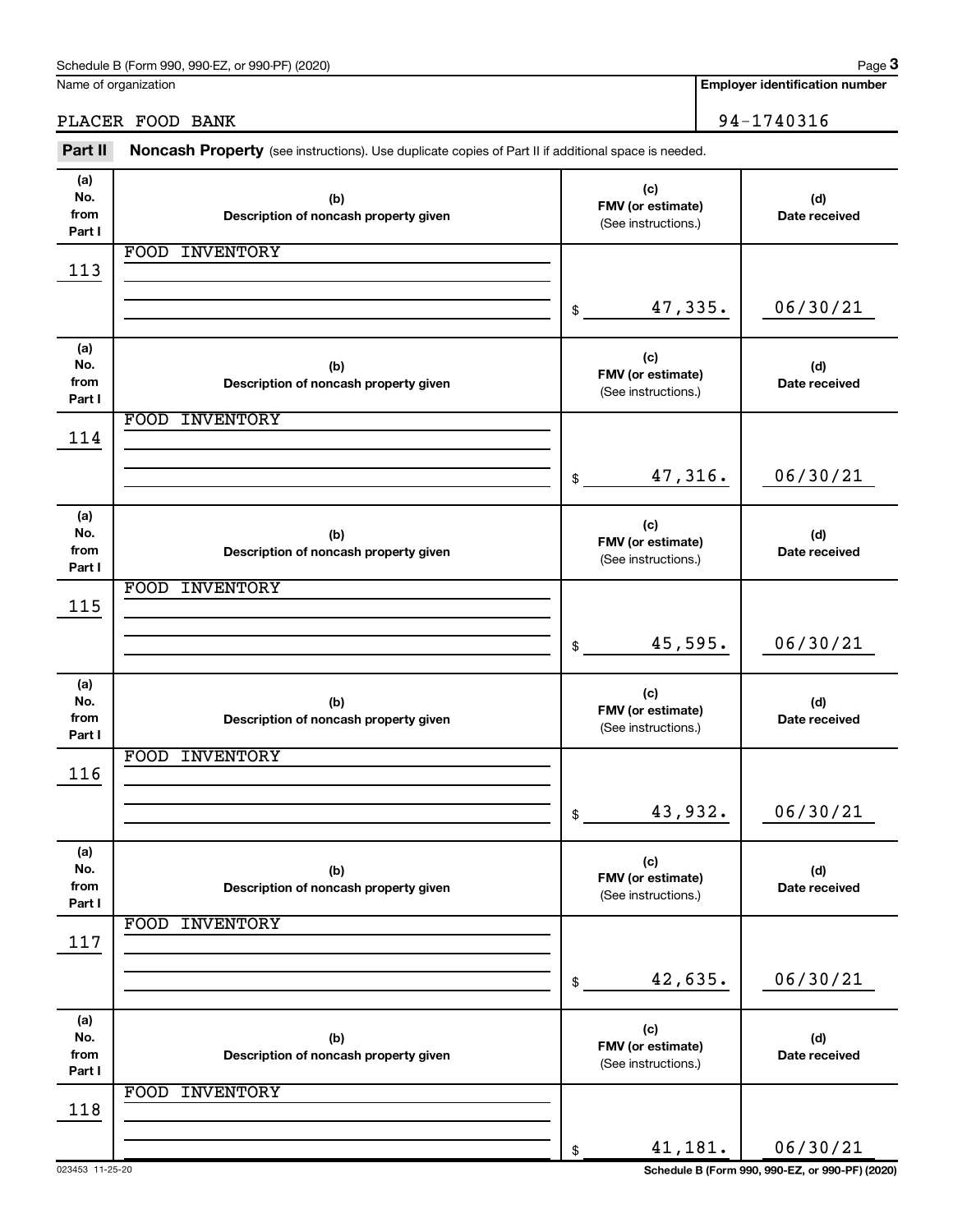| (2020)<br>990-EZ<br>Schedule<br>. or 990-PF)<br>B (Form 990. | Paɑe |
|--------------------------------------------------------------|------|
|                                                              |      |

**Employer identification number**

### PLACER FOOD BANK 94-1740316

Part II Noncash Property (see instructions). Use duplicate copies of Part II if additional space is needed.

| (a)    |                                       |                     |               |  |
|--------|---------------------------------------|---------------------|---------------|--|
| No.    | (b)                                   | (c)                 | (d)           |  |
| from   |                                       | FMV (or estimate)   |               |  |
|        | Description of noncash property given | (See instructions.) | Date received |  |
| Part I |                                       |                     |               |  |
|        | <b>FOOD INVENTORY</b>                 |                     |               |  |
| 119    |                                       |                     |               |  |
|        |                                       |                     |               |  |
|        |                                       |                     |               |  |
|        |                                       | 39,073.<br>\$       | 06/30/21      |  |
|        |                                       |                     |               |  |
| (a)    |                                       |                     |               |  |
| No.    |                                       | (c)                 |               |  |
|        | (b)                                   | FMV (or estimate)   | (d)           |  |
| from   | Description of noncash property given | (See instructions.) | Date received |  |
| Part I |                                       |                     |               |  |
|        | <b>FOOD INVENTORY</b>                 |                     |               |  |
| 120    |                                       |                     |               |  |
|        |                                       |                     |               |  |
|        |                                       |                     |               |  |
|        |                                       | 37,045.<br>$\$$     | 06/30/21      |  |
|        |                                       |                     |               |  |
| (a)    |                                       |                     |               |  |
|        |                                       | (c)                 |               |  |
| No.    | (b)                                   | FMV (or estimate)   | (d)           |  |
| from   | Description of noncash property given | (See instructions.) | Date received |  |
| Part I |                                       |                     |               |  |
|        | <b>FOOD INVENTORY</b>                 |                     |               |  |
| 121    |                                       |                     |               |  |
|        |                                       |                     |               |  |
|        |                                       |                     |               |  |
|        |                                       | 36,879.<br>\$       | 06/30/21      |  |
|        |                                       |                     |               |  |
|        |                                       |                     |               |  |
| (a)    |                                       | (c)                 |               |  |
| No.    | (b)                                   | FMV (or estimate)   | (d)           |  |
| from   | Description of noncash property given | (See instructions.) | Date received |  |
| Part I |                                       |                     |               |  |
|        | <b>FOOD INVENTORY</b>                 |                     |               |  |
| 122    |                                       |                     |               |  |
|        |                                       |                     |               |  |
|        |                                       |                     |               |  |
|        |                                       | 33,862.<br>$\$$     | 06/30/21      |  |
|        |                                       |                     |               |  |
|        |                                       |                     |               |  |
| (a)    |                                       | (c)                 |               |  |
| No.    | (b)                                   | FMV (or estimate)   | (d)           |  |
| from   | Description of noncash property given | (See instructions.) | Date received |  |
| Part I |                                       |                     |               |  |
|        | <b>INVENTORY</b><br>FOOD              |                     |               |  |
| 123    |                                       |                     |               |  |
|        |                                       |                     |               |  |
|        |                                       |                     |               |  |
|        |                                       | 28,493.<br>$\$$     | 06/30/21      |  |
|        |                                       |                     |               |  |
|        |                                       |                     |               |  |
| (a)    |                                       | (c)                 |               |  |
| No.    | (b)                                   | FMV (or estimate)   | (d)           |  |
| from   | Description of noncash property given |                     | Date received |  |
| Part I |                                       | (See instructions.) |               |  |
|        | <b>FOOD INVENTORY</b>                 |                     |               |  |
|        |                                       |                     |               |  |
| 124    |                                       |                     |               |  |
|        |                                       |                     |               |  |
|        |                                       |                     |               |  |
|        |                                       | 19,445.<br>\$       | 06/30/21      |  |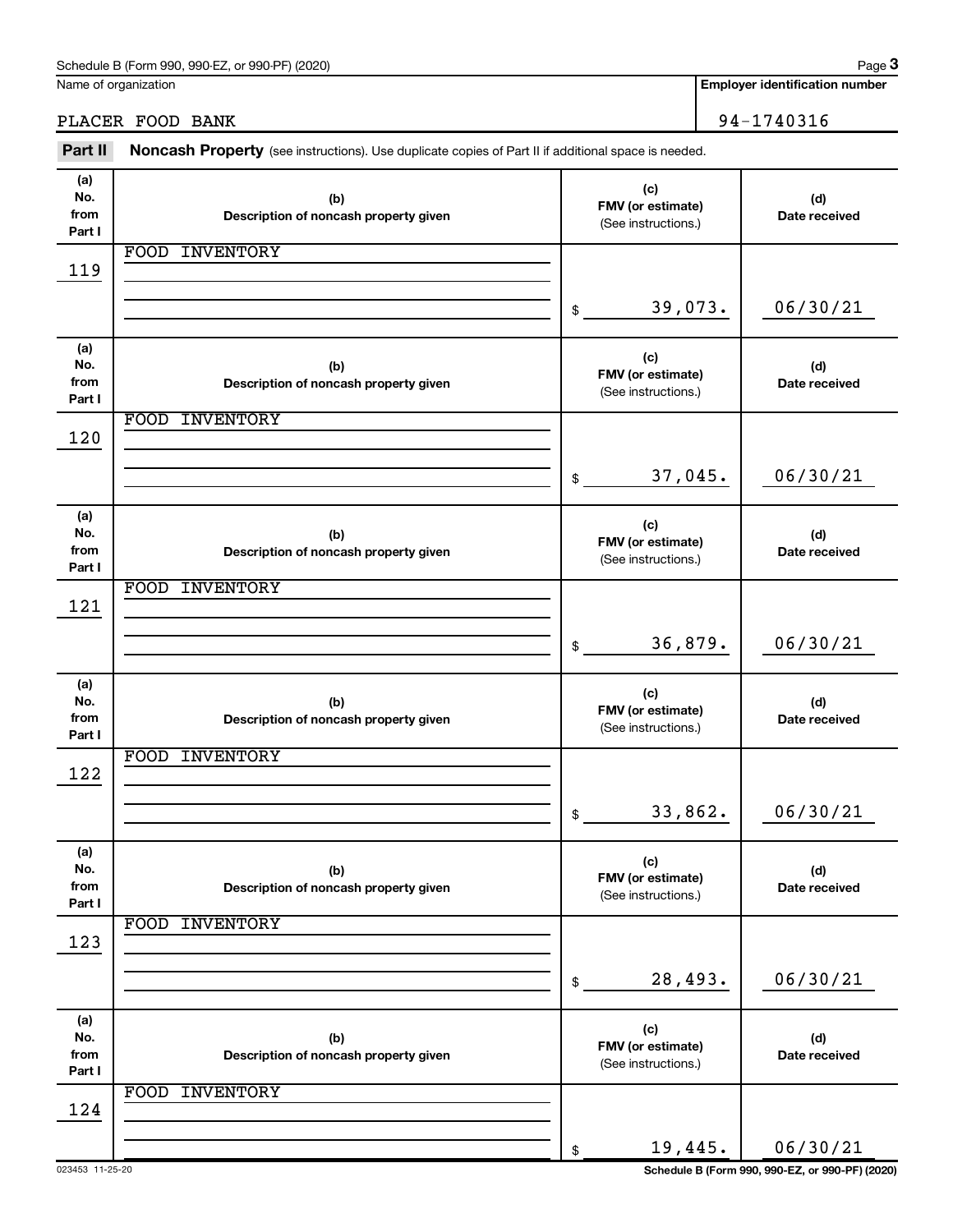| (2020)<br>990-EZ<br>Schedule<br>. or 990-PF)<br>B (Form 990. | Paɑe |
|--------------------------------------------------------------|------|
|                                                              |      |

**Employer identification number**

### PLACER FOOD BANK 94-1740316

Part II Noncash Property (see instructions). Use duplicate copies of Part II if additional space is needed.

| (a)<br>No.<br>from<br>Part I | (b)<br>Description of noncash property given | (c)<br>FMV (or estimate)<br>(See instructions.) | (d)<br>Date received |
|------------------------------|----------------------------------------------|-------------------------------------------------|----------------------|
| 125                          | <b>INVENTORY</b><br>FOOD                     |                                                 |                      |
|                              |                                              | 17,696.<br>\$                                   | 06/30/21             |
| (a)<br>No.<br>from<br>Part I | (b)<br>Description of noncash property given | (c)<br>FMV (or estimate)<br>(See instructions.) | (d)<br>Date received |
| 126                          | <b>FOOD INVENTORY</b>                        |                                                 |                      |
|                              |                                              | 12,403.<br>\$                                   | 06/30/21             |
| (a)<br>No.<br>from<br>Part I | (b)<br>Description of noncash property given | (c)<br>FMV (or estimate)<br>(See instructions.) | (d)<br>Date received |
| 127                          | <b>INVENTORY</b><br>FOOD                     |                                                 |                      |
|                              |                                              | 10,617.<br>\$                                   | 06/30/21             |
| (a)<br>No.<br>from<br>Part I | (b)<br>Description of noncash property given | (c)<br>FMV (or estimate)<br>(See instructions.) | (d)<br>Date received |
| 128                          | <b>INVENTORY</b><br>FOOD                     |                                                 |                      |
|                              |                                              | 9,814.<br>\$                                    | 06/30/21             |
| (a)<br>No.<br>from<br>Part I | (b)<br>Description of noncash property given | (c)<br>FMV (or estimate)<br>(See instructions.) | (d)<br>Date received |
| 129                          | <b>INVENTORY</b><br>FOOD                     |                                                 |                      |
|                              |                                              | 7,668.<br>$\,$                                  | 06/30/21             |
| (a)<br>No.<br>from<br>Part I | (b)<br>Description of noncash property given | (c)<br>FMV (or estimate)<br>(See instructions.) | (d)<br>Date received |
| 130                          | <b>INVENTORY</b><br>FOOD                     |                                                 |                      |
|                              |                                              | 5,509.<br>\$                                    | 06/30/21             |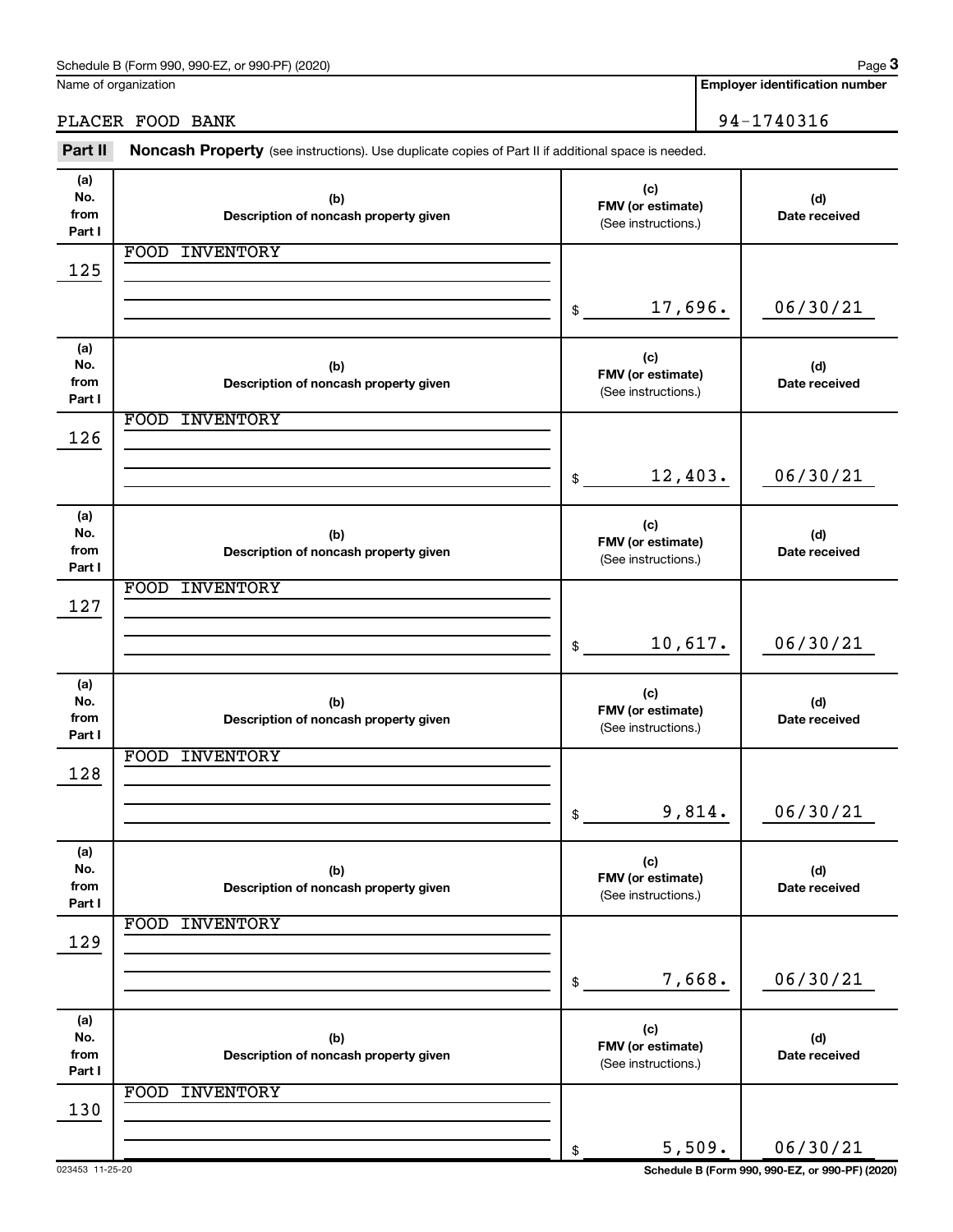| Name of organization        |                                                                                                                                                                                                                                                                                                                                                                    |                      | <b>Employer identification number</b>                                                                                                                          |
|-----------------------------|--------------------------------------------------------------------------------------------------------------------------------------------------------------------------------------------------------------------------------------------------------------------------------------------------------------------------------------------------------------------|----------------------|----------------------------------------------------------------------------------------------------------------------------------------------------------------|
|                             | PLACER FOOD BANK                                                                                                                                                                                                                                                                                                                                                   |                      | 94-1740316                                                                                                                                                     |
| Part III                    | from any one contributor. Complete columns (a) through (e) and the following line entry. For organizations<br>completing Part III, enter the total of exclusively religious, charitable, etc., contributions of \$1,000 or less for the year. (Enter this info. once.) $\blacktriangleright$ \$<br>Use duplicate copies of Part III if additional space is needed. |                      | Exclusively religious, charitable, etc., contributions to organizations described in section 501(c)(7), (8), or (10) that total more than \$1,000 for the year |
| $(a)$ No.<br>from<br>Part I | (b) Purpose of gift                                                                                                                                                                                                                                                                                                                                                | (c) Use of gift      | (d) Description of how gift is held                                                                                                                            |
|                             |                                                                                                                                                                                                                                                                                                                                                                    | (e) Transfer of gift |                                                                                                                                                                |
|                             | Transferee's name, address, and $ZIP + 4$                                                                                                                                                                                                                                                                                                                          |                      | Relationship of transferor to transferee                                                                                                                       |
| (a) No.<br>from<br>Part I   | (b) Purpose of gift                                                                                                                                                                                                                                                                                                                                                | (c) Use of gift      | (d) Description of how gift is held                                                                                                                            |
|                             | Transferee's name, address, and $ZIP + 4$                                                                                                                                                                                                                                                                                                                          | (e) Transfer of gift | Relationship of transferor to transferee                                                                                                                       |
| $(a)$ No.<br>from<br>Part I | (b) Purpose of gift                                                                                                                                                                                                                                                                                                                                                | (c) Use of gift      | (d) Description of how gift is held                                                                                                                            |
|                             |                                                                                                                                                                                                                                                                                                                                                                    | (e) Transfer of gift |                                                                                                                                                                |
|                             | Transferee's name, address, and ZIP + 4                                                                                                                                                                                                                                                                                                                            |                      | Relationship of transferor to transferee                                                                                                                       |
| (a) No.<br>from<br>Part I   | (b) Purpose of gift                                                                                                                                                                                                                                                                                                                                                | (c) Use of gift      | (d) Description of how gift is held                                                                                                                            |
|                             |                                                                                                                                                                                                                                                                                                                                                                    |                      |                                                                                                                                                                |
|                             | Transferee's name, address, and $ZIP + 4$                                                                                                                                                                                                                                                                                                                          | (e) Transfer of gift | Relationship of transferor to transferee                                                                                                                       |
|                             |                                                                                                                                                                                                                                                                                                                                                                    |                      |                                                                                                                                                                |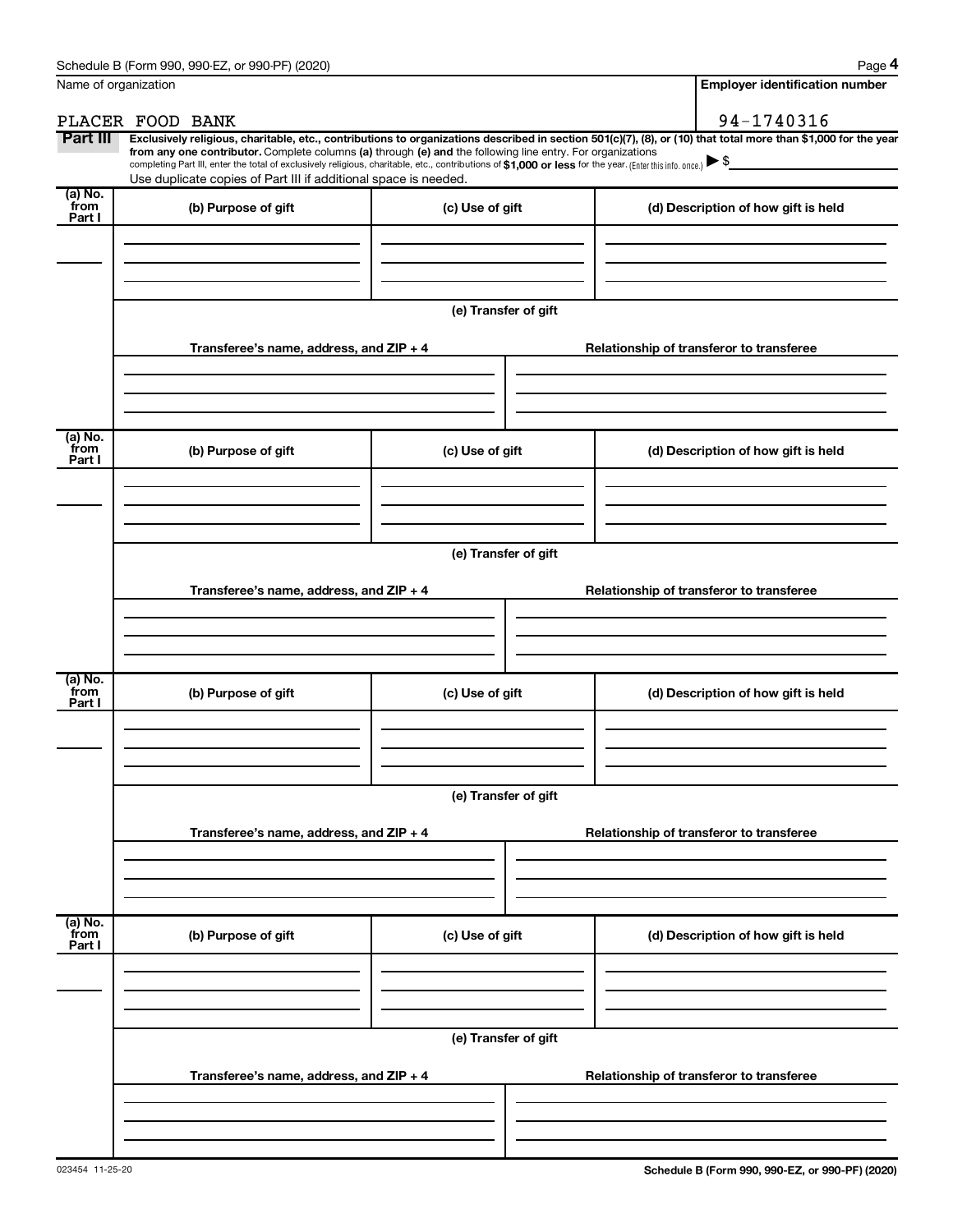| <b>SCHEDULE D</b> |  |
|-------------------|--|
|-------------------|--|

# **SCHEDULE D Supplemental Financial Statements**<br> **Form 990 2020**<br> **Part IV** line 6.7.8.9.10, 11a, 11b, 11d, 11d, 11d, 11d, 11d, 12a, 0r, 12b

**(Form 990) | Complete if the organization answered "Yes" on Form 990, Part IV, line 6, 7, 8, 9, 10, 11a, 11b, 11c, 11d, 11e, 11f, 12a, or 12b.**

**| Attach to Form 990. |Go to www.irs.gov/Form990 for instructions and the latest information.**



Department of the Treasury Internal Revenue Service

| PLACER FOOD BANK           |  |
|----------------------------|--|
| ne Maintaining Donor Advic |  |

| Name of the organization |        |      |             | <b>Employer identification number</b> |
|--------------------------|--------|------|-------------|---------------------------------------|
|                          | PLACER | FOOD | <b>BANK</b> | 740316<br>94–                         |

| Part I  | Organizations Maintaining Donor Advised Funds or Other Similar Funds or Accounts. Complete if the                                                                                                 |                         |                                                    |
|---------|---------------------------------------------------------------------------------------------------------------------------------------------------------------------------------------------------|-------------------------|----------------------------------------------------|
|         | organization answered "Yes" on Form 990, Part IV, line 6.                                                                                                                                         |                         |                                                    |
|         |                                                                                                                                                                                                   | (a) Donor advised funds | (b) Funds and other accounts                       |
| 1       |                                                                                                                                                                                                   |                         |                                                    |
| 2       | Aggregate value of contributions to (during year)                                                                                                                                                 |                         |                                                    |
| з       | Aggregate value of grants from (during year)                                                                                                                                                      |                         |                                                    |
| 4       |                                                                                                                                                                                                   |                         |                                                    |
| 5       | Did the organization inform all donors and donor advisors in writing that the assets held in donor advised funds                                                                                  |                         |                                                    |
|         |                                                                                                                                                                                                   |                         | Yes<br>No                                          |
| 6       | Did the organization inform all grantees, donors, and donor advisors in writing that grant funds can be used only                                                                                 |                         |                                                    |
|         | for charitable purposes and not for the benefit of the donor or donor advisor, or for any other purpose conferring                                                                                |                         |                                                    |
|         | impermissible private benefit?                                                                                                                                                                    |                         | Yes<br>No                                          |
| Part II | Conservation Easements. Complete if the organization answered "Yes" on Form 990, Part IV, line 7.                                                                                                 |                         |                                                    |
| 1       | Purpose(s) of conservation easements held by the organization (check all that apply).                                                                                                             |                         |                                                    |
|         | Preservation of land for public use (for example, recreation or education)                                                                                                                        |                         | Preservation of a historically important land area |
|         | Protection of natural habitat                                                                                                                                                                     |                         | Preservation of a certified historic structure     |
|         | Preservation of open space                                                                                                                                                                        |                         |                                                    |
| 2       | Complete lines 2a through 2d if the organization held a qualified conservation contribution in the form of a conservation easement on the last                                                    |                         |                                                    |
|         | day of the tax year.                                                                                                                                                                              |                         | Held at the End of the Tax Year                    |
| а       |                                                                                                                                                                                                   |                         | 2a                                                 |
|         | Total acreage restricted by conservation easements                                                                                                                                                |                         | 2 <sub>b</sub>                                     |
|         | Number of conservation easements on a certified historic structure included in (a) manufacture included in (a)                                                                                    |                         | 2c                                                 |
|         | Number of conservation easements included in (c) acquired after 7/25/06, and not on a historic structure                                                                                          |                         |                                                    |
|         |                                                                                                                                                                                                   |                         | 2d                                                 |
| 3       | Number of conservation easements modified, transferred, released, extinguished, or terminated by the organization during the tax                                                                  |                         |                                                    |
|         | vear                                                                                                                                                                                              |                         |                                                    |
| 4       | Number of states where property subject to conservation easement is located >                                                                                                                     |                         |                                                    |
| 5       | Does the organization have a written policy regarding the periodic monitoring, inspection, handling of                                                                                            |                         |                                                    |
|         | violations, and enforcement of the conservation easements it holds?                                                                                                                               |                         | Yes<br>No                                          |
| 6       | Staff and volunteer hours devoted to monitoring, inspecting, handling of violations, and enforcing conservation easements during the year                                                         |                         |                                                    |
|         |                                                                                                                                                                                                   |                         |                                                    |
| 7       | Amount of expenses incurred in monitoring, inspecting, handling of violations, and enforcing conservation easements during the year                                                               |                         |                                                    |
|         | $\blacktriangleright$ \$                                                                                                                                                                          |                         |                                                    |
| 8       | Does each conservation easement reported on line 2(d) above satisfy the requirements of section 170(h)(4)(B)(i)                                                                                   |                         |                                                    |
|         |                                                                                                                                                                                                   |                         | Yes<br>No                                          |
| 9       | In Part XIII, describe how the organization reports conservation easements in its revenue and expense statement and                                                                               |                         |                                                    |
|         | balance sheet, and include, if applicable, the text of the footnote to the organization's financial statements that describes the                                                                 |                         |                                                    |
|         | organization's accounting for conservation easements.<br>Organizations Maintaining Collections of Art, Historical Treasures, or Other Similar Assets.<br>Part III                                 |                         |                                                    |
|         | Complete if the organization answered "Yes" on Form 990, Part IV, line 8.                                                                                                                         |                         |                                                    |
|         |                                                                                                                                                                                                   |                         |                                                    |
|         | 1a If the organization elected, as permitted under FASB ASC 958, not to report in its revenue statement and balance sheet works                                                                   |                         |                                                    |
|         | of art, historical treasures, or other similar assets held for public exhibition, education, or research in furtherance of public                                                                 |                         |                                                    |
|         | service, provide in Part XIII the text of the footnote to its financial statements that describes these items.                                                                                    |                         |                                                    |
| b       | If the organization elected, as permitted under FASB ASC 958, to report in its revenue statement and balance sheet works of                                                                       |                         |                                                    |
|         | art, historical treasures, or other similar assets held for public exhibition, education, or research in furtherance of public service,<br>provide the following amounts relating to these items: |                         |                                                    |
|         |                                                                                                                                                                                                   |                         | \$                                                 |
|         |                                                                                                                                                                                                   |                         | $\mathfrak{L}$                                     |
|         | (ii) Assets included in Form 990, Part X                                                                                                                                                          |                         |                                                    |
| 2       | If the organization received or held works of art, historical treasures, or other similar assets for financial gain, provide                                                                      |                         |                                                    |
|         | the following amounts required to be reported under FASB ASC 958 relating to these items:                                                                                                         |                         |                                                    |
| а       |                                                                                                                                                                                                   |                         | - \$<br>▶                                          |
|         |                                                                                                                                                                                                   |                         |                                                    |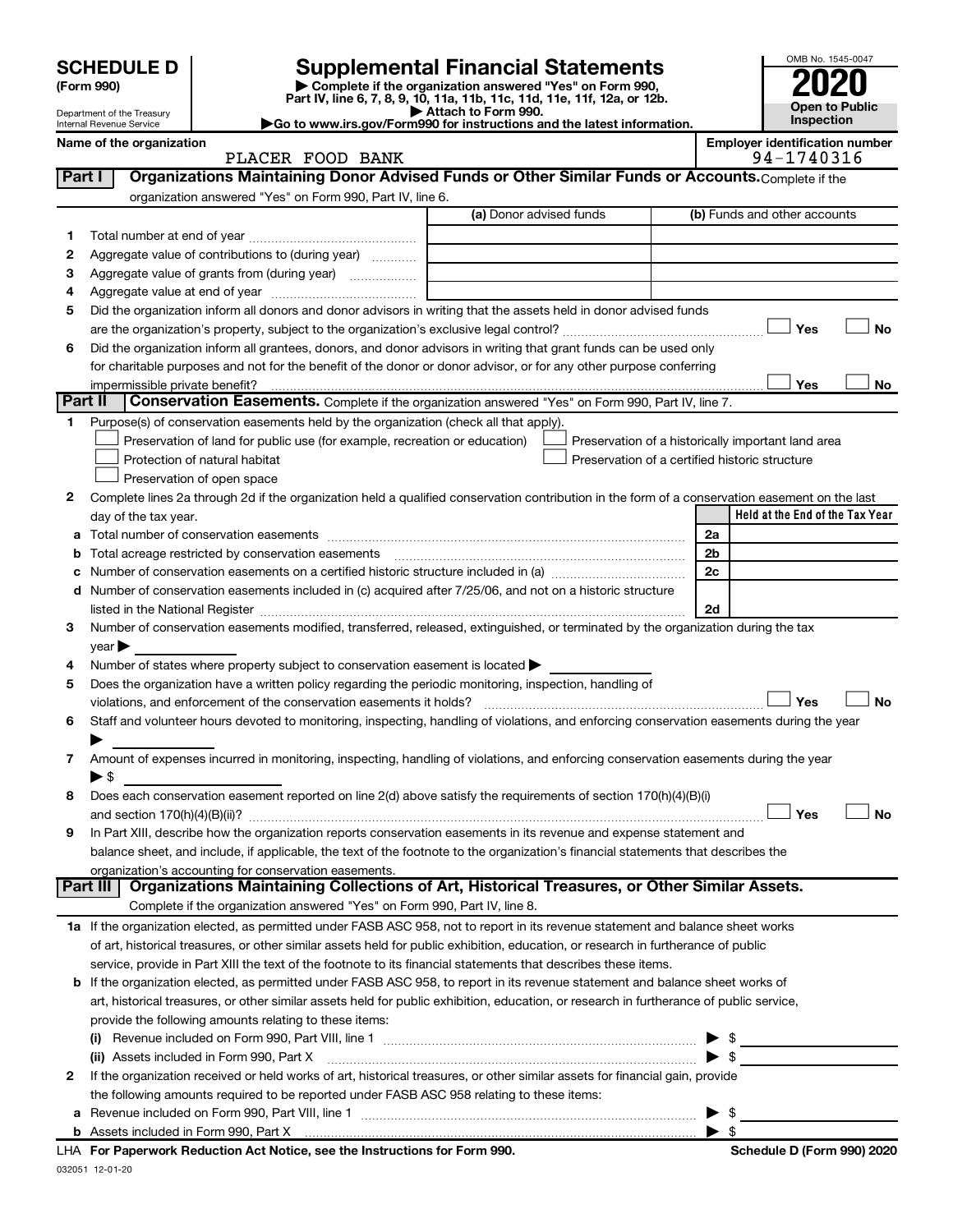|               | Schedule D (Form 990) 2020                                                                                                                                                                                                     | PLACER FOOD BANK   |                |                                                                                                                                                                                                                                |                                              | 94-1740316 <sub>Page</sub> 2 |         |           |
|---------------|--------------------------------------------------------------------------------------------------------------------------------------------------------------------------------------------------------------------------------|--------------------|----------------|--------------------------------------------------------------------------------------------------------------------------------------------------------------------------------------------------------------------------------|----------------------------------------------|------------------------------|---------|-----------|
|               | Part III   Organizations Maintaining Collections of Art, Historical Treasures, or Other Similar Assets (continued)                                                                                                             |                    |                |                                                                                                                                                                                                                                |                                              |                              |         |           |
| 3             | Using the organization's acquisition, accession, and other records, check any of the following that make significant use of its                                                                                                |                    |                |                                                                                                                                                                                                                                |                                              |                              |         |           |
|               | collection items (check all that apply):                                                                                                                                                                                       |                    |                |                                                                                                                                                                                                                                |                                              |                              |         |           |
| a             | Public exhibition                                                                                                                                                                                                              | d                  |                | Loan or exchange program                                                                                                                                                                                                       |                                              |                              |         |           |
| b             | Scholarly research                                                                                                                                                                                                             | e                  |                | Other and the control of the control of the control of the control of the control of the control of the control of the control of the control of the control of the control of the control of the control of the control of th |                                              |                              |         |           |
| c             | Preservation for future generations                                                                                                                                                                                            |                    |                |                                                                                                                                                                                                                                |                                              |                              |         |           |
|               | Provide a description of the organization's collections and explain how they further the organization's exempt purpose in Part XIII.                                                                                           |                    |                |                                                                                                                                                                                                                                |                                              |                              |         |           |
| 5             | During the year, did the organization solicit or receive donations of art, historical treasures, or other similar assets                                                                                                       |                    |                |                                                                                                                                                                                                                                |                                              |                              |         |           |
|               |                                                                                                                                                                                                                                |                    |                |                                                                                                                                                                                                                                |                                              | Yes                          |         | No        |
|               | <b>Part IV</b><br>Escrow and Custodial Arrangements. Complete if the organization answered "Yes" on Form 990, Part IV, line 9, or                                                                                              |                    |                |                                                                                                                                                                                                                                |                                              |                              |         |           |
|               | reported an amount on Form 990, Part X, line 21.                                                                                                                                                                               |                    |                |                                                                                                                                                                                                                                |                                              |                              |         |           |
|               | 1a Is the organization an agent, trustee, custodian or other intermediary for contributions or other assets not included                                                                                                       |                    |                |                                                                                                                                                                                                                                |                                              |                              |         |           |
|               |                                                                                                                                                                                                                                |                    |                |                                                                                                                                                                                                                                |                                              | Yes                          |         | <b>No</b> |
|               | b If "Yes," explain the arrangement in Part XIII and complete the following table:                                                                                                                                             |                    |                |                                                                                                                                                                                                                                |                                              |                              |         |           |
|               |                                                                                                                                                                                                                                |                    |                |                                                                                                                                                                                                                                |                                              | Amount                       |         |           |
|               |                                                                                                                                                                                                                                |                    |                |                                                                                                                                                                                                                                | 1c                                           |                              |         |           |
|               |                                                                                                                                                                                                                                |                    |                |                                                                                                                                                                                                                                | 1d                                           |                              |         |           |
|               |                                                                                                                                                                                                                                |                    |                |                                                                                                                                                                                                                                |                                              |                              |         |           |
|               | Distributions during the year manufactured and an account of the state of the state of the state of the state of the state of the state of the state of the state of the state of the state of the state of the state of the s |                    |                |                                                                                                                                                                                                                                | 1e                                           |                              |         |           |
|               |                                                                                                                                                                                                                                |                    |                |                                                                                                                                                                                                                                | 1f                                           | Yes                          |         |           |
|               | 2a Did the organization include an amount on Form 990, Part X, line 21, for escrow or custodial account liability?                                                                                                             |                    |                |                                                                                                                                                                                                                                |                                              |                              |         | No        |
| <b>Part V</b> | <b>b</b> If "Yes," explain the arrangement in Part XIII. Check here if the explanation has been provided on Part XIII<br>Endowment Funds. Complete if the organization answered "Yes" on Form 990, Part IV, line 10.           |                    |                |                                                                                                                                                                                                                                |                                              |                              |         |           |
|               |                                                                                                                                                                                                                                |                    | (b) Prior year | (c) Two years back                                                                                                                                                                                                             | (d) Three years back $ $ (e) Four years back |                              |         |           |
|               |                                                                                                                                                                                                                                | (a) Current year   |                |                                                                                                                                                                                                                                |                                              |                              |         |           |
| 1a            | Beginning of year balance                                                                                                                                                                                                      |                    |                |                                                                                                                                                                                                                                |                                              |                              |         |           |
|               |                                                                                                                                                                                                                                | 31,657.            |                |                                                                                                                                                                                                                                |                                              |                              |         |           |
|               | Net investment earnings, gains, and losses                                                                                                                                                                                     | 1,912.             |                |                                                                                                                                                                                                                                |                                              |                              |         |           |
|               | Grants or scholarships                                                                                                                                                                                                         |                    |                |                                                                                                                                                                                                                                |                                              |                              |         |           |
|               | e Other expenditures for facilities                                                                                                                                                                                            |                    |                |                                                                                                                                                                                                                                |                                              |                              |         |           |
|               |                                                                                                                                                                                                                                |                    |                |                                                                                                                                                                                                                                |                                              |                              |         |           |
|               |                                                                                                                                                                                                                                |                    |                |                                                                                                                                                                                                                                |                                              |                              |         |           |
|               | End of year balance                                                                                                                                                                                                            | 33,569.            |                |                                                                                                                                                                                                                                |                                              |                              |         |           |
| 2             | Provide the estimated percentage of the current year end balance (line 1g, column (a)) held as:                                                                                                                                |                    |                |                                                                                                                                                                                                                                |                                              |                              |         |           |
|               | Board designated or quasi-endowment                                                                                                                                                                                            |                    | %              |                                                                                                                                                                                                                                |                                              |                              |         |           |
|               | Permanent endowment > 100.0000                                                                                                                                                                                                 | $\%$               |                |                                                                                                                                                                                                                                |                                              |                              |         |           |
|               | Term endowment $\blacktriangleright$                                                                                                                                                                                           | %                  |                |                                                                                                                                                                                                                                |                                              |                              |         |           |
|               | The percentages on lines 2a, 2b, and 2c should equal 100%.                                                                                                                                                                     |                    |                |                                                                                                                                                                                                                                |                                              |                              |         |           |
|               | 3a Are there endowment funds not in the possession of the organization that are held and administered for the organization                                                                                                     |                    |                |                                                                                                                                                                                                                                |                                              |                              |         |           |
|               | by:                                                                                                                                                                                                                            |                    |                |                                                                                                                                                                                                                                |                                              |                              | Yes     | No        |
|               | (i)                                                                                                                                                                                                                            |                    |                |                                                                                                                                                                                                                                |                                              | 3a(i)                        | X       |           |
|               |                                                                                                                                                                                                                                |                    |                |                                                                                                                                                                                                                                |                                              | 3a(ii)                       |         | X         |
|               |                                                                                                                                                                                                                                |                    |                |                                                                                                                                                                                                                                |                                              | 3b                           |         |           |
|               | Describe in Part XIII the intended uses of the organization's endowment funds.                                                                                                                                                 |                    |                |                                                                                                                                                                                                                                |                                              |                              |         |           |
|               | <b>Land, Buildings, and Equipment.</b><br><b>Part VI</b>                                                                                                                                                                       |                    |                |                                                                                                                                                                                                                                |                                              |                              |         |           |
|               | Complete if the organization answered "Yes" on Form 990, Part IV, line 11a. See Form 990, Part X, line 10.                                                                                                                     |                    |                |                                                                                                                                                                                                                                |                                              |                              |         |           |
|               | Description of property                                                                                                                                                                                                        | (a) Cost or other  |                | (b) Cost or other                                                                                                                                                                                                              | (c) Accumulated                              | (d) Book value               |         |           |
|               |                                                                                                                                                                                                                                | basis (investment) |                | basis (other)                                                                                                                                                                                                                  | depreciation                                 |                              |         |           |
|               |                                                                                                                                                                                                                                |                    |                |                                                                                                                                                                                                                                |                                              |                              |         |           |
|               |                                                                                                                                                                                                                                |                    |                |                                                                                                                                                                                                                                |                                              |                              |         |           |
|               |                                                                                                                                                                                                                                |                    |                | 404, 271.                                                                                                                                                                                                                      | 175,677.                                     |                              |         | 228,594.  |
|               |                                                                                                                                                                                                                                |                    |                | 1,648,262.                                                                                                                                                                                                                     | 665,096.                                     | 983, 166.                    |         |           |
|               |                                                                                                                                                                                                                                |                    |                | 52,950.                                                                                                                                                                                                                        | 29,180.                                      |                              | 23,770. |           |
|               | Total. Add lines 1a through 1e. (Column (d) must equal Form 990, Part X, column (B), line 10c.)                                                                                                                                |                    |                |                                                                                                                                                                                                                                |                                              | 1, 235, 530.                 |         |           |
|               |                                                                                                                                                                                                                                |                    |                |                                                                                                                                                                                                                                |                                              |                              |         |           |

**Schedule D (Form 990) 2020**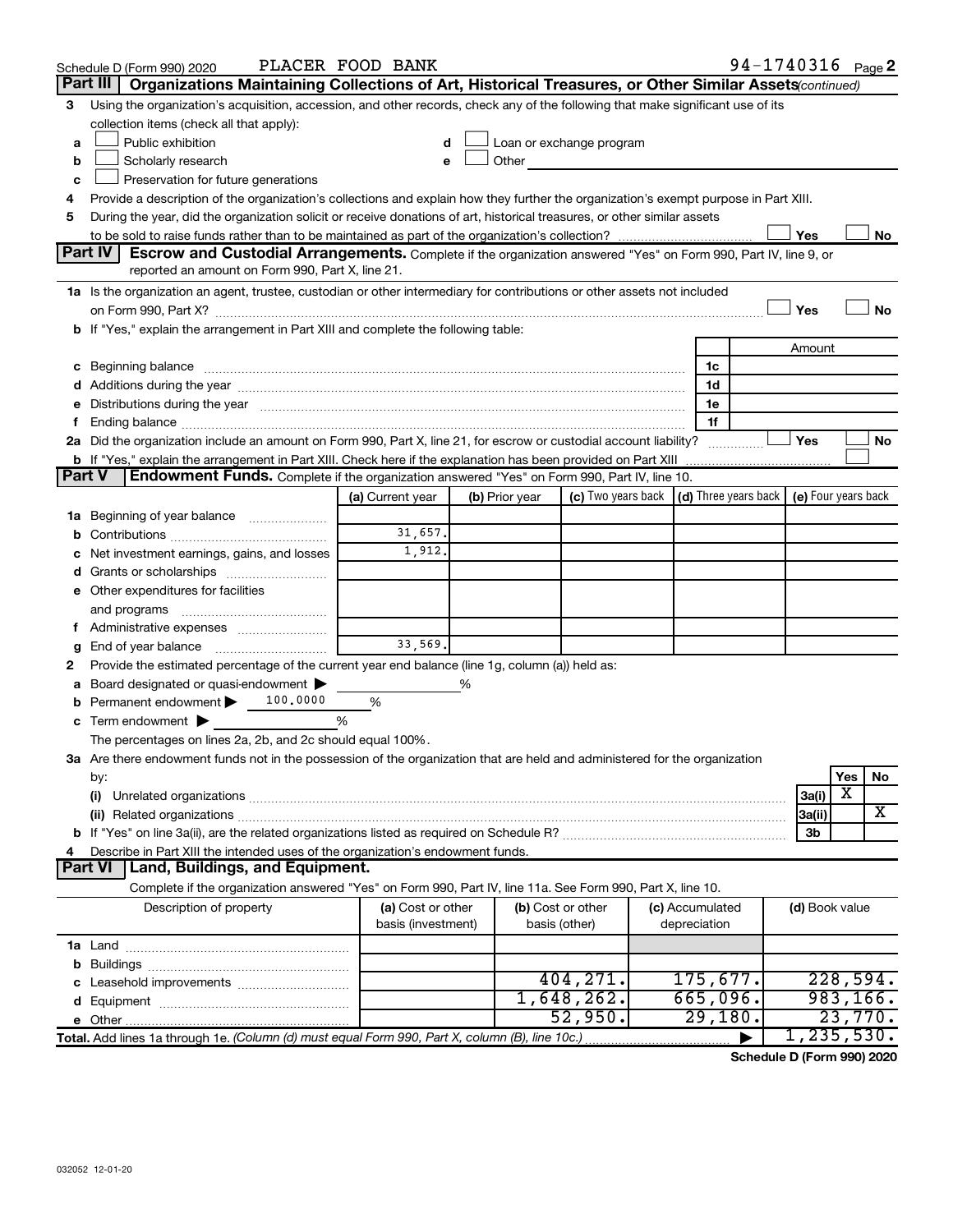| Complete if the organization answered "Yes" on Form 990, Part IV, line 11b. See Form 990, Part X, line 12.                                  |                 |                                                           |                |
|---------------------------------------------------------------------------------------------------------------------------------------------|-----------------|-----------------------------------------------------------|----------------|
| (a) Description of security or category (including name of security)                                                                        | (b) Book value  | (c) Method of valuation: Cost or end-of-year market value |                |
|                                                                                                                                             |                 |                                                           |                |
|                                                                                                                                             |                 |                                                           |                |
| $(3)$ Other                                                                                                                                 |                 |                                                           |                |
| (A)                                                                                                                                         |                 |                                                           |                |
| (B)                                                                                                                                         |                 |                                                           |                |
| (C)                                                                                                                                         |                 |                                                           |                |
| (D)                                                                                                                                         |                 |                                                           |                |
| (E)                                                                                                                                         |                 |                                                           |                |
| (F)                                                                                                                                         |                 |                                                           |                |
| (G)                                                                                                                                         |                 |                                                           |                |
| (H)                                                                                                                                         |                 |                                                           |                |
| Total. (Col. (b) must equal Form 990, Part X, col. (B) line 12.) $\blacktriangleright$                                                      |                 |                                                           |                |
| Part VIII Investments - Program Related.                                                                                                    |                 |                                                           |                |
|                                                                                                                                             |                 |                                                           |                |
| Complete if the organization answered "Yes" on Form 990, Part IV, line 11c. See Form 990, Part X, line 13.<br>(a) Description of investment | (b) Book value  | (c) Method of valuation: Cost or end-of-year market value |                |
|                                                                                                                                             |                 |                                                           |                |
| (1)                                                                                                                                         |                 |                                                           |                |
| (2)                                                                                                                                         |                 |                                                           |                |
| (3)                                                                                                                                         |                 |                                                           |                |
| (4)                                                                                                                                         |                 |                                                           |                |
| (5)                                                                                                                                         |                 |                                                           |                |
| (6)                                                                                                                                         |                 |                                                           |                |
| (7)                                                                                                                                         |                 |                                                           |                |
| (8)                                                                                                                                         |                 |                                                           |                |
| (9)                                                                                                                                         |                 |                                                           |                |
| Total. (Col. (b) must equal Form 990, Part X, col. (B) line 13.) $\blacktriangleright$                                                      |                 |                                                           |                |
| Part IX<br><b>Other Assets.</b>                                                                                                             |                 |                                                           |                |
| Complete if the organization answered "Yes" on Form 990, Part IV, line 11d. See Form 990, Part X, line 15.                                  |                 |                                                           |                |
|                                                                                                                                             | (a) Description |                                                           | (b) Book value |
| (1)                                                                                                                                         |                 |                                                           |                |
| (2)                                                                                                                                         |                 |                                                           |                |
| (3)                                                                                                                                         |                 |                                                           |                |
| (4)                                                                                                                                         |                 |                                                           |                |
| (5)                                                                                                                                         |                 |                                                           |                |
| (6)                                                                                                                                         |                 |                                                           |                |
| (7)                                                                                                                                         |                 |                                                           |                |
| (8)                                                                                                                                         |                 |                                                           |                |
| (9)                                                                                                                                         |                 |                                                           |                |
| Total. (Column (b) must equal Form 990, Part X, col. (B) line 15.).                                                                         |                 |                                                           |                |
| <b>Other Liabilities.</b><br>Part X                                                                                                         |                 |                                                           |                |
| Complete if the organization answered "Yes" on Form 990, Part IV, line 11e or 11f. See Form 990, Part X, line 25.                           |                 |                                                           |                |
| (a) Description of liability<br>1.                                                                                                          |                 |                                                           | (b) Book value |
| (1)<br>Federal income taxes                                                                                                                 |                 |                                                           |                |
| PPP LOAN<br>(2)                                                                                                                             |                 |                                                           | 236,903.       |
| (3)                                                                                                                                         |                 |                                                           |                |
| (4)                                                                                                                                         |                 |                                                           |                |
|                                                                                                                                             |                 |                                                           |                |
| (5)                                                                                                                                         |                 |                                                           |                |
| (6)                                                                                                                                         |                 |                                                           |                |
| (7)                                                                                                                                         |                 |                                                           |                |
| (8)                                                                                                                                         |                 |                                                           |                |
| (9)                                                                                                                                         |                 |                                                           |                |
|                                                                                                                                             |                 |                                                           | 236,903.       |

**2.** Liability for uncertain tax positions. In Part XIII, provide the text of the footnote to the organization's financial statements that reports the organization's liability for uncertain tax positions under FASB ASC 740. Check here if the text of the footnote has been provided in Part XIII..  $\boxed{\text{X}}$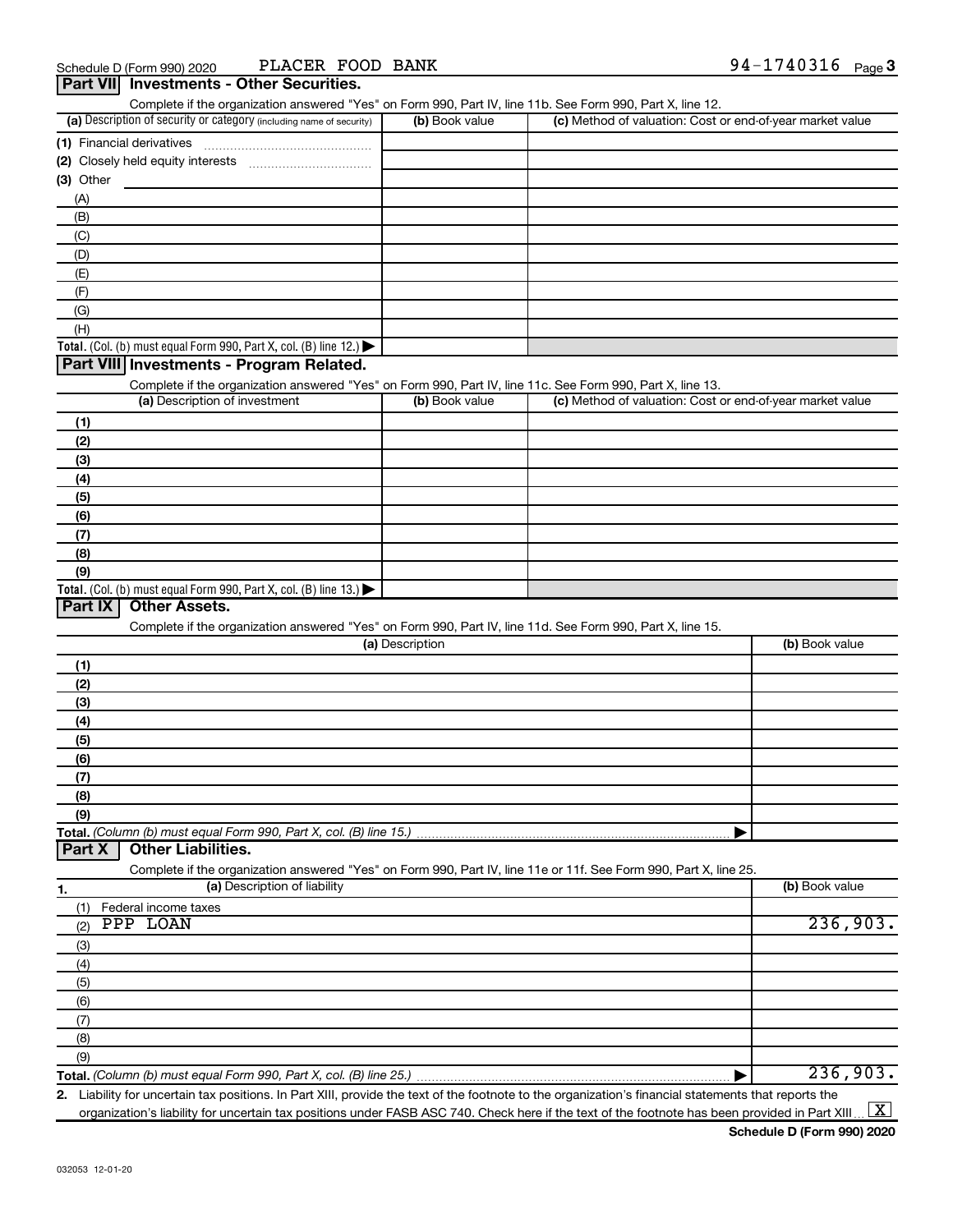|    | Schedule D (Form 990) 2020<br>PLACER FOOD BANK                                                                  |                |         |                | $94 - 1/40310$ Page 4 |
|----|-----------------------------------------------------------------------------------------------------------------|----------------|---------|----------------|-----------------------|
|    | Part XI   Reconciliation of Revenue per Audited Financial Statements With Revenue per Return.                   |                |         |                |                       |
|    | Complete if the organization answered "Yes" on Form 990, Part IV, line 12a.                                     |                |         |                |                       |
| 1  | Total revenue, gains, and other support per audited financial statements                                        |                |         | $\blacksquare$ | 20, 348, 875.         |
| 2  | Amounts included on line 1 but not on Form 990, Part VIII, line 12:                                             |                |         |                |                       |
| a  |                                                                                                                 | 2a             | 1,896.  |                |                       |
| b  |                                                                                                                 | 2 <sub>b</sub> |         |                |                       |
| с  |                                                                                                                 | 2c             |         |                |                       |
| d  |                                                                                                                 | 2d             | 26,895. |                |                       |
| е  | Add lines 2a through 2d                                                                                         |                |         | 2e             | 28,791.               |
| 3  |                                                                                                                 |                |         | 3              | 20, 320, 084.         |
| 4  | Amounts included on Form 990, Part VIII, line 12, but not on line 1:                                            |                |         |                |                       |
| a  |                                                                                                                 | 4a             |         |                |                       |
|    | Other (Describe in Part XIII.) (2000) (2000) (2000) (2010) (2010) (2010) (2010) (2010) (2010) (2010) (2010) (20 | 4 <sub>h</sub> |         |                |                       |
|    | Add lines 4a and 4b                                                                                             |                |         | 4c             | 0.                    |
|    |                                                                                                                 |                |         |                |                       |
| 5  |                                                                                                                 |                |         |                | 20, 320, 084.         |
|    | Part XII   Reconciliation of Expenses per Audited Financial Statements With Expenses per Return.                |                |         |                |                       |
|    | Complete if the organization answered "Yes" on Form 990, Part IV, line 12a.                                     |                |         |                |                       |
| 1  |                                                                                                                 |                |         | $\blacksquare$ | 17,658,850.           |
| 2  | Amounts included on line 1 but not on Form 990, Part IX, line 25:                                               |                |         |                |                       |
| a  |                                                                                                                 | 2a             |         |                |                       |
| b  |                                                                                                                 | 2 <sub>b</sub> |         |                |                       |
|    |                                                                                                                 | 2 <sub>c</sub> |         |                |                       |
| d  |                                                                                                                 | 2d             | 26,895. |                |                       |
| е  | Add lines 2a through 2d                                                                                         |                |         | 2e             | 26,895.               |
| з  |                                                                                                                 |                |         | $\mathbf{a}$   | 17,631,955.           |
| 4  | Amounts included on Form 990, Part IX, line 25, but not on line 1:                                              |                |         |                |                       |
| a  | Investment expenses not included on Form 990, Part VIII, line 7b [                                              | 4a             |         |                |                       |
| b  | Other (Describe in Part XIII.)                                                                                  | 4b             |         |                |                       |
| c. | Add lines 4a and 4b                                                                                             |                |         | 4c             | 0.                    |
| 5  |                                                                                                                 |                |         | 5              | 17,631,955 <b>.</b>   |
|    | Part XIII Supplemental Information.                                                                             |                |         |                |                       |

PLACER FOOD BANK

Provide the descriptions required for Part II, lines 3, 5, and 9; Part III, lines 1a and 4; Part IV, lines 1b and 2b; Part V, line 4; Part X, line 2; Part XI, lines 2d and 4b; and Part XII, lines 2d and 4b. Also complete this part to provide any additional information.

### PART V, LINE 4:

THE ENDOWMENT FUNDS ARE FOR THE EXCLUSIVE USE OF SUPPORTING THE CHARITABLE USES OF THE ORGANIZATION.

PART X, LINE 2:

THE ORGANIZATION HAS APPLIED THE ACCOUNTING PRINCIPLES RELATED TO

ACCOUNTING FOR UNCERTAINTY IN INCOME TAXES AND HAS DETERMINED THAT THERE

IS NO MATERIAL IMPACT ON THE FINANCIAL STATEMENTS. WITH SOME EXCEPTIONS,

THE ORGANIZATION IS NO LONGER SUBJECT TO U.S. FEDERAL AND STATE INCOME TAX

### EXAMINATIONS BY TAX AUTHORITIES FOR YEARS PRIOR TO 2017.

 $94 - 1740316$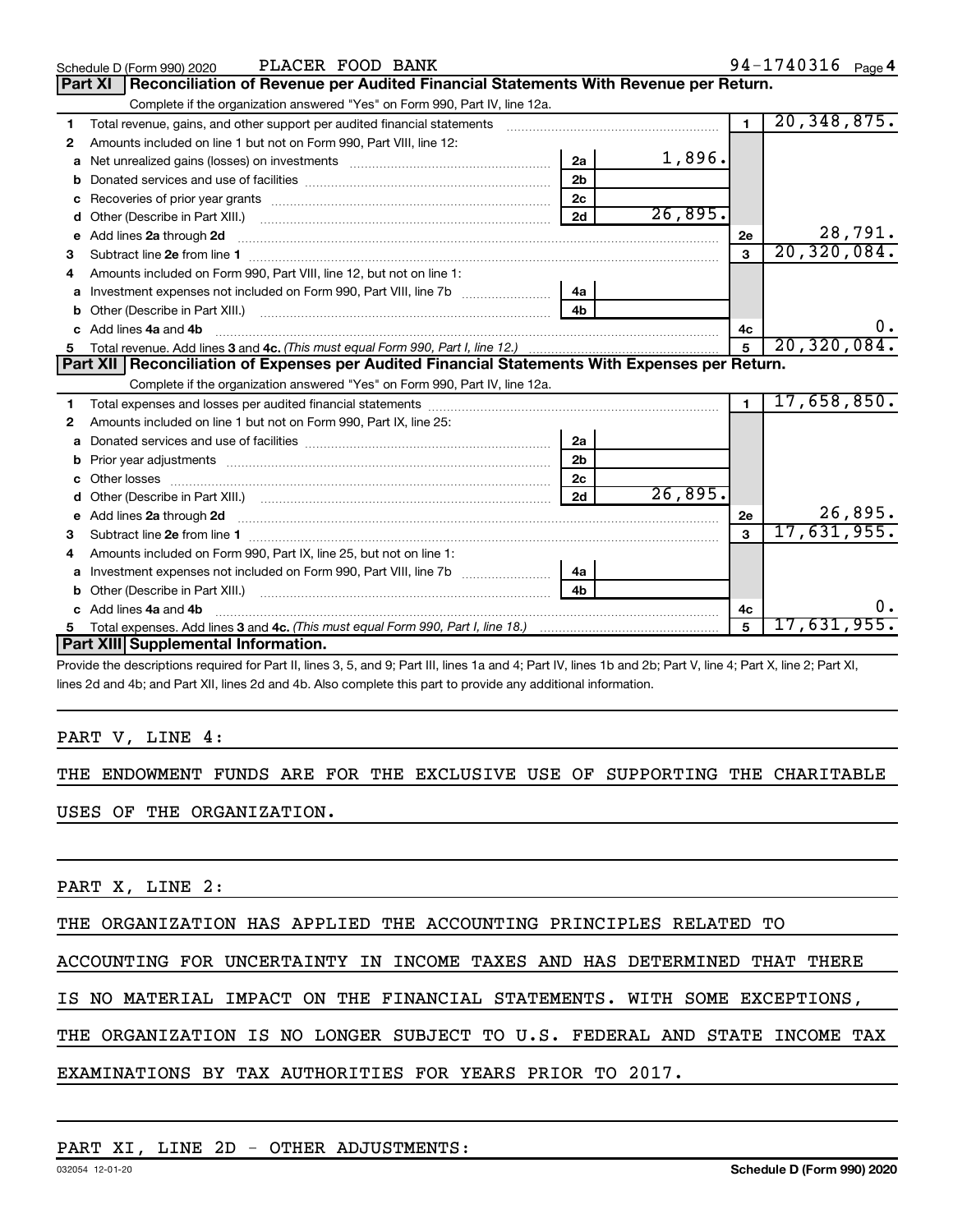## PART XII, LINE 2D - OTHER ADJUSTMENTS: GAMING ACTIVITY EXPENSES 26, 2008.

*(continued)* **Part XIII Supplemental Information** 

| Schedule D (Form 990) 2020 | PLACER FOOD BANK |  |
|----------------------------|------------------|--|

**FLACER FOOD BANK** 94-1740316 Page 5

GAMING ACTIVITY EXPENSES 26,895.

**Schedule D (Form 990) 2020**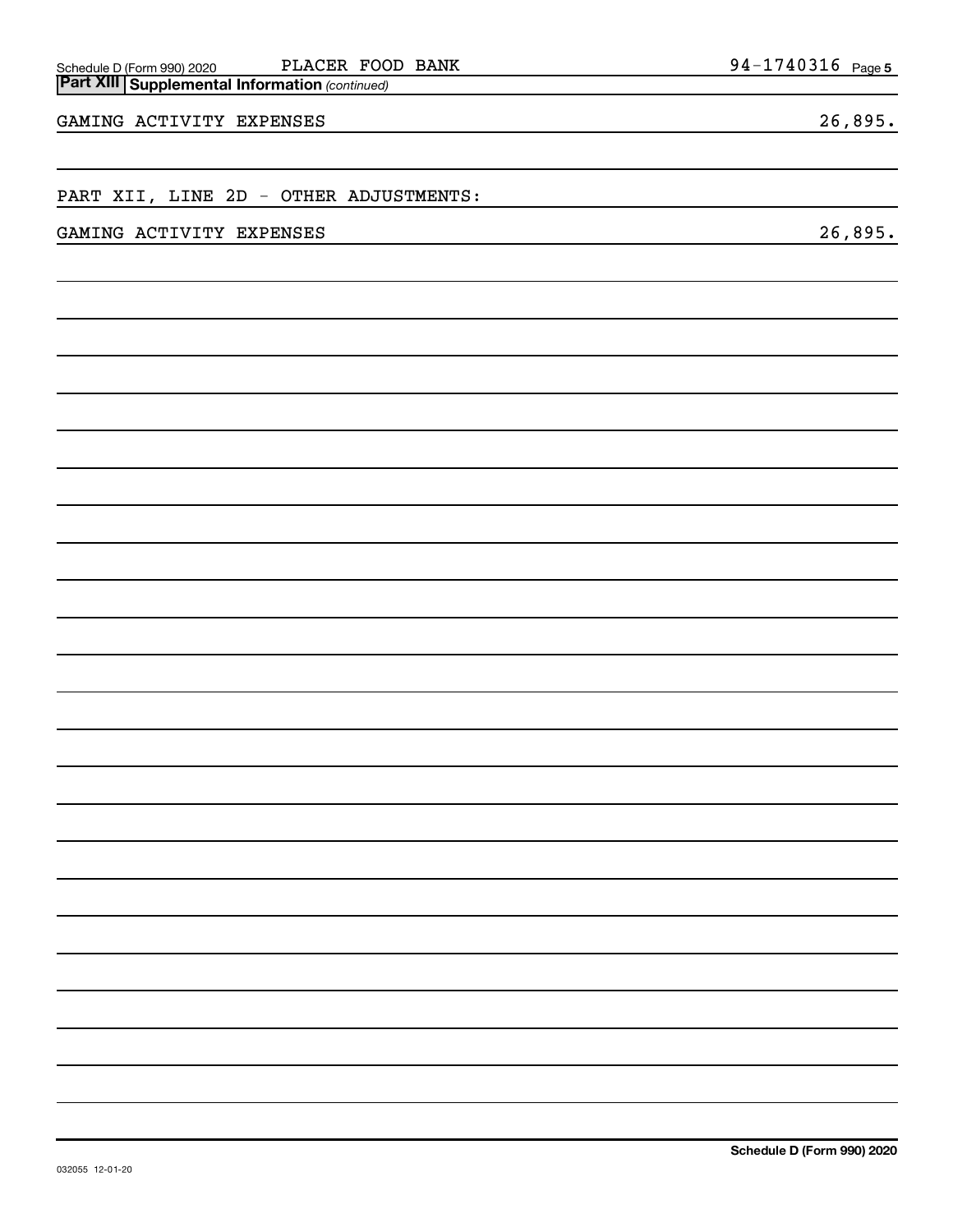| <b>SCHEDULE G</b>                                                       |                                  | <b>Supplemental Information Regarding Fundraising or Gaming Activities</b>                                                                                          |     |                               |                                                                         |                                   | OMB No. 1545-0047                     |
|-------------------------------------------------------------------------|----------------------------------|---------------------------------------------------------------------------------------------------------------------------------------------------------------------|-----|-------------------------------|-------------------------------------------------------------------------|-----------------------------------|---------------------------------------|
| (Form 990 or 990-EZ)                                                    |                                  | Complete if the organization answered "Yes" on Form 990, Part IV, line 17, 18, or 19, or if the<br>organization entered more than \$15,000 on Form 990-EZ, line 6a. |     |                               |                                                                         |                                   |                                       |
| Department of the Treasury                                              |                                  | Attach to Form 990 or Form 990-EZ.                                                                                                                                  |     |                               |                                                                         |                                   | <b>Open to Public</b>                 |
| <b>Internal Revenue Service</b>                                         |                                  | ► Go to www.irs.gov/Form990 for instructions and the latest information.                                                                                            |     |                               |                                                                         |                                   | Inspection                            |
| Name of the organization                                                |                                  |                                                                                                                                                                     |     |                               |                                                                         |                                   | <b>Employer identification number</b> |
|                                                                         |                                  | PLACER FOOD BANK                                                                                                                                                    |     |                               |                                                                         | 94-1740316                        |                                       |
| <b>Part I</b>                                                           |                                  | Fundraising Activities. Complete if the organization answered "Yes" on Form 990, Part IV, line 17. Form 990-EZ filers are not                                       |     |                               |                                                                         |                                   |                                       |
|                                                                         | required to complete this part.  |                                                                                                                                                                     |     |                               |                                                                         |                                   |                                       |
|                                                                         |                                  | 1 Indicate whether the organization raised funds through any of the following activities. Check all that apply.                                                     |     |                               |                                                                         |                                   |                                       |
| $\lfloor \underline{X} \rfloor$ Mail solicitations<br>a<br>$\mathbf{X}$ |                                  |                                                                                                                                                                     |     |                               | $\mathbf{e}$ $\boxed{\mathbf{X}}$ Solicitation of non-government grants |                                   |                                       |
| b                                                                       | Internet and email solicitations | $f\left[\frac{X}{X}\right]$ Solicitation of government grants<br>$g\mid X$ Special fundraising events                                                               |     |                               |                                                                         |                                   |                                       |
| Phone solicitations<br>c<br>In-person solicitations<br>d                |                                  |                                                                                                                                                                     |     |                               |                                                                         |                                   |                                       |
|                                                                         |                                  | 2 a Did the organization have a written or oral agreement with any individual (including officers, directors, trustees, or                                          |     |                               |                                                                         |                                   |                                       |
|                                                                         |                                  | key employees listed in Form 990, Part VII) or entity in connection with professional fundraising services?                                                         |     |                               |                                                                         | $\boxed{\text{X}}$ Yes            | <b>No</b>                             |
|                                                                         |                                  | <b>b</b> If "Yes," list the 10 highest paid individuals or entities (fundraisers) pursuant to agreements under which the fundraiser is to be                        |     |                               |                                                                         |                                   |                                       |
| compensated at least \$5,000 by the organization.                       |                                  |                                                                                                                                                                     |     |                               |                                                                         |                                   |                                       |
|                                                                         |                                  |                                                                                                                                                                     |     |                               |                                                                         |                                   |                                       |
| (i) Name and address of individual                                      |                                  |                                                                                                                                                                     |     | (iii) Did<br>fundraiser       | (iv) Gross receipts                                                     | (v) Amount paid                   | (vi) Amount paid                      |
| or entity (fundraiser)                                                  |                                  | (ii) Activity                                                                                                                                                       |     | have custody<br>or control of | from activity                                                           | to (or retained by)<br>fundraiser | to (or retained by)<br>organization   |
|                                                                         |                                  |                                                                                                                                                                     |     | contributions?                |                                                                         | listed in col. (i)                |                                       |
| DEANNE THORNTON - PO BOX                                                |                                  |                                                                                                                                                                     | Yes | No                            |                                                                         |                                   |                                       |
| 1861, FOLSOM, CA 95630-1861                                             |                                  | GRANT WRITING                                                                                                                                                       |     | x                             | 105,000                                                                 | 9,973                             | 95,027.                               |
| NEWPORT ONE, INC. - 21                                                  |                                  |                                                                                                                                                                     |     |                               |                                                                         |                                   |                                       |
| RAILROAD AVENUE, DUXBURY, MA                                            |                                  | DIRECT MAIL CONTACT                                                                                                                                                 |     | х                             | 11,629                                                                  | 0.                                | 11,629.                               |
| ONE & ALL - 2 N LAKE AVENUE,                                            |                                  |                                                                                                                                                                     |     |                               |                                                                         |                                   |                                       |
| PASADENA, CA 91101                                                      |                                  | DIRECT MAIL CONTACT                                                                                                                                                 |     | х                             | 3,320                                                                   | 0.                                | 3,320.                                |
|                                                                         |                                  |                                                                                                                                                                     |     |                               |                                                                         |                                   |                                       |
|                                                                         |                                  |                                                                                                                                                                     |     |                               |                                                                         |                                   |                                       |
|                                                                         |                                  |                                                                                                                                                                     |     |                               |                                                                         |                                   |                                       |
|                                                                         |                                  |                                                                                                                                                                     |     |                               |                                                                         |                                   |                                       |
|                                                                         |                                  |                                                                                                                                                                     |     |                               |                                                                         |                                   |                                       |
|                                                                         |                                  |                                                                                                                                                                     |     |                               |                                                                         |                                   |                                       |
|                                                                         |                                  |                                                                                                                                                                     |     |                               |                                                                         |                                   |                                       |
|                                                                         |                                  |                                                                                                                                                                     |     |                               |                                                                         |                                   |                                       |
|                                                                         |                                  |                                                                                                                                                                     |     |                               |                                                                         |                                   |                                       |
|                                                                         |                                  |                                                                                                                                                                     |     |                               |                                                                         |                                   |                                       |
|                                                                         |                                  |                                                                                                                                                                     |     |                               |                                                                         |                                   |                                       |
|                                                                         |                                  |                                                                                                                                                                     |     |                               |                                                                         |                                   |                                       |
|                                                                         |                                  |                                                                                                                                                                     |     |                               |                                                                         |                                   |                                       |
|                                                                         |                                  |                                                                                                                                                                     |     |                               |                                                                         |                                   |                                       |
| Total                                                                   |                                  |                                                                                                                                                                     |     |                               | 119,949.                                                                | 9,973.                            | 109.976.                              |
|                                                                         |                                  | 3 List all states in which the organization is registered or licensed to solicit contributions or has been notified it is exempt from registration                  |     |                               |                                                                         |                                   |                                       |
| or licensing.                                                           |                                  |                                                                                                                                                                     |     |                               |                                                                         |                                   |                                       |
| CA                                                                      |                                  |                                                                                                                                                                     |     |                               |                                                                         |                                   |                                       |
|                                                                         |                                  |                                                                                                                                                                     |     |                               |                                                                         |                                   |                                       |
|                                                                         |                                  |                                                                                                                                                                     |     |                               |                                                                         |                                   |                                       |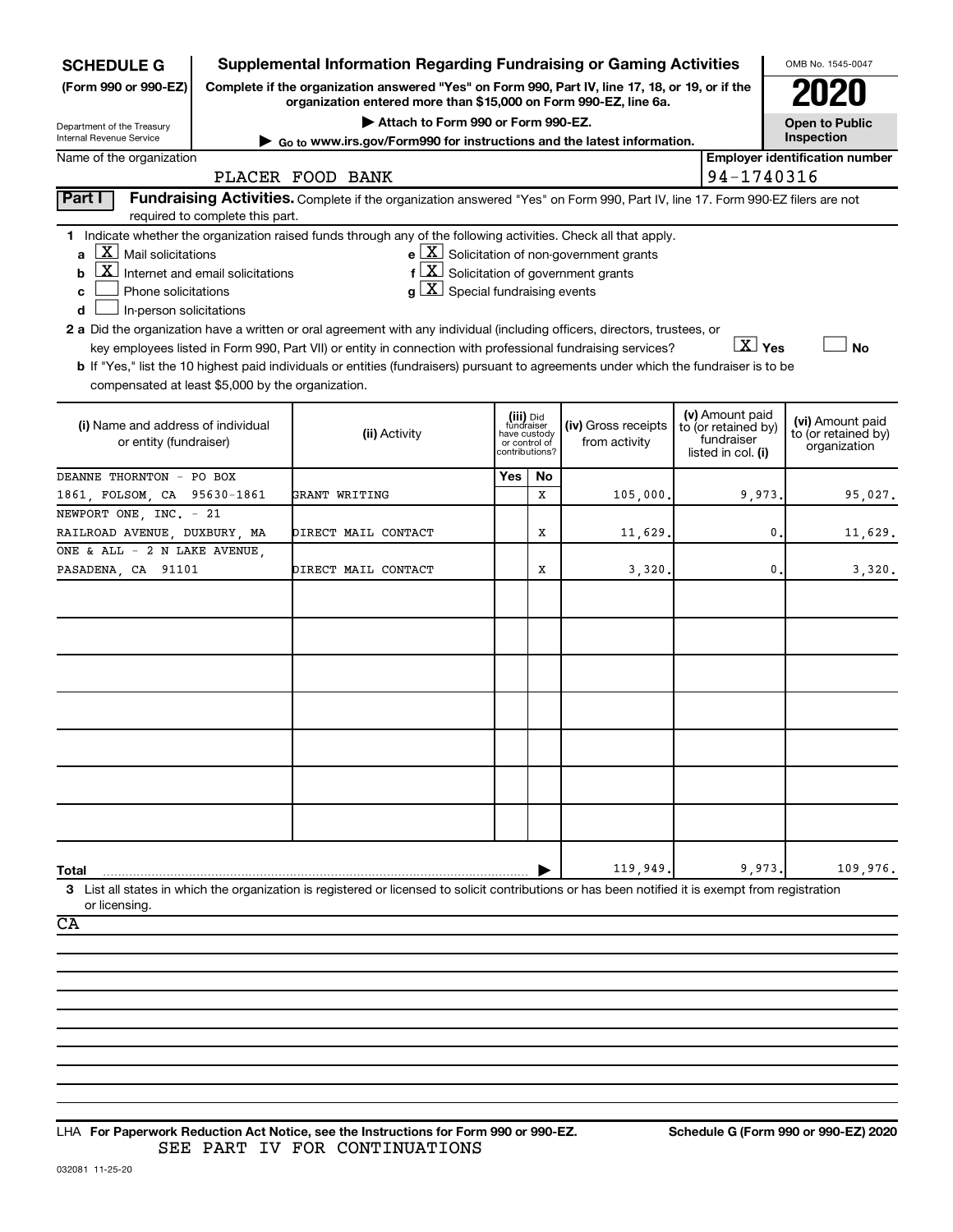| <b>Part II</b> Fundraising Events. Complete if the organization answered "Yes" on Form 990, Part IV, line 18, or reported more than \$15,000 |
|----------------------------------------------------------------------------------------------------------------------------------------------|
| of fundraising event contributions and gross income on Form 990.F7 lines 1 and 6b List events with gross receipts greater than \$5,000.      |

|                 |    |                                                                                                                                                                       |                                |                         |                  | of fundraising event contributions and gross income on Form 990-EZ, lines 1 and 6b. List events with gross receipts greater than \$5,000. |
|-----------------|----|-----------------------------------------------------------------------------------------------------------------------------------------------------------------------|--------------------------------|-------------------------|------------------|-------------------------------------------------------------------------------------------------------------------------------------------|
|                 |    |                                                                                                                                                                       | (a) Event $#1$                 | (b) Event #2            | (c) Other events | (d) Total events                                                                                                                          |
|                 |    |                                                                                                                                                                       |                                |                         |                  | (add col. (a) through                                                                                                                     |
|                 |    |                                                                                                                                                                       |                                |                         |                  | col. (c)                                                                                                                                  |
|                 |    |                                                                                                                                                                       | (event type)                   | (event type)            | (total number)   |                                                                                                                                           |
| Revenue         |    |                                                                                                                                                                       |                                |                         |                  |                                                                                                                                           |
|                 | 1. |                                                                                                                                                                       |                                |                         |                  |                                                                                                                                           |
|                 |    |                                                                                                                                                                       |                                |                         |                  |                                                                                                                                           |
|                 |    |                                                                                                                                                                       |                                |                         |                  |                                                                                                                                           |
|                 |    |                                                                                                                                                                       |                                |                         |                  |                                                                                                                                           |
|                 | 3  | Gross income (line 1 minus line 2)                                                                                                                                    |                                |                         |                  |                                                                                                                                           |
|                 |    |                                                                                                                                                                       |                                |                         |                  |                                                                                                                                           |
|                 |    |                                                                                                                                                                       |                                |                         |                  |                                                                                                                                           |
|                 |    |                                                                                                                                                                       |                                |                         |                  |                                                                                                                                           |
|                 | 5  |                                                                                                                                                                       |                                |                         |                  |                                                                                                                                           |
|                 |    |                                                                                                                                                                       |                                |                         |                  |                                                                                                                                           |
| Direct Expenses | 6  |                                                                                                                                                                       |                                |                         |                  |                                                                                                                                           |
|                 |    |                                                                                                                                                                       |                                |                         |                  |                                                                                                                                           |
|                 |    |                                                                                                                                                                       |                                |                         |                  |                                                                                                                                           |
|                 | 7  |                                                                                                                                                                       |                                |                         |                  |                                                                                                                                           |
|                 |    |                                                                                                                                                                       |                                |                         |                  |                                                                                                                                           |
|                 | 8  |                                                                                                                                                                       |                                |                         |                  |                                                                                                                                           |
|                 | 9  |                                                                                                                                                                       |                                |                         |                  |                                                                                                                                           |
|                 | 10 |                                                                                                                                                                       |                                |                         |                  |                                                                                                                                           |
|                 |    |                                                                                                                                                                       |                                |                         |                  |                                                                                                                                           |
|                 |    |                                                                                                                                                                       |                                |                         |                  |                                                                                                                                           |
|                 |    | <b>Part III</b><br>Gaming. Complete if the organization answered "Yes" on Form 990, Part IV, line 19, or reported more than                                           |                                |                         |                  |                                                                                                                                           |
|                 |    | \$15,000 on Form 990-EZ, line 6a.                                                                                                                                     |                                |                         |                  |                                                                                                                                           |
|                 |    |                                                                                                                                                                       | (a) Bingo                      | (b) Pull tabs/instant   | (c) Other gaming | (d) Total gaming (add                                                                                                                     |
|                 |    |                                                                                                                                                                       |                                | bingo/progressive bingo |                  | col. (a) through col. (c))                                                                                                                |
|                 |    |                                                                                                                                                                       |                                |                         |                  |                                                                                                                                           |
| Revenue         |    |                                                                                                                                                                       | 181,704.                       |                         |                  | 181,704.                                                                                                                                  |
|                 |    |                                                                                                                                                                       |                                |                         |                  |                                                                                                                                           |
|                 |    |                                                                                                                                                                       | 124,236.                       |                         |                  | 124,236.                                                                                                                                  |
|                 |    |                                                                                                                                                                       |                                |                         |                  |                                                                                                                                           |
|                 | 3  |                                                                                                                                                                       |                                |                         |                  |                                                                                                                                           |
|                 |    |                                                                                                                                                                       |                                |                         |                  |                                                                                                                                           |
|                 | 4  |                                                                                                                                                                       | 12,842.                        |                         |                  | 12,842.                                                                                                                                   |
| Direct Expenses |    |                                                                                                                                                                       |                                |                         |                  |                                                                                                                                           |
|                 |    |                                                                                                                                                                       | 14,053.                        |                         |                  |                                                                                                                                           |
|                 |    | 5 Other direct expenses                                                                                                                                               |                                |                         |                  | 14,053.                                                                                                                                   |
|                 |    |                                                                                                                                                                       | $\boxed{\text{X}}$ Yes 59.20 % | Yes<br>$\%$             | Yes<br>%         |                                                                                                                                           |
|                 | 6. | Volunteer labor                                                                                                                                                       | No                             | No                      | No               |                                                                                                                                           |
|                 |    |                                                                                                                                                                       |                                |                         |                  |                                                                                                                                           |
|                 | 7  | Direct expense summary. Add lines 2 through 5 in column (d)                                                                                                           |                                |                         |                  | 151,131.                                                                                                                                  |
|                 |    |                                                                                                                                                                       |                                |                         |                  |                                                                                                                                           |
|                 | 8  |                                                                                                                                                                       |                                |                         |                  | 30,573.                                                                                                                                   |
|                 |    |                                                                                                                                                                       |                                |                         |                  |                                                                                                                                           |
| 9               |    | Enter the state(s) in which the organization conducts gaming activities: $CA$<br>a Is the organization licensed to conduct gaming activities in each of these states? |                                |                         |                  | $\overline{X}$ Yes<br>No                                                                                                                  |

**b** If "No," explain:

**10a** Were any of the organization's gaming licenses revoked, suspended, or terminated during the tax year? **Were any of the organization's** gaming licenses revoked, suspended, or terminated during the tax year? **Were all b** If "Yes," explain:

032082 11-25-20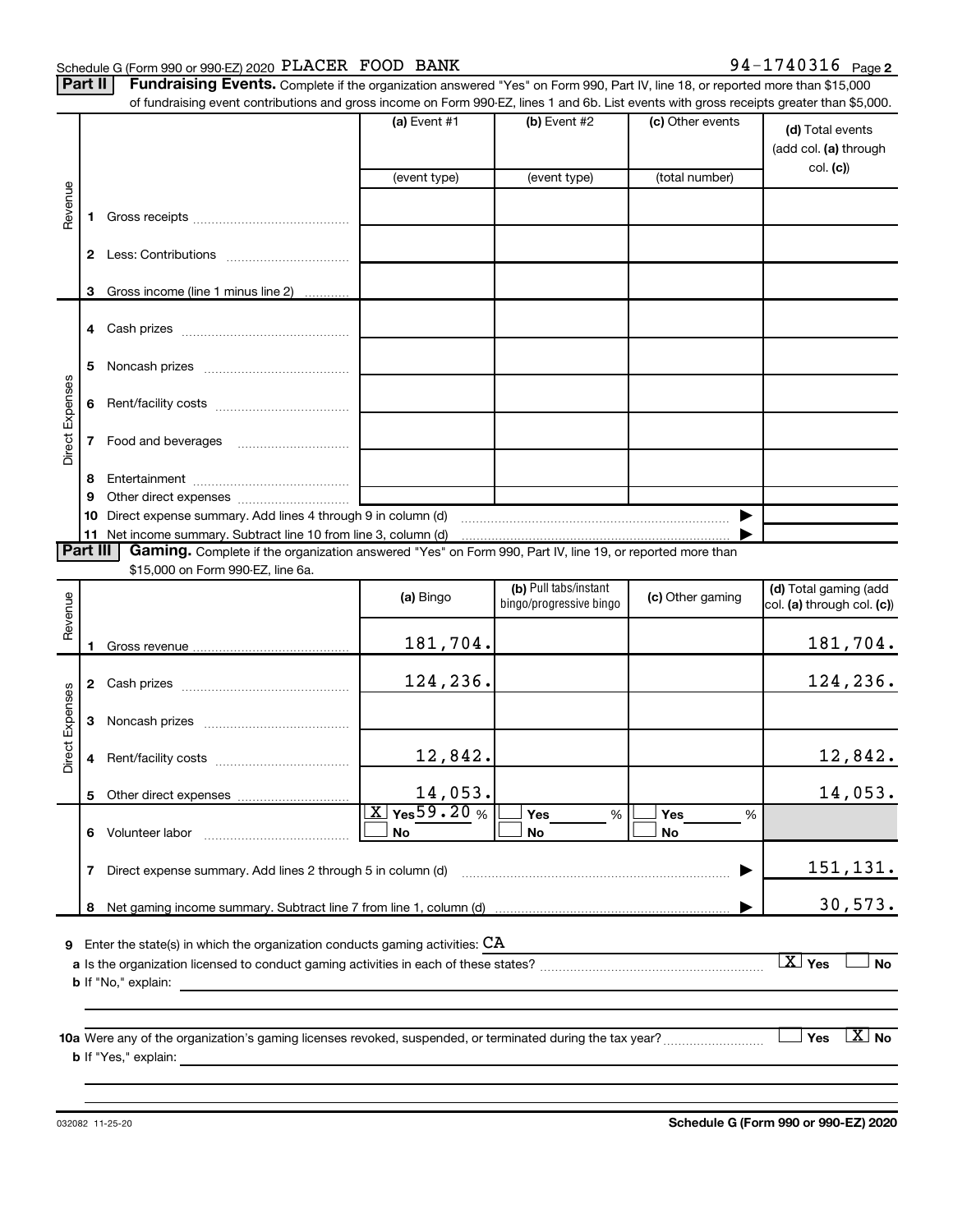|       | Schedule G (Form 990 or 990-EZ) 2020 PLACER FOOD BANK                                                                                                         |            |            | 94-1740316 Page 3                               |
|-------|---------------------------------------------------------------------------------------------------------------------------------------------------------------|------------|------------|-------------------------------------------------|
|       |                                                                                                                                                               |            | $\Box$ Yes | ∣X∣No                                           |
|       | 12 Is the organization a grantor, beneficiary or trustee of a trust, or a member of a partnership or other entity formed                                      |            |            |                                                 |
|       |                                                                                                                                                               |            |            | $\boxed{\phantom{1}}$ Yes $\boxed{\text{X}}$ No |
|       | 13 Indicate the percentage of gaming activity conducted in:                                                                                                   |            |            |                                                 |
|       |                                                                                                                                                               |            | <b>13a</b> | %                                               |
|       | <b>b</b> An outside facility <i>www.communicality www.communicality.communicality www.communicality www.communicality.communicality www.communicality.com</i> |            |            | $13b$ 100.00 %                                  |
|       | 14 Enter the name and address of the person who prepares the organization's gaming/special events books and records:                                          |            |            |                                                 |
|       | Name > DAVE MARTINEZ                                                                                                                                          |            |            |                                                 |
|       | Address > 8284 INDUSTRIAL AVENUE - ROSEVILLE, CA 95678                                                                                                        |            |            |                                                 |
|       |                                                                                                                                                               |            |            |                                                 |
|       |                                                                                                                                                               |            |            |                                                 |
|       | of gaming revenue retained by the third party $\triangleright$ \$                                                                                             |            |            |                                                 |
|       | c If "Yes," enter name and address of the third party:                                                                                                        |            |            |                                                 |
|       |                                                                                                                                                               |            |            |                                                 |
|       | Name $\blacktriangleright$<br><u> 1989 - Andrea Andrew Maria (h. 1989).</u>                                                                                   |            |            |                                                 |
|       | Address $\blacktriangleright$                                                                                                                                 |            |            |                                                 |
|       | <b>16</b> Gaming manager information:                                                                                                                         |            |            |                                                 |
|       | Name > MONIQUE VALENCIA                                                                                                                                       |            |            |                                                 |
|       | Gaming manager compensation $\triangleright$ \$ 2, 241.                                                                                                       |            |            |                                                 |
|       | Description of services provided > SESSION MANAGER                                                                                                            |            |            |                                                 |
|       |                                                                                                                                                               |            |            |                                                 |
|       | $\boxed{\mathbf{X}}$ Employee<br>Director/officer<br>Independent contractor                                                                                   |            |            |                                                 |
|       | <b>17</b> Mandatory distributions:                                                                                                                            |            |            |                                                 |
|       | a Is the organization required under state law to make charitable distributions from the gaming proceeds to                                                   |            |            |                                                 |
|       | retain the state gaming license?                                                                                                                              |            |            | $\Box$ Yes $\boxed{\text{X}}$ No                |
|       | <b>b</b> Enter the amount of distributions required under state law to be distributed to other exempt organizations or spent in the                           |            |            |                                                 |
|       | organization's own exempt activities during the tax year $\triangleright$ \$                                                                                  |            |            |                                                 |
|       | <b>Part IV</b><br>Supplemental Information. Provide the explanations required by Part I, line 2b, columns (iii) and (v); and Part III, lines 9, 9b, 10b,      |            |            |                                                 |
|       | 15b, 15c, 16, and 17b, as applicable. Also provide any additional information. See instructions.                                                              |            |            |                                                 |
|       |                                                                                                                                                               |            |            |                                                 |
|       | SCHEDULE G, PART I, LINE 2B, LIST OF TEN HIGHEST PAID FUNDRAISERS:                                                                                            |            |            |                                                 |
|       |                                                                                                                                                               |            |            |                                                 |
|       |                                                                                                                                                               |            |            |                                                 |
| ( I ) | NAME OF FUNDRAISER: NEWPORT ONE, INC.                                                                                                                         |            |            |                                                 |
| ( I ) | ADDRESS OF FUNDRAISER: 21 RAILROAD AVENUE, DUXBURY, MA                                                                                                        | 02332-3807 |            |                                                 |
|       |                                                                                                                                                               |            |            |                                                 |
|       |                                                                                                                                                               |            |            |                                                 |
|       |                                                                                                                                                               |            |            |                                                 |
|       |                                                                                                                                                               |            |            |                                                 |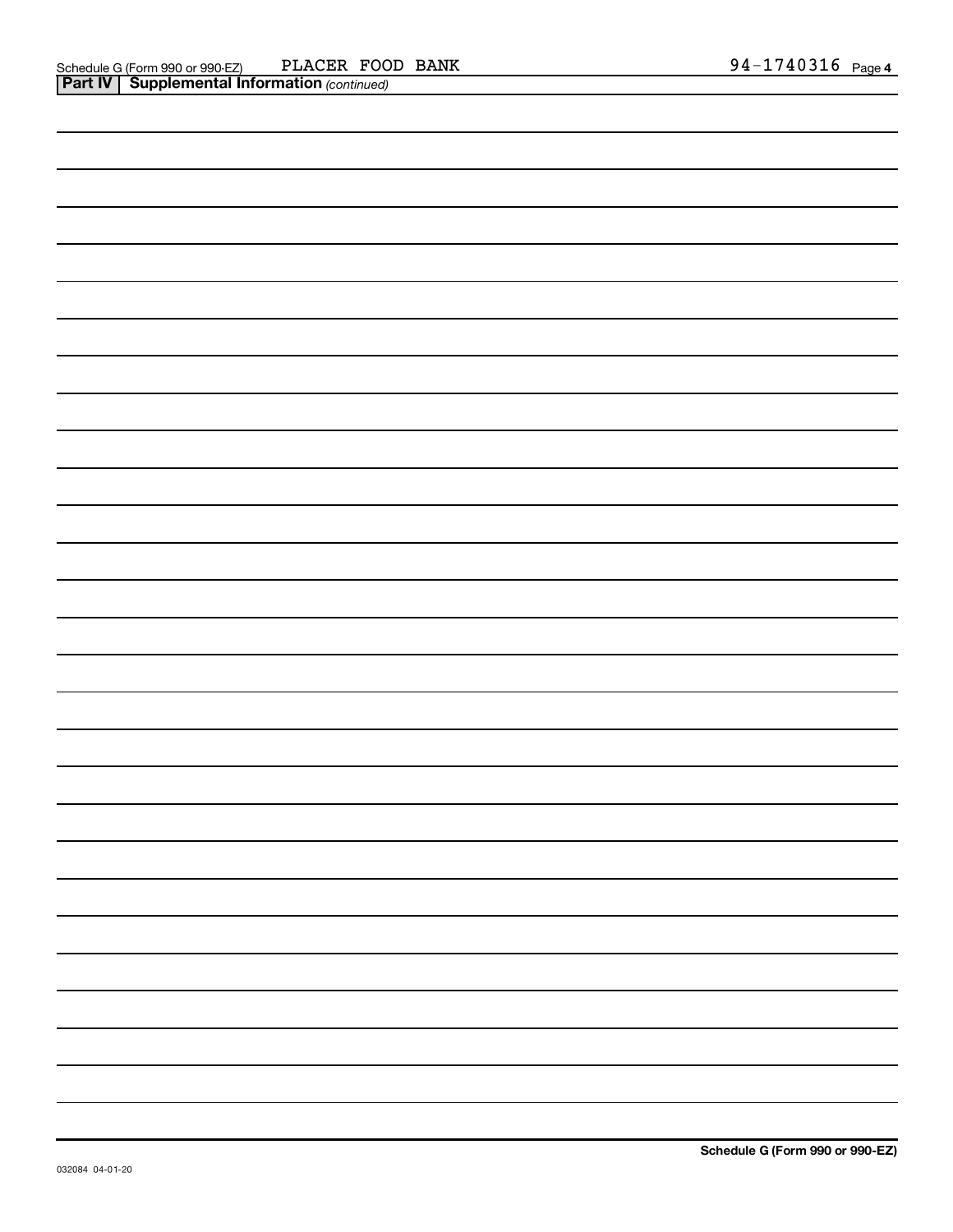|    | <b>Compensation Information</b><br><b>SCHEDULE J</b>                                                                                                    |                                       | OMB No. 1545-0047                   |     |                         |  |  |
|----|---------------------------------------------------------------------------------------------------------------------------------------------------------|---------------------------------------|-------------------------------------|-----|-------------------------|--|--|
|    | (Form 990)<br>For certain Officers, Directors, Trustees, Key Employees, and Highest<br><b>Compensated Employees</b>                                     |                                       | <b>2020</b>                         |     |                         |  |  |
|    | Complete if the organization answered "Yes" on Form 990, Part IV, line 23.                                                                              |                                       |                                     |     |                         |  |  |
|    | Attach to Form 990.<br>Department of the Treasury<br>Internal Revenue Service<br>Go to www.irs.gov/Form990 for instructions and the latest information. |                                       | <b>Open to Public</b><br>Inspection |     |                         |  |  |
|    | Name of the organization                                                                                                                                | <b>Employer identification number</b> |                                     |     |                         |  |  |
|    | PLACER FOOD BANK                                                                                                                                        | 94-1740316                            |                                     |     |                         |  |  |
|    | <b>Questions Regarding Compensation</b><br>Part I                                                                                                       |                                       |                                     |     |                         |  |  |
|    |                                                                                                                                                         |                                       |                                     | Yes | No                      |  |  |
|    | 1a Check the appropriate box(es) if the organization provided any of the following to or for a person listed on Form 990,                               |                                       |                                     |     |                         |  |  |
|    | Part VII, Section A, line 1a. Complete Part III to provide any relevant information regarding these items.                                              |                                       |                                     |     |                         |  |  |
|    | First-class or charter travel<br>Housing allowance or residence for personal use                                                                        |                                       |                                     |     |                         |  |  |
|    | Travel for companions<br>Payments for business use of personal residence                                                                                |                                       |                                     |     |                         |  |  |
|    | Tax indemnification and gross-up payments<br>Health or social club dues or initiation fees                                                              |                                       |                                     |     |                         |  |  |
|    | Discretionary spending account<br>Personal services (such as maid, chauffeur, chef)                                                                     |                                       |                                     |     |                         |  |  |
|    |                                                                                                                                                         |                                       |                                     |     |                         |  |  |
|    | <b>b</b> If any of the boxes on line 1a are checked, did the organization follow a written policy regarding payment or                                  |                                       |                                     |     |                         |  |  |
|    | reimbursement or provision of all of the expenses described above? If "No," complete Part III to explain                                                |                                       | 1b                                  |     |                         |  |  |
| 2  | Did the organization require substantiation prior to reimbursing or allowing expenses incurred by all directors,                                        |                                       |                                     |     |                         |  |  |
|    |                                                                                                                                                         |                                       | $\mathbf{2}$                        |     |                         |  |  |
|    |                                                                                                                                                         |                                       |                                     |     |                         |  |  |
| з  | Indicate which, if any, of the following the organization used to establish the compensation of the organization's                                      |                                       |                                     |     |                         |  |  |
|    | CEO/Executive Director. Check all that apply. Do not check any boxes for methods used by a related organization to                                      |                                       |                                     |     |                         |  |  |
|    | establish compensation of the CEO/Executive Director, but explain in Part III.                                                                          |                                       |                                     |     |                         |  |  |
|    | $ \mathbf{X} $ Compensation committee<br>Written employment contract                                                                                    |                                       |                                     |     |                         |  |  |
|    | $ \mathbf{X} $ Compensation survey or study<br>Independent compensation consultant                                                                      |                                       |                                     |     |                         |  |  |
|    | $\underline{\mathbf{X}}$ Approval by the board or compensation committee<br>Form 990 of other organizations                                             |                                       |                                     |     |                         |  |  |
| 4  | During the year, did any person listed on Form 990, Part VII, Section A, line 1a, with respect to the filing                                            |                                       |                                     |     |                         |  |  |
|    | organization or a related organization:                                                                                                                 |                                       |                                     |     |                         |  |  |
| а  | Receive a severance payment or change-of-control payment?                                                                                               |                                       | 4a                                  |     | x                       |  |  |
| b  |                                                                                                                                                         |                                       | 4b                                  |     | $\overline{\textbf{x}}$ |  |  |
| с  |                                                                                                                                                         |                                       | 4с                                  |     | $\overline{\textbf{X}}$ |  |  |
|    | If "Yes" to any of lines 4a-c, list the persons and provide the applicable amounts for each item in Part III.                                           |                                       |                                     |     |                         |  |  |
|    |                                                                                                                                                         |                                       |                                     |     |                         |  |  |
|    | Only section 501(c)(3), 501(c)(4), and 501(c)(29) organizations must complete lines 5-9.                                                                |                                       |                                     |     |                         |  |  |
|    | For persons listed on Form 990, Part VII, Section A, line 1a, did the organization pay or accrue any compensation                                       |                                       |                                     |     |                         |  |  |
|    | contingent on the revenues of:                                                                                                                          |                                       |                                     |     |                         |  |  |
|    |                                                                                                                                                         |                                       | 5a                                  |     | x                       |  |  |
|    |                                                                                                                                                         |                                       | 5b                                  |     | $\overline{\mathtt{x}}$ |  |  |
|    | If "Yes" on line 5a or 5b, describe in Part III.                                                                                                        |                                       |                                     |     |                         |  |  |
| 6. | For persons listed on Form 990, Part VII, Section A, line 1a, did the organization pay or accrue any compensation                                       |                                       |                                     |     |                         |  |  |
|    | contingent on the net earnings of:                                                                                                                      |                                       |                                     |     |                         |  |  |
|    |                                                                                                                                                         |                                       | 6a                                  |     | x                       |  |  |
|    |                                                                                                                                                         |                                       | 6b                                  |     | $\overline{\mathtt{x}}$ |  |  |
|    | If "Yes" on line 6a or 6b, describe in Part III.                                                                                                        |                                       |                                     |     |                         |  |  |
|    | 7 For persons listed on Form 990, Part VII, Section A, line 1a, did the organization provide any nonfixed payments                                      |                                       |                                     |     |                         |  |  |
|    |                                                                                                                                                         |                                       | 7                                   |     | x                       |  |  |
| 8  | Were any amounts reported on Form 990, Part VII, paid or accrued pursuant to a contract that was subject to the                                         |                                       |                                     |     |                         |  |  |
|    |                                                                                                                                                         |                                       | 8                                   |     | x                       |  |  |
| 9  | If "Yes" on line 8, did the organization also follow the rebuttable presumption procedure described in                                                  |                                       |                                     |     |                         |  |  |
|    |                                                                                                                                                         |                                       | 9                                   |     |                         |  |  |
|    | LHA For Paperwork Reduction Act Notice, see the Instructions for Form 990.                                                                              | Schedule J (Form 990) 2020            |                                     |     |                         |  |  |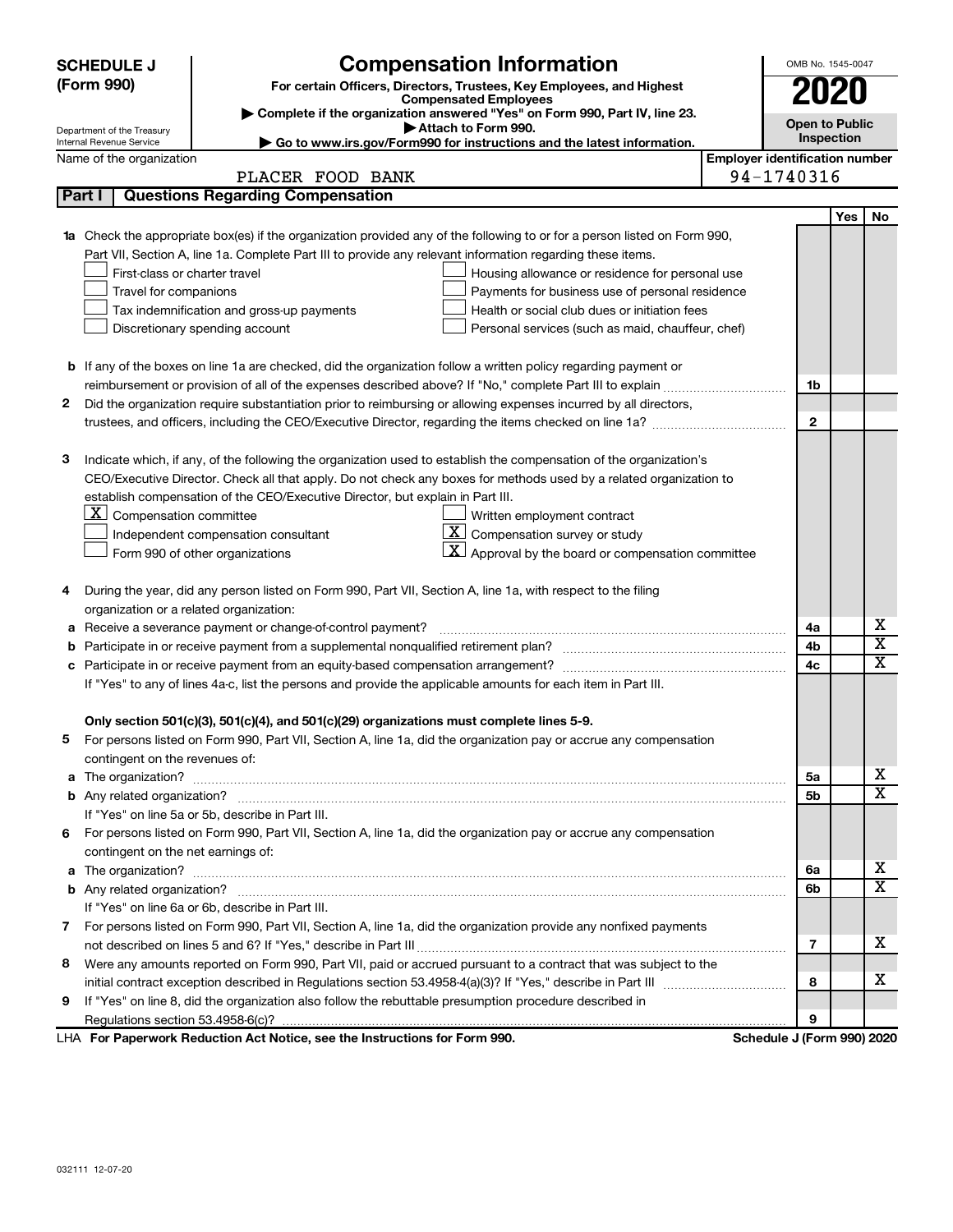**2**

### Part II | Officers, Directors, Trustees, Key Employees, and Highest Compensated Employees. Use duplicate copies if additional space is needed.

For each individual whose compensation must be reported on Schedule J, report compensation from the organization on row (i) and from related organizations, described in the instructions, on row (ii). Do not list any individuals that aren't listed on Form 990, Part VII.

Note: The sum of columns (B)(i)-(iii) for each listed individual must equal the total amount of Form 990, Part VII, Section A, line 1a, applicable column (D) and (E) amounts for that individual.

| (A) Name and Title   |                              |                          | (B) Breakdown of W-2 and/or 1099-MISC compensation |                                           | (C) Retirement and             | (D) Nontaxable   | (E) Total of columns        | (F) Compensation                                           |
|----------------------|------------------------------|--------------------------|----------------------------------------------------|-------------------------------------------|--------------------------------|------------------|-----------------------------|------------------------------------------------------------|
|                      |                              | (i) Base<br>compensation | (ii) Bonus &<br>incentive<br>compensation          | (iii) Other<br>reportable<br>compensation | other deferred<br>compensation | benefits         | $(B)(i)$ - $(D)$            | in column (B)<br>reported as deferred<br>on prior Form 990 |
| DAVE MARTINEZ<br>(1) | (i)                          | 135,431.                 | $\overline{\mathfrak{o}}$ .                        | $\overline{0}$ .                          | 4, 263.                        | 15, 134.         | 154,828.                    | $\overline{0}$ .                                           |
| EXECUTIVE DIRECTOR   | (ii)                         | $\overline{0}$ .         | $\overline{0}$ .                                   | $\overline{0}$ .                          | $\overline{0}$ .               | $\overline{0}$ . | $\overline{\mathfrak{o}}$ . | $\overline{0}$ .                                           |
|                      | $\qquad \qquad \textbf{(i)}$ |                          |                                                    |                                           |                                |                  |                             |                                                            |
|                      | $\vert$ (ii)                 |                          |                                                    |                                           |                                |                  |                             |                                                            |
|                      | $(\sf{i})$                   |                          |                                                    |                                           |                                |                  |                             |                                                            |
|                      | (ii)                         |                          |                                                    |                                           |                                |                  |                             |                                                            |
|                      | $(\sf{i})$                   |                          |                                                    |                                           |                                |                  |                             |                                                            |
|                      | (ii)                         |                          |                                                    |                                           |                                |                  |                             |                                                            |
|                      | (i)                          |                          |                                                    |                                           |                                |                  |                             |                                                            |
|                      | (ii)                         |                          |                                                    |                                           |                                |                  |                             |                                                            |
|                      | (i)                          |                          |                                                    |                                           |                                |                  |                             |                                                            |
|                      | (ii)                         |                          |                                                    |                                           |                                |                  |                             |                                                            |
|                      | (i)                          |                          |                                                    |                                           |                                |                  |                             |                                                            |
|                      | (ii)                         |                          |                                                    |                                           |                                |                  |                             |                                                            |
|                      | (i)                          |                          |                                                    |                                           |                                |                  |                             |                                                            |
|                      | (ii)                         |                          |                                                    |                                           |                                |                  |                             |                                                            |
|                      | $(\sf{i})$                   |                          |                                                    |                                           |                                |                  |                             |                                                            |
|                      | (ii)                         |                          |                                                    |                                           |                                |                  |                             |                                                            |
|                      | $(\sf{i})$<br>(ii)           |                          |                                                    |                                           |                                |                  |                             |                                                            |
|                      | (i)                          |                          |                                                    |                                           |                                |                  |                             |                                                            |
|                      | (ii)                         |                          |                                                    |                                           |                                |                  |                             |                                                            |
|                      | (i)                          |                          |                                                    |                                           |                                |                  |                             |                                                            |
|                      | (ii)                         |                          |                                                    |                                           |                                |                  |                             |                                                            |
|                      | (i)                          |                          |                                                    |                                           |                                |                  |                             |                                                            |
|                      | (ii)                         |                          |                                                    |                                           |                                |                  |                             |                                                            |
|                      | (i)                          |                          |                                                    |                                           |                                |                  |                             |                                                            |
|                      | (ii)                         |                          |                                                    |                                           |                                |                  |                             |                                                            |
|                      | (i)                          |                          |                                                    |                                           |                                |                  |                             |                                                            |
|                      | (ii)                         |                          |                                                    |                                           |                                |                  |                             |                                                            |
|                      | $(\sf{i})$                   |                          |                                                    |                                           |                                |                  |                             |                                                            |
|                      | (ii)                         |                          |                                                    |                                           |                                |                  |                             |                                                            |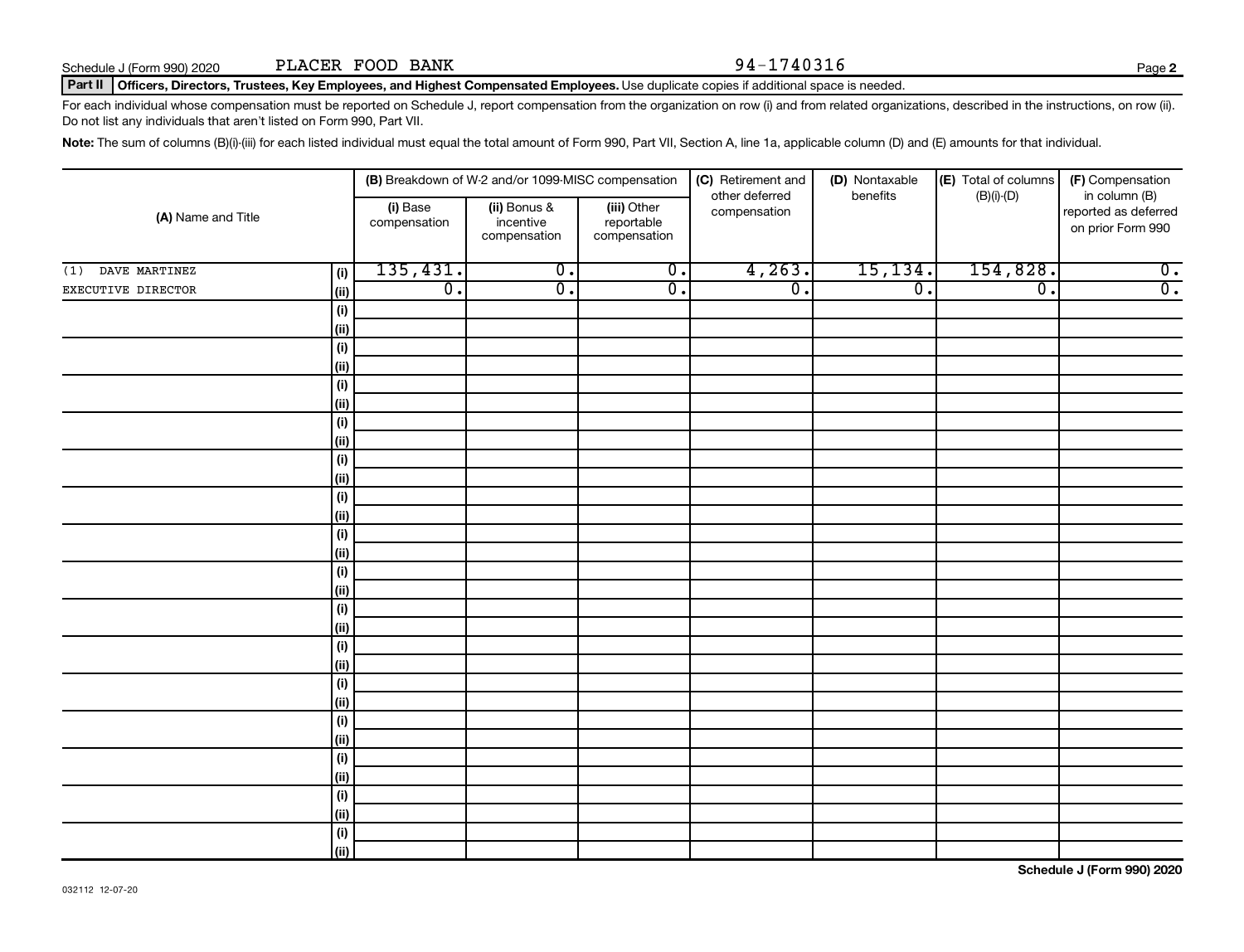### **Part III Supplemental Information**

Provide the information, explanation, or descriptions required for Part I, lines 1a, 1b, 3, 4a, 4b, 4c, 5a, 5b, 6a, 6b, 7, and 8, and for Part II. Also complete this part for any additional information.

PART I, LINE 3:

COMPENSATION PROCESS FOR TOP OFFICIALS PER OUR BYLAWS EXECUTIVE GOALING AND

PERFORMANCE AND COMPENSATION REVIEWS ARE CONDUCTED ANNUALLY. THE EXECUTIVE

COMMITTEE OF OUR BOARD OF DIRECTORS COLLECTS INPUT FROM THE BOARD MEMBERS

AND REVIEWS ANNUAL COMPENSATION SURVEY INFORMATION COMPILED BY STAFF TO

DETERMINE APPROPRIATE INCOME RANGES AS WELL AS SCOPE OF DUTIES.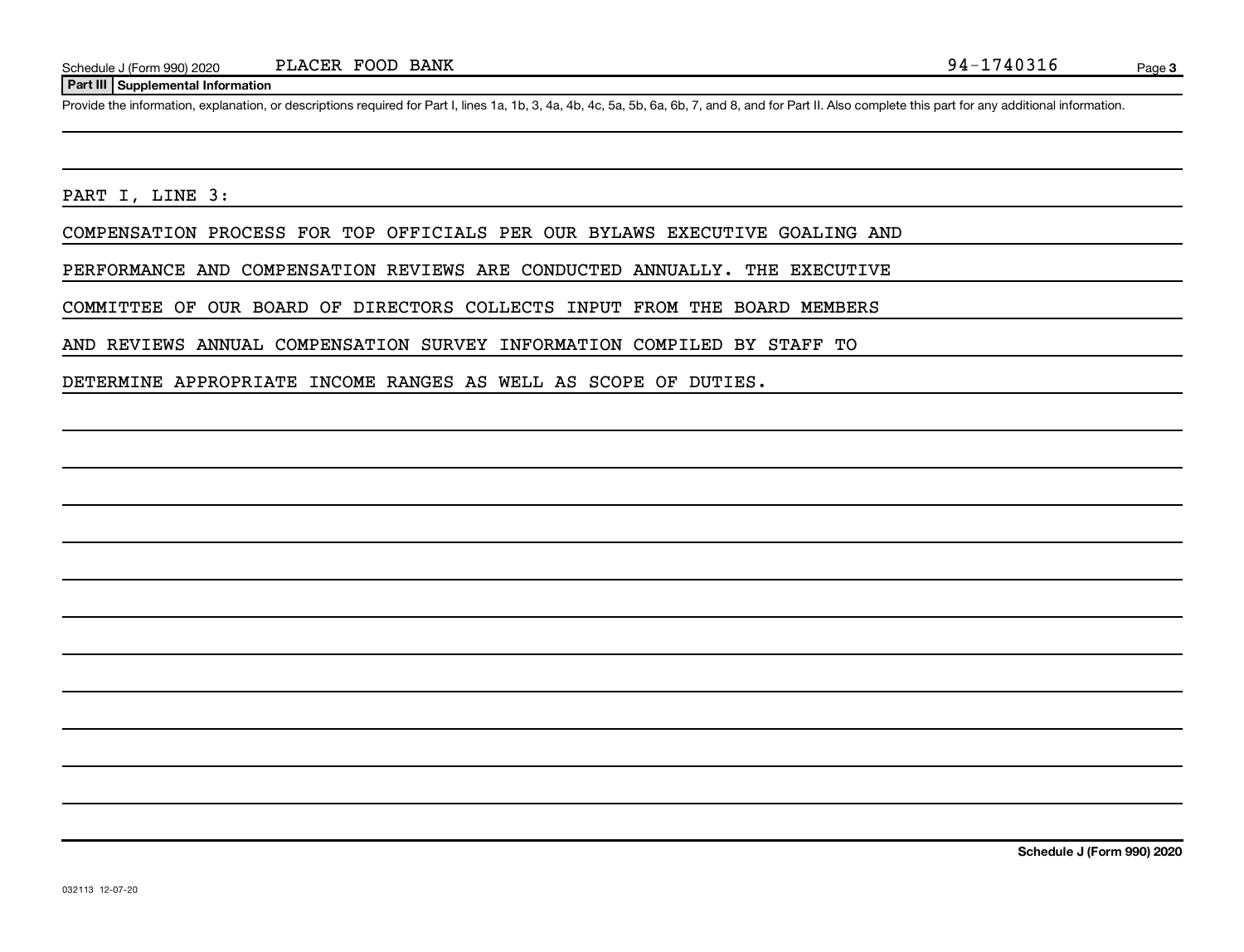### **SCHEDULE M (Form 990)**

### **Noncash Contributions**

OMB No. 1545-0047

**Employer identification number**

| Department of the Treasury |
|----------------------------|
| Internal Revenue Service   |

**Complete if the organizations answered "Yes" on Form 990, Part IV, lines 29 or 30. Attach to Form 990.** →<br>**→** Complete if the organizations answered "Yes" on Form 990, Part IV, lines 29 or 30.<br>● Complete if the organizations answered "Yes" on Form 990, Part IV, lines 29 or 30.  $\blacktriangleright$ 

 **Go to www.irs.gov/Form990 for instructions and the latest information.** J

**Open to Public Inspection**

| Name of the organization |
|--------------------------|
|                          |

| PLACER FOOD BANK |  |  |
|------------------|--|--|

|               | PLACER FOOD BANK                                                                                                               |                               |                                      |                                                                                                      | 94-1740316                                                   |     |     |           |
|---------------|--------------------------------------------------------------------------------------------------------------------------------|-------------------------------|--------------------------------------|------------------------------------------------------------------------------------------------------|--------------------------------------------------------------|-----|-----|-----------|
| <b>Part I</b> | <b>Types of Property</b>                                                                                                       |                               |                                      |                                                                                                      |                                                              |     |     |           |
|               |                                                                                                                                | (a)<br>Check if<br>applicable | (b)<br>Number of<br>contributions or | (c)<br>Noncash contribution<br>amounts reported on<br>items contributed Form 990, Part VIII, line 1g | (d)<br>Method of determining<br>noncash contribution amounts |     |     |           |
| 1.            |                                                                                                                                |                               |                                      |                                                                                                      |                                                              |     |     |           |
| 2             |                                                                                                                                |                               |                                      |                                                                                                      |                                                              |     |     |           |
| 3             | Art - Fractional interests                                                                                                     |                               |                                      |                                                                                                      |                                                              |     |     |           |
| 4             |                                                                                                                                |                               |                                      |                                                                                                      |                                                              |     |     |           |
| 5             | Clothing and household goods                                                                                                   |                               |                                      |                                                                                                      |                                                              |     |     |           |
| 6             |                                                                                                                                |                               |                                      |                                                                                                      |                                                              |     |     |           |
| 7             |                                                                                                                                |                               |                                      |                                                                                                      |                                                              |     |     |           |
| 8             |                                                                                                                                |                               |                                      |                                                                                                      |                                                              |     |     |           |
| 9             | Securities - Publicly traded                                                                                                   |                               |                                      |                                                                                                      |                                                              |     |     |           |
| 10            | Securities - Closely held stock                                                                                                |                               |                                      |                                                                                                      |                                                              |     |     |           |
| 11            | Securities - Partnership, LLC, or                                                                                              |                               |                                      |                                                                                                      |                                                              |     |     |           |
|               |                                                                                                                                |                               |                                      |                                                                                                      |                                                              |     |     |           |
| 12            |                                                                                                                                |                               |                                      |                                                                                                      |                                                              |     |     |           |
| 13            | Qualified conservation contribution -                                                                                          |                               |                                      |                                                                                                      |                                                              |     |     |           |
|               |                                                                                                                                |                               |                                      |                                                                                                      |                                                              |     |     |           |
| 14            | Qualified conservation contribution - Other                                                                                    |                               |                                      |                                                                                                      |                                                              |     |     |           |
| 15            | Real estate - Residential                                                                                                      |                               |                                      |                                                                                                      |                                                              |     |     |           |
| 16            | Real estate - Commercial                                                                                                       |                               |                                      |                                                                                                      |                                                              |     |     |           |
| 17            |                                                                                                                                |                               |                                      |                                                                                                      |                                                              |     |     |           |
| 18            |                                                                                                                                |                               |                                      |                                                                                                      |                                                              |     |     |           |
| 19            |                                                                                                                                | $\overline{\text{x}}$         | 77                                   |                                                                                                      | 13,408,092.\$1.74 PER POUND                                  |     |     |           |
| 20            | Drugs and medical supplies                                                                                                     |                               |                                      |                                                                                                      |                                                              |     |     |           |
| 21            |                                                                                                                                |                               |                                      |                                                                                                      |                                                              |     |     |           |
| 22            |                                                                                                                                |                               |                                      |                                                                                                      |                                                              |     |     |           |
| 23            |                                                                                                                                |                               |                                      |                                                                                                      |                                                              |     |     |           |
| 24            |                                                                                                                                |                               |                                      |                                                                                                      |                                                              |     |     |           |
| 25            | (GIFT CARDS<br>Other $\blacktriangleright$                                                                                     | $\overline{\mathbf{X}}$       |                                      | 61,850.FMV                                                                                           |                                                              |     |     |           |
| 26            | Other $\blacktriangleright$<br>$\left(\begin{array}{ccc}\n&\n&\n\end{array}\right)$                                            |                               |                                      |                                                                                                      |                                                              |     |     |           |
| 27            | Other $\blacktriangleright$                                                                                                    |                               |                                      |                                                                                                      |                                                              |     |     |           |
| 28            | Other $\blacktriangleright$                                                                                                    |                               |                                      |                                                                                                      |                                                              |     |     |           |
| 29            | Number of Forms 8283 received by the organization during the tax year for contributions                                        |                               |                                      |                                                                                                      |                                                              |     |     |           |
|               | for which the organization completed Form 8283, Part V, Donee Acknowledgement                                                  |                               |                                      | 29                                                                                                   |                                                              |     |     |           |
|               |                                                                                                                                |                               |                                      |                                                                                                      |                                                              |     | Yes | <b>No</b> |
|               | 30a During the year, did the organization receive by contribution any property reported in Part I, lines 1 through 28, that it |                               |                                      |                                                                                                      |                                                              |     |     |           |
|               | must hold for at least three years from the date of the initial contribution, and which isn't required to be used for          |                               |                                      |                                                                                                      |                                                              |     |     |           |
|               |                                                                                                                                |                               |                                      |                                                                                                      |                                                              | 30a |     | x         |
|               | <b>b</b> If "Yes," describe the arrangement in Part II.                                                                        |                               |                                      |                                                                                                      |                                                              |     |     |           |
| 31            | Does the organization have a gift acceptance policy that requires the review of any nonstandard contributions?                 |                               |                                      |                                                                                                      |                                                              | 31  |     | x         |
|               | 32a Does the organization hire or use third parties or related organizations to solicit, process, or sell noncash              |                               |                                      |                                                                                                      |                                                              |     |     |           |
|               | contributions?                                                                                                                 |                               |                                      |                                                                                                      |                                                              | 32a |     | x         |
|               | b If "Yes," describe in Part II.                                                                                               |                               |                                      |                                                                                                      |                                                              |     |     |           |
| 33            | If the organization didn't report an amount in column (c) for a type of property for which column (a) is checked,              |                               |                                      |                                                                                                      |                                                              |     |     |           |
|               | describe in Part II.                                                                                                           |                               |                                      |                                                                                                      |                                                              |     |     |           |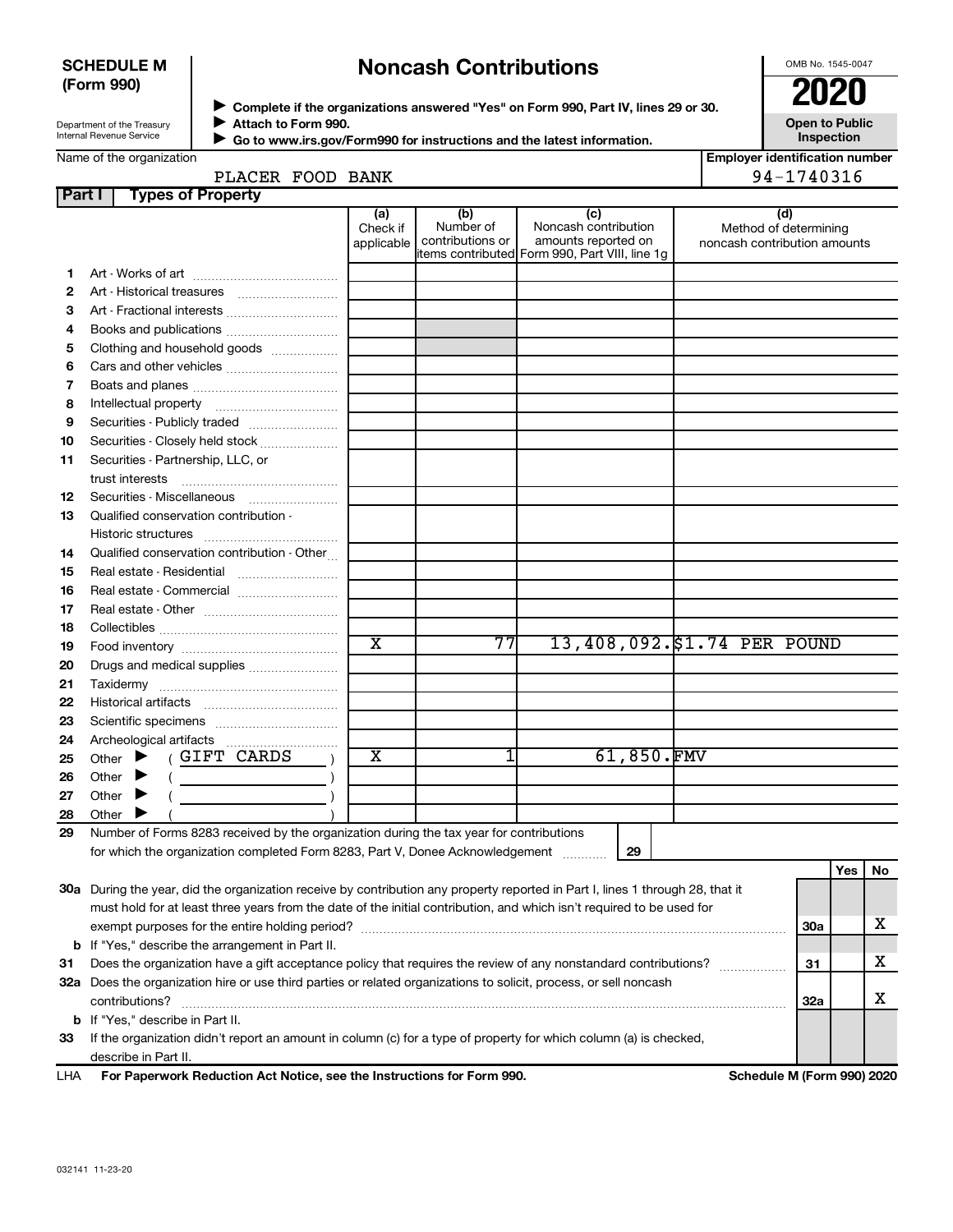Provide the information required by Part I, lines 30b, 32b, and 33, and whether the organization is reporting in Part I, column (b), the number of contributions, the number of items received, or a combination of both. Also complete this part for any additional information. **Part II Supplemental Information.** 

| <u> 1989 - Johann Harry Harry Harry Harry Harry Harry Harry Harry Harry Harry Harry Harry Harry Harry Harry Harry</u> |
|-----------------------------------------------------------------------------------------------------------------------|
|                                                                                                                       |
|                                                                                                                       |
|                                                                                                                       |
|                                                                                                                       |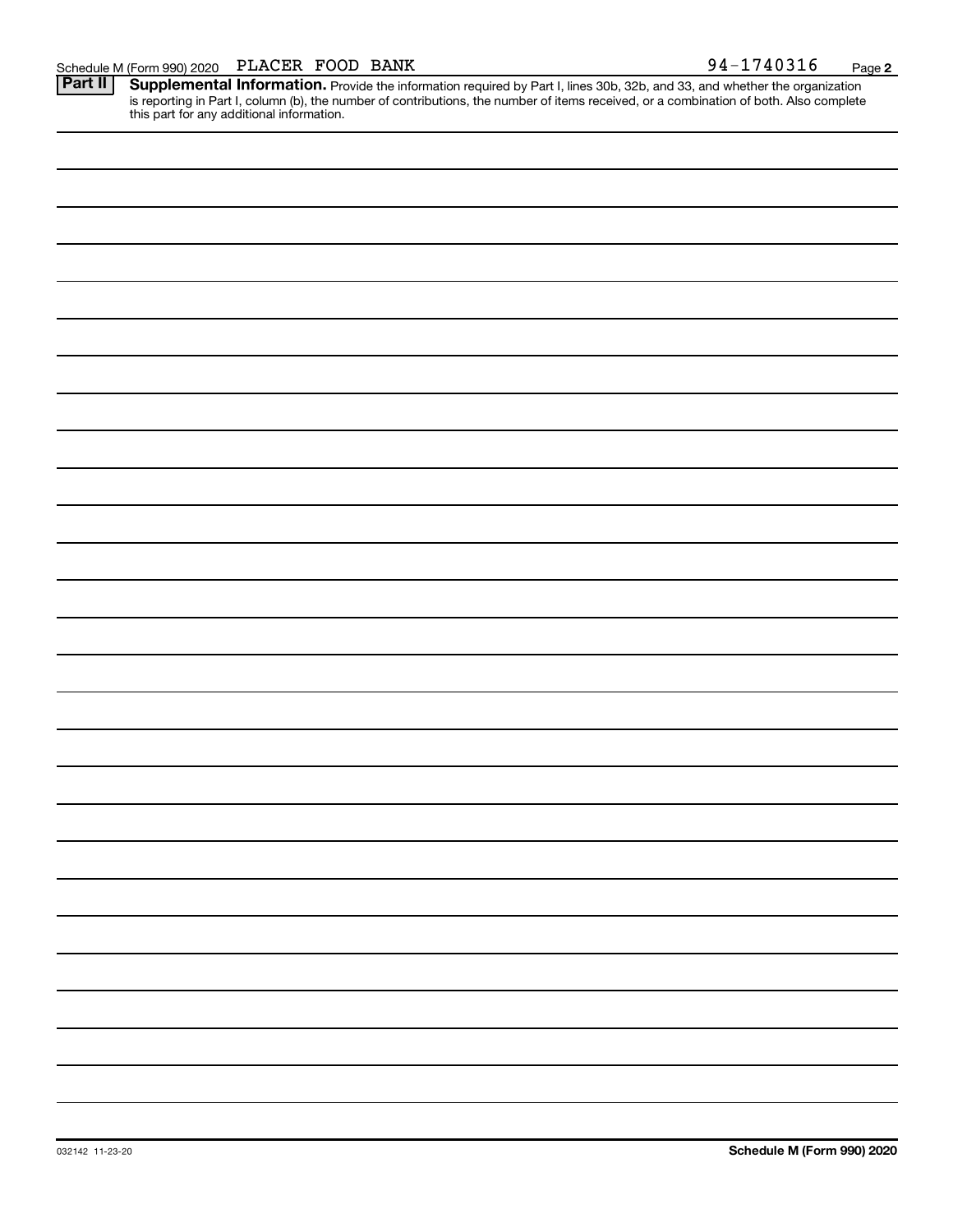Internal Revenue Service

Department of the Treasury **(Form 990 or 990-EZ)**

Name of the organization

**Complete to provide information for responses to specific questions on Form 990 or 990-EZ or to provide any additional information. | Attach to Form 990 or 990-EZ. | Go to www.irs.gov/Form990 for the latest information. SCHEDULE O Supplemental Information to Form 990 or 990-EZ 2020**<br>(Form 990 or 990-EZ) Complete to provide information for responses to specific questions on



PLACER FOOD BANK 94-1740316

FORM 990, PART I, LINE 1, DESCRIPTION OF ORGANIZATION MISSION:

THREE CALIFORNIA COUNTIES INCLUDING PLACER, EL DORADO AND NEVADA

COUNTIES, AND PROVIDE AN EFFICIENT, COORDINATED SYSTEM FOR THE

COLLECTION AND DISTRIBUTION OF FOOD TO THE NEEDY THROUGH OUR AFFILIATED

NETWORK OF OVER 70 FEEDING AGENCIES. THE PLACER FOOD BANK ALSO STRIVES

TO INCREASE PUBLIC AWARENESS REGARDING HUNGER SO THAT INDIVIDUALS HAVE

AN OPPORTUNITY TO DONATE FOOD, FUNDS AND IDEAS TO REDUCE OR MINIMIZE

HUNGER IN THE COMMUNITIES SERVED.

FORM 990, PART VI, SECTION B, LINE 11B:

990 IS CIRCULATED TO PLACER FOOD BANK DIRECTOR OF FINANCE & ADMINISTRATION AND ACCOUNTANT FOR PREVIEW. THE DIRECTOR OF FINANCE & ADMINISTRATION SUBMITS QUESTIONS FOR FURTHER ACTION TO CPA. WHEN FINAL CHANGES ARE COMPLETED BY THE CPA, THE PRE-SUBMISSION FINAL 990 WILL BE CIRCULATED TO THE AUDIT COMMITTEE PRIOR TO EXECUTIVE DIRECTOR SIGNING THE RETURNS FOR SUBMISSION.

FORM 990, PART VI, SECTION B, LINE 12C: EACH NEW BOARD MEMBER SIGNS A WRITTEN PLEDGE TO HAVE NO CONFLICTS OF INTEREST UPON INITIATION AND THEN REDECLARES THEIR STATUS ANNUALLY. ANY POTENTIAL CONFLICTS OF INTEREST MUST BE BROUGHT TO THE ATTENTION OF THE BOARD FOR THEIR CONSIDERATION.

FORM 990, PART VI, SECTION B, LINE 15:

COMPENSATION PROCESS FOR TOP OFFICIALS PER OUR BYLAWS - EXECUTIVE GOALING,